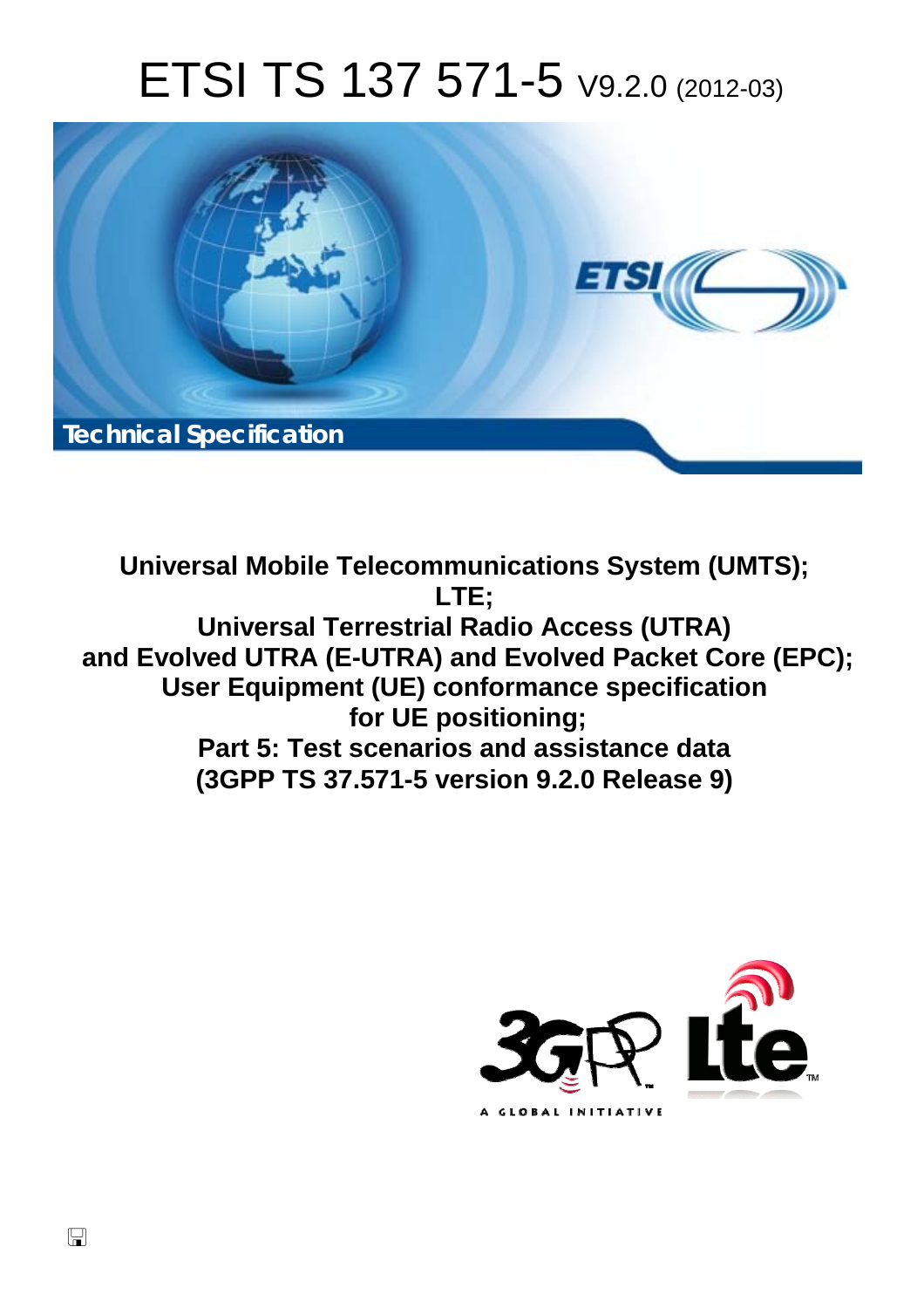Reference RTS/TSGR-0537571-5v920

> Keywords LTE,UMTS

# *ETSI*

#### 650 Route des Lucioles F-06921 Sophia Antipolis Cedex - FRANCE

Tel.: +33 4 92 94 42 00 Fax: +33 4 93 65 47 16

Siret N° 348 623 562 00017 - NAF 742 C Association à but non lucratif enregistrée à la Sous-Préfecture de Grasse (06) N° 7803/88

#### *Important notice*

Individual copies of the present document can be downloaded from: [http://www.etsi.org](http://www.etsi.org/)

The present document may be made available in more than one electronic version or in print. In any case of existing or perceived difference in contents between such versions, the reference version is the Portable Document Format (PDF). In case of dispute, the reference shall be the printing on ETSI printers of the PDF version kept on a specific network drive within ETSI Secretariat.

Users of the present document should be aware that the document may be subject to revision or change of status. Information on the current status of this and other ETSI documents is available at <http://portal.etsi.org/tb/status/status.asp>

If you find errors in the present document, please send your comment to one of the following services: [http://portal.etsi.org/chaircor/ETSI\\_support.asp](http://portal.etsi.org/chaircor/ETSI_support.asp)

#### *Copyright Notification*

No part may be reproduced except as authorized by written permission. The copyright and the foregoing restriction extend to reproduction in all media.

> © European Telecommunications Standards Institute 2012. All rights reserved.

DECT<sup>™</sup>, PLUGTESTS<sup>™</sup>, UMTS<sup>™</sup> and the ETSI logo are Trade Marks of ETSI registered for the benefit of its Members. **3GPP**TM and **LTE**™ are Trade Marks of ETSI registered for the benefit of its Members and of the 3GPP Organizational Partners.

**GSM**® and the GSM logo are Trade Marks registered and owned by the GSM Association.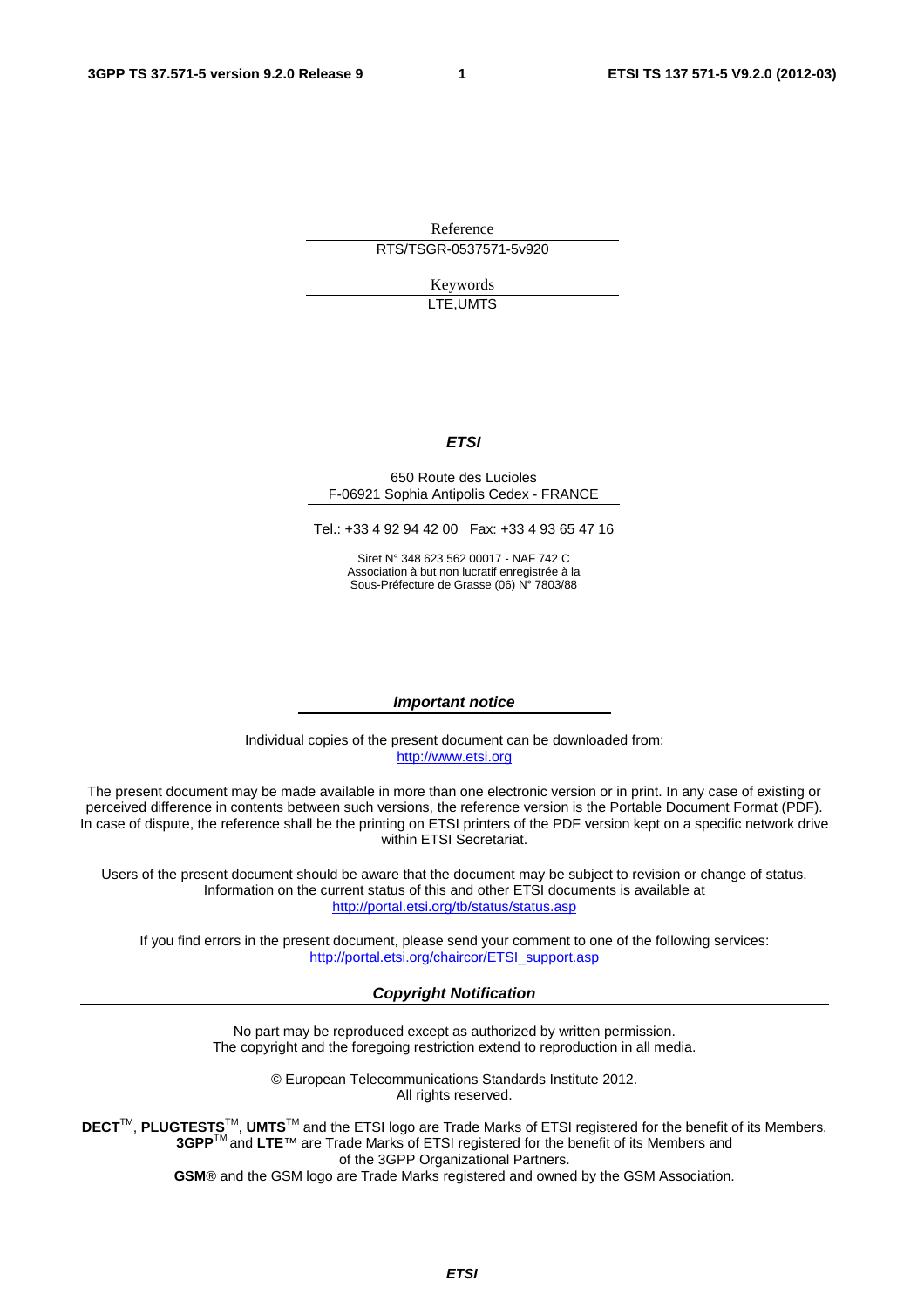# Intellectual Property Rights

IPRs essential or potentially essential to the present document may have been declared to ETSI. The information pertaining to these essential IPRs, if any, is publicly available for **ETSI members and non-members**, and can be found in ETSI SR 000 314: *"Intellectual Property Rights (IPRs); Essential, or potentially Essential, IPRs notified to ETSI in respect of ETSI standards"*, which is available from the ETSI Secretariat. Latest updates are available on the ETSI Web server [\(http://ipr.etsi.org](http://webapp.etsi.org/IPR/home.asp)).

Pursuant to the ETSI IPR Policy, no investigation, including IPR searches, has been carried out by ETSI. No guarantee can be given as to the existence of other IPRs not referenced in ETSI SR 000 314 (or the updates on the ETSI Web server) which are, or may be, or may become, essential to the present document.

# Foreword

This Technical Specification (TS) has been produced by ETSI 3rd Generation Partnership Project (3GPP).

The present document may refer to technical specifications or reports using their 3GPP identities, UMTS identities or GSM identities. These should be interpreted as being references to the corresponding ETSI deliverables.

The cross reference between GSM, UMTS, 3GPP and ETSI identities can be found under [http://webapp.etsi.org/key/queryform.asp.](http://webapp.etsi.org/key/queryform.asp)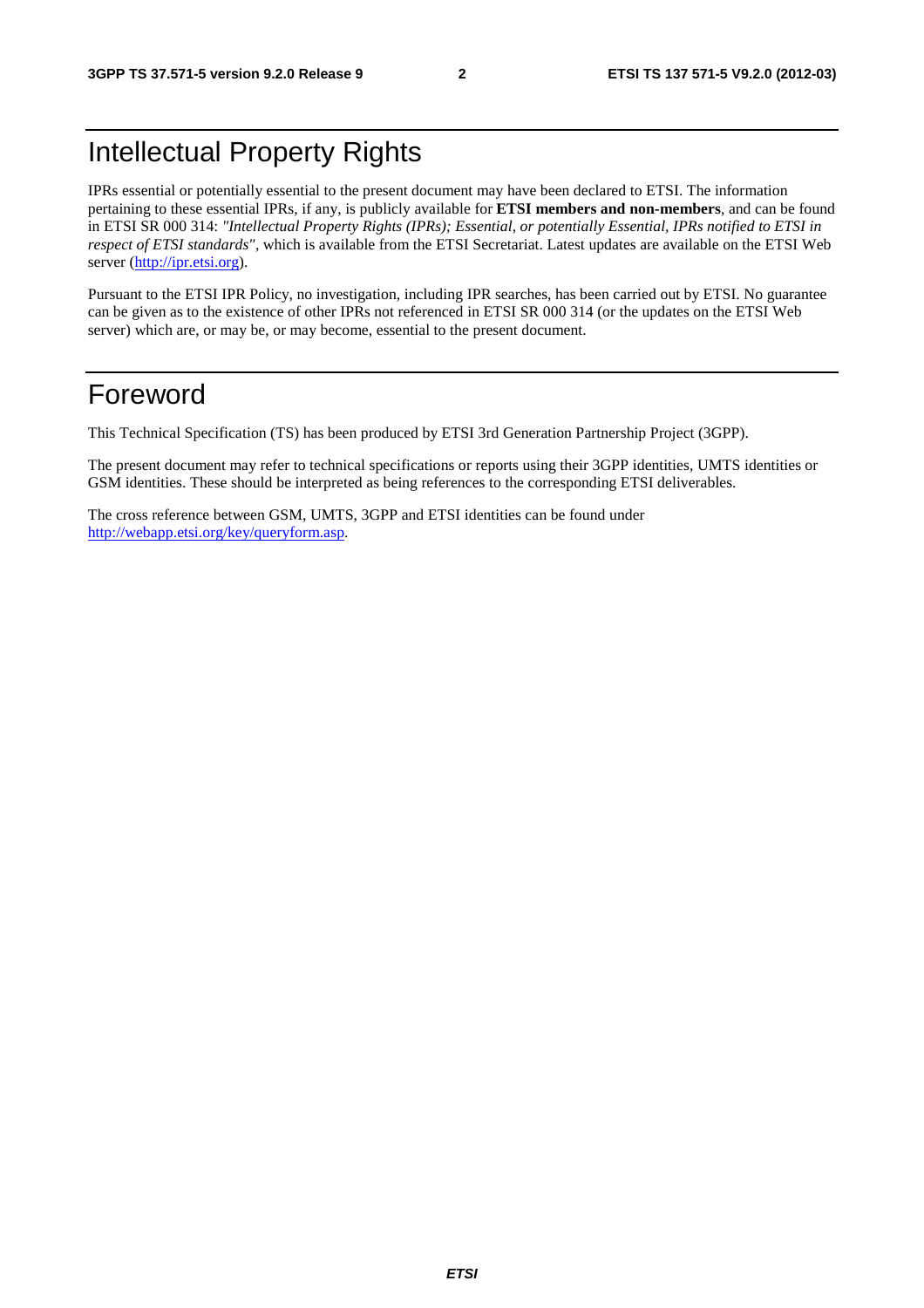$\mathbf{3}$ 

# Contents

| 1                  |                                                                                               |  |
|--------------------|-----------------------------------------------------------------------------------------------|--|
| 2                  |                                                                                               |  |
| 3                  |                                                                                               |  |
| 3.1<br>3.2         |                                                                                               |  |
| 3.3                |                                                                                               |  |
|                    |                                                                                               |  |
| $\overline{4}$     |                                                                                               |  |
| 4.1                |                                                                                               |  |
| 4.2                |                                                                                               |  |
| 5                  |                                                                                               |  |
| 5.1                |                                                                                               |  |
| 5.1.1              |                                                                                               |  |
| 5.1.2              |                                                                                               |  |
| 5.1.3              |                                                                                               |  |
| 5.1.3.1            |                                                                                               |  |
| 5.1.3.2            |                                                                                               |  |
| 5.1.3.3<br>5.1.3.4 |                                                                                               |  |
| 5.1.3.5            |                                                                                               |  |
| 5.1.3.6            |                                                                                               |  |
| 5.2                |                                                                                               |  |
| 5.2.1              |                                                                                               |  |
| 5.2.1.1            | Satellite constellations and assistance data for A-GPS minimum performance testing  14        |  |
| 5.2.1.2            |                                                                                               |  |
| 5.2.1.2.1          |                                                                                               |  |
| 5.2.1.2.2          |                                                                                               |  |
| 5.2.1.2.3          |                                                                                               |  |
| 5.2.1.2.4          |                                                                                               |  |
| 5.2.1.2.4.1        |                                                                                               |  |
| 5.2.1.2.4.2        |                                                                                               |  |
| 5.2.1.2.5          |                                                                                               |  |
| 5.2.2              |                                                                                               |  |
| 5.2.3              | Information elements required for UE based Sensitivity Fine Time Assistance test case 17      |  |
| 5.2.4<br>5.2.5     | Information elements available for UE assisted Sensitivity Fine Time Assistance test case  18 |  |
| 5.2.6              |                                                                                               |  |
| 5.2.6.1            |                                                                                               |  |
| 5.2.6.2            |                                                                                               |  |
| 5.2.6.2.1          |                                                                                               |  |
| 5.2.6.2.2          |                                                                                               |  |
| 5.2.6.3            |                                                                                               |  |
| 5.2.6.4            |                                                                                               |  |
| 5.2.6.5            |                                                                                               |  |
| 5.2.6.6            |                                                                                               |  |
| 5.2.6.7            |                                                                                               |  |
| 5.2.6.8            |                                                                                               |  |
| 6                  |                                                                                               |  |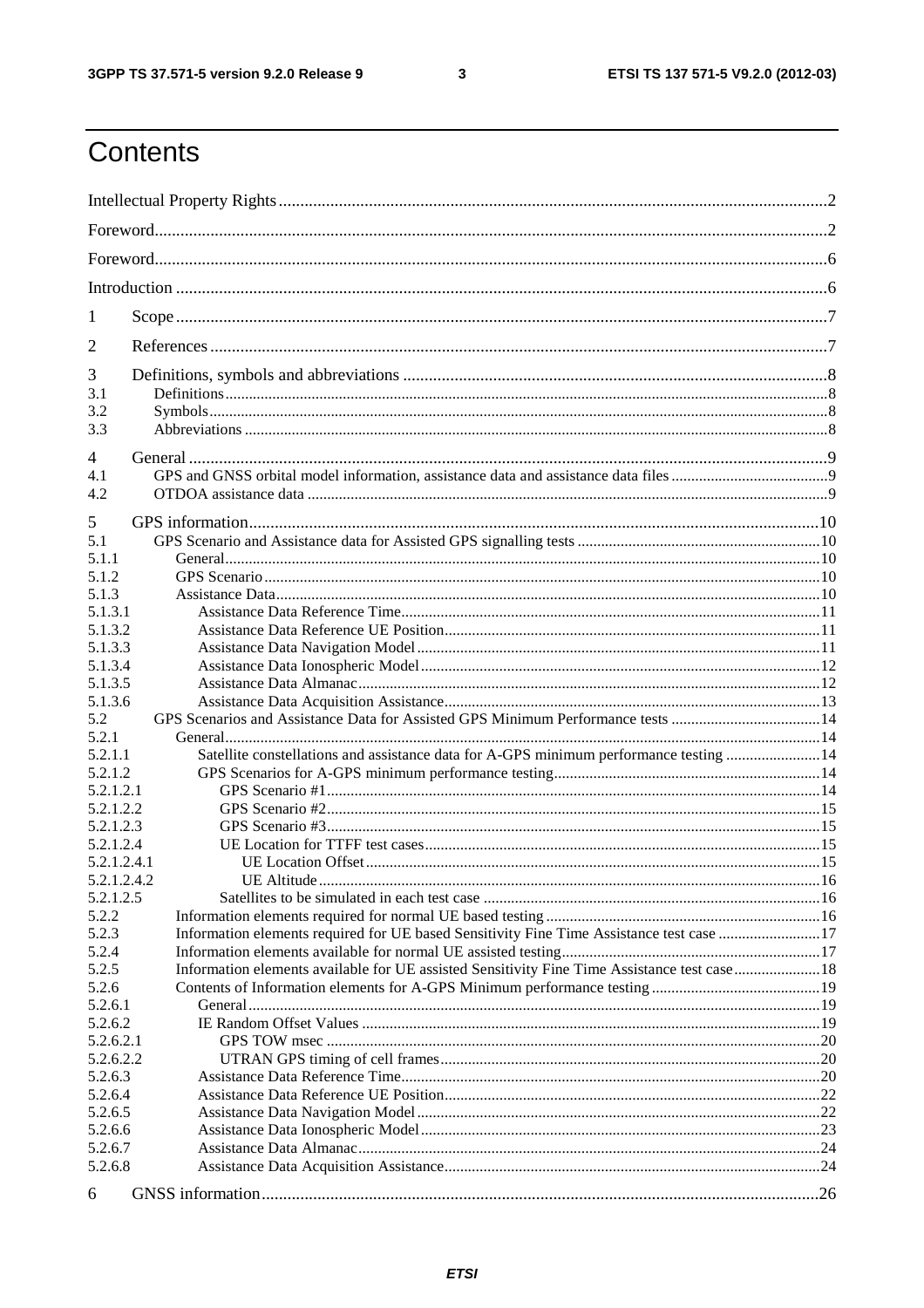| 6.1         |                                                                                                  |  |
|-------------|--------------------------------------------------------------------------------------------------|--|
| 6.1.1       |                                                                                                  |  |
| 6.1.2       |                                                                                                  |  |
| 6.1.3       |                                                                                                  |  |
| 6.1.3.1     |                                                                                                  |  |
| 6.1.3.2     |                                                                                                  |  |
| 6.1.3.3     |                                                                                                  |  |
| 6.1.3.4     |                                                                                                  |  |
| 6.2         | GNSS Scenarios and Assistance Data for Assisted GNSS Minimum Performance tests50                 |  |
| 6.2.1       |                                                                                                  |  |
| 6.2.1.1     | Satellite constellations and assistance data for A-GNSS minimum performance testing 50           |  |
| 6.2.1.2     |                                                                                                  |  |
| 6.2.1.2.1   |                                                                                                  |  |
| 6.2.1.2.2   |                                                                                                  |  |
| 6.2.1.2.3   |                                                                                                  |  |
| 6.2.1.2.3.1 |                                                                                                  |  |
| 6.2.1.2.3.2 |                                                                                                  |  |
| 6.2.1.2.3.3 |                                                                                                  |  |
| 6.2.1.2.3.4 |                                                                                                  |  |
| 6.2.1.2.3.5 |                                                                                                  |  |
| 6.2.1.2.3.6 |                                                                                                  |  |
| 6.2.1.2.3.7 |                                                                                                  |  |
| 6.2.1.2.4   |                                                                                                  |  |
| 6.2.1.2.4.1 |                                                                                                  |  |
| 6.2.1.2.4.2 |                                                                                                  |  |
| 6.2.1.2.4.3 |                                                                                                  |  |
| 6.2.1.2.4.4 |                                                                                                  |  |
| 6.2.1.2.4.5 |                                                                                                  |  |
| 6.2.1.2.4.6 |                                                                                                  |  |
| 6.2.1.2.4.7 |                                                                                                  |  |
| 6.2.1.2.4.8 |                                                                                                  |  |
| 6.2.1.2.4.9 |                                                                                                  |  |
| 6.2.1.2.5   |                                                                                                  |  |
| 6.2.1.2.6   |                                                                                                  |  |
| 6.2.1.2.6.1 |                                                                                                  |  |
| 6.2.1.2.6.2 |                                                                                                  |  |
| 6.2.2       |                                                                                                  |  |
| 6.2.3       | Information elements required for UE based Sensitivity Fine Time Assistance test case for TS     |  |
|             |                                                                                                  |  |
| 6.2.4       |                                                                                                  |  |
| 6.2.5       | Information elements available for UE assisted Sensitivity Fine Time Assistance test case for TS |  |
|             |                                                                                                  |  |
| 6.2.6       |                                                                                                  |  |
| 6.2.7       |                                                                                                  |  |
| 6.2.7.1     |                                                                                                  |  |
| 6.2.7.2     |                                                                                                  |  |
| 6.2.7.2.1   |                                                                                                  |  |
| 6.2.7.2.2   |                                                                                                  |  |
| 6.2.7.3     | Contents of Information elements for A-GNSS Minimum performance testing in TS 37.571-1           |  |
|             |                                                                                                  |  |
| 6.2.7.4     | Contents of Information elements for A-GNSS Minimum performance testing in TS 37.571-1           |  |
|             |                                                                                                  |  |
| $\tau$      |                                                                                                  |  |
| 7.1         |                                                                                                  |  |
| 7.1.1       |                                                                                                  |  |
| 7.1.2       |                                                                                                  |  |
| 7.2         |                                                                                                  |  |
| 7.2.1       |                                                                                                  |  |
| 7.2.2       |                                                                                                  |  |
|             |                                                                                                  |  |
|             | <b>Annex A (normative):</b>                                                                      |  |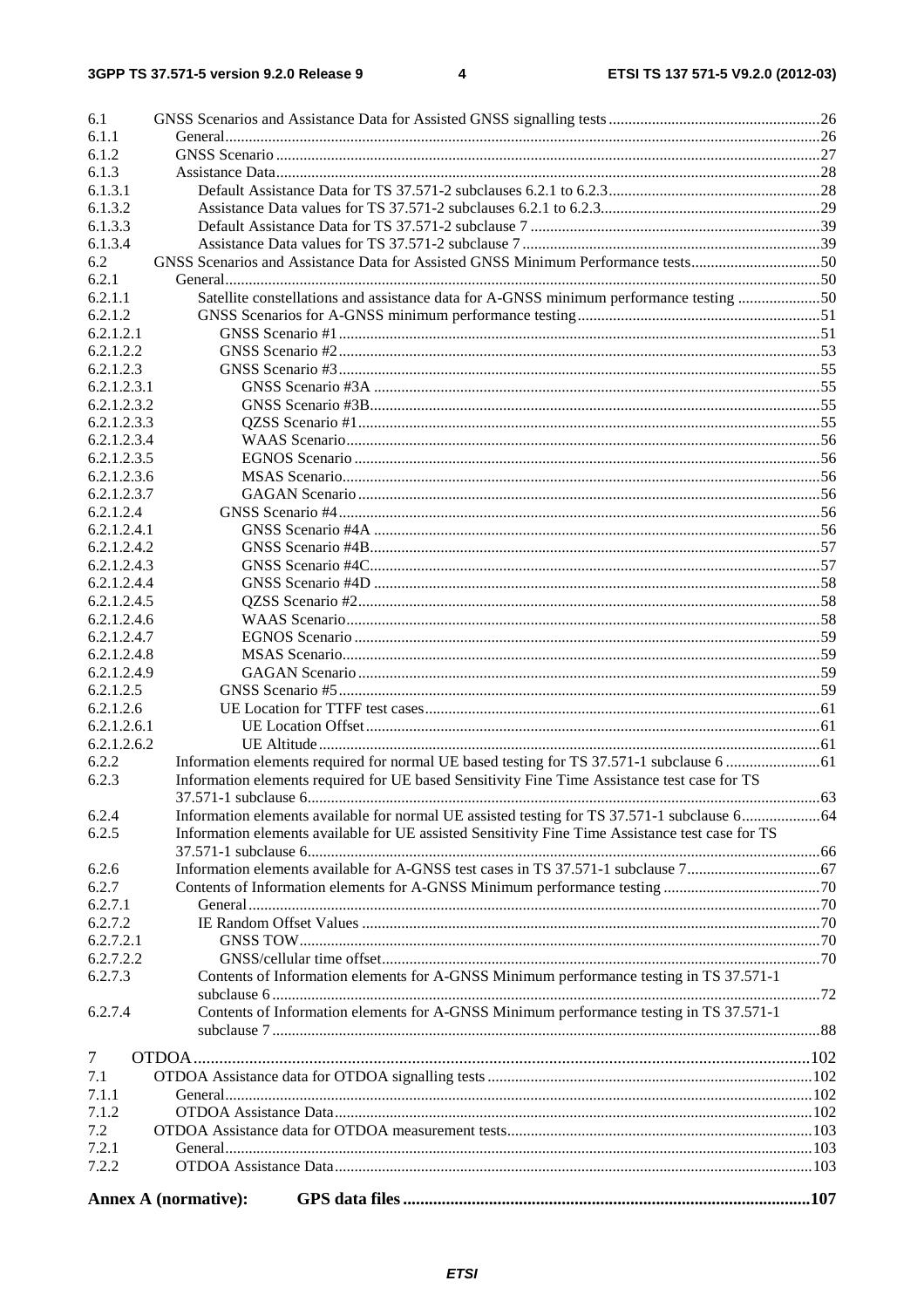$5\phantom{a}$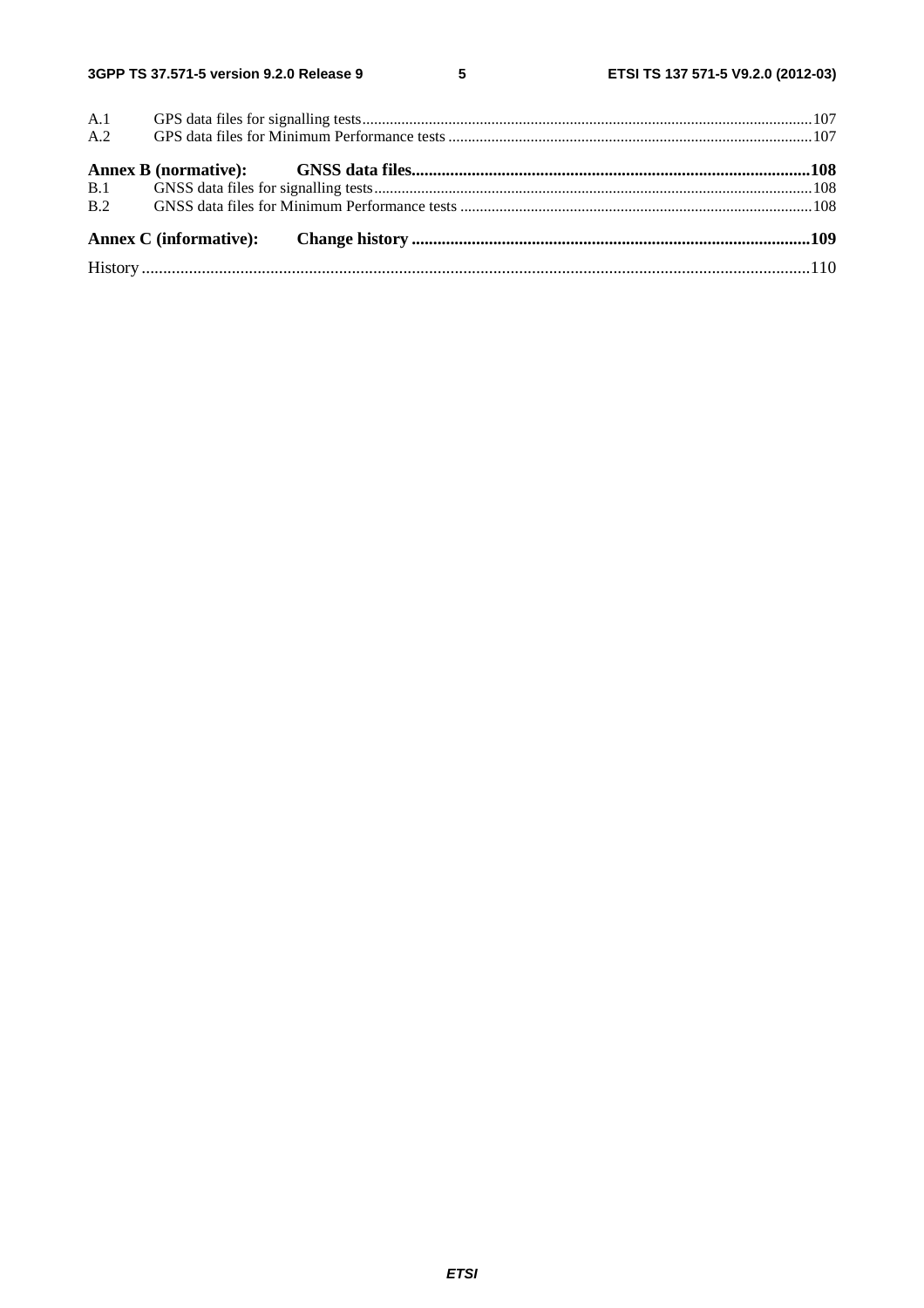# Foreword

This Technical Specification has been produced by the 3<sup>rd</sup> Generation Partnership Project (3GPP).

The contents of the present document are subject to continuing work within the TSG and may change following formal TSG approval. Should the TSG modify the contents of the present document, it will be re-released by the TSG with an identifying change of release date and an increase in version number as follows:

Version x.y.z

where:

- x the first digit:
	- 1 presented to TSG for information;
	- 2 presented to TSG for approval;
	- 3 or greater indicates TSG approved document under change control.
- y the second digit is incremented for all changes of substance, i.e. technical enhancements, corrections, updates, etc.
- z the third digit is incremented when editorial only changes have been incorporated in the document.

# Introduction

The present document is part 5 of a multi-part TS:

3GPP TS 37. 571-1: Universal Terrestrial Radio Access (UTRA) and Evolved UTRA (E-UTRA) and Evolved Packet Core (EPC); User Equipment (UE) conformance specification for UE positioning; Part 1: Conformance test specification.

3GPP TS 37. 571-2: Universal Terrestrial Radio Access (UTRA) and Evolved UTRA (E-UTRA) and Evolved Packet Core (EPC); User Equipment (UE) conformance specification for UE positioning; Part 2: Protocol conformance.

3GPP TS 37. 571-3: Universal Terrestrial Radio Access (UTRA) and Evolved UTRA (E-UTRA) and Evolved Packet Core (EPC); User Equipment (UE) conformance specification for UE positioning; Part 3: Implementation Conformance Statement (ICS).

3GPP TS 37. 571-4: Universal Terrestrial Radio Access (UTRA) and Evolved UTRA (E-UTRA) and Evolved Packet Core (EPC); User Equipment (UE) conformance specification for UE positioning; Part 4: Test suites.

**3GPP TS 37. 571-5: Universal Terrestrial Radio Access (UTRA) and Evolved UTRA (E-UTRA) and Evolved Packet Core (EPC); User Equipment (UE) conformance specification for UE positioning; Part 5: Test scenarios and assistance data.**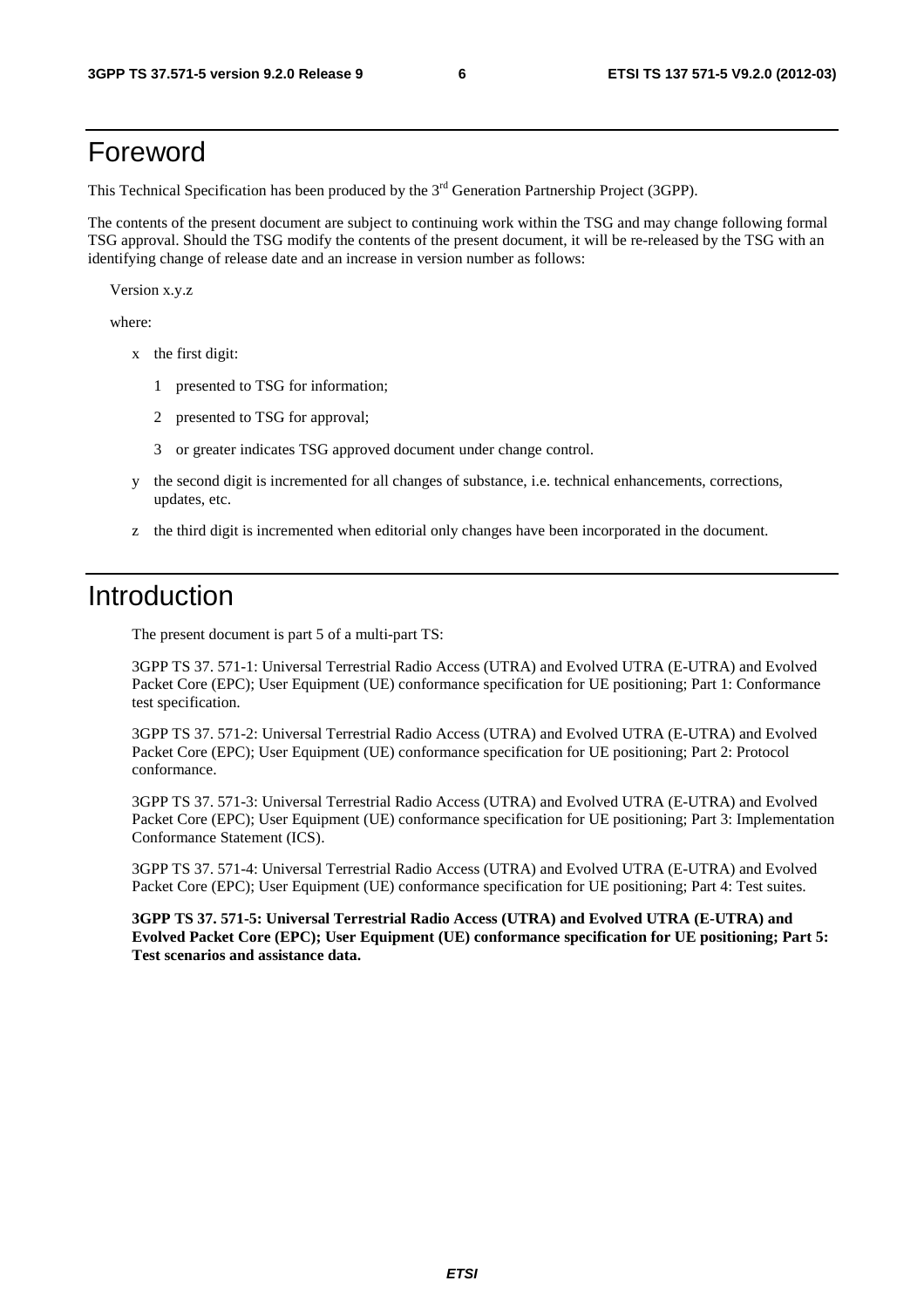# 1 Scope

The present document specifies the test scenarios and assistance data required for the conformance test for FDD or TDD mode of UTRA and E-UTRA for the User Equipment (UE) that supports one or more of the defined positioning methods. For UTRA these are Assisted Global Positioning System (A-GPS) and Assisted Global Navigation Satellite System (A-GNSS). For E-UTRA these are A-GNSS, Observed Time Difference of Arrival (OTDOA) and Enhanced Cell ID (ECID).

# 2 References

The following documents contain provisions which, through reference in this text, constitute provisions of the present document.

- References are either specific (identified by date of publication, edition number, version number, etc.) or non-specific.
- For a specific reference, subsequent revisions do not apply.
- For a non-specific reference, the latest version applies. In the case of a reference to a 3GPP document (including a GSM document), a non-specific reference implicitly refers to the latest version of that document *in the same Release as the present document*.
- [1] 3GPP TR 21.905: "Vocabulary for 3GPP Specifications".
- [2] 3GPP TS 36.101: "Evolved Universal Terrestrial Radio Access (E-UTRA); User Equipment (UE) radio transmission and reception".
- [3] Void
- [4] Void
- [5] Void
- [6] 3GPP TS 37.571-1: "Universal Terrestrial Radio Access (UTRA) and Evolved UTRA (E-UTRA) and Evolved Packet Core (EPC); User Equipment (UE) conformance specification for UE positioning; Part 1: Terminal conformance".
- [7] 3GPP TS 37.571-2: "Universal Terrestrial Radio Access (UTRA) and Evolved UTRA (E-UTRA) and Evolved Packet Core (EPC); User Equipment (UE) conformance specification for UE positioning; Part 2: Protocol conformance".
- [8] 3GPP TS 36.355: "Evolved Universal Terrestrial Radio Access (E-UTRA); LTE Positioning Protocol (LPP)".
- [9] IS-GPS-200, Revision D, Navstar GPS Space Segment/Navigation User Interfaces, March 7<sup>th</sup>, 2006.
- [10] IS-GPS-705, Navstar GPS Space Segment/User Segment L5 Interfaces, September 22, 2005.
- [11] IS-GPS-800, Navstar GPS Space Segment/User Segment L1C Interfaces, September 4, 2008.
- [12] IS-QZSS, Quasi Zenith Satellite System Navigation Service Interface Specifications for QZSS, Ver.1.1, July 31, 2009.
- [13] Galileo OS Signal in Space ICD (OS SIS ICD), Draft 0, Galileo Joint Undertaking, May 23rd, 2006.
- [14] Global Navigation Satellite System GLONASS Interface Control Document, Version 5.1, 2008.
- [15] Specification for the Wide Area Augmentation System (WAAS), US Department of Transportation, Federal Aviation Administration, DTFA01-96-C-00025, 2001.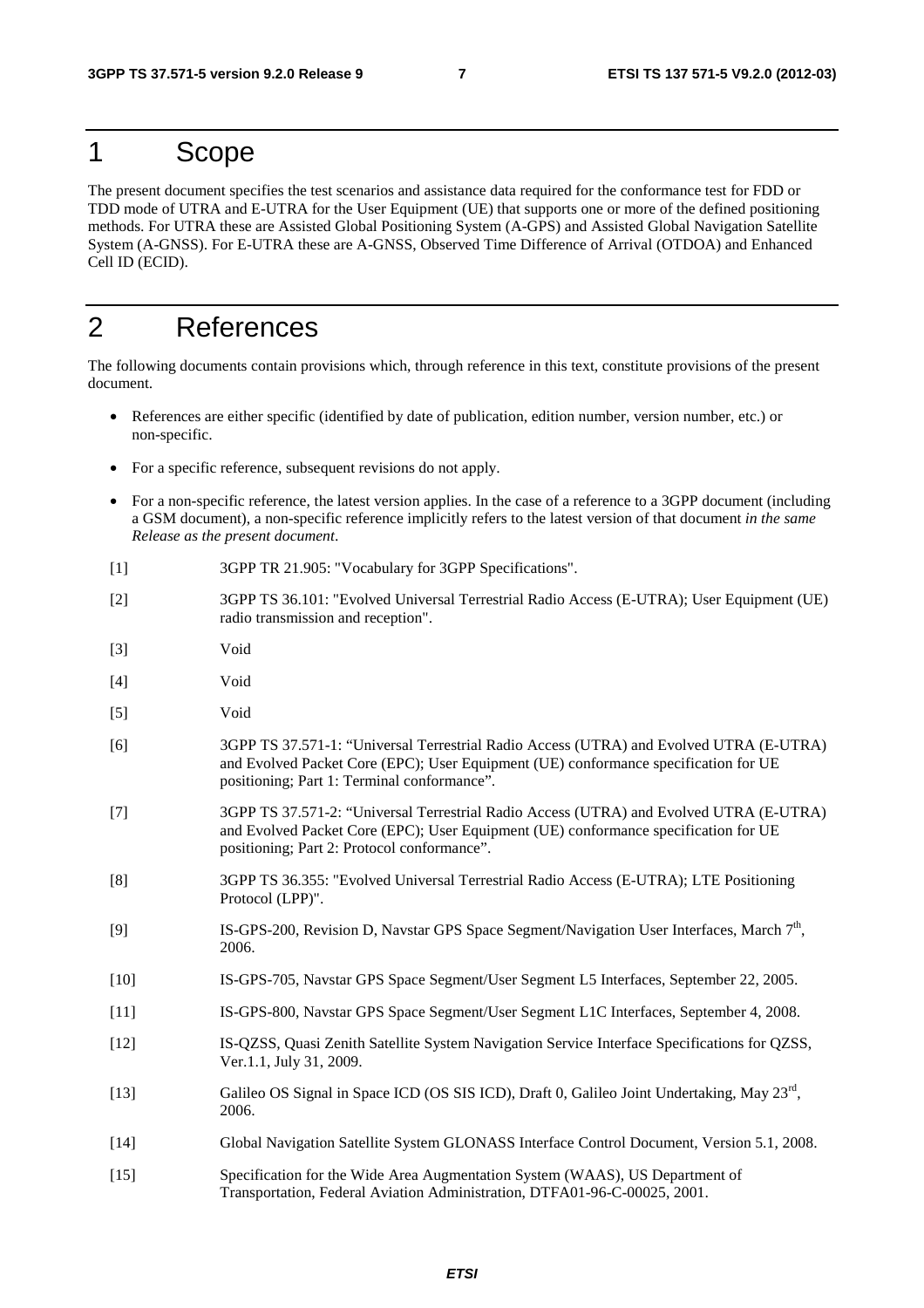- [16] 3GPP TS 25.331: "Radio Resource Control (RRC); Protocol specification"
- [17] STANAG 4294: NATO STANAG 4294. Navstar Global Positioning System (GPS) System Characteristics.
- [18] 3GPP TS 36.104: "Evolved Universal Terrestrial Radio Access (E-UTRA); Base Station (BS) radio transmission and reception".
- [19] 3GPP TS 23.032: "Universal Geographical Area Description (GAD)".
- [20] 3GPP TS 36.508: "Common test environments for User Equipment (UE) conformance testing".

# 3 Definitions, symbols and abbreviations

# 3.1 Definitions

For the purposes of the present document, the terms and definitions given in TR 21.905 [1], TS 36.101 [2], 3GPP TS 36.104 [18] and the following apply. A term defined in the present document takes precedence over the definition of the same term, if any, in TR 21.905 [1].

**Horizontal Dilution Of Precision (HDOP):** measure of position determination accuracy that is a function of the geometrical layout of the satellites used for the fix, relative to the receiver antenna

# 3.2 Symbols

For the purposes of the present document, the following symbols apply:

| E1             | Galileo E1 navigation signal with carrier frequency of 1575.420 MHz.                                              |
|----------------|-------------------------------------------------------------------------------------------------------------------|
| E5             | Galileo E5 navigation signal with carrier frequency of 1191.795 MHz.                                              |
| E6             | Galileo E6 navigation signal with carrier frequency of 1278.750 MHz.                                              |
| G1             | GLONASS navigation signal in the L1 sub-bands with carrier frequencies 1602 MHz $\pm$ k $\times$ 562.5<br>kHz.    |
| G2             | GLONASS navigation signal in the L2 sub-bands with carrier frequencies 1246 MHz $\pm$ k $\times$ 437.5<br>$kHz$ . |
| $\mathbf{k}$   | GLONASS channel number, $k = -713$ .                                                                              |
| L1 $C/A$       | GPS or QZSS L1 navigation signal carrying the Coarse/Acquisition code with carrier frequency of<br>1575.420 MHz.  |
| L1C            | GPS or QZSS L1 Civil navigation signal with carrier frequency of 1575.420 MHz.                                    |
| L2C            | GPS or QZSS L2 Civil navigation signal with carrier frequency of 1227.600 MHz.                                    |
| L <sub>5</sub> | GPS or QZSS L5 navigation signal with carrier frequency of 1176.450 MHz.                                          |

# 3.3 Abbreviations

For the purposes of the present document, the abbreviations given in TR 21.905 [1] and the following apply. An abbreviation defined in the present document takes precedence over the definition of the same abbreviation, if any, in TR 21.905 [1].

| A-GNSS         | Assisted Global Navigation Satellite System                                            |
|----------------|----------------------------------------------------------------------------------------|
| A-GPS          | Assisted - Global Positioning System                                                   |
| AWGN           | <b>Additive White Gaussian Noise</b>                                                   |
| C/A            | Coarse/Acquisition                                                                     |
| <b>DUT</b>     | Device Under Test                                                                      |
| <b>ECEF</b>    | Earth Centred, Earth Fixed                                                             |
| <b>E-UTRA</b>  | <b>Evolved UMTS Terrestrial Radio Access</b>                                           |
| <b>E-UTRAN</b> | <b>Evolved UMTS Terrestrial Radio Access Network</b>                                   |
| FDD.           | <b>Frequency Division Duplex</b>                                                       |
| <b>FFS</b>     | For further study                                                                      |
| <b>GLONASS</b> | GLObal'naya NAvigatsionnaya Sputnikovaya Sistema (English: Global Navigation Satellite |
|                | System)                                                                                |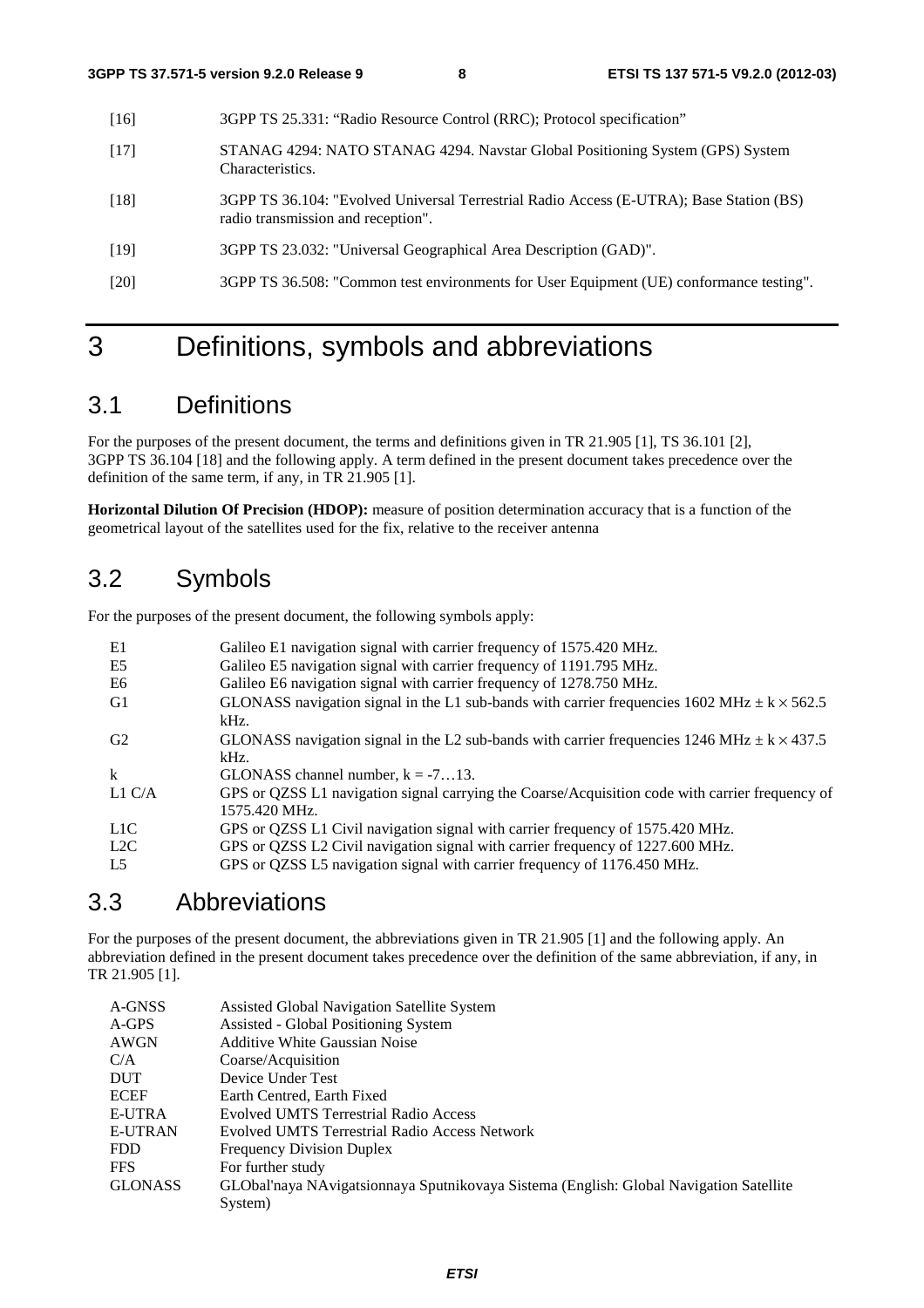| <b>GNSS</b>   | Global Navigation Satellite System |
|---------------|------------------------------------|
| <b>GPS</b>    | Global Positioning System          |
| <b>GSS</b>    | <b>GNSS System Simulator</b>       |
| <b>HDOP</b>   | Horizontal Dilution Of Precision   |
| <b>ICD</b>    | Interface Control Document         |
| IS.           | Interface Specification            |
| LOS           | Line Of Sight                      |
| LPP           | <b>LTE</b> Positioning Protocol    |
| <b>PPM</b>    | Parts per million                  |
| QZSS          | Quasi-Zenith Satellite System      |
| <b>RRC</b>    | Radio Resource Control             |
| <b>SBAS</b>   | Space Based Augmentation System    |
| SS            | System simulator                   |
| SV            | Space Vehicle                      |
| <b>SVID</b>   | Space Vehicle Identification       |
| TDD           | Time Division Duplex               |
| <b>TTFF</b>   | Time To First Fix                  |
| UE            | <b>User Equipment</b>              |
| <b>WGS-84</b> | World Geodetic System 1984         |
|               |                                    |

# 4 General

# 4.1 GPS and GNSS orbital model information, assistance data and assistance data files

The following subclauses 5 and 6 define the GPS and GNSS orbital model information, the assistance data and the assistance data files for the test cases as follows:

Subclause 5.1: data for UTRA A-GPS Signalling test cases defined in TS 37.571-2 [7] subclauses 6.1.1 to 6.1.3.

Subclause 5.2: data for UTRA A-GPS Minimum Performance test cases defined in TS 37.571-1 [6] subclause 5.

Subclause 6.1: data for UTRA and E-UTRA A-GNSS Signalling test cases defined in TS 37.571-2 [7] subclauses 6.2.1 to 6.2.3 and subclause 7.

Subclause 6.2: data for UTRA and E-UTRA A-GNSS Minimum Performance test cases defined in TS 37.571-1 [6] subclauses 6 and 7.

The orbital model information is defined and where appropriate is given in Yuma format in .txt files for each scenario in the appropriate data file specified in Annex A or Annex B.

Where the assistance data is fixed or is not required on a per-satellite basis, then it is defined in the following subclauses. Where assistance data is required on a per-satellite basis, or where the values of the data also vary with time then it is specified in comma-separated-variable files in the appropriate data file specified in Annex A or Annex B. These files specify the values to be used for each satellite, indexed by satellite PRN or SV ID, and, where applicable, the values to be used indexed by both time and satellite PRN or SV ID.

# 4.2 OTDOA assistance data

The following subclause 7 defines the OTDOA assistance data for the test cases as follows:

Subclause 7.1: data for OTDOA Signalling test cases defined in TS 37.571-2 [7].

Subclause 7.2: data for OTDOA Measurement test cases defined in TS 37.571-1 [6].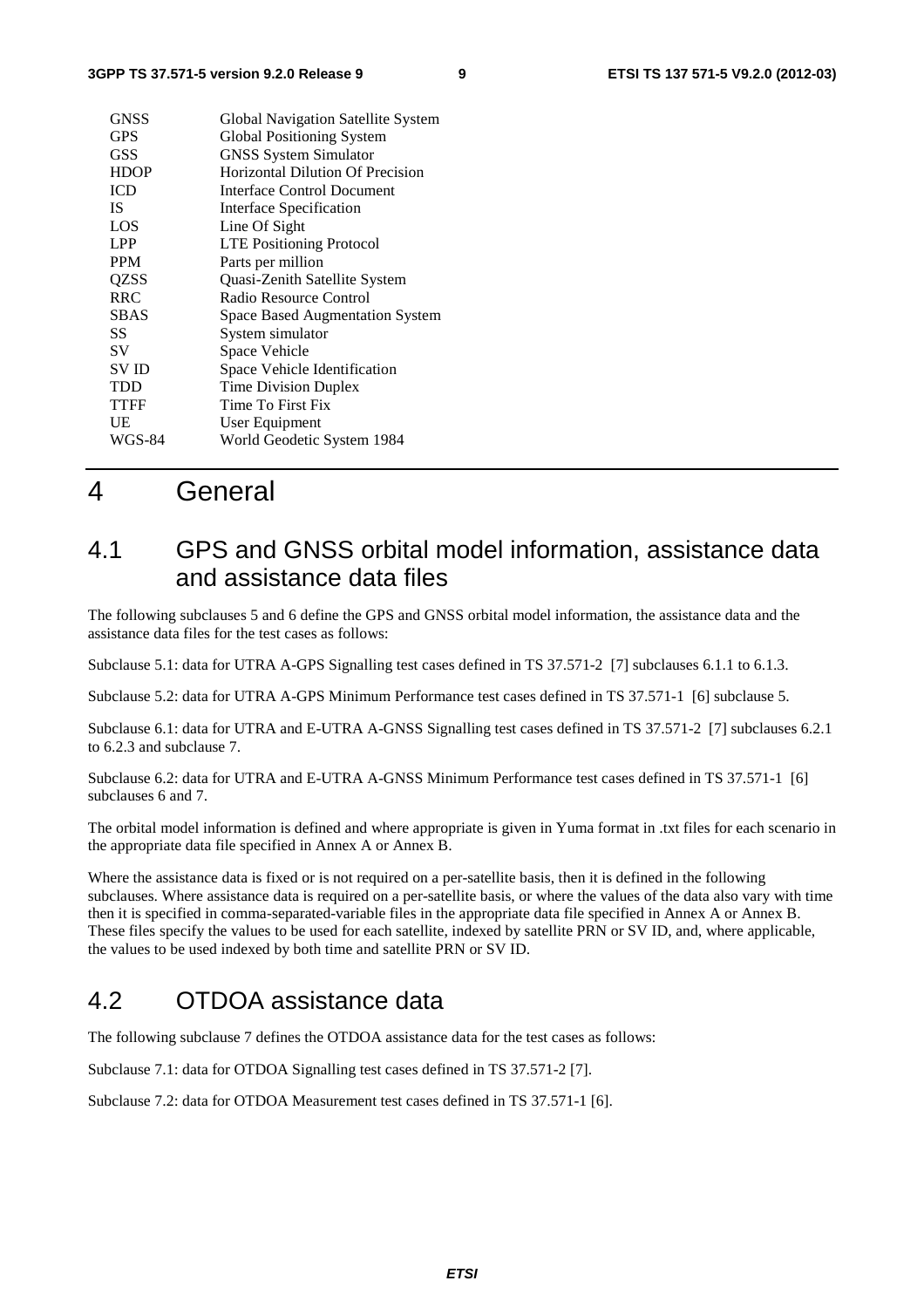# 5 GPS information

# 5.1 GPS Scenario and Assistance data for Assisted GPS signalling tests

# 5.1.1 General

This subclause defines the GPS scenario and the associated assistance data that shall be used for all UTRA Assisted GPS signalling tests defined in TS 37.571-2 [7] subclauses 6.1.1 to 6.1.3.

The satellite simulator (SS) shall generate the six satellite signals defined in subclause 5.1.2 and shall provide assistance data as defined in subclause 5.1.3.

# 5.1.2 GPS Scenario

The following GPS scenario shall be used. The assistance data specified in the following subclauses is consistent with this GPS scenario:

- Yuma Almanac data: see file Tokyo Yuma.txt in the GPS data sig zip file specified in Annex A
- UE location and Reference location: static at latitude: 35 degrees 40 minutes north, longitude: 139 degrees 45 minutes east, (Tokyo) height: = 50m
- Start time: 12th September 2003 21:30:00
- Visible satellites simulated: PRNs: 4, 6, 9, 10, 13, 22.
- Ionospheric model: see values in subclause 5.1.6
- The levels of the simulated satellites shall all be at  $-125dBm +$ /-6dB

# 5.1.3 Assistance Data

Where assistance data is required on a per-satellite basis, or where the values of the data also varies with time it is specified in comma-separated-variable files in the GPS data sig zip file specified in Annex A. These files specify the values to be used for each satellite, indexed by satellite PRN, and, where applicable, the values to be used indexed by both time and satellite PRN.

Assistance data that is marked as "time varying" and the GPS TOW msec field are only specified and used in 1 second increments. Interpolation between these values shall not be used.

The accuracy of the GPS TOW msec and assistance data that is marked as "time varying" in the provided assistance data shall be within  $+/- 2$  s relative to the GPS time in the system simulator.

Assistance data Information Elements and fields that are not specified shall not be used.

The information elements detailed below are fully defined in 3GPP TS 25.331 [16]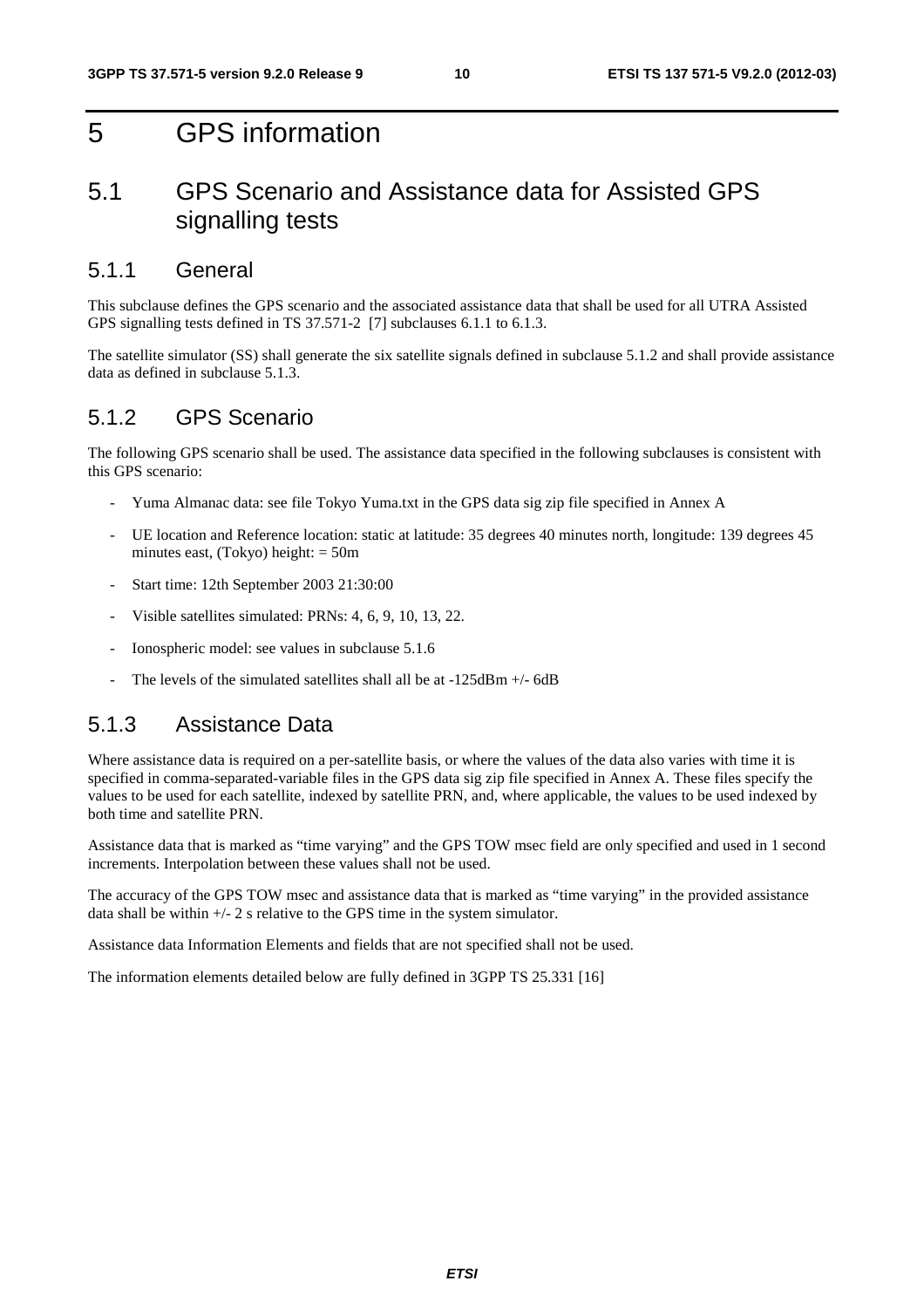# 5.1.3.1 Assistance Data Reference Time

#### Reference Time

# **Reference Time (Fields occurring once per message)**

| <b>Information Element</b>                                                                           | <b>Units</b> | Value/remark                                                                 | Release       |  |
|------------------------------------------------------------------------------------------------------|--------------|------------------------------------------------------------------------------|---------------|--|
| <b>GPS Week</b>                                                                                      | weeks        | 211                                                                          |               |  |
| GPS TOW msec                                                                                         | msec         | 509400 s. Start time. Add integer number of 1<br>seconds as required. (Note) |               |  |
| UE Positioning GPS                                                                                   |              | 125 (2.127 seconds)                                                          | Rel-7 onwards |  |
| ReferenceTime Uncertainty                                                                            |              |                                                                              |               |  |
| Note: GPS TOW msec                                                                                   |              |                                                                              |               |  |
| This is the value of GPS TOW msec when the GPS scenario is started in the GPS simulator. The         |              |                                                                              |               |  |
| value of GPS TOW msec to be used in the Reference Time IE shall be calculated at the time the IE is  |              |                                                                              |               |  |
| required by adding the elapsed time since the time the scenario was started in the GPS simulator to  |              |                                                                              |               |  |
| this value, rounded up to the next 1 second interval. This "current GPS TOW msec" is then also used  |              |                                                                              |               |  |
| to determine the value of any other Information Elements marked as "Time varying" in subclause 5.1.3 |              |                                                                              |               |  |

# 5.1.3.2 Assistance Data Reference UE Position

| <b>Information Element</b>  | <b>Units</b> | <b>Value/remark</b>   |
|-----------------------------|--------------|-----------------------|
| Latitude sign               |              |                       |
| Degrees Of Latitude         | degrees      | 3.56666666666667 10E1 |
| Degrees Of Longitude        | degrees      | 1.39750000000000 10E2 |
| <b>Altitude Direction</b>   |              |                       |
| Altitude                    | m            | 50                    |
| Uncertainty semi-major      | m            | 3000                  |
| Uncertainty semi-minor      | m            | 3000                  |
| Orientation of major axis   | degrees      | O)                    |
| <b>Uncertainty Altitude</b> | m            | 500                   |
| Confidence                  | %            | 68                    |

### **Reference UE Position**

# 5.1.3.3 Assistance Data Navigation Model

#### **Satellite Information**

| <b>Information Element</b> | Units                    | Value/remark |
|----------------------------|--------------------------|--------------|
| Number of satellites       | $\overline{\phantom{0}}$ |              |

## **Navigation Model (Fields occurring once per satellite)**

| <b>Information Element</b>                                               | Units | Value/remark       |
|--------------------------------------------------------------------------|-------|--------------------|
| SatID                                                                    |       | PRNs: 4, 6, 9, 10, |
|                                                                          |       | 13.22.             |
| <b>Satellite Status</b>                                                  |       | 0 (see note)       |
| Note: For consistency Satellite Status is also given in file: Navigation |       |                    |
| model.csv                                                                |       |                    |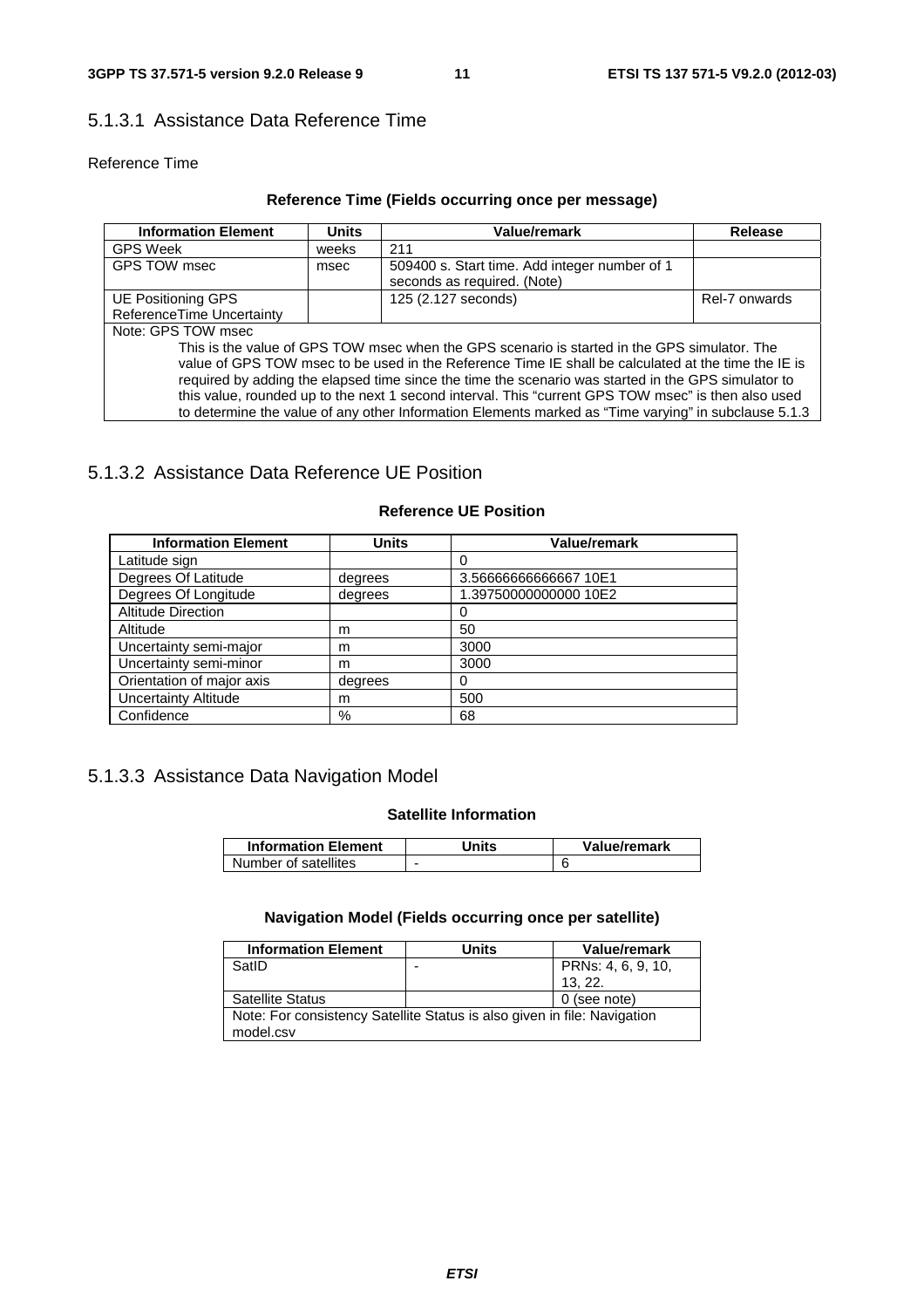| <b>Information Element</b> | <b>Units</b>             | <b>Value/remark</b>            |
|----------------------------|--------------------------|--------------------------------|
| C/A or P on L2             |                          | See file: Navigation model.csv |
| <b>URA</b> Index           |                          | See file: Navigation model.csv |
| SV Health                  |                          | See file: Navigation model.csv |
| <b>IODC</b>                | ÷,                       | See file: Navigation model.csv |
| L <sub>2</sub> P Data Flag |                          | See file: Navigation model.csv |
| <b>SF 1 Reserved</b>       |                          | See file: Navigation model.csv |
| $T_{GD}$                   | sec                      | See file: Navigation model.csv |
| $t_{oc}$                   | sec                      | See file: Navigation model.csv |
| af <sub>2</sub>            | sec/sec <sup>2</sup>     | See file: Navigation model.csv |
| af <sub>1</sub>            | sec/sec                  | See file: Navigation model.csv |
| af <sub>0</sub>            | sec                      | See file: Navigation model.csv |
| $\overline{C_{rs}}$        | meters                   | See file: Navigation model.csv |
| $\Delta n$                 | semi-circles/sec         | See file: Navigation model.csv |
| M <sub>0</sub>             | semi-circles             | See file: Navigation model.csv |
| $\overline{C_{uc}}$        | radians                  | See file: Navigation model.csv |
| Ē                          |                          | See file: Navigation model.csv |
| $\frac{C_{us}}{(A)^{1/2}}$ | radians                  | See file: Navigation model.csv |
|                            | $m$ eters <sup>1/2</sup> | See file: Navigation model.csv |
| $t_{oe}$                   | sec                      | See file: Navigation model.csv |
| Fit Interval Flag          |                          | See file: Navigation model.csv |
| <b>AODO</b>                | sec                      | See file: Navigation model.csv |
| $C_{ic}$                   | radians                  | See file: Navigation model.csv |
| OMEGA <sub>0</sub>         | semi-circles             | See file: Navigation model.csv |
| $C_{is}$                   | radians                  | See file: Navigation model.csv |
| $\overline{I_0}$           | semi-circles             | See file: Navigation model.csv |
| $\overline{C_{rc}}$        | meters                   | See file: Navigation model.csv |
| $\omega$                   | semi-circles             | See file: Navigation model.csv |
| OMEGAdot                   | semi-circles/sec         | See file: Navigation model.csv |
| Idot                       | semi-circles/sec         | See file: Navigation model.csv |

## **Ephemeris and Clock correction Information Elements (Fields occurring once per satellite)**

# 5.1.3.4 Assistance Data Ionospheric Model

### **Ionospheric Model**

| <b>Information Element</b> | <b>Units</b>                   | <b>Value/remark</b> |  |
|----------------------------|--------------------------------|---------------------|--|
| $\alpha_0$                 | seconds                        | 4.6566129 10E-9     |  |
| $\alpha_1$                 | sec/semi-circle                | 1.4901161 10E-8     |  |
| $\alpha_2$                 | $sec/(semi-circle)^2$          | -5.96046 10E-8      |  |
| $\alpha_3$                 | sec/(semi-circle) <sup>3</sup> | -5.96046 10E-8      |  |
| $\beta_0$                  | seconds                        | 79872               |  |
| $\beta_1$                  | sec/semi-circle                | 65536               |  |
| $\beta_2$                  | $sec/(semi-circle)^2$          | $-65536$            |  |
| $\beta_3$                  | sec/(semi-circle) <sup>3</sup> | $-393216$           |  |

# 5.1.3.5 Assistance Data Almanac

# **Almanac (Fields occurring once per message)**

| <b>Information Element</b> | Jnits | Value/remark |
|----------------------------|-------|--------------|
| WN <sub>a</sub>            | weeks | 210          |

#### **Satellite Information**

| <b>Information Element</b> | Jnits | Value/remark |
|----------------------------|-------|--------------|
| Number of satellites       | -     |              |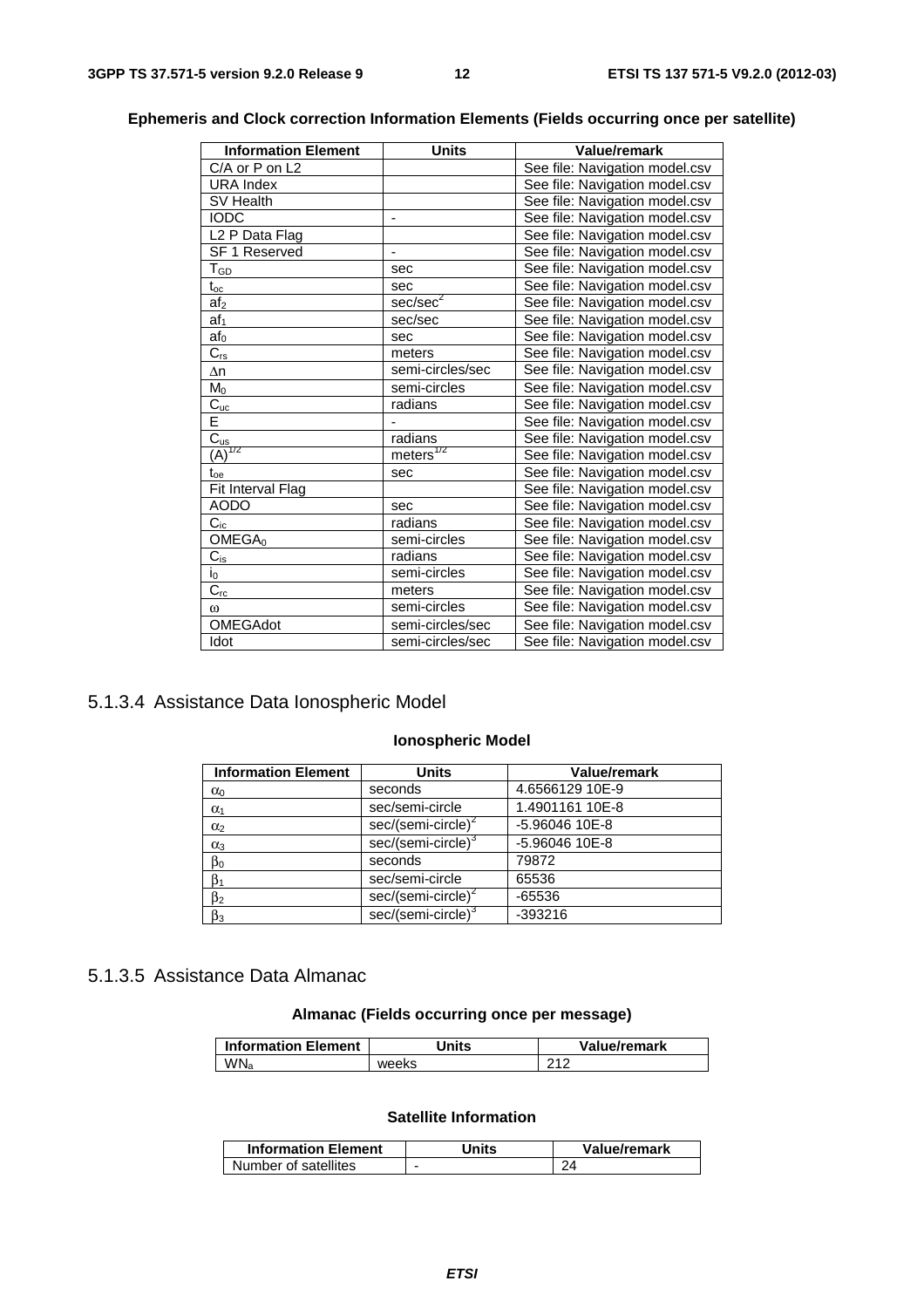| <b>Information Element</b> | <b>Units</b>     | Value/remark          |
|----------------------------|------------------|-----------------------|
| DataID                     |                  | See file: Almanac.csv |
| SatID                      |                  | <b>PRNs: 1 to 24</b>  |
| е                          | dimensionless    | See file: Almanac.csv |
| $\rm t_{oa}$               | sec              | See file: Almanac.csv |
| δi                         | semi-circles     | See file: Almanac.csv |
| <b>OMEGADOT</b>            | semi-circles/sec | See file: Almanac.csv |
| SV Health                  |                  | See file: Almanac.csv |
| $A^{1/2}$                  | meters $^{772}$  | See file: Almanac.csv |
| OMEGA <sub>0</sub>         | semi-circles     | See file: Almanac.csv |
| $M_0$                      | semi-circles     | See file: Almanac.csv |
| ω                          | semi-circles     | See file: Almanac.csv |
| af <sub>0</sub>            | seconds          | See file: Almanac.csv |
| af <sub>1</sub>            | sec/sec          | See file: Almanac.csv |

#### **Almanac (Fields occurring once per satellite)**

## 5.1.3.6 Assistance Data Acquisition Assistance

#### **GPS Acquisition Assist - Information Elements appearing once per message**

| <b>Information Element</b>                                                                                  | <b>Units</b> | Value/remark                                                          | <b>Release</b> |
|-------------------------------------------------------------------------------------------------------------|--------------|-----------------------------------------------------------------------|----------------|
| GPS TOW msec                                                                                                | msec         | 509400 s. Start time. Add integer<br>number of 1 seconds as required. |                |
|                                                                                                             |              | (Note)                                                                |                |
| UE Positioning GPS ReferenceTime                                                                            |              | 125 (2.127 seconds)                                                   | Rel-7 onwards  |
| Uncertainty                                                                                                 |              |                                                                       |                |
| Note: GPS TOW msec                                                                                          |              |                                                                       |                |
| This is the value of GPS TOW msec when the GPS scenario is started in the GPS simulator. The value of       |              |                                                                       |                |
| GPS TOW msec to be used in the Acquisition Assistance IE shall be calculated at the time the IE is required |              |                                                                       |                |
| by adding the elapsed time since the time the scenario was started in the GPS simulator to this value,      |              |                                                                       |                |

rounded up to the next 1 second interval.

#### **Satellite Information**

| <b>Information Element</b> | <b>Units</b> | Value/remark |
|----------------------------|--------------|--------------|
| Number of satellites       |              |              |

#### **GPS Acquisition Assist - Information Elements appearing once per satellite**

| <b>Information Element</b>                    | <b>Units</b> | Value/remark                                           |
|-----------------------------------------------|--------------|--------------------------------------------------------|
| SatID                                         |              | PRNs: 4, 6, 9, 10, 13, 22.                             |
| Doppler (0 <sup>th</sup> order term)          | Hz           | Time varying. See file: Acquisition assist .csv (Note) |
| Doppler (1 <sup>st</sup> order term)          | Hz/s         | Time varying. See file: Acquisition assist .csv (Note) |
| <b>Doppler Uncertainty</b>                    | Hz           | Time varying. See file: Acquisition assist .csv (Note) |
| Code Phase                                    | chips        | Time varying. See file: Acquisition assist .csv (Note) |
| Integer Code Phase                            |              | Time varying. See file: Acquisition assist .csv (Note) |
| <b>GPS Bit number</b>                         |              | Time varying. See file: Acquisition assist .csv (Note) |
| Code Phase Search Window                      | chips        | Time varying. See file: Acquisition assist .csv (Note) |
| Azimuth                                       | Degrees      | Time varying. See file: Acquisition assist .csv (Note) |
| Elevation                                     | Degrees      | Time varying. See file: Acquisition assist .csv (Note) |
| Nata: Agoudaition Agoint Information Flamente |              |                                                        |

Note: Acquisition Assist Information Elements

This field is "Time varying" and its value depends on the "current GPS TOW msec". The value of this field to be used shall be determined by taking the "current GPS TOW msec" value and selecting the field value in the Acquisition assist.csv file corresponding to the value of "current GPS TOW msec".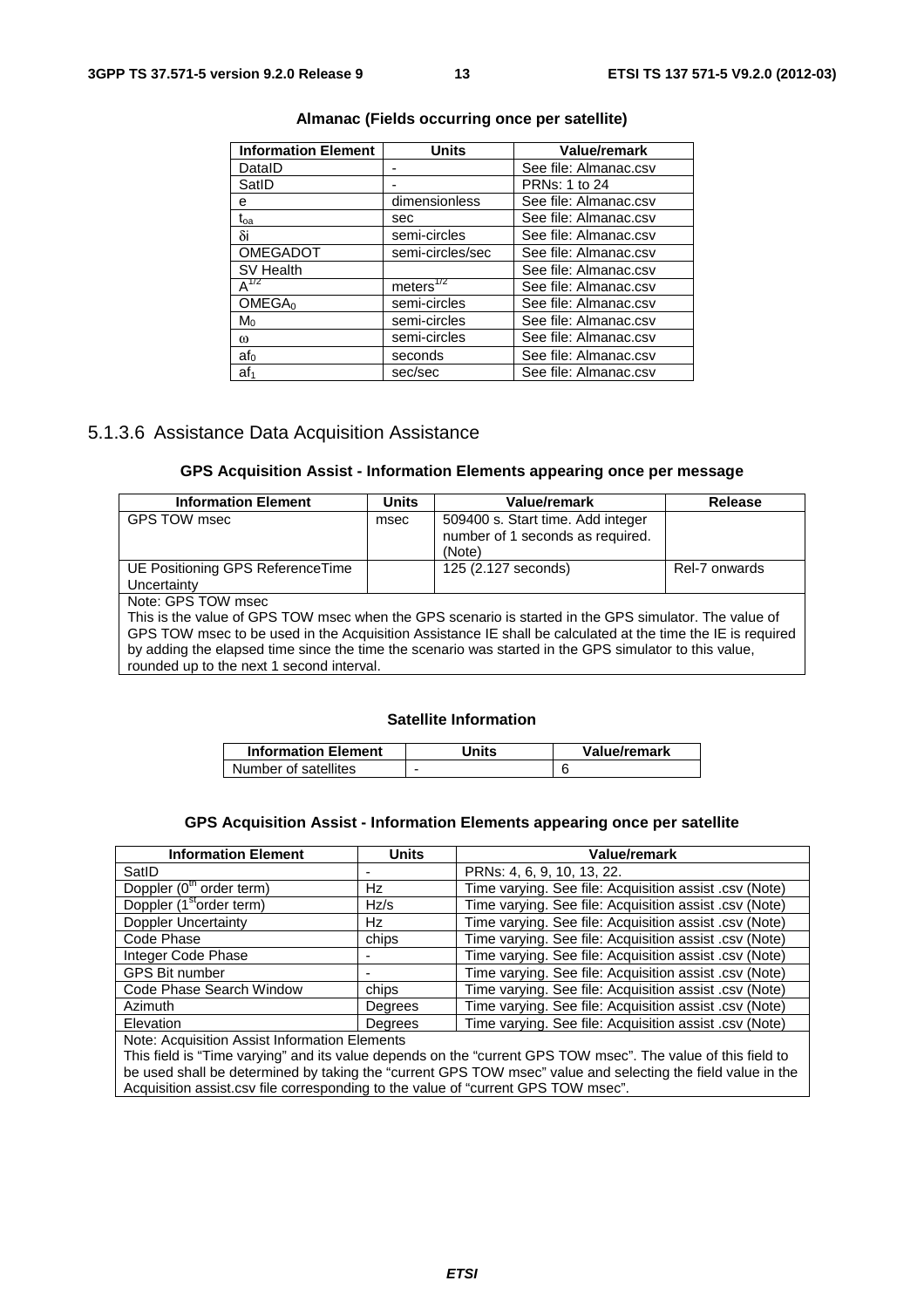# 5.2 GPS Scenarios and Assistance Data for Assisted GPS Minimum Performance tests

# 5.2.1 General

This subclause defines the GPS scenarios and assistance data IEs which shall be available for use as specified in all UTRA A-GPS Minimum Performance test cases defined in TS 37.571-1 [6] subclause 5.

Subclauses 5.2.2 and 5.2.3 list the assistance data IEs required for minimum performance testing of UE-based mode, and subclauses 5.2.4 and 5.2.5 list the assistance data available for minimum performance testing of UE-assisted mode. Subclause 5.2.6 lists the values of the assistance data IE fields for all minimum performance testing.

The A-GPS minimum performance requirements are defined by assuming that all relevant and valid assistance data is received by the UE in order to perform GPS measurements and/or position calculation. This subclause does not include nor consider delays occurring in the various signalling interfaces of the network.

### 5.2.1.1 Satellite constellations and assistance data for A-GPS minimum performance testing

The satellite constellations for minimum performance testing shall consist of 24 satellites. Almanac assistance data shall be available for all these 24 satellites. At least 9 of the satellites shall be visible to the UE (that is above 5 degrees elevation with respect to the UE). Other assistance data shall be available for 9 of these visible satellites. In each test, signals are generated for only a sub-set of these satellites for which other assistance data is available. The number of satellites in this sub-set is specified in the test. The satellites in this sub-set shall all be above 15 degrees elevation with respect to the UE. The HDOP for the test shall be calculated using this sub-set of satellites. The selection of satellites for this sub-set shall be selected consistent with achieving the required HDOP for the test.

# 5.2.1.2 GPS Scenarios for A-GPS minimum performance testing

This subclause defines the GPS scenarios that shall be used for all Assisted GPS minimum performance tests defined in TS 37.571-1 [6] subclause 5.

The GPS scenarios achieve the required HDOP for the Test Cases and they also satisfy the requirement that for each test instance that the reference location shall change sufficiently such that the UE shall have to use the new assistance data.

The satellites to be simulated in each test case are specified in subclause 5.2.1.2.5.

The viable running time during which the scenario maintains the required HDOP or HDOPs is given. Once this time has been reached the scenario shall be restarted from its nominal start time.

# 5.2.1.2.1 GPS Scenario #1

The following GPS scenario #1 shall be used during the TTFF tests defined in TS 37.571-1 [6] subclauses 5.2 to 5.5. The assistance data specified in the following subclauses for GPS scenario #1 is consistent with this GPS scenario.

Yuma Almanac data: see file GPS 1 Yuma.txt in the GPS data perf zip file specified in Annex A.

UE location: the UE location is calculated as a random offset from the reference location using the method described in subclause 5.2.1.2.4. The reference location is: latitude: 33 degrees 45 minutes 0.019 seconds north, longitude: 84 degrees 23 minutes 0.011 seconds west, (Atlanta USA), height: = 300m.

Nominal start time: 22nd January 2005 (Saturday) 00:08:00.

Viable running time to maintain specified HDOP values: 19 minutes.

Visible satellites available for simulation and for which Assistance Data (other than Almanac) shall be generated: PRNs: 2, 6, 10, 17, 18, 21, 26, 29, 30.

Ionospheric model: see values in subclause 5.2.6.6.

Tropospheric model: STANAG with SRI equal to 324.8, as defined in STANAG 4294 [17].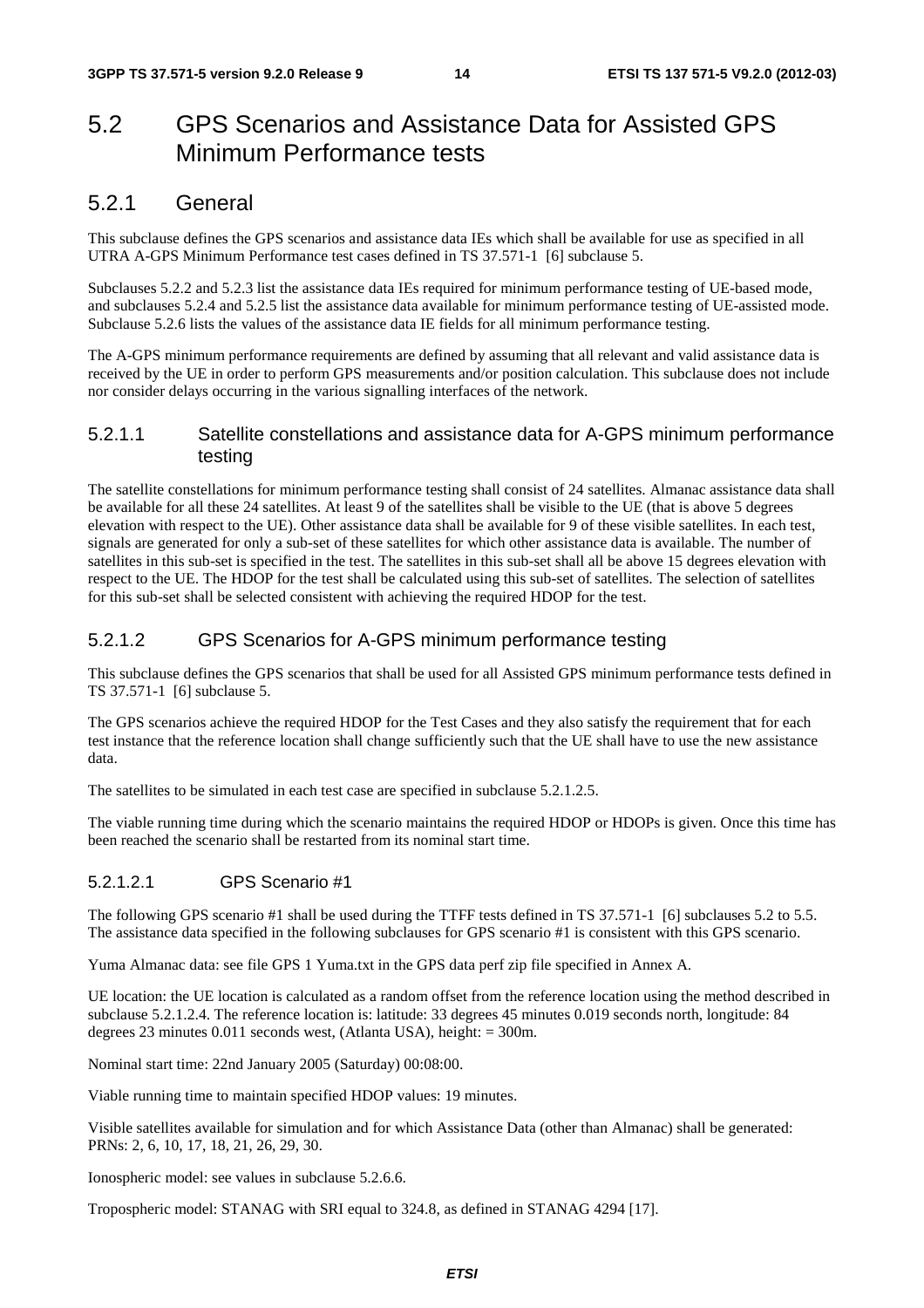#### 5.2.1.2.2 GPS Scenario #2

The following GPS scenario #2 shall be used during the TTFF tests defined in TS 37.571-1 [6] subclauses 5.2 to 5.5. The assistance data specified in the following subclauses for GPS scenario #2 is consistent with this GPS scenario.

Yuma Almanac data: see file GPS 2 Yuma.txt in the GPS data perf zip file specified in Annex A.

UE location: the UE location is calculated as a random offset from the reference location using the method described in subclause 5.2.1.2.4. The reference location is: latitude: 37 degrees 48 minutes 59.988 seconds south, longitude: 144 degrees 58 minutes 0.013 seconds east, (Melbourne Australia), height: = 100m.

Nominal start time: 22nd January 2004 (Thursday) 00:08:00.

Viable running time to maintain specified HDOP values: 19 minutes.

Visible satellites available for simulation and for which Assistance Data (other than Almanac) shall be generated: PRNs: 3, 11, 14, 15, 18, 22, 23, 25, 31.

Ionospheric model: see values in subclause 5.2.6.6.

Tropospheric model: STANAG with SRI equal to 324.8, as defined in STANAG 4294 [17].

#### 5.2.1.2.3 GPS Scenario #3

The following GPS scenario #3 shall be used during the Moving Scenario and Periodic Location test case defined in TS 37.571-1 [6] subclause 5.6. The assistance data specified in the following subclauses for GPS scenario #3 is consistent with this GPS scenario.

Yuma Almanac data: see file GPS 3 Yuma.txt in the GPS data perf zip file specified in Annex A.

UE location: the UE location is given as a trajectory as shown in Figure 5.6.1 of TS 37.571-1 [6]. The reference location is at the centre of the trajectory and is at: latitude: 37 degrees 48 minutes 59.988 seconds south, longitude: 144 degrees 58 minutes 0.013 seconds east, (Melbourne Australia), height: = 100m.

Start time: 22nd January 2004 (Thursday) 00:08:00.

Start location: at the point between  $l_{11}$  and  $l_{12}$  in Figure 5.6.1 of TS 37.571-1 [6], going in a clock-wise direction.

Visible satellites available for simulation and for which Assistance Data (other than Almanac) shall be generated: PRNs: 3, 11, 14, 15, 18, 22, 23, 25, 31.

Viable running time to maintain specified HDOP values: 19 minutes.

Ionospheric model: see values in subclause 5.2.6.6.

Tropospheric model: STANAG with SRI equal to 324.8, as defined in STANAG 4294 [17].

# 5.2.1.2.4 UE Location for TTFF test cases

This subclause defines the method for generating the random UE locations that are required to be used for the TTFF tests defined in TS 37.571-1 [6] subclauses 5.2 to 5.5.

For every Test Instance in each TTFF test case, the UE location shall be randomly selected to be within 3 km of the Reference Location. The Altitude of the UE shall be randomly selected between 0 m to 500 m above WGS-84 reference ellipsoid. These values shall have uniform random distributions.

The UE location is calculated as an offset from the Reference Location.

#### 5.2.1.2.4.1 UE Location Offset

The UE location offset shall be calculated by selecting the next pair of random numbers, representing a pair of latitude and longitude offsets in degrees, from a standard uniform random number generator, with the following properties: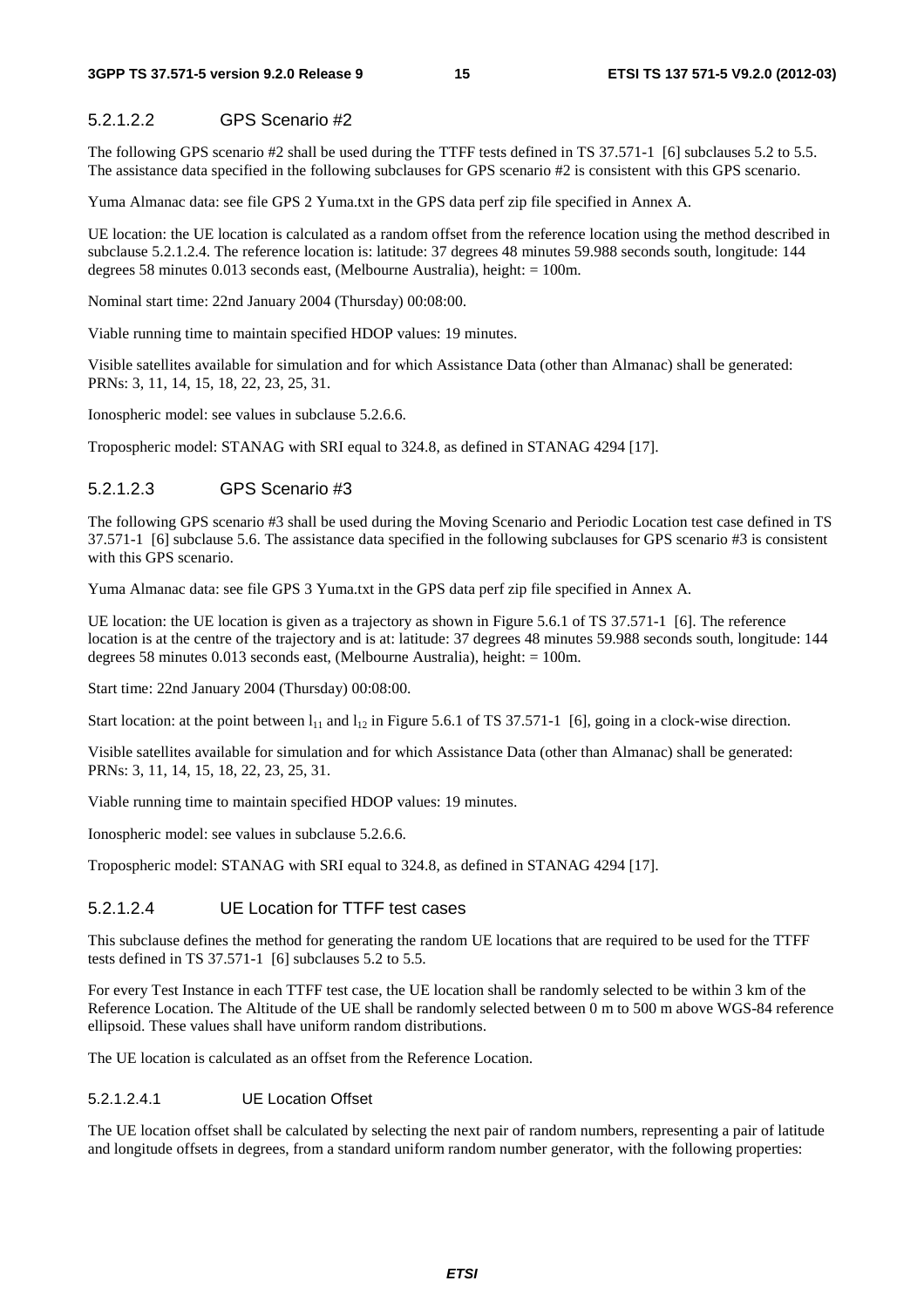The ranges of the latitude and longitude offsets values shall be such that when translated onto the surface of the earth they shall lie within a 3km radius circle, centred on the Reference location specified for the GPS scenario under consideration. For the purposes of this calculation make the following assumptions:

- a) Over the 3km radius circle at the Reference location the earth is flat and the meridians and parallels form a rectangular grid
- b) The earth is spherical with a radius of 6371141m (equal to the WGS 84 value at 35 degrees latitude)

 The resolution used for the latitude and longitude offsets values shall be 90/2E23 for the latitude offset values and 360/2E24 for the longitude offset values, representing the coding resolution in degrees specified in 3GPP TS 23.032 [19].

#### 5.2.1.2.4.2 UE Altitude

The UE altitude value shall be calculated by selecting the next random number from a standard uniform random number generator, in the range 0 to 500, representing meters. The resolution used for the random number shall be 1, representing 1 meter.

#### 5.2.1.2.5 Satellites to be simulated in each test case

The satellites to be simulated in each test case have been selected in order to achieve the required HDOP for that test case.

| Test case                        | PRNs GPS #1           | <b>PRNs GPS #2</b>     | <b>PRNs GPS #3</b> |
|----------------------------------|-----------------------|------------------------|--------------------|
| <b>Sensitivity Coarse Time</b>   | 2, 6, 10, 17, 18, 21, | 3, 11, 14, 15, 22, 23, |                    |
| Assistance                       | 26.29                 | 25, 31                 |                    |
| Sensitivity Fine Time Assistance | 2, 6, 10, 17, 18, 21, | 3, 11, 14, 15, 22, 23, |                    |
|                                  | 26, 29                | 25, 31                 |                    |
| <b>Nominal Accuracy</b>          | 2, 6, 10, 17, 18, 21, | 3, 11, 14, 15, 22, 23, |                    |
|                                  | 26.29                 | 25.31                  |                    |
| Dynamic Range                    | 2, 6, 10, 17, 26, 29  | 3, 14, 15, 22, 25, 31  |                    |
| Multi-Path scenario              | 2, 6, 17, 21, 26      | 3, 14, 15, 22, 25      |                    |
| Moving Scenario and Periodic     |                       |                        | 3, 14, 15, 22, 25  |
| location                         |                       |                        |                    |

#### **Satellites to be simulated**

# 5.2.2 Information elements required for normal UE based testing

The following A-GPS assistance data IEs and fields shall be present for each test. Fields not specified shall not be present. The values of the fields are specified in subclause 5.2.6.

#### **a) UE positioning GPS reference time IE**

| Name of the IE | Fields of the IE                 | <b>Release</b> |
|----------------|----------------------------------|----------------|
| Reference time |                                  |                |
|                | <b>GPS Week</b>                  |                |
|                | <b>GPS TOW msec</b>              |                |
|                | UE Positioning GPS ReferenceTime | Rel-7 onwards  |
|                | Uncertainty                      |                |
|                | <b>GPS TOW Assist</b>            |                |
|                | SatID                            |                |
|                | <b>TLM Message</b>               |                |
|                | <b>TLM Reserved</b>              |                |
|                | Alert                            |                |
|                | Anti-Spoof                       |                |

#### **b) UE positioning GPS reference UE position IE**

| Name of the IE        | Fields of the IE                                        |
|-----------------------|---------------------------------------------------------|
| Reference UE position | Ellipsoid point with Altitude and uncertainty ellipsoid |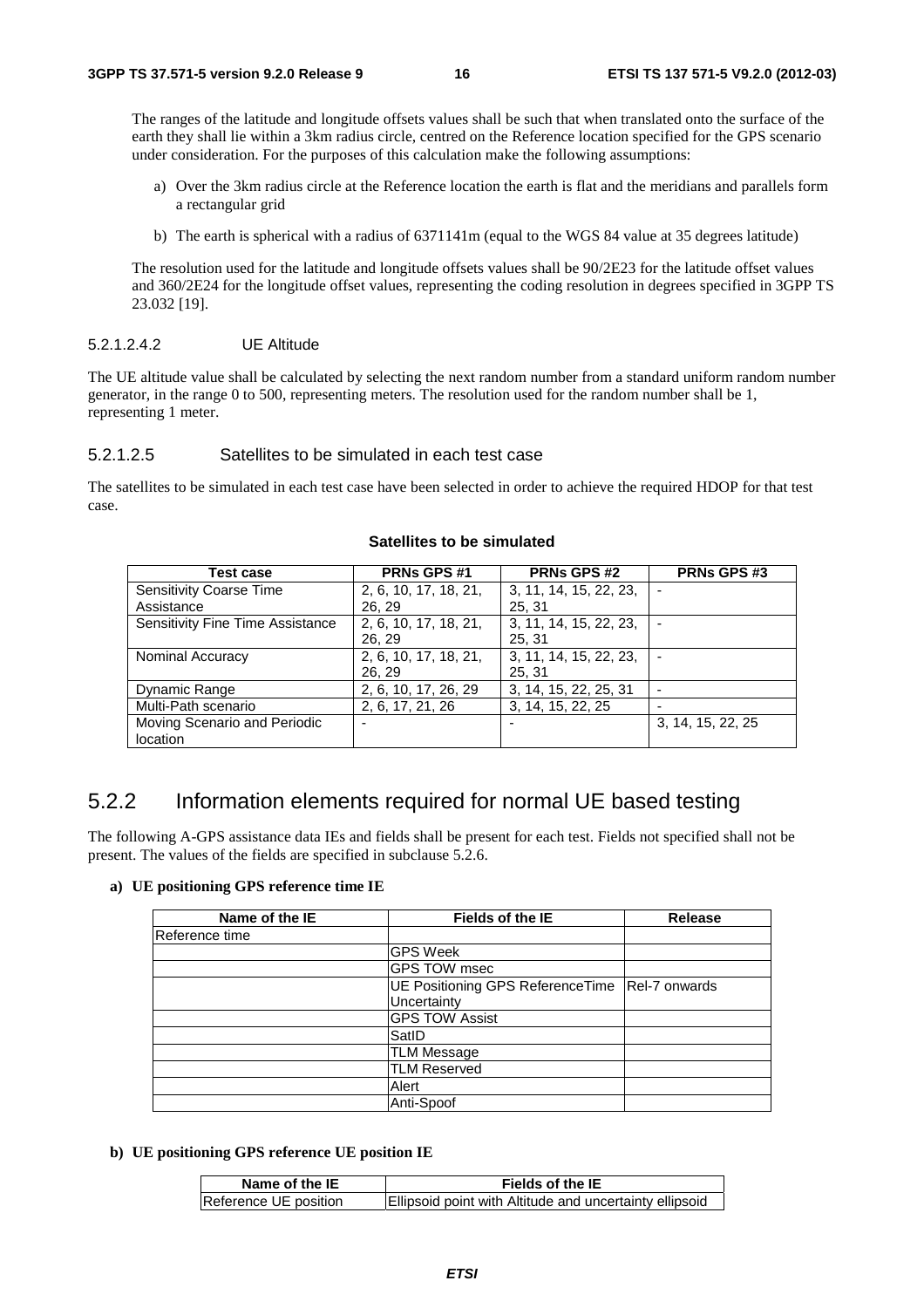#### **c) UE positioning GPS navigation model IE**

| Name of the IE          | Fields of the IE          |
|-------------------------|---------------------------|
| <b>Navigation Model</b> | All satellite information |

#### **d) UE positioning GPS ionospheric model IE**

| Name of the IE     | <b>Fields of the IE</b> |
|--------------------|-------------------------|
| Ilonospheric Model |                         |

# 5.2.3 Information elements required for UE based Sensitivity Fine Time Assistance test case

The A-GPS assistance data IEs and fields that shall be present for the Sensitivity Fine Time Assistance test case shall be those specified in subclause 5.2.2 with the following exception. Fields not specified shall not be present. The values of the fields are specified in subclause 5.2.6.

#### **UE positioning GPS reference time IE**

| Name of the IE | <b>Fields of the IE</b>          | Release                   |
|----------------|----------------------------------|---------------------------|
| Reference time |                                  |                           |
|                | <b>GPS Week</b>                  |                           |
|                | GPS TOW msec                     |                           |
|                | <b>UTRAN GPS reference time</b>  |                           |
|                | UTRAN GPS timing of cell frames  |                           |
|                | CHOICE mode                      |                           |
|                | <b>FDD</b>                       |                           |
|                | Primary CPICH Info               |                           |
|                | <b>SFN</b>                       |                           |
|                | UE Positioning GPS ReferenceTime | Rel-7 onwards             |
|                | Uncertainty                      |                           |
|                | <b>SFN-TOW Uncertainty</b>       | Not present Rel-7 onwards |
|                | <b>TUTRAN-GPS drift rate</b>     |                           |
|                | <b>GPS TOW Assist</b>            |                           |
|                | SatID                            |                           |
|                | <b>TLM Message</b>               |                           |
|                | <b>TLM Reserved</b>              |                           |
|                | Alert                            |                           |
|                | Anti-Spoof                       |                           |

# 5.2.4 Information elements available for normal UE assisted testing

The following A-GPS assistance data IEs and fields shall be available for use in each test. Fields not specified shall not be present. The values of the fields are specified in subclause 5.2.6.

#### **a) UE positioning GPS reference time IE**

| Name of the IE | <b>Fields of the IE</b>                                          | <b>Release</b> |
|----------------|------------------------------------------------------------------|----------------|
| Reference time |                                                                  |                |
|                | <b>GPS Week</b>                                                  |                |
|                | GPS TOW msec                                                     |                |
|                | UE Positioning GPS Reference Time   Rel-7 onwards<br>Uncertainty |                |
|                | <b>GPS TOW Assist</b>                                            |                |
|                | SatID                                                            |                |
|                | <b>TLM Message</b>                                               |                |
|                | <b>TLM Reserved</b>                                              |                |
|                | Alert                                                            |                |
|                | Anti-Spoof                                                       |                |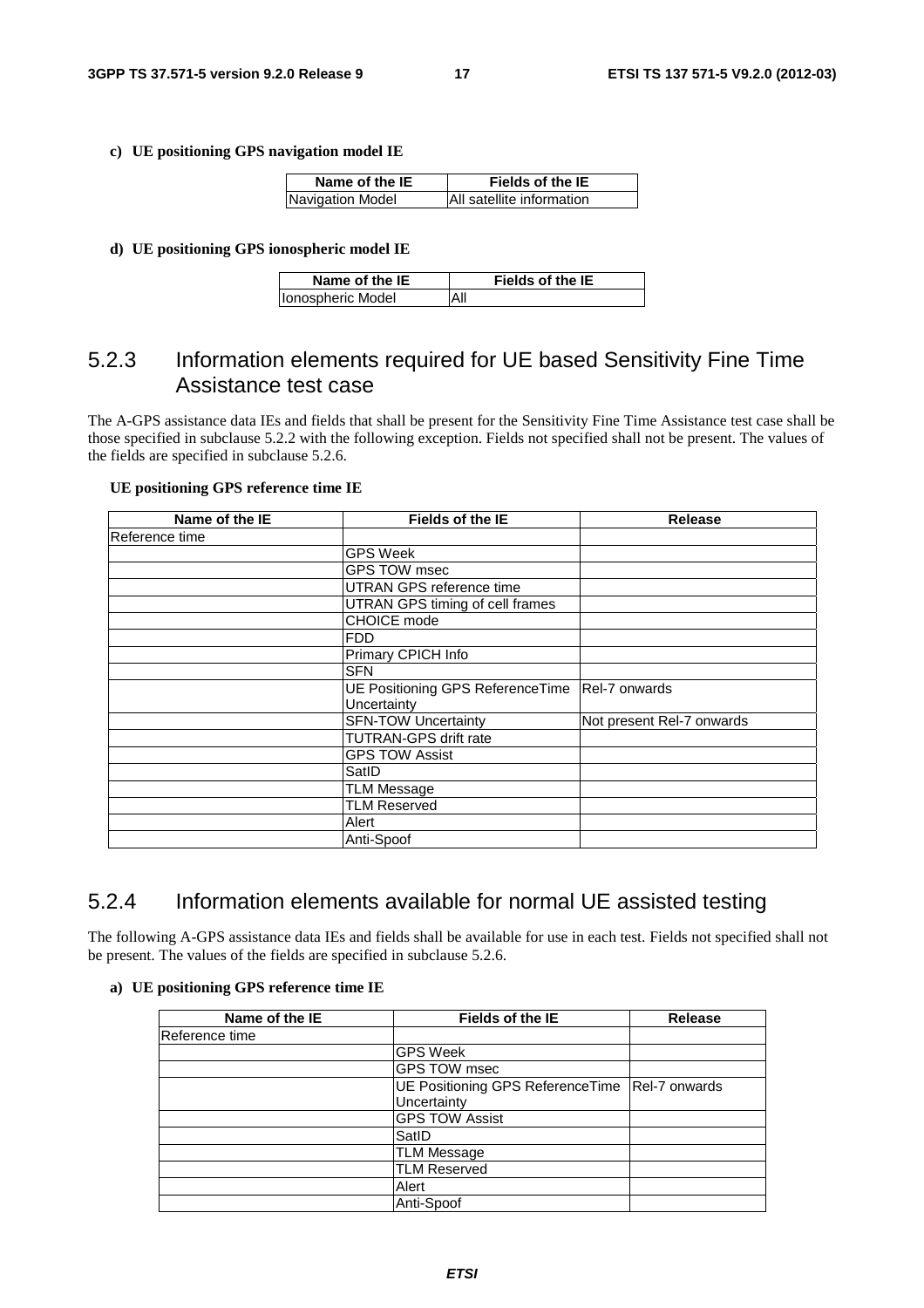#### **b) UE positioning GPS reference UE position IE**

| Name of the IE        | Fields of the IE                                        |
|-----------------------|---------------------------------------------------------|
| Reference UE position | Ellipsoid point with Altitude and uncertainty ellipsoid |

#### **c) UE positioning GPS almanac IE**

| Name of the IE | Fields of the IE                 |
|----------------|----------------------------------|
| IAlmanac       |                                  |
|                | <b>Almanac Reference Week</b>    |
|                | <b>All Satellite information</b> |

#### **d) UE positioning GPS navigation model IE**

| Name of the IE   | Fields of the IE          |
|------------------|---------------------------|
| Navigation Model | All satellite information |

#### **e) UE positioning GPS acquisition assistance IE**

| Name of the IE                | <b>Fields of the IE</b>              | <b>Release</b>        |
|-------------------------------|--------------------------------------|-----------------------|
| <b>Acquisition Assistance</b> |                                      |                       |
|                               | <b>GPS TOW msec</b>                  |                       |
|                               | UE Positioning GPS ReferenceTime     | <b>IRel-7 onwards</b> |
|                               | Uncertainty                          |                       |
|                               | Satellite information                |                       |
|                               | SatID                                |                       |
|                               | Doppler (0 <sup>th</sup> order term) |                       |
|                               | Extra Doppler                        |                       |
|                               | Doppler (1 <sup>st</sup> order term) |                       |
|                               | <b>Doppler Uncertainty</b>           |                       |
|                               | Code Phase                           |                       |
|                               | Integer Code Phase                   |                       |
|                               | <b>GPS Bit number</b>                |                       |
|                               | Code Phase Search Window             |                       |
|                               | Azimuth and Elevation                |                       |
|                               | Azimuth                              |                       |
|                               | Elevation                            |                       |

# 5.2.5 Information elements available for UE assisted Sensitivity Fine Time Assistance test case

The A-GPS assistance data IEs and fields that shall be available for use for the Sensitivity Fine Time Assistance test case shall be those specified in subclause 5.2.4 with the following exceptions. Fields not specified shall not be present. The values of the fields are specified in subclause 5.2.6.

### **a) UE positioning GPS reference time IE**

| Name of the IE | Fields of the IE                                                 | <b>Release</b> |
|----------------|------------------------------------------------------------------|----------------|
| Reference time |                                                                  |                |
|                | <b>GPS Week</b>                                                  |                |
|                | <b>GPS TOW msec</b>                                              |                |
|                | UTRAN GPS reference time                                         |                |
|                | UTRAN GPS timing of cell frames                                  |                |
|                | <b>CHOICE</b> mode                                               |                |
|                | <b>FDD</b>                                                       |                |
|                | Primary CPICH Info                                               |                |
|                | <b>SFN</b>                                                       |                |
|                | UE Positioning GPS Reference Time   Rel-7 onwards<br>Uncertainty |                |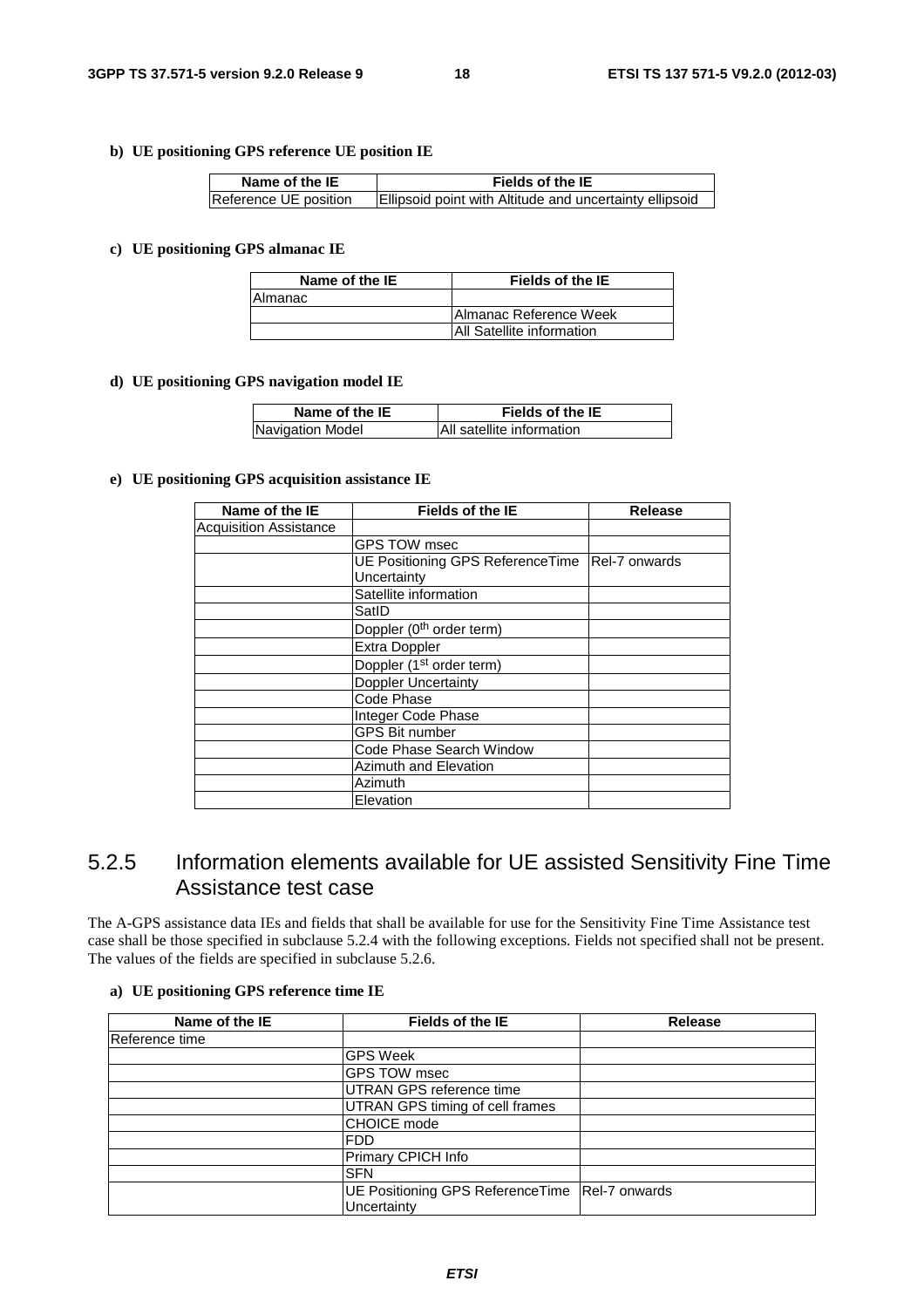| <b>SFN-TOW Uncertainty</b>    | Not present Rel-7 onwards |
|-------------------------------|---------------------------|
| <b>ITUTRAN-GPS drift rate</b> |                           |
| <b>GPS TOW Assist</b>         |                           |
| SatID                         |                           |
| <b>TLM Message</b>            |                           |
| <b>ITLM Reserved</b>          |                           |
| Alert                         |                           |
| Anti-Spoof                    |                           |

#### **b) UE positioning GPS acquisition assistance IE**

| Name of the IE                | <b>Fields of the IE</b>                          | <b>Release</b> |
|-------------------------------|--------------------------------------------------|----------------|
| <b>Acquisition Assistance</b> |                                                  |                |
|                               | GPS TOW msec                                     |                |
|                               | UTRAN GPS reference time                         |                |
|                               | UTRAN GPS timing of cell frames                  |                |
|                               | <b>CHOICE</b> mode                               |                |
|                               | <b>FDD</b>                                       |                |
|                               | Primary CPICH Info                               |                |
|                               | <b>SFN</b>                                       |                |
|                               | UE Positioning GPS ReferenceTime   Rel-7 onwards |                |
|                               | Uncertainty.                                     |                |
|                               | Satellite information                            |                |
|                               | SatID                                            |                |
|                               | Doppler (0 <sup>th</sup> order term)             |                |
|                               | Extra Doppler                                    |                |
|                               | Doppler (1 <sup>st</sup> order term)             |                |
|                               | <b>Doppler Uncertainty</b>                       |                |
|                               | Code Phase                                       |                |
|                               | Integer Code Phase                               |                |
|                               | <b>GPS Bit number</b>                            |                |
|                               | Code Phase Search Window                         |                |
|                               | Azimuth and Elevation                            |                |
|                               | <b>Azimuth</b>                                   |                |
|                               | Elevation                                        |                |

# 5.2.6 Contents of Information elements for A-GPS Minimum performance testing

## 5.2.6.1 General

This subclause defines the assistance data values that shall be used for all Assisted GPS minimum performance tests. It is given for GPS scenarios #1, #2 and #3 where it is different for each scenario; otherwise it is marked "All" where the same value is used for all scenarios.

Where assistance data is required on a per-satellite basis, or where the values of the data also varies with time it is specified in comma-separated-variable files with suffixes XX in the GPS data perf zip file specified in Annex A, where XX is 01, 02 and 03 for GPS scenarios #1, #2 and #3 respectively. These files specify the values to be used for each satellite, indexed by satellite PRN, and, where applicable, the values to be used indexed by both time and satellite PRN.

Assistance data that is marked as "time varying" is specified and used in 80 ms increments. Interpolation between these values shall not be used.

Assistance data Information Elements and fields that are not specified shall not be used.

The information elements detailed below are fully defined in 3GPP TS 25.331 [16]

## 5.2.6.2 IE Random Offset Values

This subclause defines the methods for generating the random offsets that are required to be applied to some assistance data IEs for certain tests.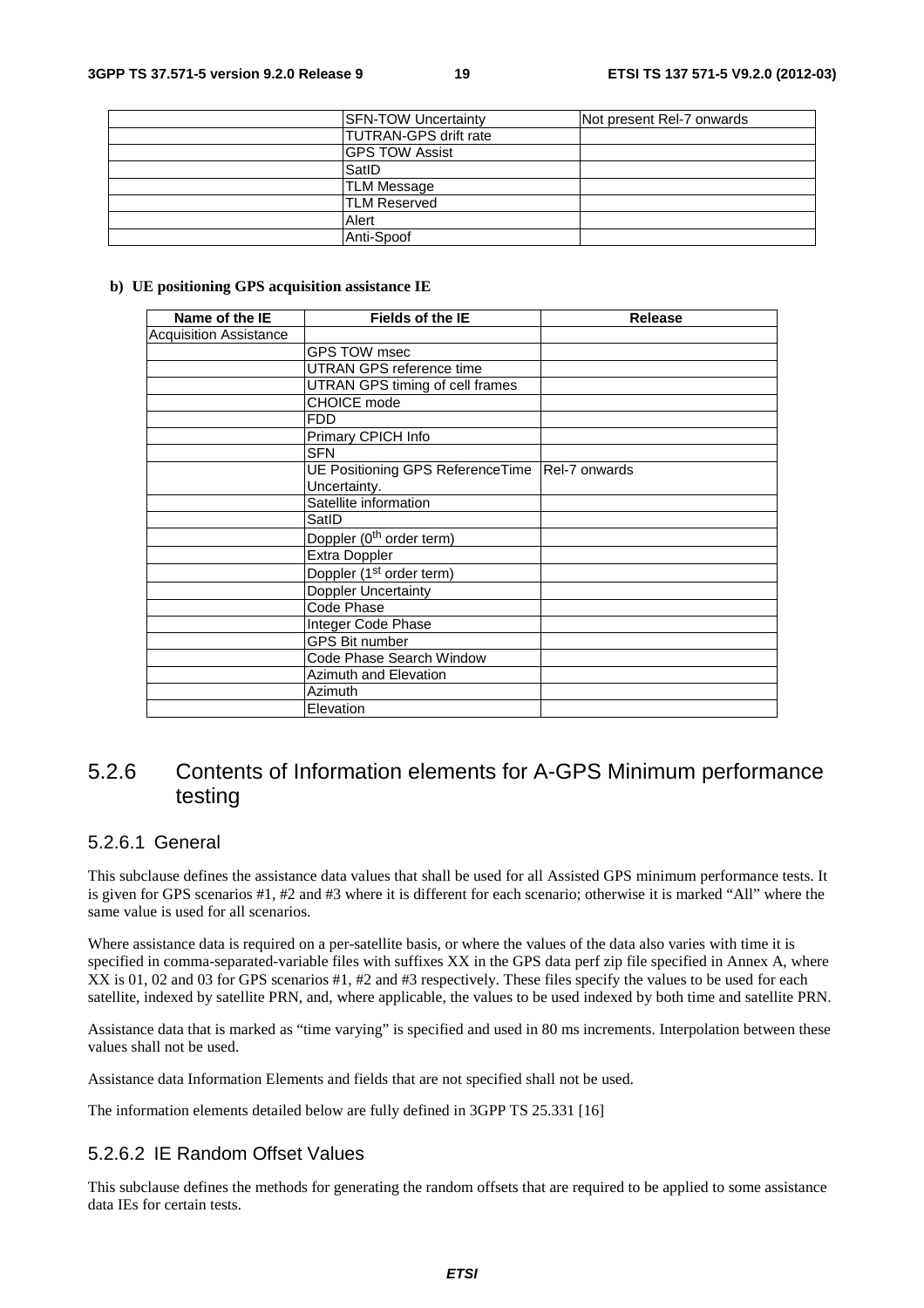### 5.2.6.2.1 GPS TOW msec

For every Test Instance in each TTFF test case, the IE GPS TOW msec shall have a random offset, relative to GPS system time, within the allowed error range of Coarse Time Assistance defined in the test case. This offset value shall have a uniform random distribution.

Note: For the Moving Scenario and Periodic Update Test Case the value of the IE GPS TOW msec shall be set to the nominal value, i.e. no offset shall be used.

The offset value shall be calculated by selecting the next random number from a standard uniform random number generator, in the range specified for the GPS Coarse Time assistance error range in the Test Requirements, Test parameters table for the test under consideration. The resolution used for the random number shall be 0.01, representing 10ms.

#### 5.2.6.2.2 UTRAN GPS timing of cell frames

In addition, for every Fine Time Assistance Test Instance the IE UTRAN GPS timing of cell frames shall have a random offset, relative to the true value of the relationship between the two time references, within the allowed error range of Fine Time Assistance defined in the test case. This offset value shall have a uniform random distribution.

The offset value shall be calculated by selecting the next random number from a standard uniform random number generator with the following properties:

The range shall be the number of UMTS chips whose duration is less than the range specified for the GPS Fine Time assistance error range in the Test Requirements, Test parameters table for the test under consideration.

The resolution used for the random number shall be 1, representing 1 UMTS chip.

### 5.2.6.3 Assistance Data Reference Time

Contents of UE positioning GPS reference time IE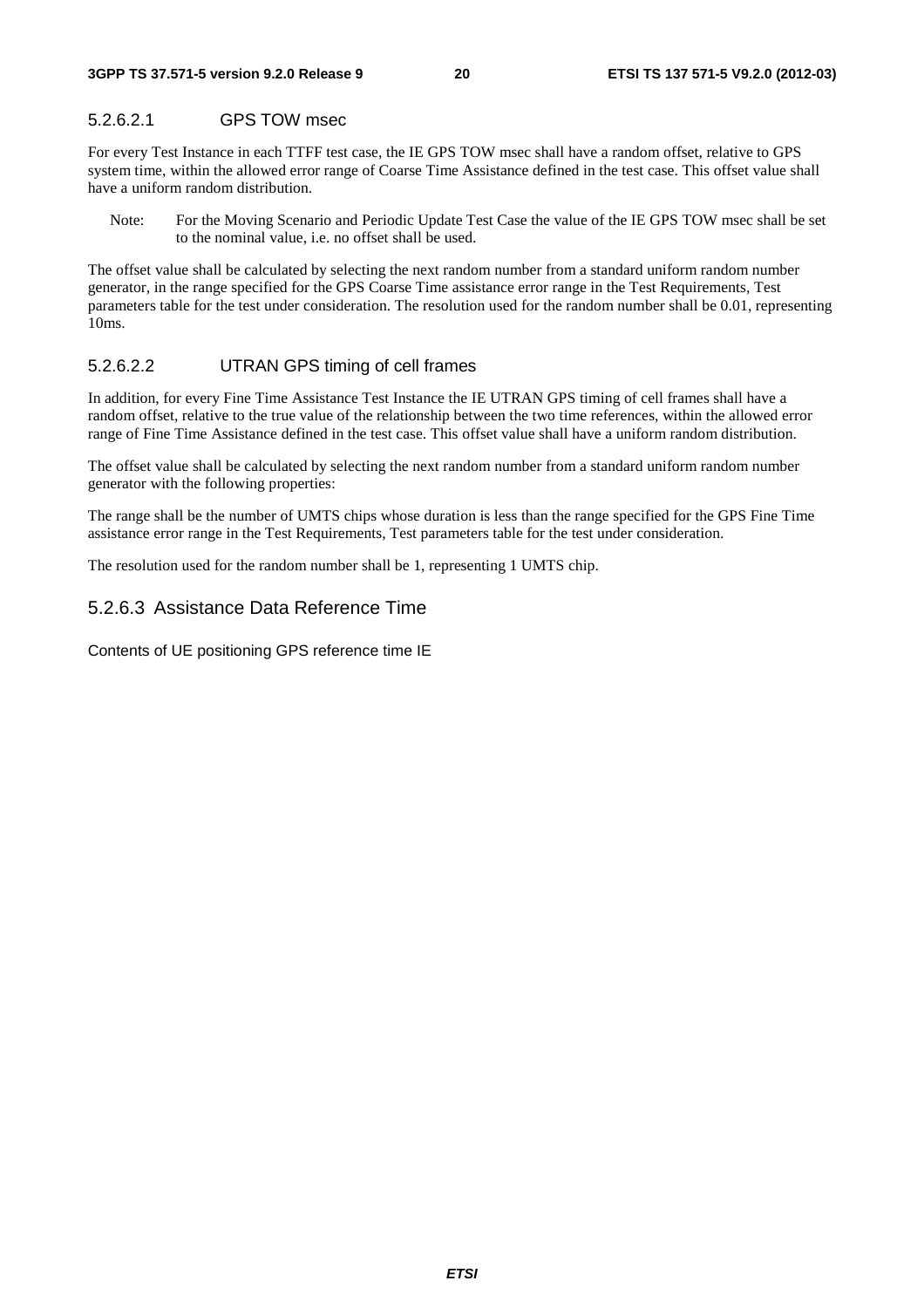| <b>Information Element</b>                                                                                                                                                 | <b>Units</b> | <b>Value/remark GPS</b>                                                                       | <b>Value/remark GPS</b>      | <b>Value/remark GPS</b>  |  |
|----------------------------------------------------------------------------------------------------------------------------------------------------------------------------|--------------|-----------------------------------------------------------------------------------------------|------------------------------|--------------------------|--|
|                                                                                                                                                                            |              | #1<br>282                                                                                     | #2                           | #3<br>230                |  |
| <b>GPS Week</b><br><b>GPS TOW msec</b>                                                                                                                                     | weeks        | 518880000. Start                                                                              | 230<br>346080000. Start      | 346080000. Start         |  |
|                                                                                                                                                                            | msec         | time. Add number of                                                                           | time. Add number of          | time. Add number of      |  |
|                                                                                                                                                                            |              | ms as required.                                                                               | ms as required.              | ms as required.          |  |
|                                                                                                                                                                            |              | (Note 1)                                                                                      | (Note 1)                     | (Note 1)                 |  |
| <b>UTRAN GPS reference</b>                                                                                                                                                 |              | Present for                                                                                   | Present for                  | Absent                   |  |
| time                                                                                                                                                                       |              | Sensitivity Fine Time                                                                         | Sensitivity Fine Time        |                          |  |
|                                                                                                                                                                            |              | Assistance test                                                                               | Assistance test              |                          |  |
|                                                                                                                                                                            |              | case. Absent                                                                                  | case. Absent                 |                          |  |
| <b>UTRAN GPS timing of</b>                                                                                                                                                 |              | otherwise<br>Note <sub>2</sub>                                                                | otherwise<br>Note 2          | $\mathbf{r}$             |  |
| cell frames                                                                                                                                                                |              |                                                                                               |                              |                          |  |
| CHOICE mode                                                                                                                                                                |              | Present for                                                                                   | Present for                  | $\mathbf{r}$             |  |
|                                                                                                                                                                            |              | <b>Sensitivity Fine Time</b>                                                                  | Sensitivity Fine Time        |                          |  |
|                                                                                                                                                                            |              | Assistance test                                                                               | Assistance test              |                          |  |
|                                                                                                                                                                            |              | case. Absent                                                                                  | case. Absent                 |                          |  |
|                                                                                                                                                                            |              | otherwise                                                                                     | otherwise                    |                          |  |
| <b>FDD</b>                                                                                                                                                                 |              |                                                                                               |                              | $\overline{\phantom{a}}$ |  |
| Primary CPICH Info<br><b>SFN</b>                                                                                                                                           |              | 100<br>Note 2                                                                                 | 100<br>Note 2                | $\mathbf{r}$             |  |
| <b>UE Positioning GPS</b>                                                                                                                                                  |              | For Sensitivity Fine                                                                          | For Sensitivity Fine         | (125)(2.127s)            |  |
| ReferenceTime                                                                                                                                                              |              | Time Assistance test                                                                          | Time Assistance test         |                          |  |
| Uncertainty. Note 3                                                                                                                                                        |              | case: '51' (10.2uS).                                                                          | case: '51' (10.2uS).         |                          |  |
|                                                                                                                                                                            |              | Otherwise: '125'                                                                              | Otherwise: '125'             |                          |  |
|                                                                                                                                                                            |              | (2.127s)                                                                                      | (2.127s)                     |                          |  |
| SFN-TOW Uncertainty.                                                                                                                                                       |              | lessThan10. Present                                                                           | lessThan10. Present          | Absent                   |  |
| Note 4                                                                                                                                                                     |              | for Sensitivity Fine                                                                          | for Sensitivity Fine         |                          |  |
|                                                                                                                                                                            |              | <b>Time Assistance test</b>                                                                   | Time Assistance test         |                          |  |
|                                                                                                                                                                            |              | case. Absent<br>otherwise                                                                     | case. Absent<br>otherwise    |                          |  |
| <b>TUTRAN-GPS drift rate</b>                                                                                                                                               |              | 0. Present for                                                                                | 0. Present for               | Absent                   |  |
|                                                                                                                                                                            |              | Sensitivity Fine Time                                                                         | <b>Sensitivity Fine Time</b> |                          |  |
|                                                                                                                                                                            |              | Assistance test                                                                               | Assistance test              |                          |  |
|                                                                                                                                                                            |              | case. Absent                                                                                  | case, Absent                 |                          |  |
|                                                                                                                                                                            |              | otherwise                                                                                     | otherwise                    |                          |  |
| Note 1: GPS TOW msec                                                                                                                                                       |              |                                                                                               |                              |                          |  |
|                                                                                                                                                                            |              | This is the value in ms of GPS TOW msec when the GPS scenario is initially started in the GPS |                              |                          |  |
| simulator. For all TTFF test cases, each time a GPS scenario is used, the GPS start time shall                                                                             |              |                                                                                               |                              |                          |  |
| be advanced by 120 seconds from the value last used so that, at the time the fix is made, it is at<br>least 2 minutes later than the previous fix made with that scenario. |              |                                                                                               |                              |                          |  |
| The actual value of GPS TOW msec to be used in the Reference Time IE (before the addition of                                                                               |              |                                                                                               |                              |                          |  |
| the random offset, if applicable) shall be calculated at the time the IE is required by adding the                                                                         |              |                                                                                               |                              |                          |  |
| elapsed time since the time the scenario was started in the GPS simulator to this value. The                                                                               |              |                                                                                               |                              |                          |  |
| accuracy shall be such that the Maximum Test System Uncertainty for Coarse Time Assistance,                                                                                |              |                                                                                               |                              |                          |  |

| Reference Time (Fields occurring once per message) |  |  |  |  |  |
|----------------------------------------------------|--|--|--|--|--|
|----------------------------------------------------|--|--|--|--|--|

specified in Table C.1.2 of TS 37.571-1 [6], shall be met. For all TTFF test cases a random offset is then added to the value of GPS TOW msec as described in subclause 5.2.6.2

Note 2: UTRAN GPS timing of cell frames and SFN

The values of UTRAN GPS timing of cell frames (before the addition of the random offset) and SFN shall be calculated at the time the IE is required. The accuracy of the relationship between the two fields shall be such that the Maximum Test System Uncertainty for Fine Time Assistance, specified in Table C.1.2 of TS 37.571-1 [6], shall be met. A random offset is then added to the value of UTRAN GPS timing of cell frames as described in

subclause 5.2.6.2

Note 3: This IE only present for Rel-7 onwards.

Note 4: This IE not present for Rel-7 onwards.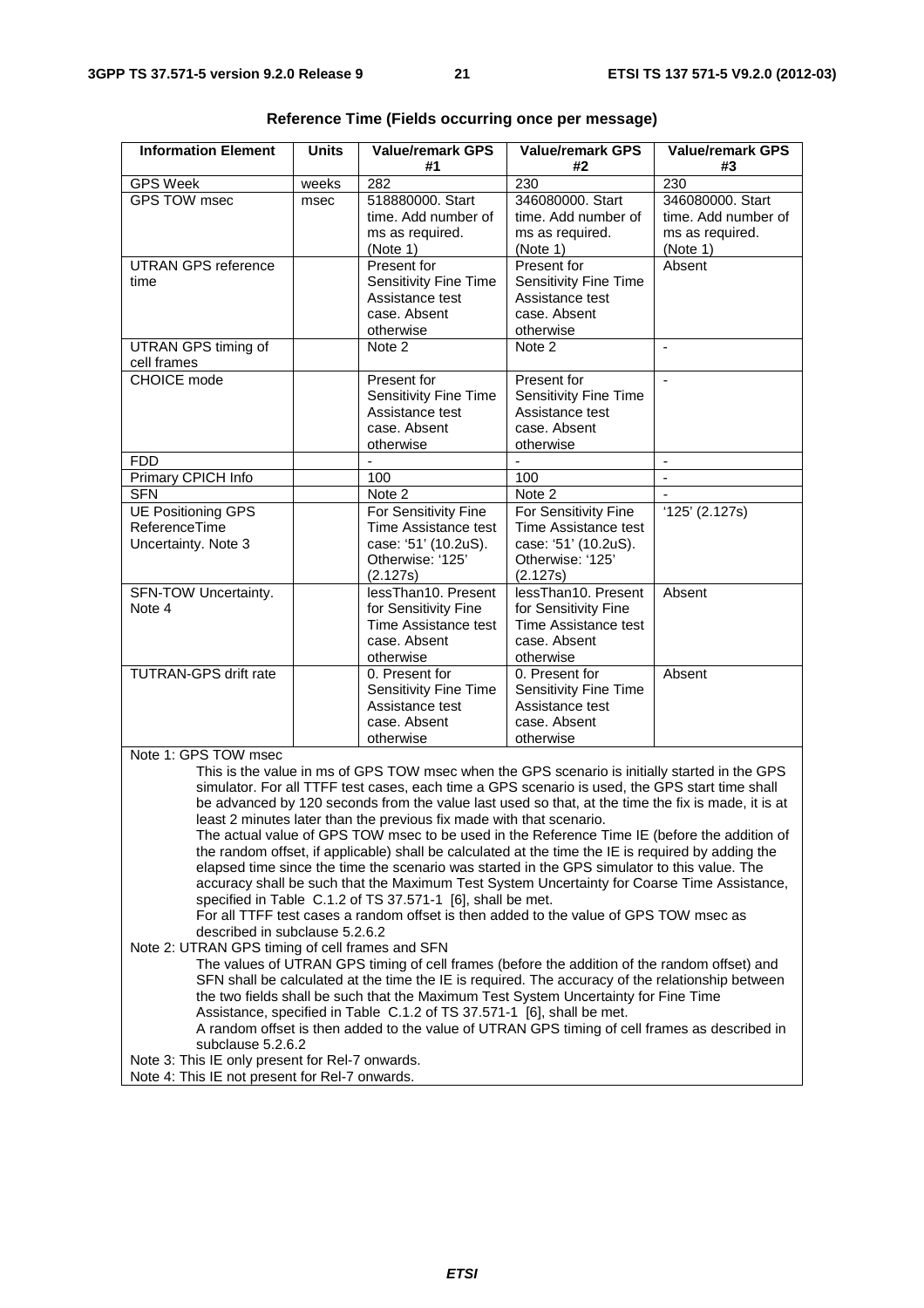#### **Satellite Information**

| <b>Information Element</b> | Units | <b>Value/remark GPS</b><br>All |
|----------------------------|-------|--------------------------------|
| Number of satellites       | -     |                                |

#### **Reference Time - GPS TOW Assist (Fields occurring once per satellite)**

| <b>Information</b><br><b>Element</b> | Units | Value/remark GPS #1                       | Value/remark GPS #2                        | Value/remark GPS #3                        |
|--------------------------------------|-------|-------------------------------------------|--------------------------------------------|--------------------------------------------|
| SatID                                |       | PRNs: 2, 6, 10, 17, 18,<br>21, 26, 29, 30 | PRNs: 3, 11, 14, 15,<br>18, 22, 23, 25, 31 | PRNs: 3, 11, 14, 15,<br>18, 22, 23, 25, 31 |

#### **Reference Time - GPS TOW Assist (Fields occurring once per satellite)**

| <b>Information Element</b> | Units      | <b>Value/remark GPS All</b> |
|----------------------------|------------|-----------------------------|
| <b>TLM Message</b>         | Bit string | 10922                       |
| <b>TLM Reserved</b>        | Bit string |                             |
| Alert                      |            |                             |
| Anti-Spoof                 |            |                             |

## 5.2.6.4 Assistance Data Reference UE Position

Contents of UE positioning GPS reference UE position IE

The uncertainty of the semi-major axis is 3 km. The uncertainty of the semi-minor axis is 3 km. The orientation of the major axis is 0 degrees. The uncertainty of the altitude information is 500 m. The confidence factor is 68%.

#### **Reference UE Position**

| <b>Information Element</b> | <b>Units</b> | Value/remark GPS #1 | Value/remark GPS #2 | Value/remark GPS #3 |
|----------------------------|--------------|---------------------|---------------------|---------------------|
| Latitude sign              |              |                     |                     |                     |
| Degrees of latitude        | degrees      | 33.750005           | 37.816663           | 37.816663           |
| Degrees of longitude       | degrees      | $-84.383517$        | 144.966670          | 144.966670          |
| <b>Altitude Direction</b>  |              |                     |                     |                     |
| Altitude                   | m            | 300                 | 100                 | 100                 |
| Uncertainty semi-major     | m            | 3000                | 3000                | 3000                |
| Uncertainty semi-minor     | m            | 3000                | 3000                | 3000                |
| Orientation of major axis  | degrees      | O                   | 0                   | $\cup$              |
| Uncertainty altitude       | m            | 500                 | 500                 | 500                 |
| Confidence                 | %            | 68                  | 68                  | 68                  |

### 5.2.6.5 Assistance Data Navigation Model

Contents of UE positioning GPS navigation model IE

#### **Satellite Information**

| <b>Information Element</b> | Units | <b>Value/remark GPS</b><br>All |
|----------------------------|-------|--------------------------------|
| Number of satellites       |       |                                |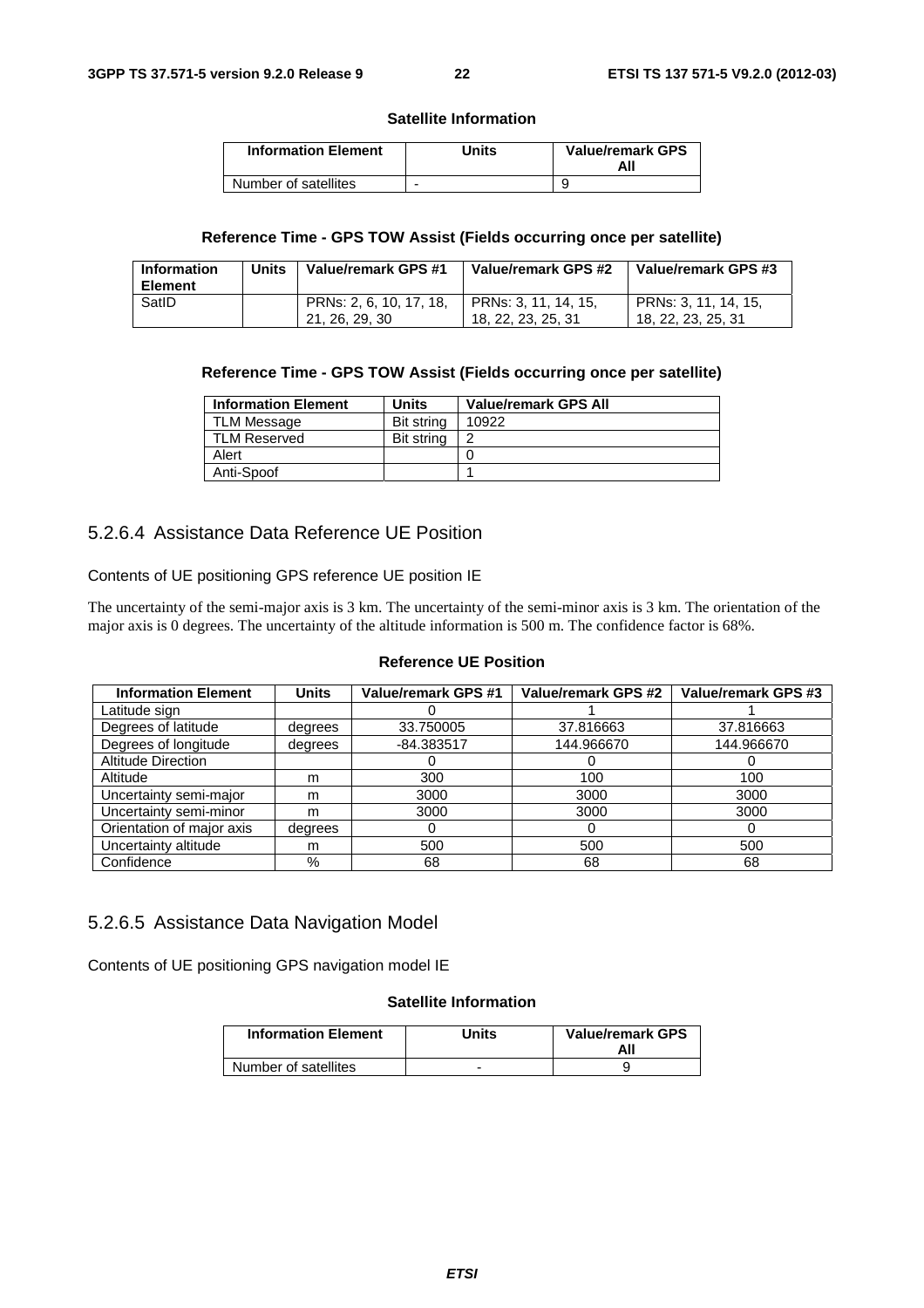| <b>Information Element</b>                                                            | <b>Units</b> | Value/remark GPS #1     | Value/remark GPS #2  | Value/remark GPS #3  |
|---------------------------------------------------------------------------------------|--------------|-------------------------|----------------------|----------------------|
| SatID                                                                                 |              | PRNs: 2, 6, 10, 17, 18, | PRNs: 3, 11, 14, 15, | PRNs: 3, 11, 14, 15, |
|                                                                                       |              | 21, 26, 29, 30          | 18, 22, 23, 25, 31   | 18, 22, 23, 25, 31   |
| <b>Satellite Status</b>                                                               |              | 0 (Note)                | 0 (Note)             | 0 (Note)             |
| Note: For consistency Satellite Status is also given in file: Navigation model XX.csv |              |                         |                      |                      |

## **Navigation Model (Fields occurring once per satellite)**

## **Ephemeris and Clock Correction Information Elements (Fields occurring once per satellite)**

| <b>Information Element</b> | <b>Units</b>                 | <b>Value/remark GPS All</b>       |
|----------------------------|------------------------------|-----------------------------------|
| C/A or P on L2             |                              | See file: Navigation model XX.csv |
| <b>URA Index</b>           |                              | See file: Navigation model XX.csv |
| SV Health                  |                              | See file: Navigation model XX.csv |
| <b>IODC</b>                | $\qquad \qquad \blacksquare$ | See file: Navigation model XX.csv |
| L <sub>2</sub> P Data Flag |                              | See file: Navigation model XX.csv |
| SF 1 Reserved              | $\qquad \qquad \blacksquare$ | See file: Navigation model XX.csv |
| $T_{\underline{GD}}$       | sec                          | See file: Navigation model XX.csv |
| $t_{\rm oc}$               | sec                          | See file: Navigation model XX.csv |
| af <sub>2</sub>            | sec/sec <sup>2</sup>         | See file: Navigation model XX.csv |
| af <sub>1</sub>            | sec/sec                      | See file: Navigation model XX.csv |
| af <sub>0</sub>            | sec                          | See file: Navigation model XX.csv |
| $C_{rs}$                   | meters                       | See file: Navigation model XX.csv |
| $\Delta n$                 | semi-circles/sec             | See file: Navigation model XX.csv |
| $M_0$                      | semi-circles                 | See file: Navigation model XX.csv |
| $C_{uc}$                   | radians                      | See file: Navigation model XX.csv |
| e                          |                              | See file: Navigation model XX.csv |
| $\overline{C_{us}}$        | radians                      | See file: Navigation model XX.csv |
| $\overline{(A)}^{1/2}$     | meters <sup>1/2</sup>        | See file: Navigation model XX.csv |
| $t_{oe}$                   | sec                          | See file: Navigation model XX.csv |
| Fit Interval Flag          |                              | See file: Navigation model XX.csv |
| <b>AODO</b>                | sec                          | See file: Navigation model XX.csv |
| $C_{ic}$                   | radians                      | See file: Navigation model XX.csv |
| OMEGA <sub>0</sub>         | semi-circles                 | See file: Navigation model XX.csv |
| $C_{is}$                   | radians                      | See file: Navigation model XX.csv |
| $i_0$                      | semi-circles                 | See file: Navigation model XX.csv |
| $C_{rc}$                   | meters                       | See file: Navigation model XX.csv |
| $\omega$                   | semi-circles                 | See file: Navigation model XX.csv |
| <b>OMEGAdot</b>            | semi-circles/sec             | See file: Navigation model XX.csv |
| Idot                       | semi-circles/sec             | See file: Navigation model XX.csv |

# 5.2.6.6 Assistance Data Ionospheric Model

Contents of UE positioning GPS ionospheric model IE

## **Ionospheric Model**

| <b>Information Element</b> | <b>Units</b>                   | <b>Value/remark GPS All</b> |
|----------------------------|--------------------------------|-----------------------------|
| $\alpha_0$                 | seconds                        | 4.6566129 10E-9             |
| $\alpha_1$                 | sec/semi-circle                | 1.4901161 10E-8             |
| $\alpha$ <sub>2</sub>      | $sec/(semi-circle)^2$          | -5.96046 10E-8              |
| $\alpha_3$                 | sec/(semi-circle) <sup>3</sup> | -5.96046 10E-8              |
| $\beta_0$                  | seconds                        | 79872                       |
| $\beta_1$                  | sec/semi-circle                | 65536                       |
| $\beta_2$                  | $sec/(semi-circle)^2$          | $-65536$                    |
| $\beta_3$                  | sec/(semi-circle) <sup>3</sup> | $-393216$                   |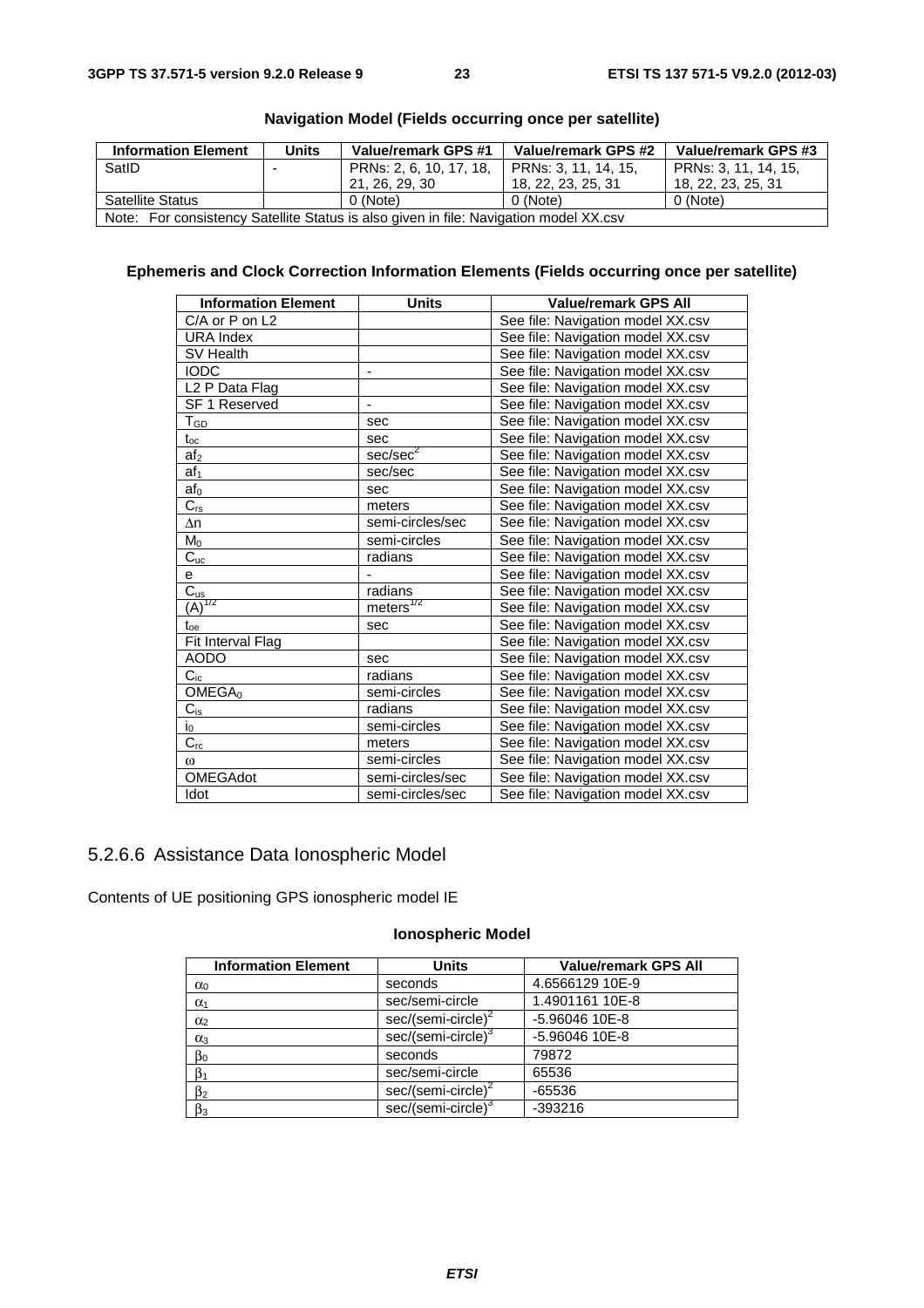# 5.2.6.7 Assistance Data Almanac

Contents of UE positioning GPS almanac

# **Almanac (Field occurring once per message)**

| <b>Information Element</b> | Units | Value/remark<br><b>GPS #1</b> | Value/remark<br><b>GPS #2</b> | Value/remark<br><b>GPS #3</b> |
|----------------------------|-------|-------------------------------|-------------------------------|-------------------------------|
| WN <sub>a</sub>            | weeks | $\sim$<br>∠                   | 230                           | 230                           |

# **Satellite Information**

| <b>Information Element</b> | Units | <b>Value/remark GPS</b> |
|----------------------------|-------|-------------------------|
| Number of satellites       | -     |                         |

# **Almanac (Fields occurring once per satellite)**

| <b>Information Element</b> | <b>Jnits</b> | <b>Value/remark GPS All</b> |
|----------------------------|--------------|-----------------------------|
| DataID                     |              | See file: Almanac XX.csv    |

# **Almanac (Fields occurring once per satellite)**

| <b>Information</b><br><b>Element</b> | <b>Units</b> | Value/remark GPS #1                                                                                    | Value/remark GPS #2                                                                                     | Value/remark GPS #3                                                                                     |
|--------------------------------------|--------------|--------------------------------------------------------------------------------------------------------|---------------------------------------------------------------------------------------------------------|---------------------------------------------------------------------------------------------------------|
| SatID                                |              | PRNs: 1, 2, 4, 5, 6, 7,<br>9, 10, 11, 14, 15, 16,<br>17, 18, 19, 20, 21, 22,<br>24, 25, 26, 27, 29, 30 | PRNs: 1, 2, 3, 4, 5, 6,<br>  7, 8, 11, 13, 14, 15, 16,<br>17, 18, 20, 21, 22, 23.<br>25, 27, 28, 30, 31 | PRNs: 1, 2, 3, 4, 5, 6,<br>  7, 8, 11, 13, 14, 15, 16,<br>17, 18, 20, 21, 22, 23,<br>25, 27, 28, 30, 31 |

# **Almanac (Fields occurring once per satellite)**

| <b>Information Element</b> | Units                 | <b>Value/remark GPS All</b> |
|----------------------------|-----------------------|-----------------------------|
| е                          | dimensionless         | See file: Almanac XX.csv    |
| $t_{oa}$                   | sec                   | See file: Almanac XX.csv    |
| δi                         | semi-circles          | See file: Almanac XX.csv    |
| <b>OMEGADOT</b>            | semi-circles/sec      | See file: Almanac XX.csv    |
| SV Health                  |                       | See file: Almanac XX.csv    |
| $A^{1/2}$                  | meters <sup>172</sup> | See file: Almanac XX.csv    |
| OMEGA <sub>0</sub>         | semi-circles          | See file: Almanac XX.csv    |
| $M_0$                      | semi-circles          | See file: Almanac XX.csv    |
| $\omega$                   | semi-circles          | See file: Almanac XX.csv    |
| $af_0$                     | seconds               | See file: Almanac XX.csv    |
| af <sub>1</sub>            | sec/sec               | See file: Almanac XX.csv    |

# 5.2.6.8 Assistance Data Acquisition Assistance

Contents of UE positioning GPS acquisition assistance IE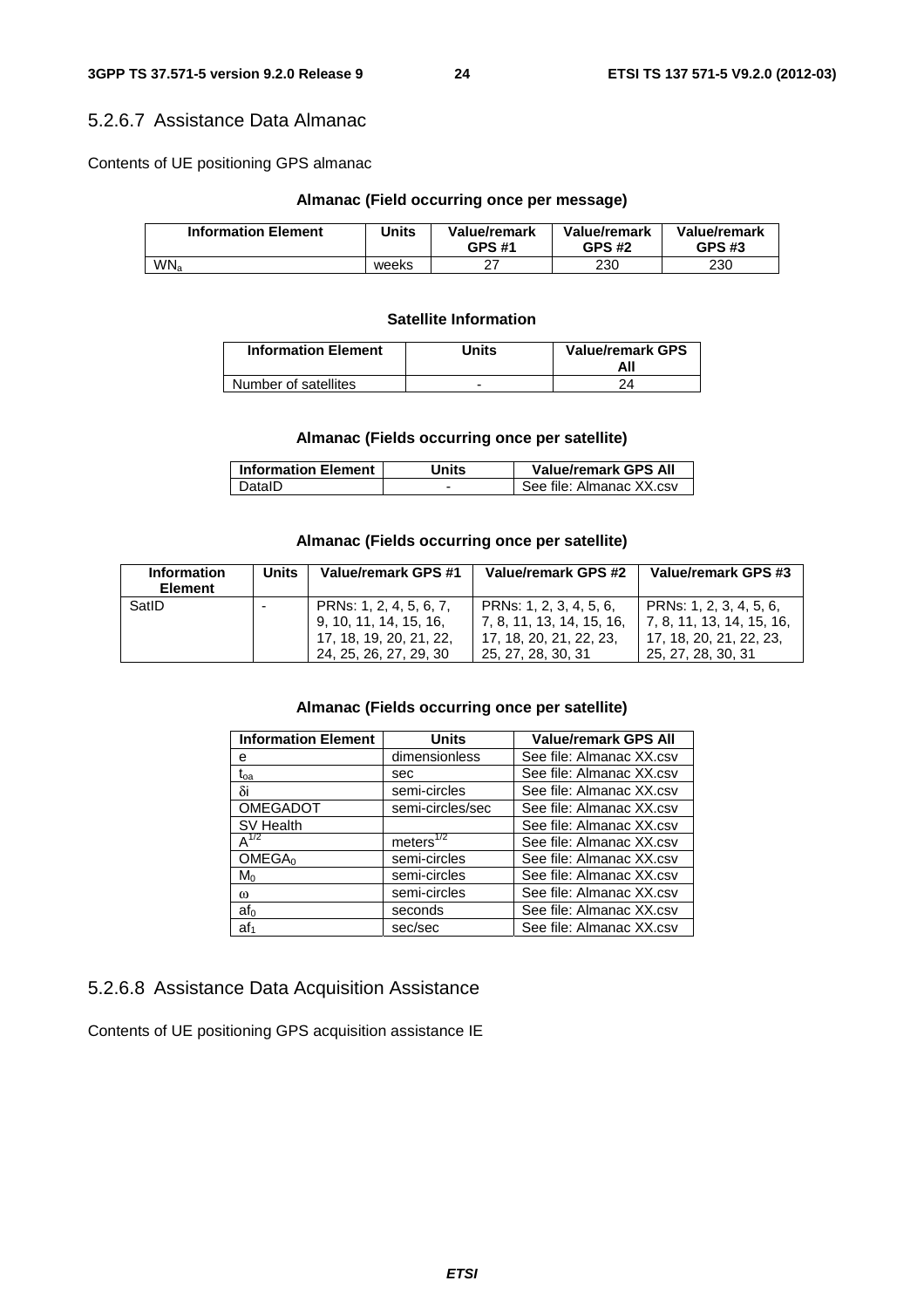| <b>Information Element</b>                                                                                                                                                                                                                                                                                                                                                                                                                                                                                                                                                                                                                                                                                                                                                                                                                                                                                                                                                                                                                                                                                                                                             | <b>Units</b> | <b>Value/remark GPS</b><br>#1                                                                                                                                                                                         | <b>Value/remark GPS</b><br>#2                                                                   | <b>Value/remark GPS</b><br>#3 |
|------------------------------------------------------------------------------------------------------------------------------------------------------------------------------------------------------------------------------------------------------------------------------------------------------------------------------------------------------------------------------------------------------------------------------------------------------------------------------------------------------------------------------------------------------------------------------------------------------------------------------------------------------------------------------------------------------------------------------------------------------------------------------------------------------------------------------------------------------------------------------------------------------------------------------------------------------------------------------------------------------------------------------------------------------------------------------------------------------------------------------------------------------------------------|--------------|-----------------------------------------------------------------------------------------------------------------------------------------------------------------------------------------------------------------------|-------------------------------------------------------------------------------------------------|-------------------------------|
| <b>GPS TOW msec</b>                                                                                                                                                                                                                                                                                                                                                                                                                                                                                                                                                                                                                                                                                                                                                                                                                                                                                                                                                                                                                                                                                                                                                    | msec         | 51888000 ms. Start                                                                                                                                                                                                    | 346080000 ms. Start                                                                             | 346080000 ms. Start           |
|                                                                                                                                                                                                                                                                                                                                                                                                                                                                                                                                                                                                                                                                                                                                                                                                                                                                                                                                                                                                                                                                                                                                                                        |              | time. Add number of                                                                                                                                                                                                   | time. Add number of                                                                             | time. Add number of           |
|                                                                                                                                                                                                                                                                                                                                                                                                                                                                                                                                                                                                                                                                                                                                                                                                                                                                                                                                                                                                                                                                                                                                                                        |              | ms as required. (Note                                                                                                                                                                                                 | ms as required. (Note                                                                           | ms as required. (Note         |
|                                                                                                                                                                                                                                                                                                                                                                                                                                                                                                                                                                                                                                                                                                                                                                                                                                                                                                                                                                                                                                                                                                                                                                        |              | 1)                                                                                                                                                                                                                    | 1)                                                                                              | 1)                            |
| <b>UTRAN GPS reference time</b>                                                                                                                                                                                                                                                                                                                                                                                                                                                                                                                                                                                                                                                                                                                                                                                                                                                                                                                                                                                                                                                                                                                                        |              | <b>Present for Sensitivity</b><br><b>Fine Time Assistance</b><br>test case. Absent<br>otherwise                                                                                                                       | <b>Present for Sensitivity</b><br><b>Fine Time Assistance</b><br>test case. Absent<br>otherwise | Absent                        |
| UTRAN GPS timing of cell<br>frames                                                                                                                                                                                                                                                                                                                                                                                                                                                                                                                                                                                                                                                                                                                                                                                                                                                                                                                                                                                                                                                                                                                                     |              | Note 2                                                                                                                                                                                                                | Note 2                                                                                          | $\blacksquare$                |
| <b>CHOICE</b> mode                                                                                                                                                                                                                                                                                                                                                                                                                                                                                                                                                                                                                                                                                                                                                                                                                                                                                                                                                                                                                                                                                                                                                     |              | <b>Present for Sensitivity</b><br>Fine Time Assistance<br>test case. Absent<br>otherwise                                                                                                                              | <b>Present for Sensitivity</b><br>Fine Time Assistance<br>test case. Absent<br>otherwise        | $\overline{a}$                |
| <b>FDD</b>                                                                                                                                                                                                                                                                                                                                                                                                                                                                                                                                                                                                                                                                                                                                                                                                                                                                                                                                                                                                                                                                                                                                                             |              | ÷,                                                                                                                                                                                                                    | L.                                                                                              | $\sim$                        |
| Primary CPICH Info                                                                                                                                                                                                                                                                                                                                                                                                                                                                                                                                                                                                                                                                                                                                                                                                                                                                                                                                                                                                                                                                                                                                                     |              | 100                                                                                                                                                                                                                   | 100                                                                                             |                               |
| <b>SFN</b>                                                                                                                                                                                                                                                                                                                                                                                                                                                                                                                                                                                                                                                                                                                                                                                                                                                                                                                                                                                                                                                                                                                                                             |              | Note 2                                                                                                                                                                                                                | Note 2                                                                                          | $\mathbf{r}$                  |
| <b>UE Positioning GPS</b>                                                                                                                                                                                                                                                                                                                                                                                                                                                                                                                                                                                                                                                                                                                                                                                                                                                                                                                                                                                                                                                                                                                                              |              | For Sensitivity Fine                                                                                                                                                                                                  | For Sensitivity Fine                                                                            | $'125'$ (2.127s)              |
| ReferenceTime Uncertainty.<br>Note 3                                                                                                                                                                                                                                                                                                                                                                                                                                                                                                                                                                                                                                                                                                                                                                                                                                                                                                                                                                                                                                                                                                                                   |              | Time Assistance test<br>case: '51' (10.2uS).<br>Otherwise: '125'                                                                                                                                                      | Time Assistance test<br>case: '51' (10.2uS).<br>Otherwise: '125'                                |                               |
|                                                                                                                                                                                                                                                                                                                                                                                                                                                                                                                                                                                                                                                                                                                                                                                                                                                                                                                                                                                                                                                                                                                                                                        |              | (2.127s)                                                                                                                                                                                                              | (2.127s)                                                                                        |                               |
| Note 1: GPS TOW msec<br>This is the value in ms of GPS TOW msec when the GPS scenario is initially started in the GPS simulator.<br>For all TTFF test cases, each time a GPS scenario is used, the GPS start time shall be advanced by 120<br>seconds from the value last used so that, at the time the fix is made, it is at least 2 minutes later than the<br>previous fix made with that scenario.<br>The actual value of GPS TOW msec to be used in the Acquisition Assistance IE (before the addition of the<br>random offset, if applicable) shall be calculated at the time the IE is required by adding the elapsed time<br>since the time the scenario was started in the GPS simulator to this value. The accuracy shall be such that<br>the Maximum Test System Uncertainty for Coarse Time Assistance, specified in Table C.1.2 of TS<br>37.571-1 [6], shall be met.<br>For all TTFF test cases a random offset is then added to the value of GPS TOW msec as described in<br>subclause 5.2.6.2<br>This "final GPS TOW msec" value is then also used to determine the value of the Acquisition Assistance<br>Information Elements marked as "Time varying" |              |                                                                                                                                                                                                                       |                                                                                                 |                               |
| Note 2: UTRAN GPS timing of cell frames and SFN.                                                                                                                                                                                                                                                                                                                                                                                                                                                                                                                                                                                                                                                                                                                                                                                                                                                                                                                                                                                                                                                                                                                       |              | The values of UTRAN GPS timing of cell frames (before the addition of the random offset) and SFN shall<br>be calculated at the time the IE is required. The accuracy of the relationship between the two fields shall |                                                                                                 |                               |

**GPS Acquisition Assistance (Fields occurring once per message)** 

TS 37.571-1 [6], shall be met. A random offset is then added to the value of UTRAN GPS timing of cell frames as described in subclause 5.2.6.2

be such that the Maximum Test System Uncertainty for Fine Time Assistance, specified in Table C.1.2 of

Note 3: This IE only present for Rel-7 onwards.

#### **Satellite Information**

| <b>Information Element</b> | Units | <b>Value/remark GPS</b><br>All |
|----------------------------|-------|--------------------------------|
| Number of satellites       | -     |                                |

#### **GPS Acquisition Assistance (Fields occurring once per satellite)**

| <b>Information</b><br>Element | Units | Value/remark GPS #1                       | Value/remark GPS #2                        | Value/remark GPS #3                        |
|-------------------------------|-------|-------------------------------------------|--------------------------------------------|--------------------------------------------|
| SatID                         |       | PRNs: 2, 6, 10, 17, 18, 21,<br>26, 29, 30 | PRNs: 3, 11, 14, 15, 18, 22,<br>23, 25, 31 | PRNs: 3, 11, 14, 15, 18, 22,<br>23, 25, 31 |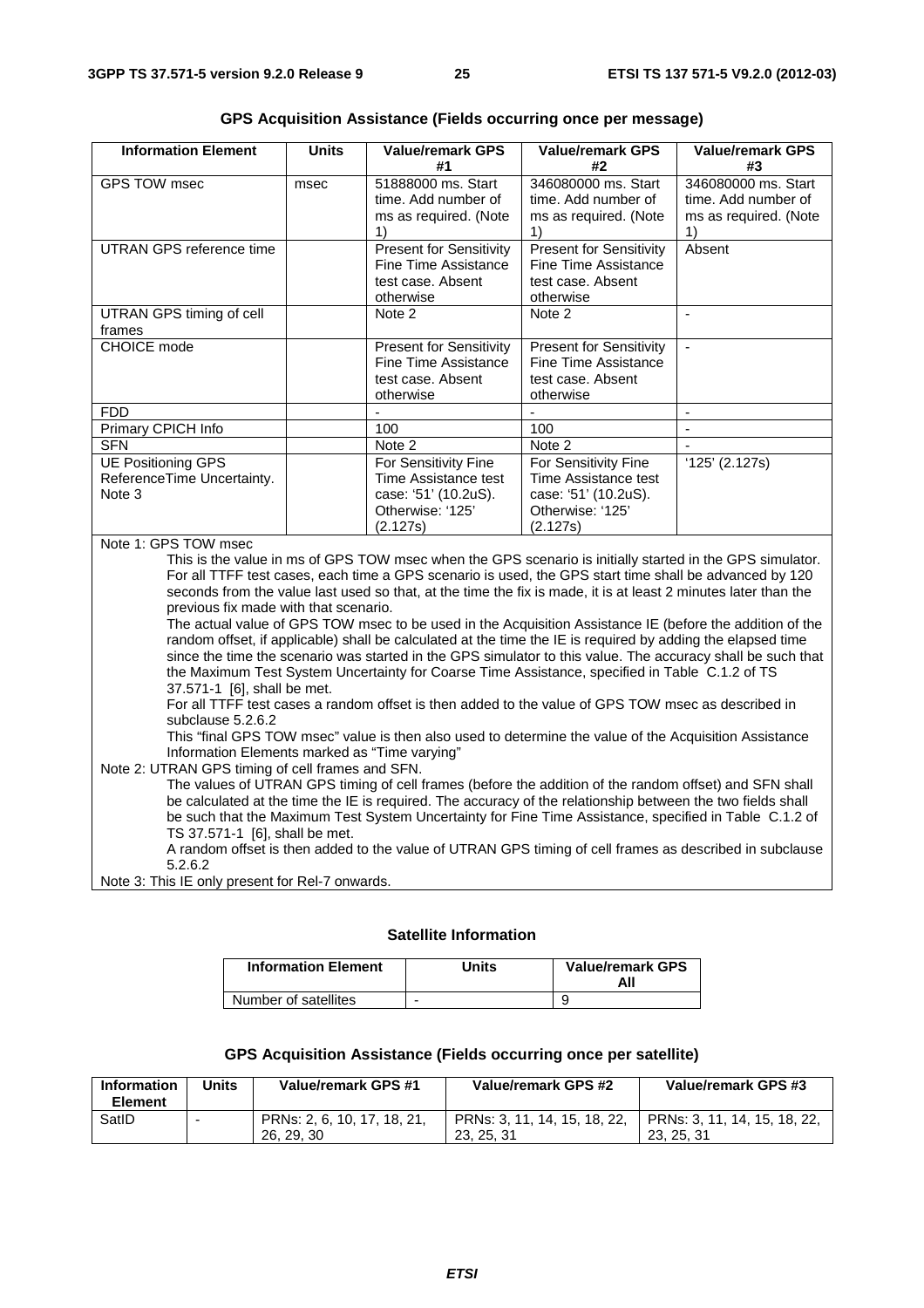| <b>Information Element</b>                         | <b>Units</b> | <b>Value/remark GPS All</b>                                                                               |
|----------------------------------------------------|--------------|-----------------------------------------------------------------------------------------------------------|
| Doppler (0 <sup>th</sup> order term)               | Hz           | Time varying. See file: Acquisition assist XX.csv (Note)                                                  |
| Doppler (1 <sup>st</sup> order term)               | Hz/sec       | Time varying. See file: Acquisition assist XX.csv (Note)                                                  |
| Doppler Uncertainty                                | Hz           | Time varying. See file: Acquisition assist XX.csv (Note)                                                  |
| Code Phase                                         | chips        | Time varying. See file: Acquisition assist XX.csv (Note)                                                  |
| Integer Code Phase                                 |              | Time varying. See file: Acquisition assist XX.csv (Note)                                                  |
| <b>GPS Bit number</b>                              | ٠            | Time varying. See file: Acquisition assist XX.csv (Note)                                                  |
| Code Phase Search Window                           | chips        | Time varying. See file: Acquisition assist XX.csv (Note)                                                  |
| <b>Azimuth</b>                                     | dea          | Time varying. See file: Acquisition assist XX.csv (Note)                                                  |
| Elevation                                          | dea          | Time varying. See file: Acquisition assist XX.csv (Note)                                                  |
| Note: Acquisition Assistance Information Elements. |              |                                                                                                           |
|                                                    |              | This field is "Time varying" and its value depends on the "final GPS TOW msec" as described above.        |
|                                                    |              | The value of this field to be used shall be determined by taking the "final GPS TOW msec" value and       |
|                                                    |              | selecting the nearest field value in the Acquisition assist.csv file corresponding to the value of "final |
| current GPS TOW msec".                             |              |                                                                                                           |

**GPS Acquisition Assistance (Fields occurring once per satellite)** 

# 6 GNSS information

# 6.1 GNSS Scenarios and Assistance Data for Assisted GNSS signalling tests

# 6.1.1 General

Editor's note: in the following subclauses values marked "TBD" need to be determined

This subclause defines the GNSS scenario and the associated assistance data that shall be used for all UTRA and E-UTRA Assisted GNSS signalling tests defined in TS 37.571-2 [7] subclauses 6.2.1 to 6.2.3 and subclause 7.

In all cases the Assistance Data is given in the two necessary formats, RRC format for TS 37.571-2 [7] subclauses 6.2.1 to 6.2.3 and LPP format for TS 37.571-2 [7] subclause 7. Other information is also given separately for TS 37.571-2 [7] subclauses 6.2.1 to 6.2.3 and subclause 7 where it differs between the subclauses.

The satellite simulator (SS) shall generate all the UE supported GNSS satellite signals defined in subclause 6.1.2 and shall provide assistance data dependent on the UE capabilities defined in subclause 6.1.3.

The A-GNSS signalling test cases may include several sub-test cases dependent on the GNSS supported by the UE. Each sub-test case is identified by a Sub-Test Case Number as defined below. In some cases the detailed assistance data content defined in subclause 6.1.3 depends on the particular sub-test case.

| Table 6.1.1-1: Sub-Test Case Number Definition for TS 37.571-2 subclauses 6.2.1 to 6.2.3 |  |  |
|------------------------------------------------------------------------------------------|--|--|
|------------------------------------------------------------------------------------------|--|--|

| <b>Sub-Test</b><br>Case<br><b>Number</b> | <b>Supported GNSS</b>                       |
|------------------------------------------|---------------------------------------------|
|                                          | UE supporting A-GLONASS only                |
|                                          | UE supporting A-Galileo only                |
|                                          | UE supporting A-GPS and Modernized GPS only |
|                                          | UE supporting A-GPS and A-GLONASS only      |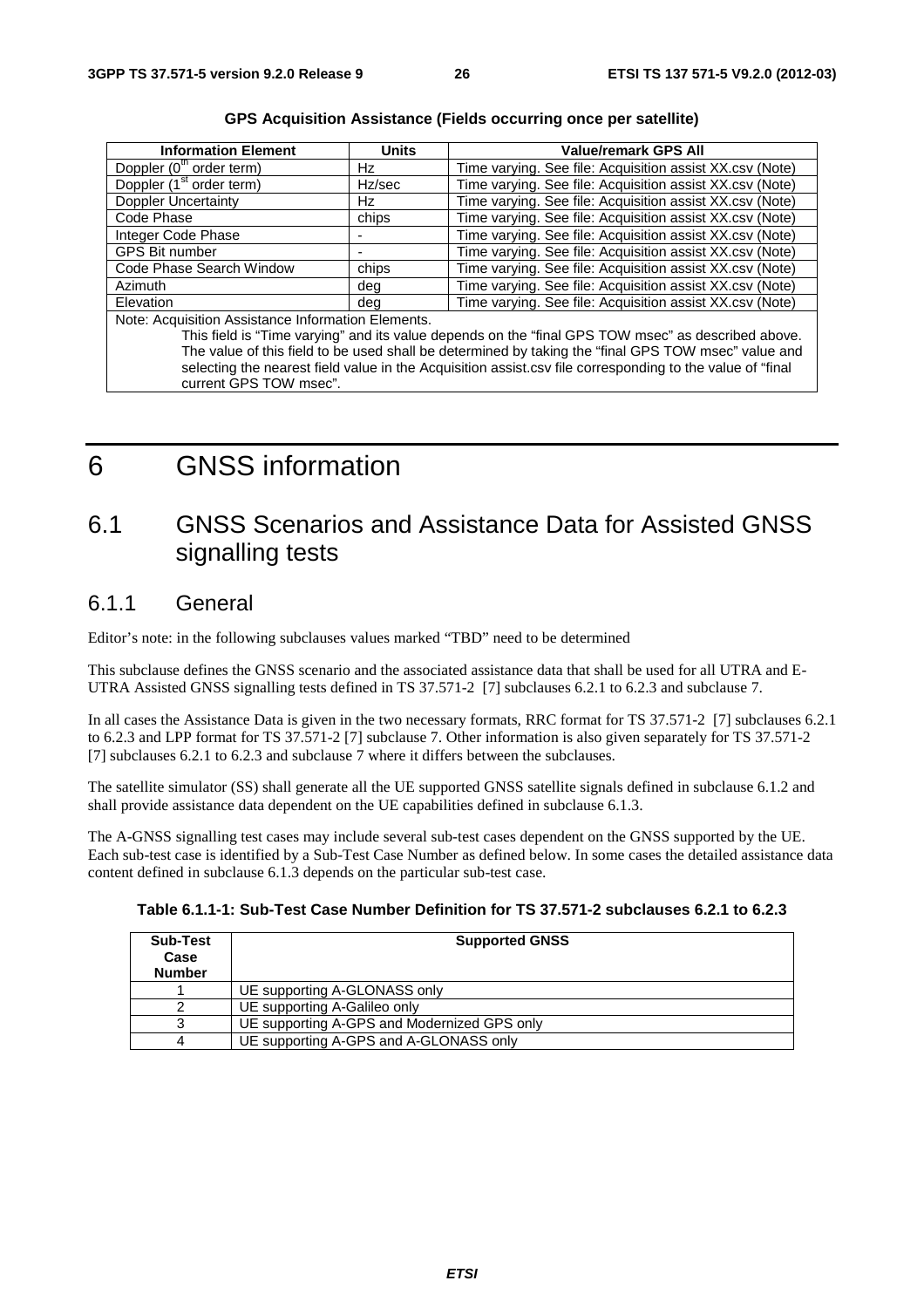| Sub-Test      | <b>Supported GNSS</b>                            |
|---------------|--------------------------------------------------|
| Case          |                                                  |
| <b>Number</b> |                                                  |
|               | UE supporting GNSS with A-GPS only               |
|               | UE supporting GNSS with A-GLONASS only           |
|               | UE supporting GNSS with A-Galileo only           |
|               | UE supporting GNSS with A-GPS and A-GLONASS only |
|               | UE supporting GNSS <sup>(1)</sup> and OTDOA      |
|               | Note 1: Any GNSS of GPS, GLONASS, Galileo (FFS)  |

**Table 6.1.1-2: Sub-Test Case Number Definition for TS 37.571-2 subclause 7** 

The term SV ID used in this subclause is defined as the satellite PRN for GPS and Galileo, and as the satellite Slot Number for GLONASS.

In this subclause all information for Galileo is for further study (FFS).

# 6.1.2 GNSS Scenario

The following GNSS scenario shall be used. The assistance data specified in the following subclauses is consistent with this GNSS scenario:

- Yuma Almanac data: the required file(s) in the GNSS data sig zip file specified in Annex B are given below.

#### **Table 6.1.2-1: Yuma Almanac data files for TS 37.571-2 subclauses 6.2.1 to 6.2.3**

| Sub-Test<br>Case<br><b>Number</b> | Yuma file(s)                            |
|-----------------------------------|-----------------------------------------|
|                                   | GNSS 1-1 Yuma.txt                       |
|                                   | GNSS 1-2 Yuma.txt                       |
|                                   | GNSS 1-3 Yuma.txt                       |
|                                   | GNSS 1-1 Yuma.txt and GNSS 1-3 Yuma.txt |

| Table 6.1.2-2: Yuma Almanac data files for TS 37.571-2 subclause 7 |  |  |
|--------------------------------------------------------------------|--|--|
|--------------------------------------------------------------------|--|--|

| <b>Sub-Test</b><br>Case<br><b>Number</b> | Yuma file(s)                            |
|------------------------------------------|-----------------------------------------|
|                                          | GNSS 1-3 Yuma.txt                       |
|                                          | GNSS 1-1 Yuma.txt                       |
|                                          | GNSS 1-2 Yuma.txt                       |
|                                          | GNSS 1-1 Yuma.txt and GNSS 1-3 Yuma.txt |
|                                          | [FFS]                                   |

- UE location and Reference location:

Static at latitude: 35 degrees 44 minutes 39.432 seconds north, longitude: 139 degrees 40 minutes 48.633 seconds east, (Tokyo Japan 2012), height:  $= 300$ m.

- Nominal start time:

1st January 2012 00:30:00.

- Visible satellites simulated are given below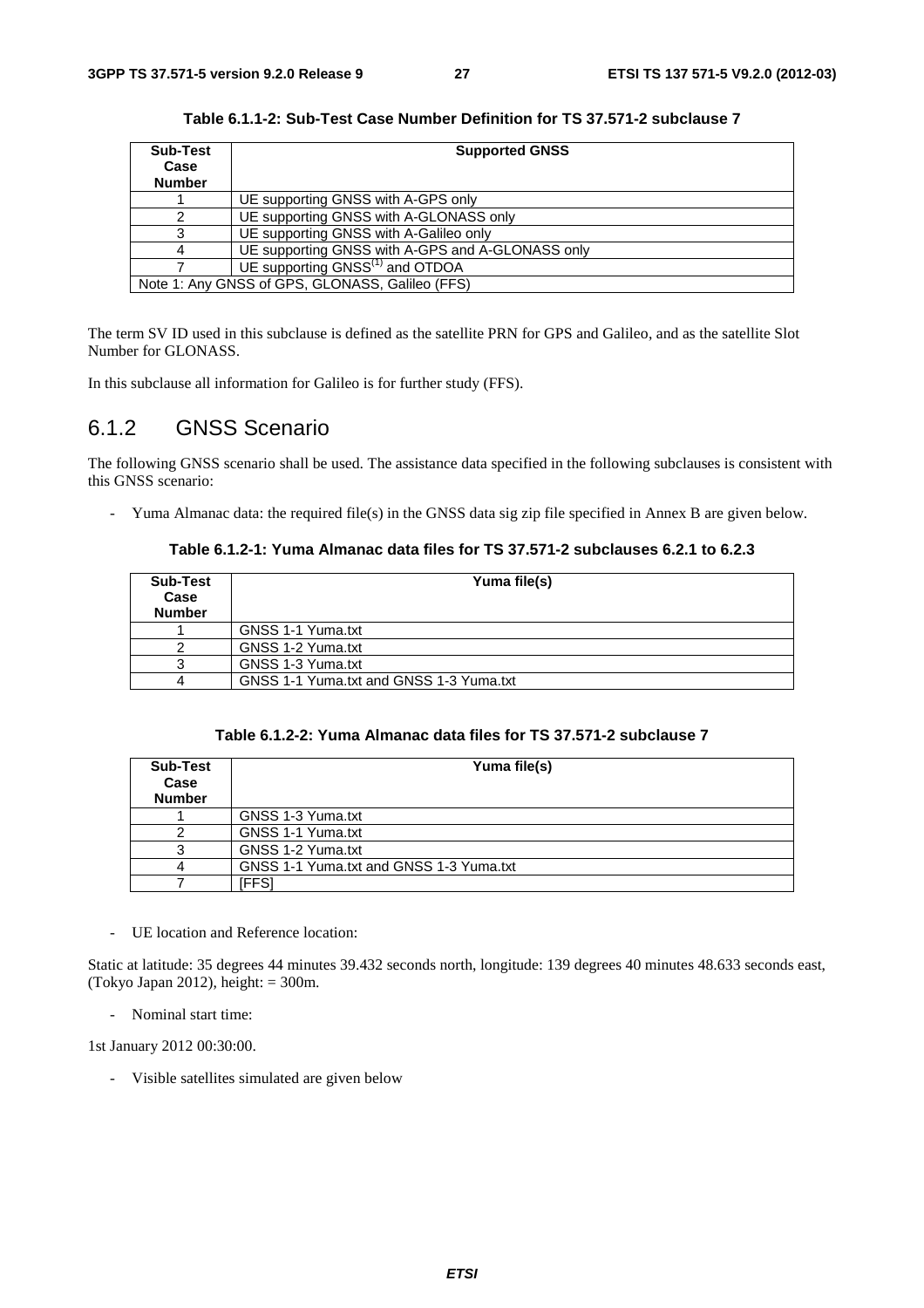| <b>Sub-Test</b><br>Case | SV IDs of Satellites to be simulated                                                                       |
|-------------------------|------------------------------------------------------------------------------------------------------------|
| <b>Number</b>           |                                                                                                            |
|                         | 3, 4, 9, 10, 18, 20                                                                                        |
|                         | [FFS]                                                                                                      |
|                         | 8, 11, 17, 19, 27, 28 (Note)                                                                               |
|                         | GPS: 7, 8, 19, 27. GLONASS: 3, 10, 18, 20                                                                  |
|                         | Note: For this sub-test the satellite simulator shall generate all the GPS signals supported by the UE for |
|                         | all the simulated satellites.                                                                              |

**Table 6.1.2-3: Satellites to be simulated for TS 37.571-2 subclauses 6.2.1 to 6.2.3** 

| Table 6.1.2-4: Satellites to be simulated for TS 37.571-2 subclause 7 |  |  |
|-----------------------------------------------------------------------|--|--|
|-----------------------------------------------------------------------|--|--|

| Sub-Test<br>Case<br><b>Number</b> | SV IDs of Satellites to be simulated     |
|-----------------------------------|------------------------------------------|
|                                   | 8, 11, 17, 19, 27, 28                    |
|                                   | 3, 4, 9, 10, 18, 20                      |
|                                   | [FFS]                                    |
|                                   | GPS: 7.8, 19, 27. GLONASS: 3, 10, 18, 20 |
|                                   | iFFS                                     |

- Ionospheric model: see values in subclause 6.1.3
- The levels of the simulated satellites shall all be at  $-125dBm + (-6dB)$

# 6.1.3 Assistance Data

This subclause defines the GNSS scenarios and assistance data IEs which shall be available for use as specified in all A-GNSS signalling test cases defined in TS 37.571-2 [7] subclauses 6.2.1 to 6.2.3 and subclause 7.

# 6.1.3.1 Default Assistance Data for TS 37.571-2 subclauses 6.2.1 to 6.2.3

The assistance data listed in subclause 6.1.3.1 are the assistance data elements pushed by the SS in some tests defined in TS 37.571-2 [7] subclauses 6.2.1 to 6.2.3. During the test the UE may request additional assistance data as specified in the tests and the SS shall then provide any other assistance data available as defined in subclause 6.1.3.

| GNSS Assistance Data IE to be provided to the UE    |                            | Mode used in test case     |
|-----------------------------------------------------|----------------------------|----------------------------|
|                                                     | <b>UE-based</b>            | <b>UE-assisted</b>         |
| GPS reference time                                  | Yes for sub-tests 3, 4     | Yes for sub-tests 3, 4     |
| GPS reference UE position                           | Yes for sub-tests 3, 4     | No                         |
| GPS navigation model                                | Yes for sub-tests 3, 4     | No                         |
| GPS ionospheric model                               | Yes for sub-tests 3, 4     | No                         |
| <b>GPS UTC model</b>                                | Yes for sub-test 4         | No.                        |
| GPS acquisition assistance                          | No.                        | Yes for sub-tests 3, 4     |
| <b>GANSS</b> reference time                         | Yes for sub-tests 1, 2     | Yes for sub-tests 1, 2     |
| <b>GANSS reference UE position</b>                  | Yes for sub-tests 1, 2     | No                         |
| GANSS ionospheric model                             | Yes for sub-test 2         | No.                        |
| GANSS additional ionospheric model                  | Yes for sub-test 1         | No.                        |
| <b>GANSS Time Models</b>                            | Yes for sub-test 4         | <b>No</b>                  |
| GANSS navigation model                              | Yes for sub-test 2         | No.                        |
| GANSS additional navigation models                  | Yes for sub-tests 1, 4     | No.                        |
| GANSS reference measurement information             | No.                        | Yes for sub-tests 1, 2, 4  |
| <b>GANSS</b> auxiliary information                  | Yes for sub-tests 1, 3, 4. | Yes for sub-tests 1, 3, 4. |
|                                                     | Note.                      | Note.                      |
| Note: Also if UE supports multiple signals per GNSS |                            |                            |

**Table 6.1.3.1-1: GNSS assistance data to be provided to the UE**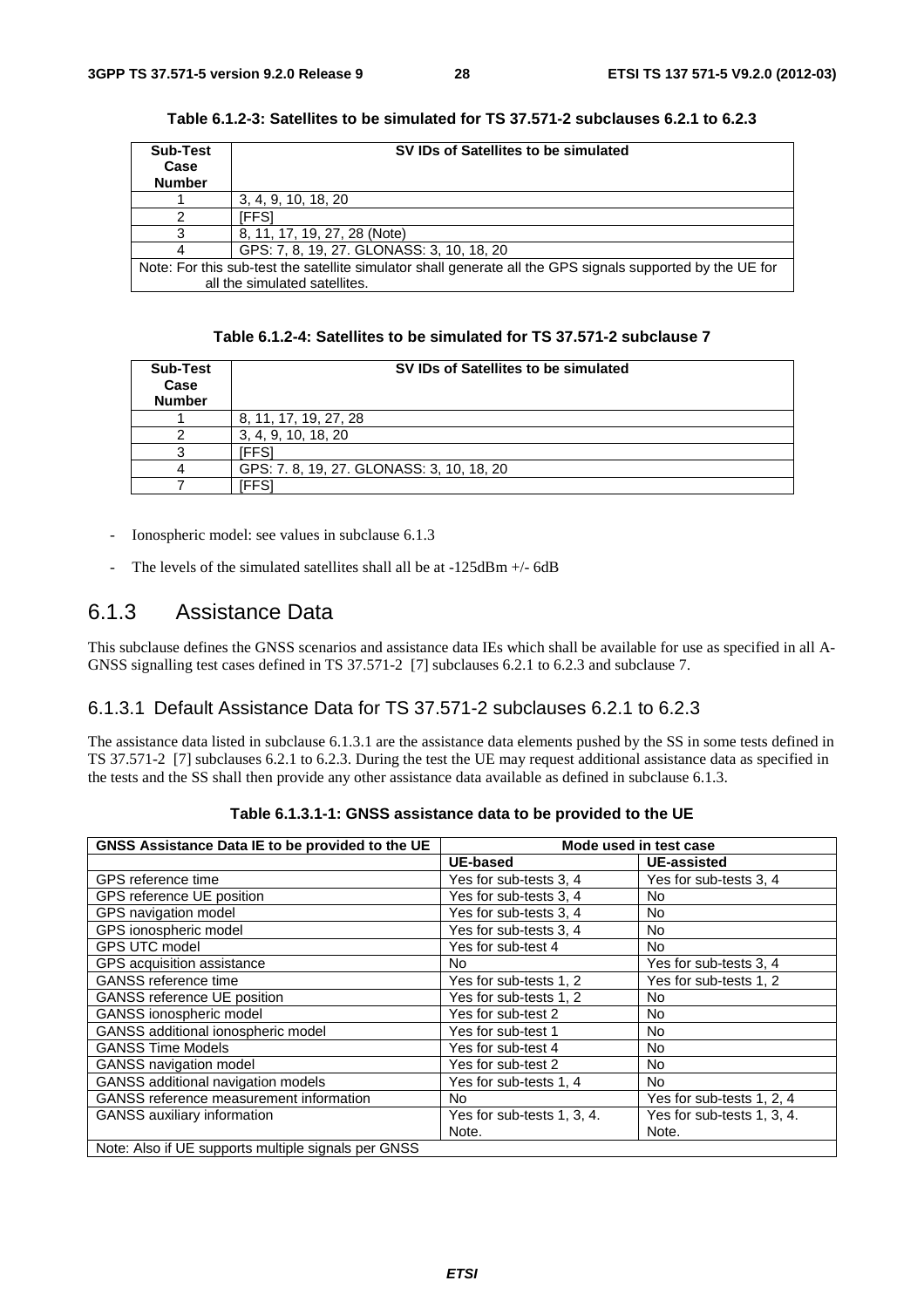# 6.1.3.2 Assistance Data values for TS 37.571-2 subclauses 6.2.1 to 6.2.3

Where assistance data is required on a per-satellite basis, or where the values of the data also varies with time it is specified in comma-separated-variable files in the GNSS data sig zip file specified in Annex B. These files specify the values to be used for each satellite, indexed by satellite PRN or SV ID, and, where applicable, the values to be used indexed by both time and satellite PRN or SV ID.

Assistance data that is marked as "time varying" and the GPS TOW msec or GANSS TOD field are only specified and used in 1 second increments. Interpolation between these values shall not be used.

The accuracy of the GPS TOW msec or GANSS TOD and assistance data that is marked as "time varying" in the provided assistance data shall be within +/- 2 s relative to the GNSS time in the system simulator.

Assistance data Information Elements and fields that are not specified shall not be used.

The information elements detailed below are fully defined in 3GPP TS 25.331 [16]

#### Assistance Data GPS Reference Time

#### **GPS Reference Time (Fields occurring once per message)**

| <b>Information Element</b>                       | Units | Value/remark                                                                   |
|--------------------------------------------------|-------|--------------------------------------------------------------------------------|
| GPS Week                                         | weeks | 1669                                                                           |
| GPS TOW msec                                     | msec  | 1800000 ms. Start time. Add integer number of 1<br>seconds as required. (Note) |
| UE Positioning GPS Reference Time<br>Uncertainty |       | 125 (2.127 seconds)                                                            |

Note: GPS TOW msec

This is the value of GPS TOW msec when the GNSS scenario is started in the GNSS simulator. The value of GPS TOW msec to be used in the Reference Time IE shall be calculated at the time the IE is required by adding the elapsed time since the time the scenario was started in the GNSS simulator to this value, rounded up to the next 1 second interval. This "current GPS TOW msec" is then also used to determine the value of any other Information Elements marked as "Time varying" in subclause 6.1.3.2

#### Assistance Data GPS Reference UE Position

#### **GPS Reference UE Position**

| <b>Information Element</b>  | <b>Units</b> | <b>Value/remark</b> |
|-----------------------------|--------------|---------------------|
| Latitude sign               |              | 0                   |
| Degrees Of Latitude         | degrees      | 35.744287           |
| Degrees Of Longitude        | degrees      | 139.680176          |
| <b>Altitude Direction</b>   |              |                     |
| Altitude                    | m            | 300                 |
| Uncertainty semi-major      | m            | 3000                |
| Uncertainty semi-minor      | m            | 3000                |
| Orientation of major axis   | degrees      | 0                   |
| <b>Uncertainty Altitude</b> | m            | 500                 |
| Confidence                  | %            | 68                  |

Assistance Data GPS Navigation Model

#### **Satellite Information**

| <b>Information Element</b> | Units | Value/remark |
|----------------------------|-------|--------------|
| Number of satellites       | -     |              |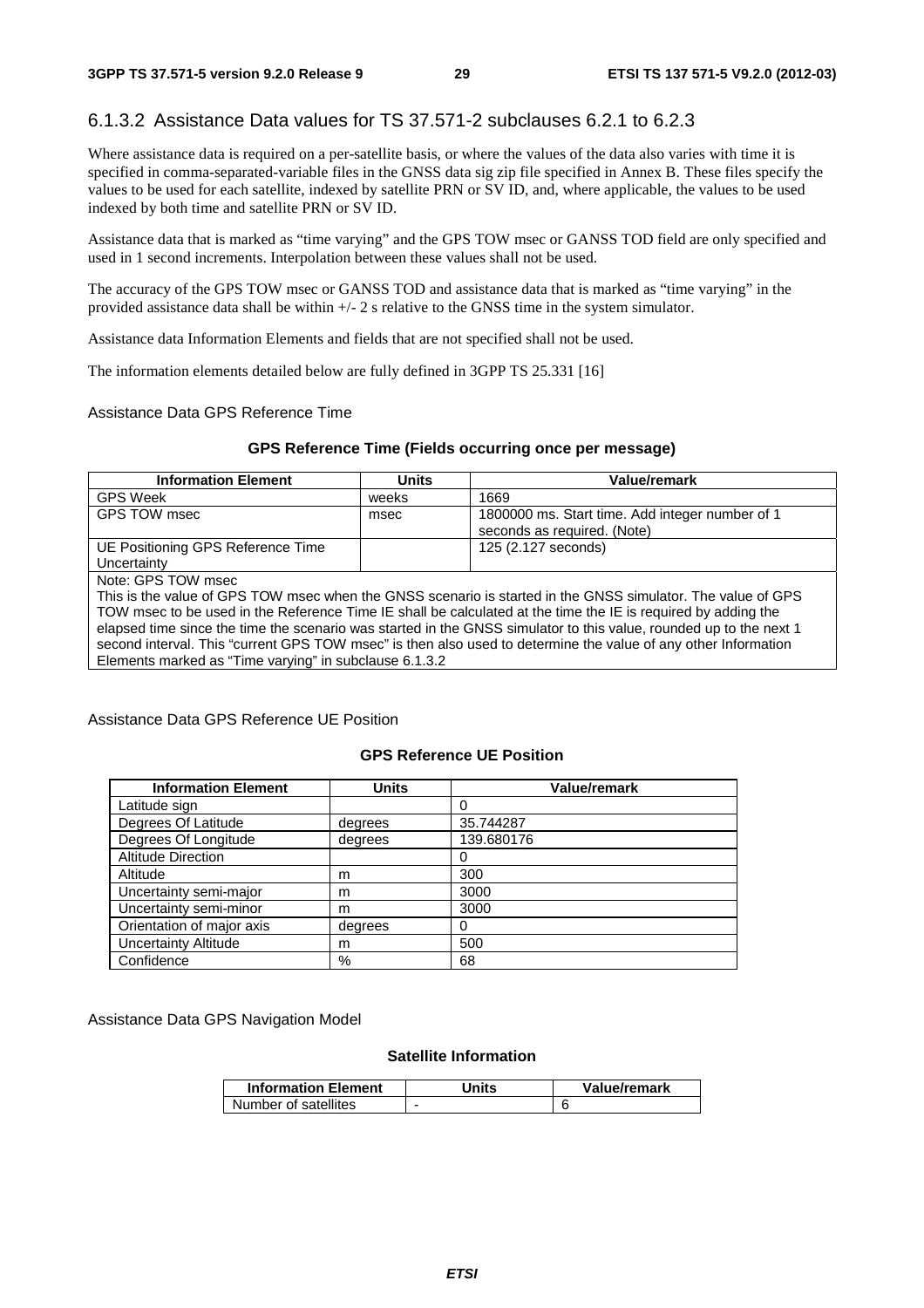| <b>Information Element</b>                                                             | Units | Value/remark                |
|----------------------------------------------------------------------------------------|-------|-----------------------------|
| SatID                                                                                  | -     | PRNs: 8, 11, 17, 19, 27, 28 |
| <b>Satellite Status</b>                                                                |       | 0 (see note)                |
| Note: For consistency Satellite Status is also given in file: GPS Navigation model.csv |       |                             |

## **GPS Navigation Model (Fields occurring once per satellite)**

# **GPS Ephemeris and Clock correction Information Elements (Fields occurring once per satellite)**

| <b>Information Element</b> | <b>Units</b>             | Value/remark                       |
|----------------------------|--------------------------|------------------------------------|
| C/A or P on L2             |                          | See file: GPS Navigation model.csv |
| <b>URA Index</b>           |                          | See file: GPS Navigation model.csv |
| <b>SV Health</b>           |                          | See file: GPS Navigation model.csv |
| <b>IODC</b>                | $\overline{\phantom{a}}$ | See file: GPS Navigation model.csv |
| L <sub>2</sub> P Data Flag |                          | See file: GPS Navigation model.csv |
| SF 1 Reserved              |                          | See file: GPS Navigation model.csv |
| $T_{GD}$                   | sec                      | See file: GPS Navigation model.csv |
| $t_{\rm oc}$               | sec                      | See file: GPS Navigation model.csv |
| af <sub>2</sub>            | sec/sec <sup>2</sup>     | See file: GPS Navigation model.csv |
| af <sub>1</sub>            | sec/sec                  | See file: GPS Navigation model.csv |
| af $_{\rm 0}$              | sec                      | See file: GPS Navigation model.csv |
| $\overline{C_{rs}}$        | meters                   | See file: GPS Navigation model.csv |
| Δn                         | semi-circles/sec         | See file: GPS Navigation model.csv |
| $M_0$                      | semi-circles             | See file: GPS Navigation model.csv |
| $C_{uc}$                   | radians                  | See file: GPS Navigation model.csv |
| e                          |                          | See file: GPS Navigation model.csv |
| $\overline{C_{\text{us}}}$ | radians                  | See file: GPS Navigation model.csv |
| $(A)^{1/2}$                | meters <sup>1/2</sup>    | See file: GPS Navigation model.csv |
| $t_{oe}$                   | sec                      | See file: GPS Navigation model.csv |
| Fit Interval Flag          |                          | See file: GPS Navigation model.csv |
| <b>AODO</b>                | sec                      | See file: GPS Navigation model.csv |
| $C_{ic}$                   | radians                  | See file: GPS Navigation model.csv |
| OMEGA <sub>0</sub>         | semi-circles             | See file: GPS Navigation model.csv |
| $C_{is}$                   | radians                  | See file: GPS Navigation model.csv |
| $\mathsf{i}_0$             | semi-circles             | See file: GPS Navigation model.csv |
| $\overline{C_{rc}}$        | meters                   | See file: GPS Navigation model.csv |
| $\omega$                   | semi-circles             | See file: GPS Navigation model.csv |
| <b>OMEGAdot</b>            | semi-circles/sec         | See file: GPS Navigation model.csv |
| Idot                       | semi-circles/sec         | See file: GPS Navigation model.csv |

Assistance Data GPS Ionospheric Model

## **GPS Ionospheric Model**

| <b>Information Element</b> | <b>Units</b>                   | Value/remark    |
|----------------------------|--------------------------------|-----------------|
| $\alpha_0$                 | seconds                        | 4.6566129 10E-9 |
| $\alpha_1$                 | sec/semi-circle                | 1.4901161 10E-8 |
| $\alpha_2$                 | sec/(semi-circle) <sup>2</sup> | -5.96046 10E-8  |
| $\alpha_3$                 | sec/(semi-circle) <sup>3</sup> | -5.96046 10E-8  |
| $\beta_0$                  | seconds                        | 79872           |
| $\beta_1$                  | sec/semi-circle                | 65536           |
| $\beta_2$                  | sec/(semi-circle) <sup>2</sup> | $-65536$        |
| $\beta_3$                  | sec/(semi-circle) <sup>3</sup> | $-393216$       |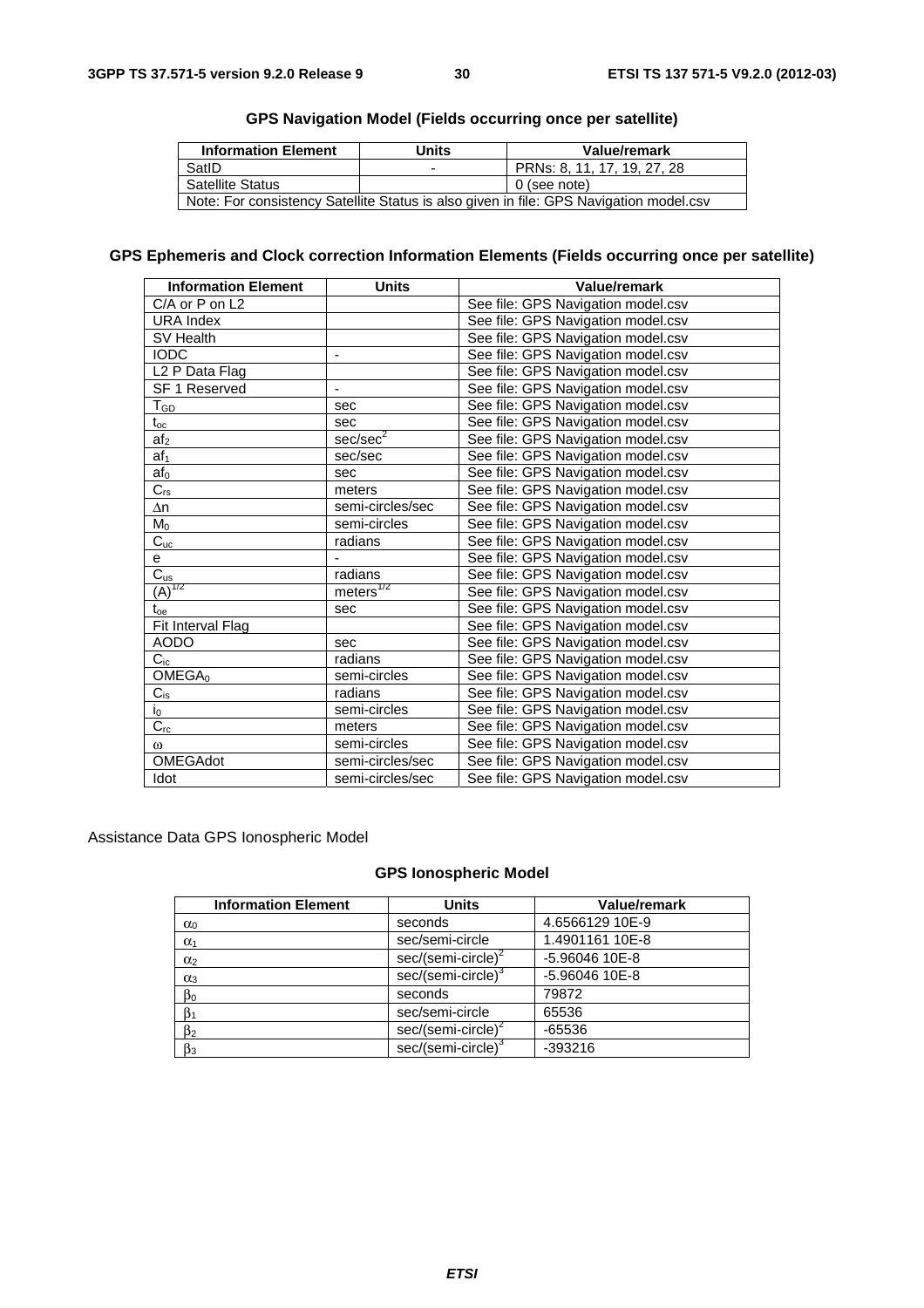#### Assistance Data GPS UTC model

### **GPS UTC Model**

| <b>Information Element</b> | <b>Units</b> | Value/remark |
|----------------------------|--------------|--------------|
| A <sub>1</sub>             | sec/sec      |              |
| $\mathsf A_0$              | seconds      |              |
| t <sub>ot</sub>            | seconds      | 40           |
| WN <sub>t</sub>            | weeks        | 9            |
| $\Delta t_{\text{LS}}$     | seconds      | 6            |
| <b>WNLSF</b>               | weeks        | TBD          |
| <b>DN</b>                  | days         |              |
| $\Delta t_{\text{LSF}}$    | seconds      | 14           |

#### Assistance Data GPS Almanac

## **GPS Almanac (Fields occurring once per message)**

| <b>Information Element</b> | Units | Value/remark |
|----------------------------|-------|--------------|
| WN <sub>a</sub>            | weeks | 1669         |

#### **Satellite Information**

| <b>Information Element</b> | Units | Value/remark |
|----------------------------|-------|--------------|
| Number of satellites       | -     |              |

## **GPS Almanac (Fields occurring once per satellite)**

| <b>Information Element</b> | <b>Units</b>           | Value/remark                        |
|----------------------------|------------------------|-------------------------------------|
| DataID                     |                        | See file: GPS Almanac.csv           |
| SatID                      |                        | PRNs: 1, 2, 4, 5, 6, 7, 9, 10, 11,  |
|                            |                        | 14, 15, 16, 17, 18, 19, 20, 21, 22, |
|                            |                        | 24, 25, 26, 27, 29, 30              |
| е                          | dimensionless          | See file: GPS Almanac.csv           |
| t <sub>oa</sub>            | sec                    | See file: GPS Almanac.csv           |
| δi                         | semi-circles           | See file: GPS Almanac.csv           |
| <b>OMEGADOT</b>            | semi-circles/sec       | See file: GPS Almanac.csv           |
| SV Health                  |                        | See file: GPS Almanac.csv           |
| $A^{1/2}$                  | meters $\sqrt[1/2]{2}$ | See file: GPS Almanac.csv           |
| OMEGA <sub>0</sub>         | semi-circles           | See file: GPS Almanac.csv           |
| $M_0$                      | semi-circles           | See file: GPS Almanac.csv           |
| $\omega$                   | semi-circles           | See file: GPS Almanac.csv           |
| af <sub>0</sub>            | seconds                | See file: GPS Almanac.csv           |
| af <sub>1</sub>            | sec/sec                | See file: GPS Almanac.csv           |

Assistance Data GPS Acquisition Assistance

## **GPS Acquisition Assist - Information Elements appearing once per message**

| <b>Information Element</b>                                                                                                                                                                                    | <b>Units</b> | Value/remark                                  |
|---------------------------------------------------------------------------------------------------------------------------------------------------------------------------------------------------------------|--------------|-----------------------------------------------|
| GPS TOW msec                                                                                                                                                                                                  | msec         | 1800000 ms. Start time. Add integer number of |
|                                                                                                                                                                                                               |              | 1 seconds as required. (Note)                 |
| UE Positioning GPS Reference Time                                                                                                                                                                             |              | 125 (2.127 seconds)                           |
| Uncertainty                                                                                                                                                                                                   |              |                                               |
| Note: GPS TOW msec                                                                                                                                                                                            |              |                                               |
| This is the value of GPS TOW msec when the GNSS scenario is started in the GNSS simulator. The value<br>of GPS TOW msec to be used in the Acquisition Assistance IE shall be calculated at the time the IE is |              |                                               |
| required by adding the elapsed time since the time the scenario was started in the GNSS simulator to this<br>value, rounded up to the next 1 second interval.                                                 |              |                                               |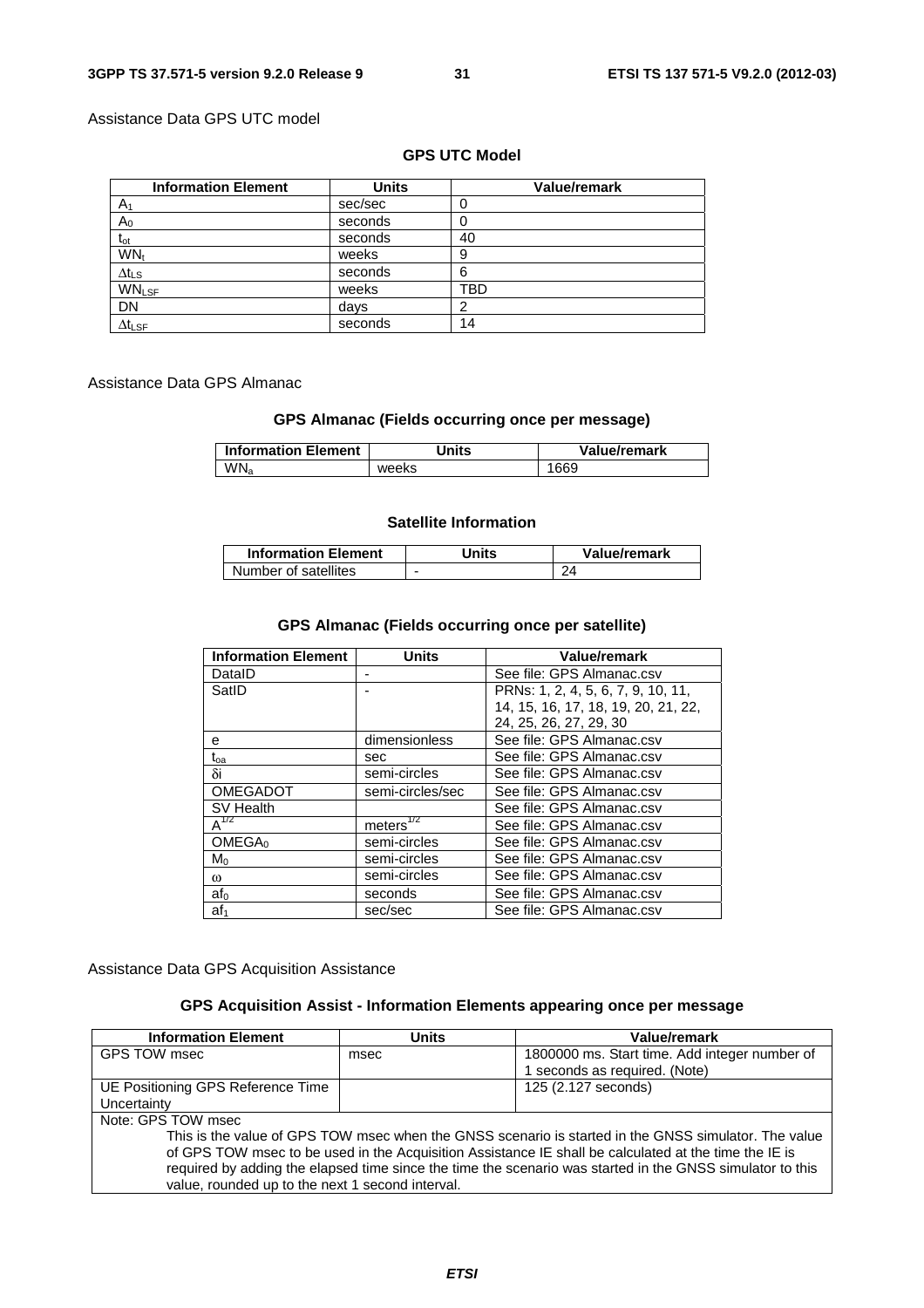#### **Satellite Information**

| <b>Information Element</b> | Jnits | Value/remark |
|----------------------------|-------|--------------|
| Number of satellites       | -     |              |

#### **GPS Acquisition Assist - Information Elements appearing once per satellite**

| <b>Information Element</b>                                                                                                                                                                                                                                                                                                 | <b>Units</b> | Value/remark                                               |
|----------------------------------------------------------------------------------------------------------------------------------------------------------------------------------------------------------------------------------------------------------------------------------------------------------------------------|--------------|------------------------------------------------------------|
| SatID                                                                                                                                                                                                                                                                                                                      |              | PRNs: 8, 11, 17, 19, 27, 28.                               |
| Doppler (0 <sup>th</sup> order term)                                                                                                                                                                                                                                                                                       | Hz           | Time varying. See file: GPS Acquisition assist .csv (Note) |
| Doppler (1 <sup>st</sup> order term)                                                                                                                                                                                                                                                                                       | Hz/s         | Time varying. See file: GPS Acquisition assist .csv (Note) |
| <b>Doppler Uncertainty</b>                                                                                                                                                                                                                                                                                                 | Hz           | Time varying. See file: GPS Acquisition assist .csv (Note) |
| Code Phase                                                                                                                                                                                                                                                                                                                 | chips        | Time varying. See file: GPS Acquisition assist .csv (Note) |
| Integer Code Phase                                                                                                                                                                                                                                                                                                         |              | Time varying. See file: GPS Acquisition assist .csv (Note) |
| <b>GPS Bit number</b>                                                                                                                                                                                                                                                                                                      |              | Time varying. See file: GPS Acquisition assist .csv (Note) |
| Code Phase Search Window                                                                                                                                                                                                                                                                                                   | chips        | Time varying. See file: GPS Acquisition assist .csv (Note) |
| <b>Azimuth</b>                                                                                                                                                                                                                                                                                                             | Degrees      | Time varying. See file: GPS Acquisition assist .csv (Note) |
| Elevation                                                                                                                                                                                                                                                                                                                  | Degrees      | Time varying. See file: GPS Acquisition assist .csv (Note) |
| Note: This field is "Time varying" and its value depends on the "current GPS TOW msec". The value of this field to be<br>used shall be determined by taking the "current GPS TOW msec" value and selecting the field value in the GPS<br>Acquisition assist.csv file corresponding to the value of "current GPS TOW msec". |              |                                                            |

#### Assistance Data GANSS reference time

#### **GANSS reference time: sub-test 1**

| <b>Information Element</b>                                                                                             | <b>Units</b> | Value/remark                                                                                                          |
|------------------------------------------------------------------------------------------------------------------------|--------------|-----------------------------------------------------------------------------------------------------------------------|
| <b>GANSS Day</b>                                                                                                       |              | 5845                                                                                                                  |
| <b>GANSS TOD</b>                                                                                                       | Seconds      | 12586 s. Start time. Add integer number of 1 seconds<br>as required. (Note)                                           |
| <b>GANSS TOD Uncertainty</b>                                                                                           |              | 125 (2.127 seconds)                                                                                                   |
| <b>GANSS Time ID</b>                                                                                                   |              | 2 (GLONASS)                                                                                                           |
| Note: GANSS TOD                                                                                                        |              |                                                                                                                       |
| This is the value of GANSS TOD when the GNSS scenario is started in the GNSS simulator. The value of GANSS             |              |                                                                                                                       |
|                                                                                                                        |              | TOD to be used in the Reference Time IE shall be calculated at the time the IE is required by adding the elapsed time |
| since the time the scenario was started in the GNSS simulator to this value, rounded up to the next 1 second interval. |              |                                                                                                                       |
|                                                                                                                        |              | This "current GANSS TOD" is then also used to determine the value of any other Information Elements marked as         |

Time varying" in subclause 6.1.3.3

#### **GANSS reference time: sub-test 2**

| <b>Information Element</b>   | Units   | Value/remark                                                            |
|------------------------------|---------|-------------------------------------------------------------------------|
| <b>GANSS Day</b>             |         | <b>FFS</b>                                                              |
| <b>GANSS TOD</b>             | Seconds | FFS. Start time. Add integer number of 1 seconds as<br>required. (Note) |
| <b>GANSS TOD Uncertainty</b> |         | 125 (2.127 seconds)                                                     |
| <b>GANSS Time ID</b>         |         | Not present (Galileo)                                                   |
| Notal CANICO TOD             |         |                                                                         |

Note: GANSS TOD

This is the value of GANSS TOD when the GNSS scenario is started in the GNSS simulator. The value of GANSS TOD to be used in the Reference Time IE shall be calculated at the time the IE is required by adding the elapsed time since the time the scenario was started in the GNSS simulator to this value, rounded up to the next 1 second interval. This "current GANSS TOD" is then also used to determine the value of any other Information Elements marked as "Time varying" in subclause 6.1.3.3

#### Assistance Data GANSS reference UE position

#### **GANSS reference UE position**

| <b>Information Element</b> | Jnits   | <b>Value/remark</b> |
|----------------------------|---------|---------------------|
| Latitude sign              |         |                     |
| Degrees Of Latitude        | degrees | 744287<br>37.       |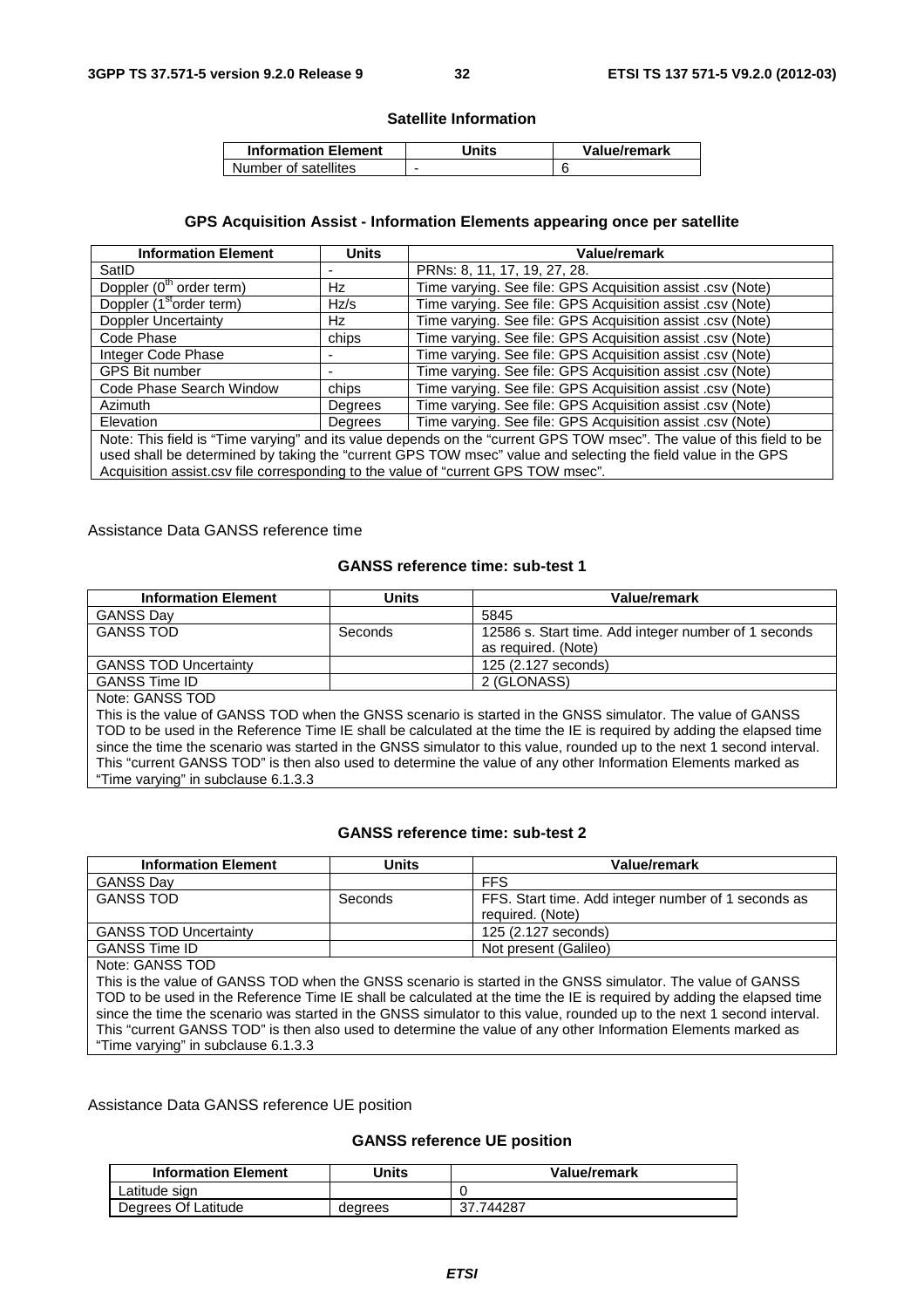| Degrees Of Longitude      | degrees | 139.680176 |
|---------------------------|---------|------------|
| <b>Altitude Direction</b> |         |            |
| Altitude                  | m       | 300        |
| Uncertainty semi-major    | m       | 3000       |
| Uncertainty semi-minor    | m       | 3000       |
| Orientation of major axis | degrees |            |
| Uncertainty Altitude      | m       | 500        |
| Confidence                | %       | 68         |

Assistance Data GANSS ionospheric model

## **GANSS ionospheric model.**

| <b>Information Element</b> | <b>Units</b> | <b>Value/remark</b> |
|----------------------------|--------------|---------------------|
| $a_{i0}$                   |              | <b>FFS</b>          |
| $a_{i1}$                   |              | <b>FFS</b>          |
| $a_{i2}$                   |              | <b>FFS</b>          |
| Storm Flag 1               |              |                     |
| Storm Flag 2               |              |                     |
| Storm Flag 3               |              |                     |
| Storm Flag 4               |              |                     |
| Storm Flag 5               |              |                     |

Assistance Data GANSS additional ionospheric model

#### **GANSS additional ionospheric model**

| <b>Information</b><br><b>Element</b> | <b>Units</b>                   | Value/remark    |
|--------------------------------------|--------------------------------|-----------------|
| Data Id                              |                                | 00              |
| $\alpha_0$                           | Seconds                        | 4.6566129 10E-9 |
| $\alpha_1$                           | sec/semi-circle                | 1.4901161 10E-8 |
| $\alpha_2$                           | sec/(semi-circle) <sup>2</sup> | -5.96046 10E-8  |
| $\alpha_3$                           | sec/(semi-circle) <sup>3</sup> | -5.96046 10E-8  |
| βο                                   | Seconds                        | 79872           |
| $\beta_1$                            | sec/semi-circle                | 65536           |
| $\beta_2$                            | sec/(semi-circle) <sup>2</sup> | $-65536$        |
| $\beta_3$                            | sec/(semi-circle) <sup>3</sup> | -393216         |

### Assistance Data GANSS time model

### **GANSS time model**

| <b>Information Element</b>        | Units   | Value/remark |
|-----------------------------------|---------|--------------|
| <b>GANSS Time Model Reference</b> | 16s     | 1800(s)      |
| Time                              |         |              |
| $\mathsf{T}_{\mathsf{A}0}$        | Seconds |              |
| GNSS_TO_ID                        |         | $0$ (GPS)    |
|                                   |         |              |

Assistance Data GANSS navigation model

# **GANSS navigation model**

| <b>Information Element</b> | Units | Value/remark |
|----------------------------|-------|--------------|
| Non-Broadcast Indication   |       | Not present  |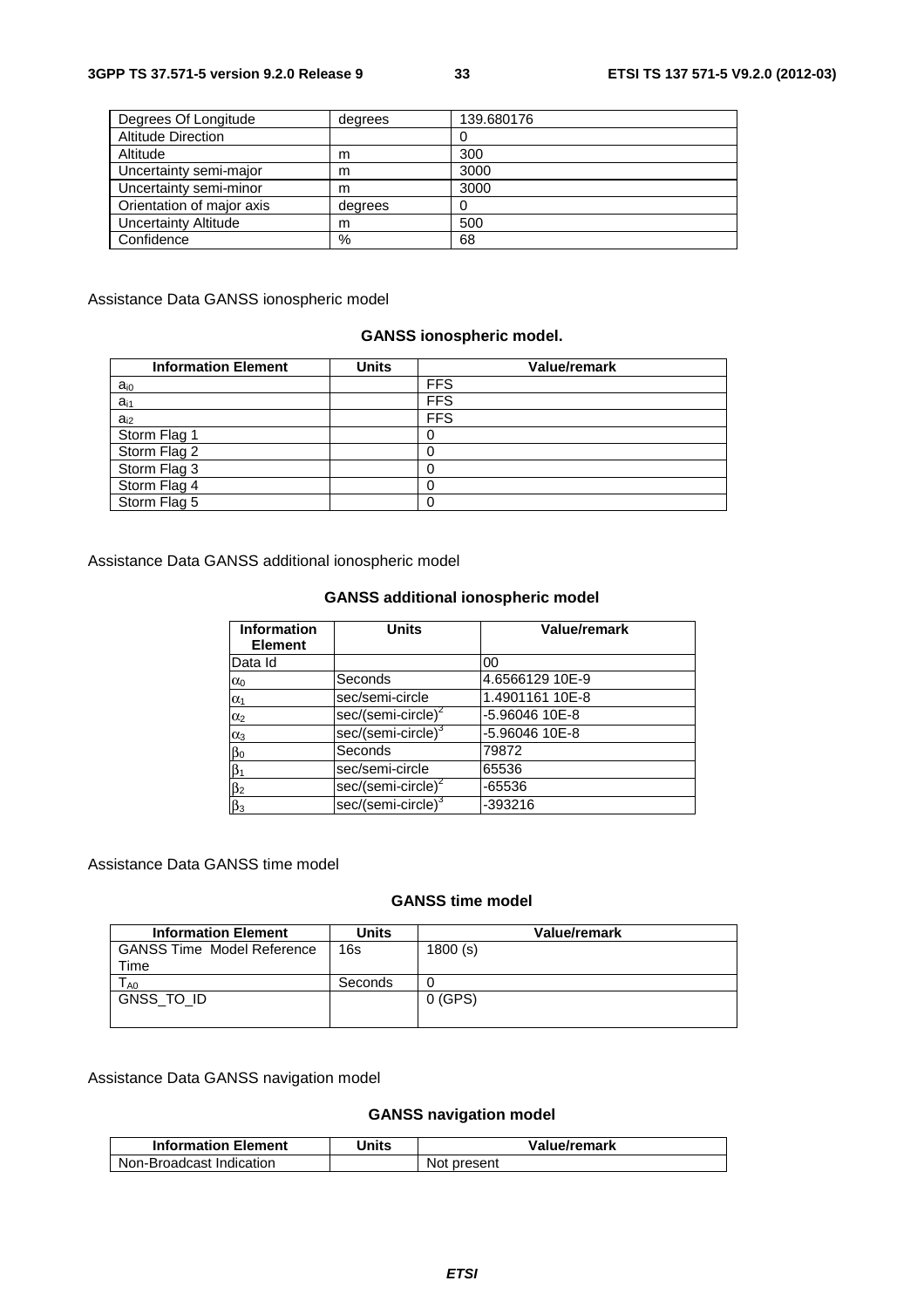#### **Satellite Information**

| <b>Information Element</b> | Units | Value/remark |
|----------------------------|-------|--------------|
| Number of satellites       |       |              |

## **Satellite Information (Fields occurring once per satellite)**

| <b>Information Element</b>                                                                 | Units      | Value/remark |  |
|--------------------------------------------------------------------------------------------|------------|--------------|--|
| SatID                                                                                      |            | SV IDs: FFS  |  |
| SV Health                                                                                  |            | 0 (Note)     |  |
| <b>IOD</b>                                                                                 | FFS (Note) |              |  |
| Note: For consistency SV Health and IOD are also given in file: GANSS Navigation model.csv |            |              |  |

#### **GANSS Clock Model (Fields occurring once per satellite)**

| <b>Information Element</b> | <b>Units</b>         | <b>Value/remark</b>                  |
|----------------------------|----------------------|--------------------------------------|
| Satellite clock model      |                      |                                      |
| $\rm t_{oc}$               | seconds              | See file: GANSS Navigation model.csv |
| $a_{f2}$                   | sec/sec <sup>2</sup> | See file: GANSS Navigation model.csv |
| $a_{f1}$                   | sec/sec              | See file: GANSS Navigation model.csv |
| $a_{f0}$                   | sec                  | See file: GANSS Navigation model.csv |
| $T_{GD}$                   | sec                  | See file: GANSS Navigation model.csv |
| Model ID                   |                      | See file: GANSS Navigation model.csv |

#### **GANSS Orbit Model (Fields occurring once per satellite)**

| <b>Information Element</b><br><b>Units</b> |                       | Value/remark                         |  |
|--------------------------------------------|-----------------------|--------------------------------------|--|
| $t_{\rm oe}$                               | seconds               | See file: GANSS Navigation model.csv |  |
| $\omega$                                   | semi-                 | See file: GANSS Navigation model.csv |  |
|                                            | circles               |                                      |  |
| $\Delta n$                                 | semi-                 | See file: GANSS Navigation model.csv |  |
|                                            | circles/sec           |                                      |  |
| M <sub>Ω</sub>                             | semi-                 | See file: GANSS Navigation model.csv |  |
|                                            | circles               |                                      |  |
| <b>OMEGAdot</b>                            | semi-                 | See file: GANSS Navigation model.csv |  |
|                                            | circles/sec           |                                      |  |
| е                                          |                       | See file: GANSS Navigation model.csv |  |
| Idot                                       | semi-                 | See file: GANSS Navigation model.csv |  |
|                                            | circles/sec           |                                      |  |
| sqrtA                                      | meters <sup>1/2</sup> | See file: GANSS Navigation model.csv |  |
| in                                         | semi-                 | See file: GANSS Navigation model.csv |  |
|                                            | circles               |                                      |  |
| OMEGA <sub>0</sub>                         | semi-                 | See file: GANSS Navigation model.csv |  |
|                                            | circles               |                                      |  |
| $C_{rs}$                                   | meters                | See file: GANSS Navigation model.csv |  |
| $C_{iS}$                                   | radians               | See file: GANSS Navigation model.csv |  |
| $C_{US}$                                   | radians               | See file: GANSS Navigation model.csv |  |
| $C_{rc}$                                   | meters                | See file: GANSS Navigation model.csv |  |
| $C_{\text{ic}}$                            | radians               | See file: GANSS Navigation model.csv |  |
| $C_{\text{UC}}$                            | radians               | See file: GANSS Navigation model.csv |  |

Assistance Data GANSS additional navigation models

### **GANSS additional navigation models**

| <b>Information Element</b> | Units | Value/remark |
|----------------------------|-------|--------------|
| Non-Broadcast Indication   |       | Not present  |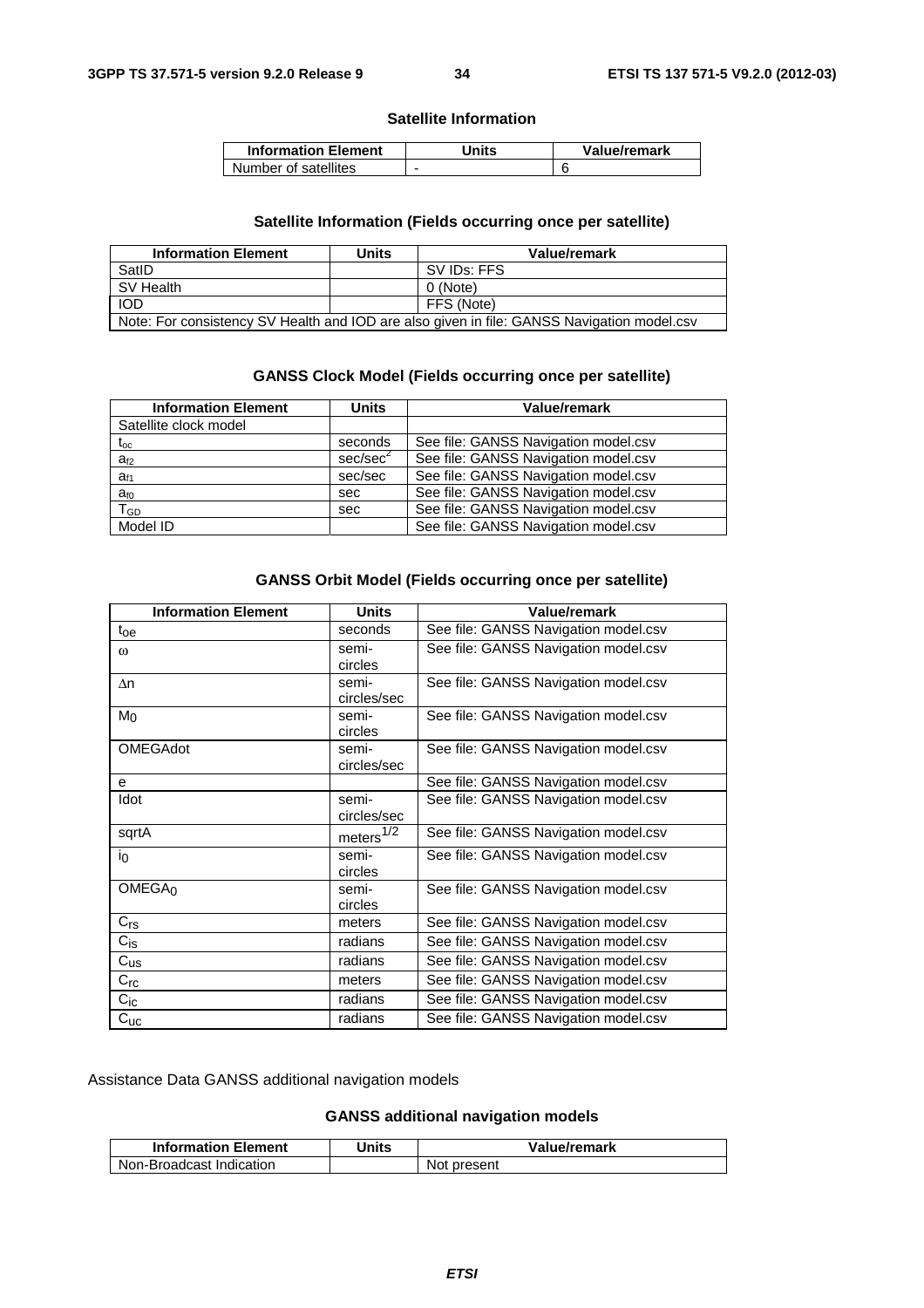#### **Satellite Information**

| <b>Information Element</b> | Units | Value/remark |
|----------------------------|-------|--------------|
| Number of satellites       |       |              |

#### **Satellite Information (Fields occurring once per satellite)**

| <b>Information Element</b>                                                                  | Units | Value/remark                      |  |
|---------------------------------------------------------------------------------------------|-------|-----------------------------------|--|
| SatID                                                                                       |       | Slot Numbers: 3, 4, 9, 10, 18, 20 |  |
| SV Health                                                                                   |       | 011110 (Note)                     |  |
| <b>IOD</b>                                                                                  |       | 13 (Note)                         |  |
| Note: For consistency SV Health and IOD are also given in file: GANSS Additional Navigation |       |                                   |  |
| model.csv                                                                                   |       |                                   |  |

#### **GANSS additional Clock Models (Fields occurring once per satellite)**

| <b>Information Element</b>           | Units   | Value/remark                                    |
|--------------------------------------|---------|-------------------------------------------------|
| <b>GLONASS Satellite Clock Model</b> |         |                                                 |
| $\tau_n(t_b)$                        | seconds | See file: GANSS Additional Navigation model.csv |
| $\gamma_n(t_b)$                      |         | See file: GANSS Additional Navigation model.csv |
| $\Delta\tau_{\rm n}$                 | seconds | See file: GANSS Additional Navigation model.csv |

#### **GANSS additional orbit models (Fields occurring once per satellite)**

| <b>Information Element</b>     | <b>Units</b>                | <b>Value/remark</b>                             |
|--------------------------------|-----------------------------|-------------------------------------------------|
| <b>GLONASS Earth-Centered,</b> |                             |                                                 |
| <b>Earth-fixed Parameters</b>  |                             |                                                 |
| $E_n$                          | days                        | See file: GANSS Additional Navigation model.csv |
| P <sub>1</sub>                 | minutes                     | See file: GANSS Additional Navigation model.csv |
| P <sub>2</sub>                 |                             | See file: GANSS Additional Navigation model.csv |
| M                              |                             | See file: GANSS Additional Navigation model.csv |
| $x_n(t_b)$                     | kilometers                  | See file: GANSS Additional Navigation model.csv |
| $\dot{x}_n(t_b)$               | kilometers/sec              | See file: GANSS Additional Navigation model.csv |
| $\ddot{x}_n(t_b)$              | kilometers/sec <sup>2</sup> | See file: GANSS Additional Navigation model.csv |
| $y_n(t_b)$                     | kilometers                  | See file: GANSS Additional Navigation model.csv |
| $\dot{y}_n(t_b)$               | kilometers/sec              | See file: GANSS Additional Navigation model.csv |
| $\ddot{y}_n(t_b)$              | kilometers/sec <sup>2</sup> | See file: GANSS Additional Navigation model.csv |
| $z_n(t_h)$                     | kilometers                  | See file: GANSS Additional Navigation model.csv |
| $\dot{z}_n(t_h)$               | kilometers/sec              | See file: GANSS Additional Navigation model.csv |
| $\ddot{z}_n(t_b)$              | kilometers/sec <sup>2</sup> | See file: GANSS Additional Navigation model.csv |

Assistance Data GANSS reference measurement information

#### **GANSS reference measurement information: sub-test 1, 4 (Fields occurring once per message)**

| <b>Information Element</b>          | Units | alue/remark/   |
|-------------------------------------|-------|----------------|
| <b>GANSS</b><br>Sianal ID<br>$\sim$ |       | Not<br>present |

#### **Satellite Information**

| <b>Information Element</b> | Jnits | Value/remark |
|----------------------------|-------|--------------|
| Number of satellites       | -     |              |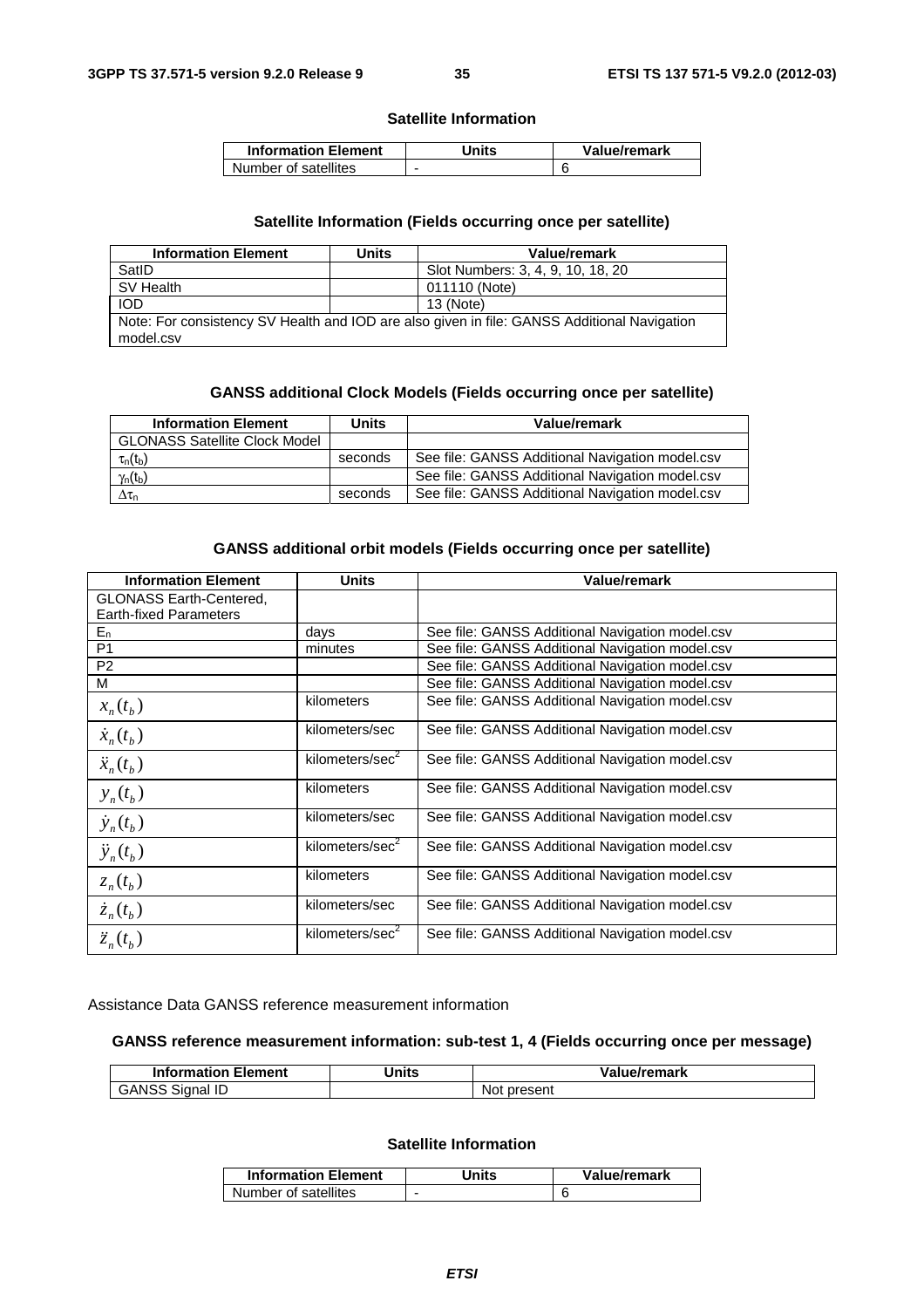# **GANSS reference measurement information: sub-test 1, 4 (Fields occurring once per satellite)**

| <b>Information Element</b>           | <b>Units</b>     | <b>Value/remark</b>                                             |
|--------------------------------------|------------------|-----------------------------------------------------------------|
| SatID                                |                  | Slot Numbers: 3, 4, 9, 10, 18, 20                               |
| Doppler (0 <sup>th</sup> order term) | m/s              | Time varying. See file: GANSS reference measurement information |
|                                      |                  | subtest1 4.csv (Note)                                           |
| Doppler (1 <sup>st</sup> order term) | m/s <sup>2</sup> | Time varying. See file: GANSS reference measurement information |
|                                      |                  | subtest1 4.csv (Note)                                           |
| <b>Doppler Uncertainty</b>           | m/s              | Time varying. See file: GANSS reference measurement information |
|                                      |                  | subtest1 4.csv (Note)                                           |
| Code Phase                           | ms               | Time varying. See file: GANSS reference measurement information |
|                                      |                  | subtest1 4.csv (Note)                                           |
| Integer Code Phase                   | ms               | Time varying. See file: GANSS reference measurement information |
|                                      |                  | subtest1 4.csv (Note)                                           |
| Code Phase Search Window             |                  | Time varying. See file: GANSS reference measurement information |
|                                      |                  | subtest1 4.csv (Note)                                           |
| Azimuth                              | Degre            | Time varying. See file: GANSS reference measurement information |
|                                      | es               | subtest1 4.csv (Note)                                           |
| Elevation                            | Degre            | Time varying. See file: GANSS reference measurement information |
|                                      | es               | subtest1 4.csv (Note)                                           |

#### Note:

For sub-test 1: this field is "Time varying" and its value depends on the "current GANSS TOD". The value of this field to be used shall be determined by taking the "current GANSS TOD" value and selecting the field value in the GANSS reference measurement information subtest1\_4.csv file corresponding to the value of "current GANSS TOD". For sub-test 4: this field is "Time varying" and its value depends on the "current GPS TOW msec". The value of this field to be used shall be determined by taking the "current GPS TOW msec" value and selecting the field value in the GANSS reference measurement information subtest1\_4.csv file corresponding to the value of "current GPS TOW msec".

#### **GANSS reference measurement information: sub-test 2 (Fields occurring once per message)**

| <b>Information Element</b> | <b>Jnits</b> | Value/remark    |
|----------------------------|--------------|-----------------|
| <b>GANSS</b><br>Signal ID  |              | present<br>Not. |

## **Satellite Information**

| <b>Information Element</b> | Jnits | Value/remark |
|----------------------------|-------|--------------|
| Number of satellites       | -     |              |

### **GANSS reference measurement information: sub-test 2 (Fields occurring once per satellite)**

| <b>Information Element</b>                                                                                         | <b>Units</b>     | Value/remark                                                                                           |  |
|--------------------------------------------------------------------------------------------------------------------|------------------|--------------------------------------------------------------------------------------------------------|--|
| SatID                                                                                                              |                  | SV IDs: FFS.                                                                                           |  |
| Doppler (0 <sup>th</sup> order term)                                                                               | m/s              | Time varying. See file: GANSS reference measurement information                                        |  |
|                                                                                                                    |                  | subtest2.csv (Note)                                                                                    |  |
| Doppler (1 <sup>st</sup> order term)                                                                               | m/s <sup>2</sup> | Time varying. See file: GANSS reference measurement information                                        |  |
|                                                                                                                    |                  | subtest2.csv (Note)                                                                                    |  |
| Doppler Uncertainty                                                                                                | m/s              | Time varying. See file: GANSS reference measurement information                                        |  |
|                                                                                                                    |                  | subtest2.csv (Note)                                                                                    |  |
| Code Phase                                                                                                         | ms               | Time varying. See file: GANSS reference measurement information                                        |  |
|                                                                                                                    |                  | subtest2.csv (Note)                                                                                    |  |
| Integer Code Phase                                                                                                 | ms               | Time varying. See file: GANSS reference measurement information                                        |  |
|                                                                                                                    |                  | subtest2.csv (Note)                                                                                    |  |
| Code Phase Search Window                                                                                           |                  | Time varying. See file: GANSS reference measurement information                                        |  |
|                                                                                                                    |                  | subtest2.csv (Note)                                                                                    |  |
| Azimuth                                                                                                            | Degre            | Time varying. See file: GANSS reference measurement information                                        |  |
|                                                                                                                    | es               | subtest2.csv (Note)                                                                                    |  |
| Elevation                                                                                                          | Degre            | Time varying. See file: GANSS reference measurement information                                        |  |
|                                                                                                                    | es               | subtest2.csv (Note)                                                                                    |  |
| Note: This field is "Time varying" and its value depends on the "current GANSS TOD". The value of this field to be |                  |                                                                                                        |  |
| used shall be determined by taking the "current GANSS TOD" value and selecting the field value in the GANSS        |                  |                                                                                                        |  |
|                                                                                                                    |                  | reference measurement information subtest2.csv file corresponding to the value of "current GANSS TOD". |  |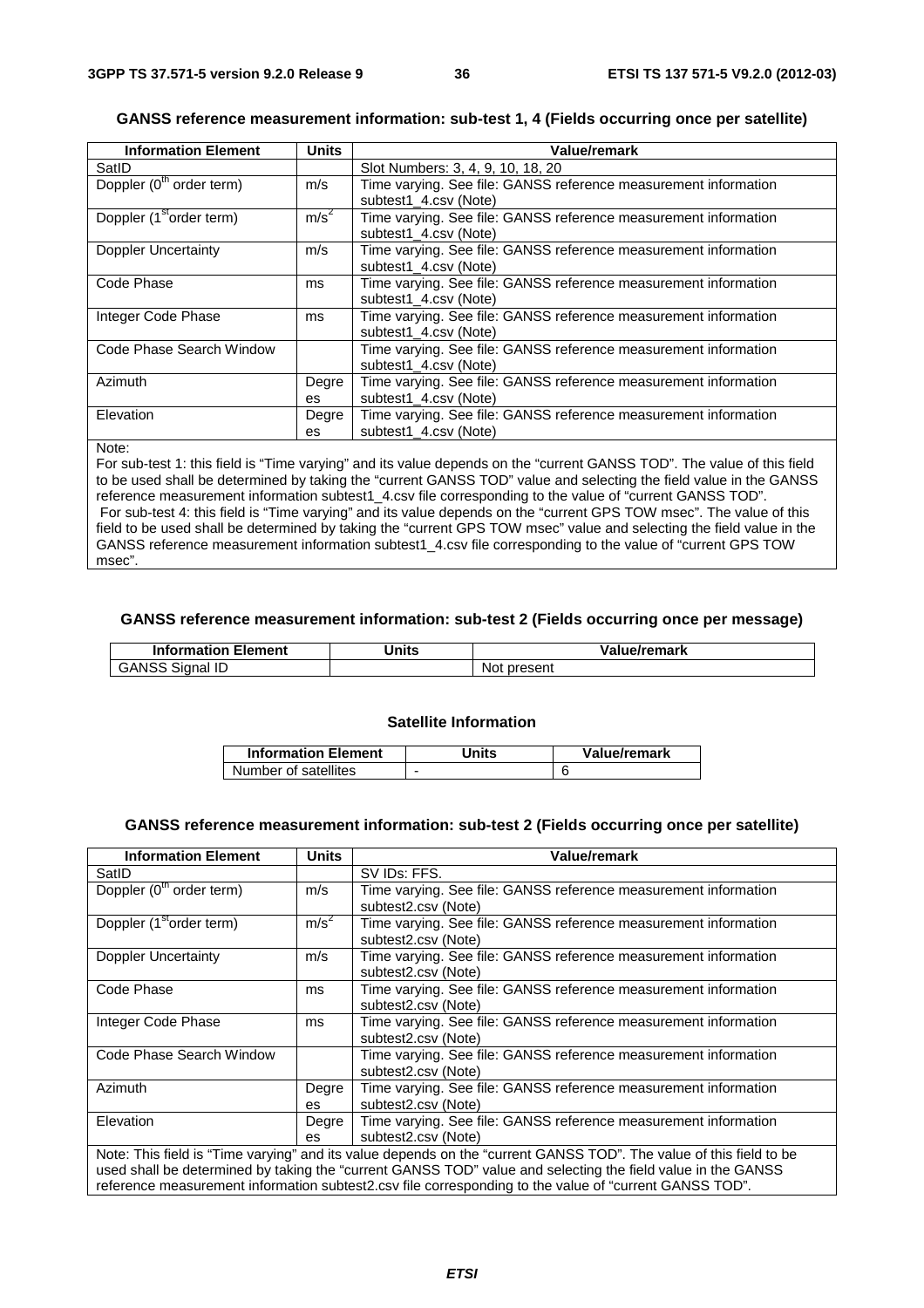Assistance Data GANSS almanac

### **GANSS almanac: sub-test 1, 4 (Fields occurring once per message)**

| Information <b>I</b><br>Element | <b>'Jnits</b> | /alue/remark |
|---------------------------------|---------------|--------------|
| Week<br>Number                  | Weeks         | N/A          |

### **Satellite Information GLO-KP: sub-tests 1, 4**

| <b>Information Element</b> | Units | Value/remark |
|----------------------------|-------|--------------|
| Number of satellites       |       |              |

### **GANSS almanac: sub-tests 1, 4 (Fields occurring once per satellite)**

| <b>Information Element</b> | Units | Value/remark                             |
|----------------------------|-------|------------------------------------------|
|                            | Davs  |                                          |
|                            |       | Slot Numbers: 1, 2, 3 22, 23, 24         |
|                            |       | TBD, 1, 5, 6, TBD, 1, 5, 6, -2, -7, 0,   |
|                            |       | TBD, -2, -7, 0, TBD, 4, -3, 3, 2, 4, -3, |
|                            |       | 3.2                                      |

### **GANSS almanac: sub-test 1, 4 (Fields occurring once per satellite)**

| <b>Information Element</b>               | Units                         | <b>Value/remark</b>                    |
|------------------------------------------|-------------------------------|----------------------------------------|
| $\lambda_n^A$                            | semi-circles                  | See file: GANSS Almanac subtest1_4.csv |
| $t_{\lambda n}^{\quad A}$                | seconds                       | See file: GANSS Almanac subtest1_4.csv |
| $\Delta i_n^{\ A}$                       | semi-circles                  | See file: GANSS Almanac subtest1_4.csv |
| $\Delta T_n^A$                           | sec/orbit period              | See file: GANSS Almanac subtest1_4.csv |
| $\Delta T$ DOT <sub>n</sub> <sup>A</sup> | sec/orbit period <sup>2</sup> | See file: GANSS Almanac subtest1_4.csv |
| $\epsilon_n^A$                           |                               | See file: GANSS Almanac subtest1_4.csv |
| $\omega_n^A$                             | semi-circles                  | See file: GANSS Almanac subtest1_4.csv |
| $\tau_n^A$                               | seconds                       | See file: GANSS Almanac subtest1_4.csv |
| $C_n^A$                                  |                               | See file: GANSS Almanac subtest1_4.csv |
| $M_n^A$                                  |                               | See file: GANSS Almanac subtest1_4.csv |

### **GANSS almanac: sub-test 2 (Fields occurring once per message)**

| <b>Element</b><br><b>Information I</b> | <b>Minits</b><br>שווי | /remark  |
|----------------------------------------|-----------------------|----------|
| Week<br>Number                         | Weeks                 | ---<br>~ |

# **GANSS almanac: sub-test 2 (Field occurring once per message)**

| <b>Information Element</b> | Jnits | Value/remark |
|----------------------------|-------|--------------|
| oa                         |       | EES          |
| ⊣∪⊔a                       |       |              |

# **Satellite Information KP: sub-test 2**

| <b>Information Element</b> | Units | Value/remark |
|----------------------------|-------|--------------|
| Number of satellites       | -     |              |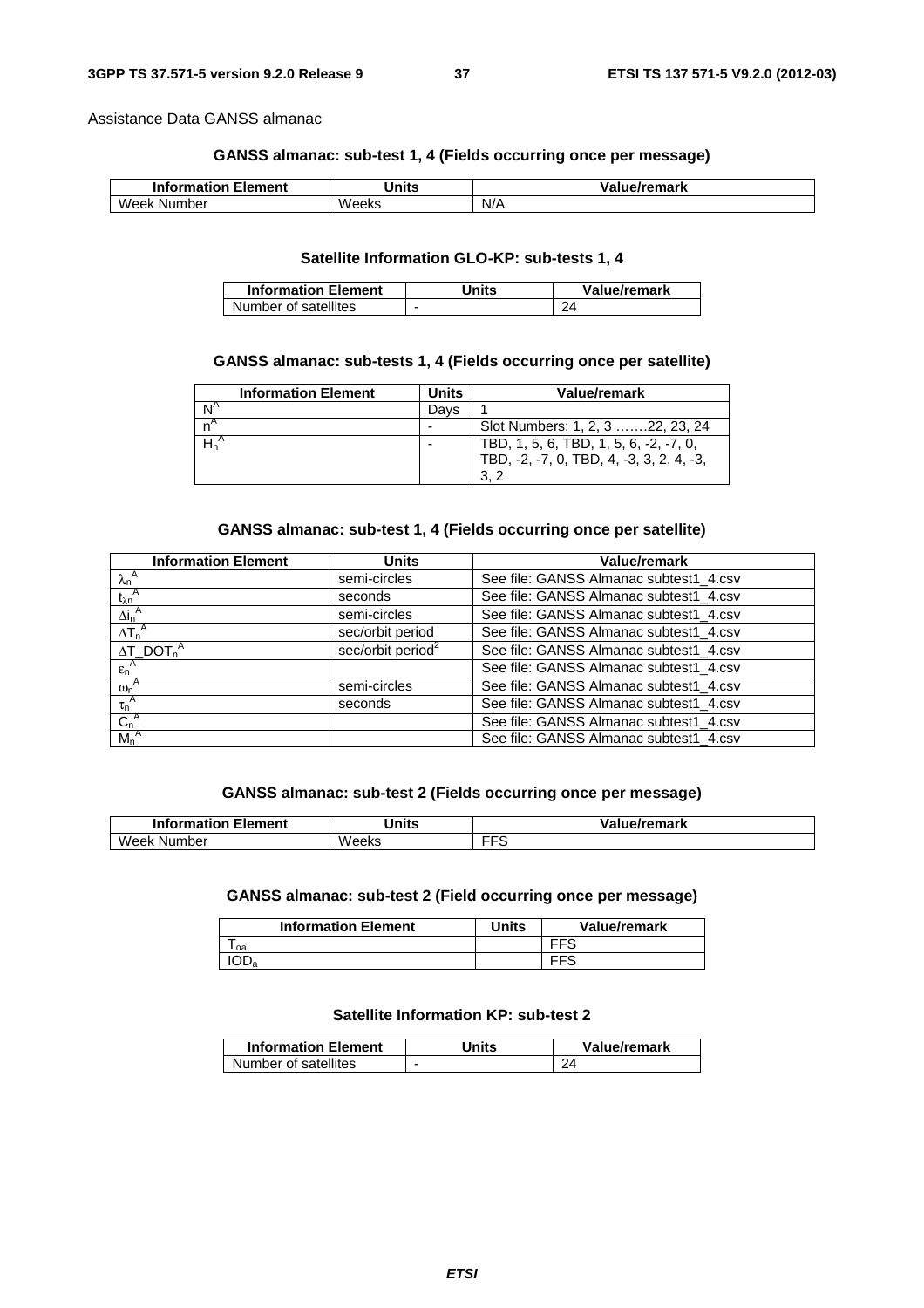| <b>Information Element</b> | <b>Units</b>     | <b>Value/remark</b>                  |
|----------------------------|------------------|--------------------------------------|
| SV ID                      |                  | SV IDs: FFS                          |
| е                          |                  | See file: GANSS Almanac subtest2.csv |
| $\delta i$                 | semi-circles     | See file: GANSS Almanac subtest2.csv |
| <b>OMEGADOT</b>            | semi-circles/sec | See file: GANSS Almanac subtest2.csv |
| SV Health KP               |                  | See file: GANSS Almanac subtest2.csv |
| delta $A^{1/2}$            | meters $1/2$     | See file: GANSS Almanac subtest2.csv |
| OMEGA <sub>0</sub>         | semi-circles     | See file: GANSS Almanac subtest2.csv |
| $M_0$                      | semi-circles     | See file: GANSS Almanac subtest2.csv |
| $\omega$                   | semi-circles     | See file: GANSS Almanac subtest2.csv |
| af <sub>0</sub>            | Seconds          | See file: GANSS Almanac subtest2.csv |
| af <sub>1</sub>            | sec/sec          | See file: GANSS Almanac subtest2.csv |

### **GANSS almanac: sub-test 2 (Fields occurring once per satellite)**

Assistance Data GANSS auxiliary information

## **GANSS auxiliary information: sub-test 1, 4 (Fields occurring once per message)**

| <b>Information Element</b> | Units | Value/remark      |
|----------------------------|-------|-------------------|
| GANSS-ID-3                 |       | Present (GLONASS) |

#### **Aux Info List: sub-test 1, 4**

| <b>Information Element</b> | Units | Value/remark |
|----------------------------|-------|--------------|
| Number of satellites       | -     |              |

#### **GANSS auxiliary information: sub-test 1, 4 (Fields occurring once per satellite)**

| <b>Information Element</b> | Units | Value/remark                      |
|----------------------------|-------|-----------------------------------|
| Sat ID                     |       | Slot Numbers: 3, 4, 9, 10, 18, 20 |
| Signals Available          |       | G1                                |
| <b>Channel Number</b>      |       | $5.6. -2. -7. -3.2$               |

### **GANSS auxiliary information: sub-test 3 (Fields occurring once per message)**

| <b>Information Element</b> | Units | Value/remark             |
|----------------------------|-------|--------------------------|
| GANSS-ID-1                 |       | Present (Modernized GPS) |

#### **Aux Info List: sub-test 3**

| <b>Information Element</b> | Units | Value/remark |
|----------------------------|-------|--------------|
| Number of satellites       | -     |              |

# **GANSS auxiliary information: sub-test 3 (Fields occurring once per satellite)**

| <b>Information Element</b> | Units | Value/remark                          |
|----------------------------|-------|---------------------------------------|
| Sat ID                     |       | PRNs: 8, 11, 17, 19, 27, 28           |
| Signals Available          |       | L1C and others as supported by the UE |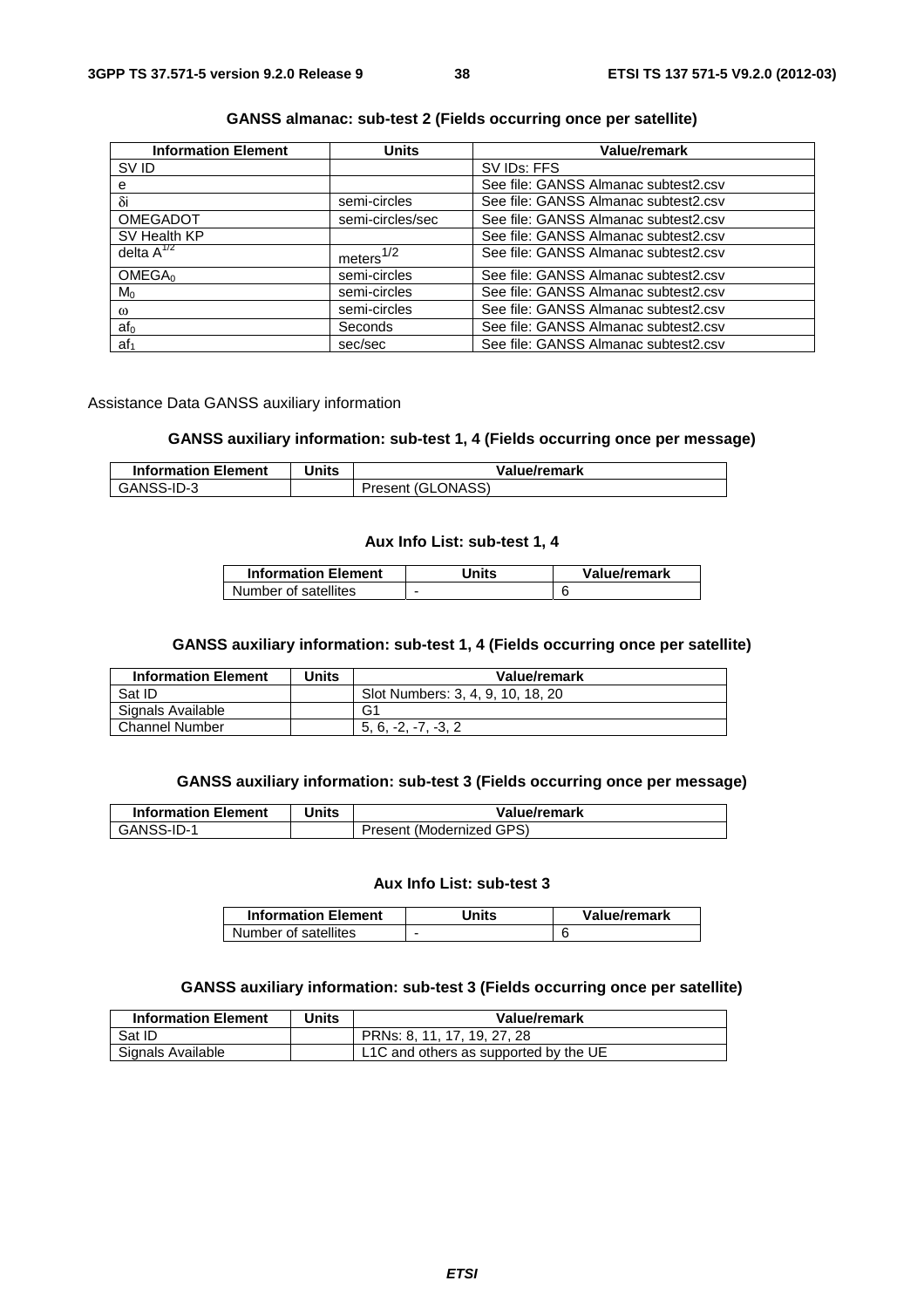Assistance Data GANSS ID

#### **GANSS ID: sub-test 1, 4**

| <b>Information Element</b> | Units | Value/remark |
|----------------------------|-------|--------------|
| <b>GANSS ID</b>            |       | 3 (GLONASS)  |

#### **GANSS ID: sub-test 2**

| <b>Information Element</b> | Units | Value/remark          |
|----------------------------|-------|-----------------------|
| GANSS ID                   |       | Not present (Galileo) |

#### **GANSS ID: sub-test 3**

| <b>Information Element</b> | Units | Value/remark     |
|----------------------------|-------|------------------|
| <b>GANSS ID</b>            |       | (Modernized GPS) |

# 6.1.3.3 Default Assistance Data for TS 37.571-2 subclause 7

This subclause defines the GNSS assistance data elements which shall be provided to the UE in certain tests in TS 37.571-2 [7] subclause 7 in the LPP Provide Assistance Data messages in the absence of a corresponding LPP Request Assistance Data message. The GNSS assistance data provided depends on the mode being used in the test case, the assistance data supported by the UE and the GNSS(s) supported by the UE. GNSS assistance data IEs not supported by the UE shall not be sent. GNSS assistance data IEs supported by the UE but not listed below shall not be sent.

| Table 6.1.3.3-1: Default GNSS assistance data to be provided to the UE |  |
|------------------------------------------------------------------------|--|
|------------------------------------------------------------------------|--|

| <b>GNSS Assistance Data IE</b><br>supported by UE   | Mode used in test case           |                                                                              |                                                                                     |  |
|-----------------------------------------------------|----------------------------------|------------------------------------------------------------------------------|-------------------------------------------------------------------------------------|--|
|                                                     | <b>UE-based</b>                  | UE-assisted.<br><b>GNSS-Acquisition</b><br><b>Assistance supported by UE</b> | UE-assisted.<br><b>GNSS-Acquisition</b><br><b>Assistance not supported</b><br>by UE |  |
| <b>GNSS-Reference Time</b>                          | Yes                              | Yes                                                                          | Yes                                                                                 |  |
| <b>GNSS-ReferenceLocation</b>                       | Yes                              | No                                                                           | Yes                                                                                 |  |
| GNSS-IonosphericModel                               | Yes                              | <b>No</b>                                                                    | No.                                                                                 |  |
| <b>GNSS-TimeModelList</b>                           | Yes for sub-test 4               | No.                                                                          | Yes for sub-test 4                                                                  |  |
| GNSS-NavigationModel                                | Yes                              | No                                                                           | Yes                                                                                 |  |
| GNSS-AcquisitionAssistance                          | N <sub>o</sub>                   | Yes                                                                          | No.                                                                                 |  |
| <b>GNSS-Almanac</b>                                 | No.                              | No                                                                           | Yes                                                                                 |  |
| GNSS-UTC-Model                                      | Yes for sub-test 4               | <b>No</b>                                                                    | No.                                                                                 |  |
| GNSS-AuxiliaryInformation                           | Yes for sub-tests<br>2. 4. Note. | Yes for sub-tests 2, 4. Note.                                                | Yes for sub-tests 2, 4. Note.                                                       |  |
| Note: Also if UE supports multiple signals per GNSS |                                  |                                                                              |                                                                                     |  |

# 6.1.3.4 Assistance Data values for TS 37.571-2 subclause 7

Where assistance data is required on a per-satellite basis, or where the values of the data also varies with time it is specified in comma-separated-variable files in the GNSS data zip file specified in Annex B. These files specify the values to be used for each satellite, indexed by satellite SV ID, and, where applicable, the values to be used indexed by both time and satellite SV ID.

Assistance data that is marked as "time varying" and the gnss-TimeOfDay field are only specified and used in 1 second increments. Interpolation between these values shall not be used.

The accuracy of the gnss-TimeOfDay and assistance data that is marked as "time varying" in the provided assistance data shall be within +/- 2 s relative to the GNSS time in the system simulator.

Assistance data Information Elements and fields that are not specified shall not be used.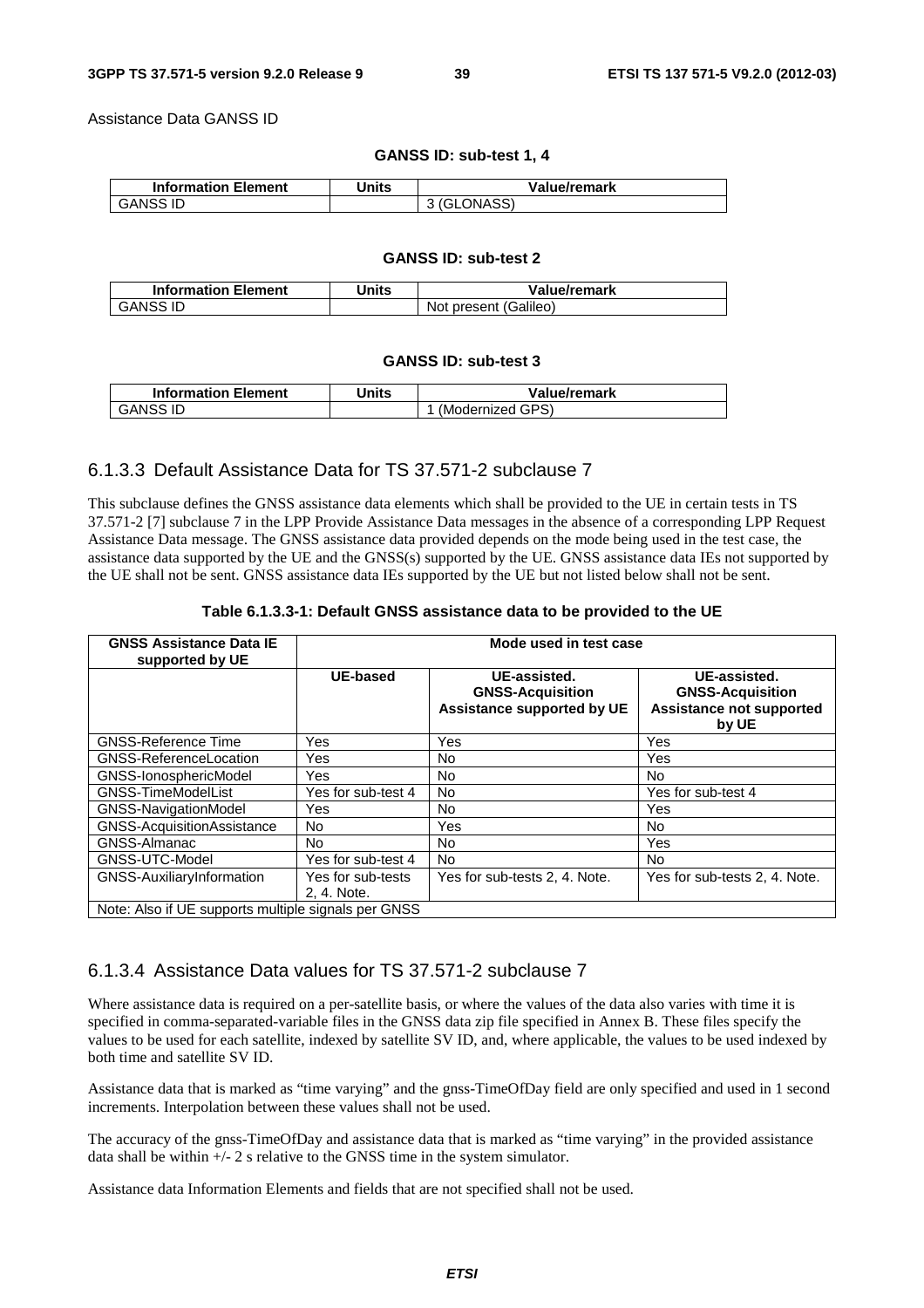The information elements detailed below are fully defined in 3GPP TS 36.355 [8]

### GNSS REFERENCE TIME:

#### **GNSS-ReferenceTime: sub-tests 1, 4**

| <b>Units</b> | Value/remark                                                                                                                                                           |
|--------------|------------------------------------------------------------------------------------------------------------------------------------------------------------------------|
|              |                                                                                                                                                                        |
|              | $0$ (gps)                                                                                                                                                              |
|              | 11683                                                                                                                                                                  |
|              | 1800 s. Start time. Add integer number of 1 seconds as required. (Note)                                                                                                |
|              | Not present                                                                                                                                                            |
|              | Not present                                                                                                                                                            |
|              |                                                                                                                                                                        |
|              | PRNs: 8, 11, 17, 19, 27, 28.                                                                                                                                           |
|              | 10922 (for all PRNs)                                                                                                                                                   |
|              | 1 (for all PRNs)                                                                                                                                                       |
|              | 0 (for all PRNs)                                                                                                                                                       |
|              | 2 (for all PRNs)                                                                                                                                                       |
|              | '117' (2.274 seconds)                                                                                                                                                  |
|              | Not present                                                                                                                                                            |
|              |                                                                                                                                                                        |
|              | This is the value of gnss-TimeOfDay when the GNSS scenario is started in the GNSS simulator. The value of                                                              |
|              | gnss-TimeOfDay to be used in the Reference Time IE shall be calculated at the time the IE is required by                                                               |
|              | <u>in a la tanàna mpikambana amin'ny fivondronan-paositra 2008. Ilay kaominina dia kaominina mpikambana amin'ny fivondronan-paositra 2014. Ilay kaominin'i Pas-de-</u> |

adding the elapsed time since the time the scenario was started in the GNSS simulator to this value, rounded up to the next 1 second interval. This "current gnss-TimeOfDay" is then also used to determine the value of any other Information Elements marked as "Time varying" in subclause 6.1.3.4.

#### **GNSS-ReferenceTime: sub-test 2**

| <b>Information Element</b> | <b>Units</b> | Value/remark                                                                                                               |
|----------------------------|--------------|----------------------------------------------------------------------------------------------------------------------------|
| gnss-SystemTime            |              |                                                                                                                            |
| gnss-TimeID                |              | 4 (glonass)                                                                                                                |
| gnss-DayNumber             |              | 5845                                                                                                                       |
| gnss-TimeOfDay             |              | 12586 s. Start time. Add integer number of 1 seconds as required.                                                          |
|                            |              | (Note)                                                                                                                     |
| gnss-TimeOfDayFrac-msec    |              | Not present                                                                                                                |
| notificationOfLeapSecond   |              | 00                                                                                                                         |
| qps-TOW-Assist             |              | Not present                                                                                                                |
| referenceTimeUnc           |              | '117' (2.274 seconds)                                                                                                      |
| gnss-ReferenceTimeForCells |              | Not present                                                                                                                |
| Note: gnss-TimeOfDay       |              |                                                                                                                            |
|                            |              | This is the value of gnss-TimeOfDay when the GNSS scenario is started in the GNSS simulator. The value of                  |
|                            |              | $\sim$ . The efficients to consider the finite state of the effect that is a standard state that the HT is associated to a |

gnss-TimeOfDay to be used in the Reference Time IE shall be calculated at the time the IE is required by adding the elapsed time since the time the scenario was started in the GNSS simulator to this value, rounded up to the next 1 second interval. This "current gnss-TimeOfDay" is then also used to determine the value of any other Information Elements marked as "Time varying" in subclause 6.1.3.4.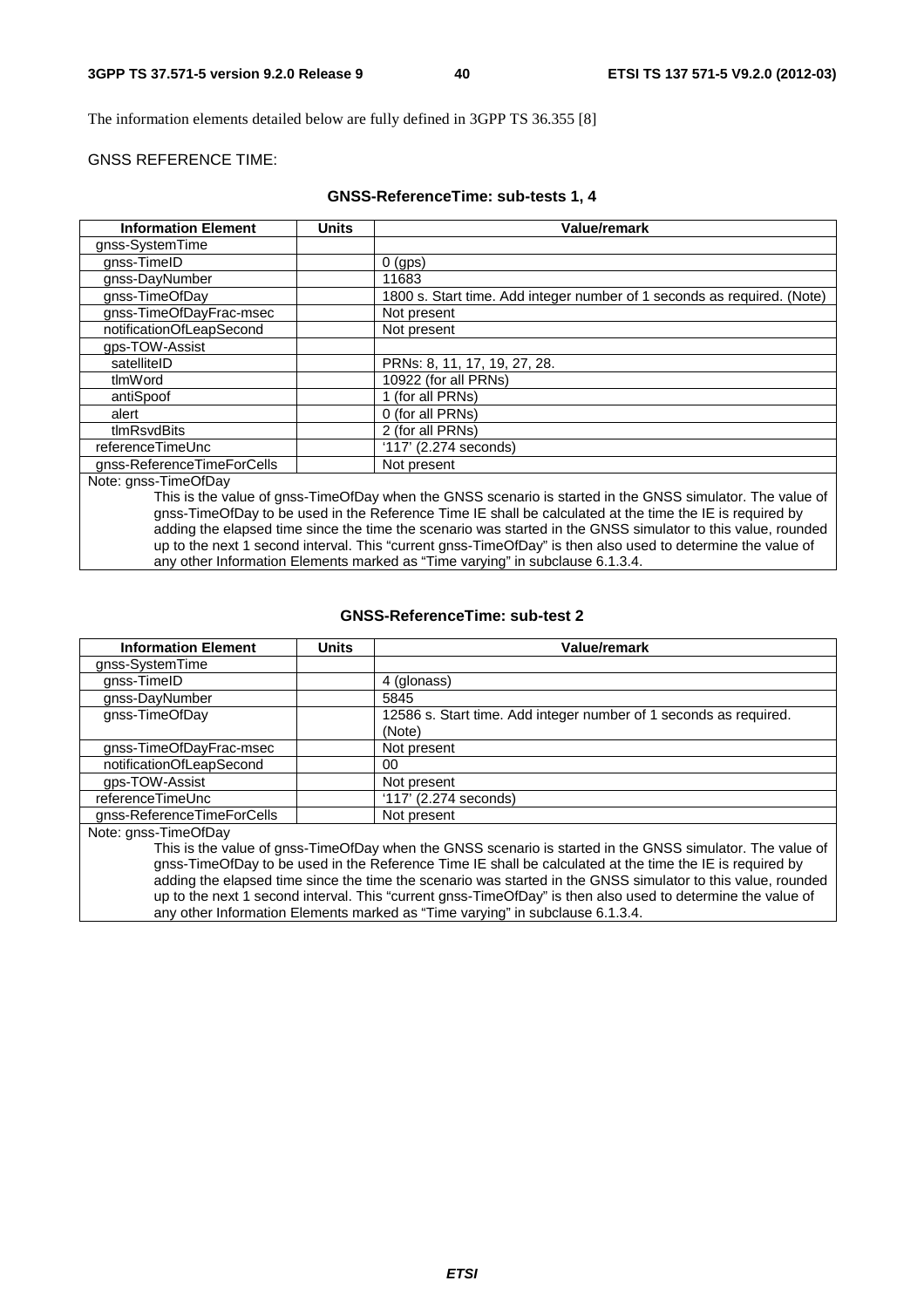### **GNSS-ReferenceTime: sub-test 3**

| <b>Information Element</b> | Units | <b>Value/remark</b>                                                    |
|----------------------------|-------|------------------------------------------------------------------------|
| gnss-SystemTime            |       |                                                                        |
| gnss-TimeID                |       | 3 (galileo)                                                            |
| gnss-DayNumber             |       | <b>FFS</b>                                                             |
| gnss-TimeOfDay             |       | FFS s. Start time. Add integer number of 1 seconds as required. (Note) |
| gnss-TimeOfDayFrac-msec    |       | Not present                                                            |
| notificationOfLeapSecond   |       | Not present                                                            |
| gps-TOW-Assist             |       | Not present                                                            |
| referenceTimeUnc           |       | $'117'$ (2.274 seconds)                                                |
| gnss-ReferenceTimeForCells |       | Not present                                                            |
| $N = 1$                    |       |                                                                        |

Note: gnss-TimeOfDay

This is the value of gnss-TimeOfDay when the GNSS scenario is started in the GNSS simulator. The value of gnss-TimeOfDay to be used in the Reference Time IE shall be calculated at the time the IE is required by adding the elapsed time since the time the scenario was started in the GNSS simulator to this value, rounded up to the next 1 second interval. This "current gnss-TimeOfDay" is then also used to determine the value of any other Information Elements marked as "Time varying" in subclause 6.1.3.4.

# GNSS REFERENCE LOCATION:

### **GNSS-ReferenceLocation**

| <b>Information Element</b> | <b>Units</b> | <b>Value/remark</b> |
|----------------------------|--------------|---------------------|
| threeDlocation             |              |                     |
| latitudeSign               |              |                     |
| degreesLatitude            | degrees      | 35.744287           |
| degreesLongitude           | degrees      | 139.680176          |
| altitudeDirection          |              |                     |
| altitude                   | m            | 300                 |
| uncertaintySemiMajor       | m            | 3000                |
| uncertaintySemiMinor       | m            | 3000                |
| orientationMajorAxis       | degrees      | 0                   |
| uncertaintyAltitude        | m            | 500                 |
| confidence                 | %            | 68                  |

#### GNSS IONOSPHERIC MODEL:

### **GNSS-IonosphericModel: sub-tests 1, 2, 4**

| <b>Information Element</b> | <b>Units</b>                   | <b>Value/remark</b> |
|----------------------------|--------------------------------|---------------------|
| klobucharModel             |                                |                     |
| datalD                     |                                | 00                  |
| alfa0                      | seconds                        | 4.6566129 10E-9     |
| alfa1                      | sec/semi-circle                | 1.4901161 10E-8     |
| alfa2                      | sec/(semi-circle) <sup>2</sup> | $-5.96046$ 10E-8    |
| alfa3                      | sec/(semi-circle)              | $-5.96046$ 10E-8    |
| beta0                      | seconds                        | 79872               |
| beta1                      | sec/semi-circle                | 65536               |
| beta2                      | sec/(semi-circle) <sup>2</sup> | $-65536$            |
| beta3                      | sec/(semi-circle) <sup>c</sup> | $-393216$           |
| neQuickModel               |                                | Not present         |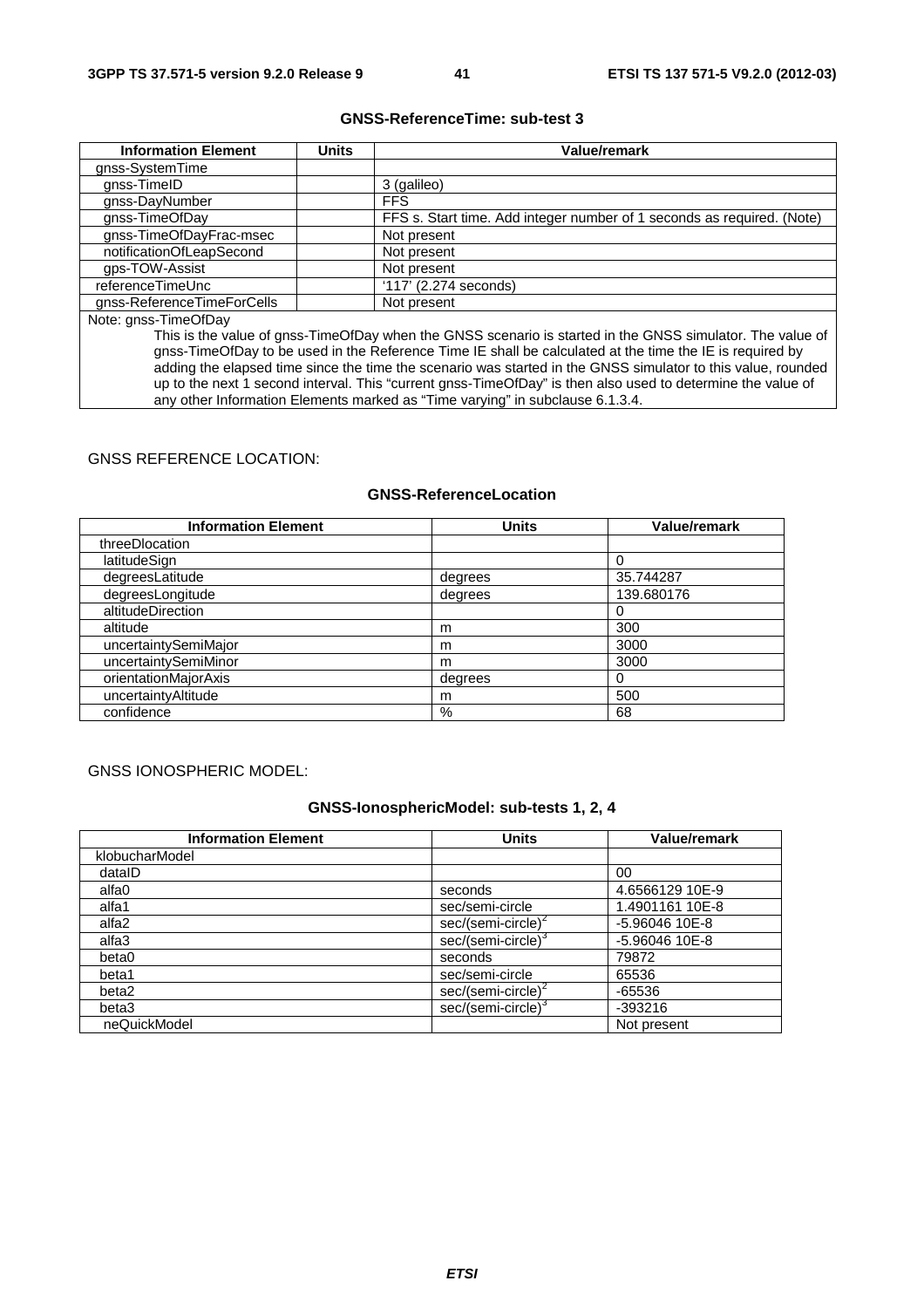# **GNSS-IonosphericModel: sub-test 3**

| <b>Information Element</b> | <b>Units</b> | Value/remark |
|----------------------------|--------------|--------------|
| GNSS-IonospericModel       |              |              |
| klobucharModel             |              | Not present  |
| neQuickModel               |              |              |
| ai0                        |              | <b>FFS</b>   |
| ai1                        |              | <b>FFS</b>   |
| ai2                        |              | <b>FFS</b>   |
| ionoStormFlag1             |              | O            |
| ionoStormFlag2             |              | $\left($     |
| ionoStormFlag3             |              | $\left($     |
| ionoStormFlag4             |              | $\left($     |
| ionoStormFlag5             |              | 0            |

# GNSS TIME MODEL:

# **GNSS-TimeModelList: sub-test 4**

| <b>Information Element</b> | <b>Units</b> | Value/remark |
|----------------------------|--------------|--------------|
| anss-TimeModelRefTime      | 16 seconds   | 1800(s)      |
| tA0                        |              |              |
| gnss-TO-ID                 |              | (GPS)        |
| weekNumber                 |              | 1669         |
| deltaT                     |              | <b>TBD</b>   |

# GNSS NAVIGATION MODEL:

# **GNSS-NavigationModel: sub-test 1**

| <b>Information Element</b> | <b>Units</b> | Value/remark |
|----------------------------|--------------|--------------|
| nonBroadcastFlag           |              |              |
| gnss-SatelliteList         |              | ∴∟∠וטו       |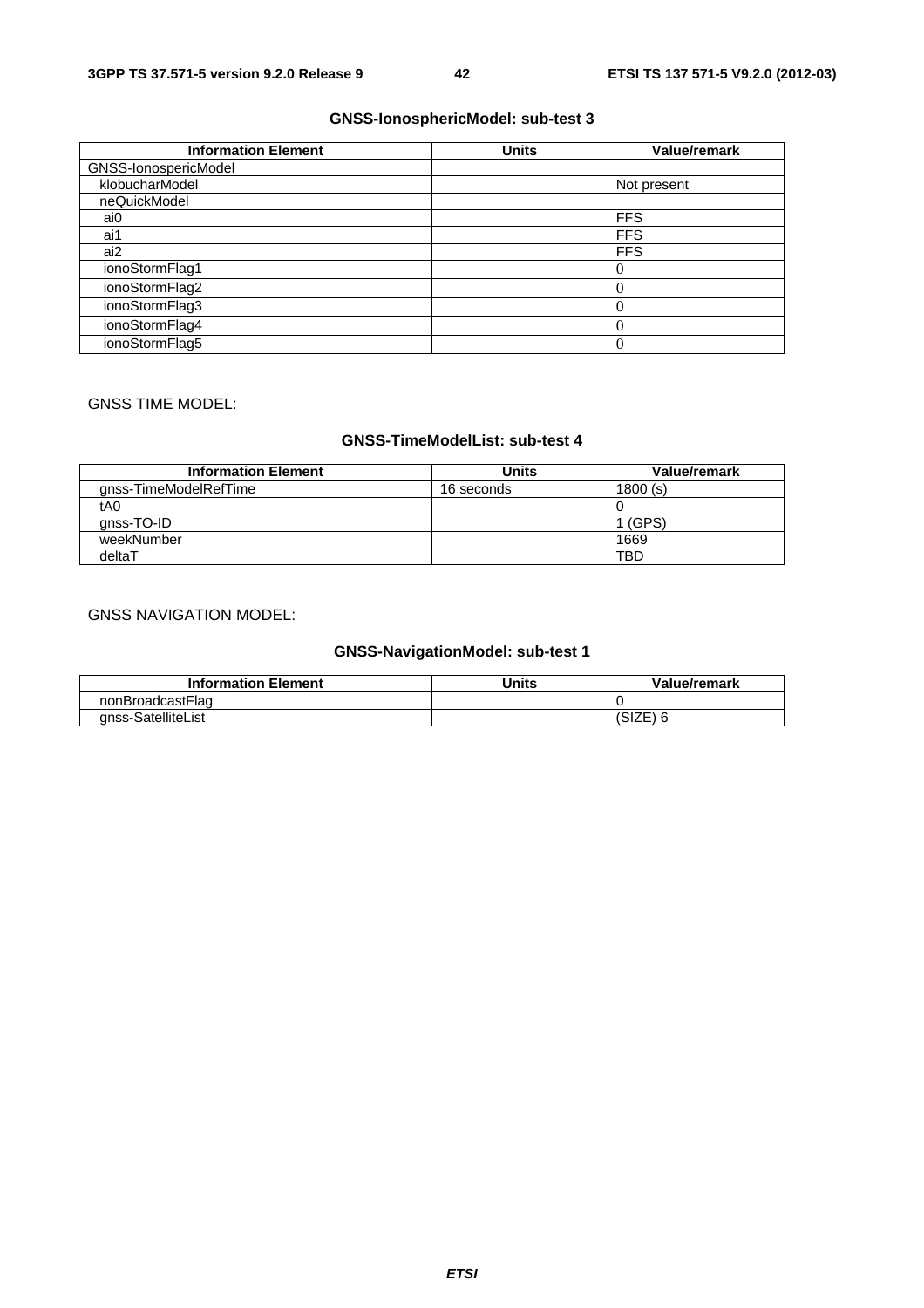| <b>Information Element</b> | <b>Units</b> | Value/remark                                 |
|----------------------------|--------------|----------------------------------------------|
| svID                       |              | PRNs: 8, 11, 17, 19, 27, 28                  |
| svHealth                   |              | $\Omega$                                     |
| iod                        |              | <b>TBD</b>                                   |
| gnss-ClockModel            |              |                                              |
| nav-ClockModel             |              |                                              |
| navToc                     |              | See file: GNSS Navigation Model subtest1.csv |
| navaf <sub>2</sub>         |              | See file: GNSS Navigation Model subtest1.csv |
| navaf1                     |              | See file: GNSS Navigation Model subtest1.csv |
| navaf0                     |              | See file: GNSS Navigation Model subtest1.csv |
| navTgd                     |              | See file: GNSS Navigation Model subtest1.csv |
| gnss-OrbitModel            |              |                                              |
| nav-KeplerianSet           |              |                                              |
| navURA                     |              | See file: GNSS Navigation Model subtest1.csv |
| navFitFlag                 |              | See file: GNSS Navigation Model subtest1.csv |
| navToe                     |              | See file: GNSS Navigation Model subtest1.csv |
| navOmega                   |              | See file: GNSS Navigation Model subtest1.csv |
| navDeltaN                  |              | See file: GNSS Navigation Model subtest1.csv |
| navM0                      |              | See file: GNSS Navigation Model subtest1.csv |
| navOmegaADot               |              | See file: GNSS Navigation Model subtest1.csv |
| navE                       |              | See file: GNSS Navigation Model subtest1.csv |
| navIDot                    |              | See file: GNSS Navigation Model subtest1.csv |
| navAPowerHalf              |              | See file: GNSS Navigation Model subtest1.csv |
| navl0                      |              | See file: GNSS Navigation Model subtest1.csv |
| navOmegaA0                 |              | See file: GNSS Navigation Model subtest1.csv |
| navCrs                     |              | See file: GNSS Navigation Model subtest1.csv |
| navCis                     |              | See file: GNSS Navigation Model subtest1.csv |
| navCus                     |              | See file: GNSS Navigation Model subtest1.csv |
| navCrc                     |              | See file: GNSS Navigation Model subtest1.csv |
| navCic                     |              | See file: GNSS Navigation Model subtest1.csv |
| navCuc                     |              | See file: GNSS Navigation Model subtest1.csv |

# **GNSS-NavModelSatelliteElement: sub-test 1**

# **GNSS-NavigationModel: sub-test 2**

| <b>Information Element</b> | <b>Units</b> | Value/remark |
|----------------------------|--------------|--------------|
| nonBroadcastFlag           |              |              |
| anss-SatelliteList         |              | ا ∟ا ان      |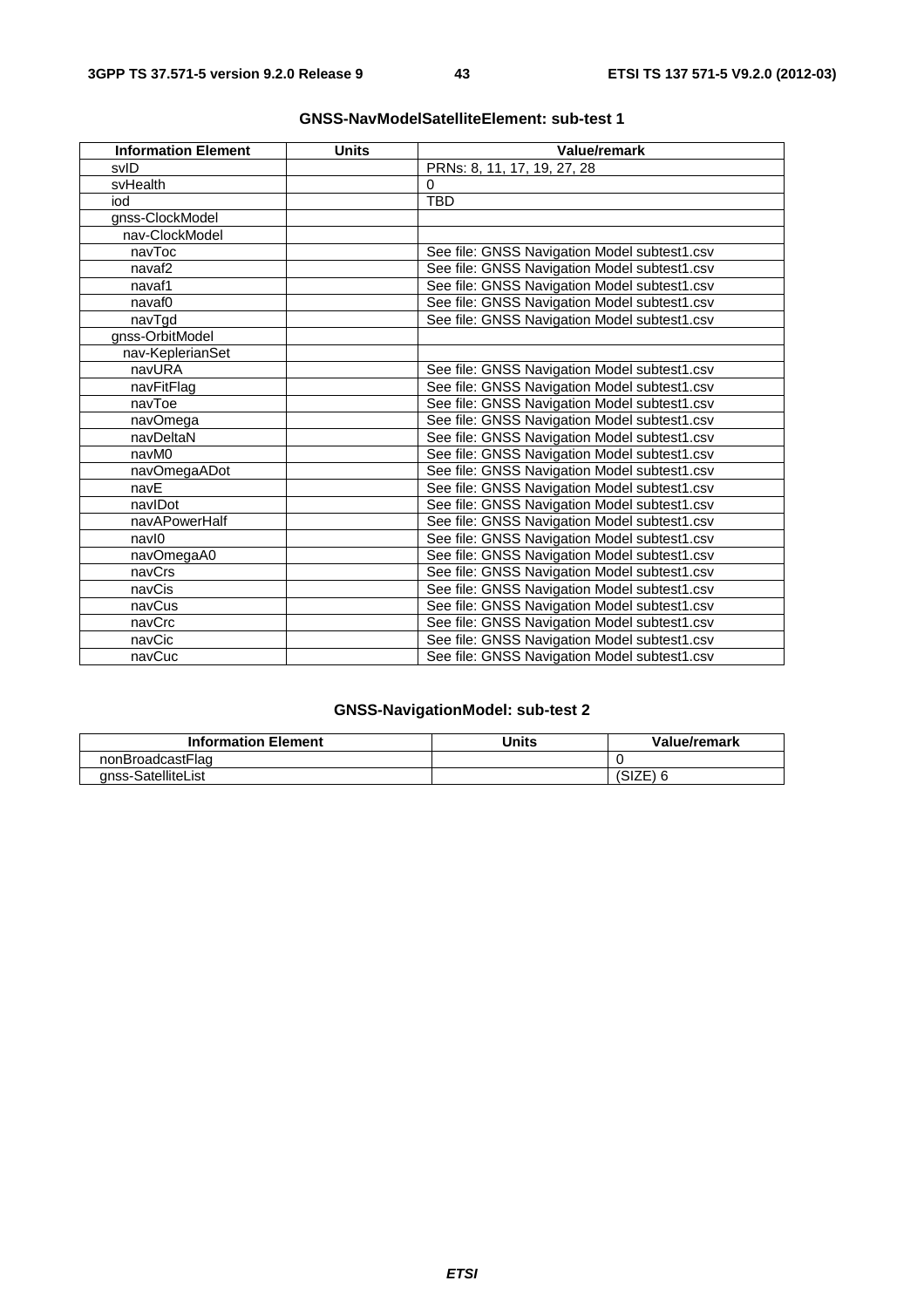| <b>Information Element</b> | <b>Units</b> | Value/remark                                 |
|----------------------------|--------------|----------------------------------------------|
| svID                       |              | Slot Numbers: 3, 4, 9, 10, 18, 20            |
| svHealth                   |              | 01111000                                     |
| iod                        |              | 13                                           |
| gnss-ClockModel            |              |                                              |
| glonass-ClockModel         |              |                                              |
| gloTau                     |              | See file: GNSS Navigation Model subtest2.csv |
| gloGamma                   |              | See file: GNSS Navigation Model subtest2.csv |
| gloDeltaTau                |              | See file: GNSS Navigation Model subtest2.csv |
| gnss-OrbitModel            |              |                                              |
| glonass-ECEF               |              |                                              |
| gloEn                      |              | See file: GNSS Navigation Model subtest2.csv |
| qloP1                      |              | See file: GNSS Navigation Model subtest2.csv |
| qloP2                      |              | See file: GNSS Navigation Model subtest2.csv |
| glom                       |              | See file: GNSS Navigation Model subtest2.csv |
| qloX                       |              | See file: GNSS Navigation Model subtest2.csv |
| gloXdot                    |              | See file: GNSS Navigation Model subtest2.csv |
| gloXdotdot                 |              | See file: GNSS Navigation Model subtest2.csv |
| gloY                       |              | See file: GNSS Navigation Model subtest2.csv |
| gloYdot                    |              | See file: GNSS Navigation Model subtest2.csv |
| gloYdotdot                 |              | See file: GNSS Navigation Model subtest2.csv |
| gloZ                       |              | See file: GNSS Navigation Model subtest2.csv |
| gloZdot                    |              | See file: GNSS Navigation Model subtest2.csv |
| gloZdotdot                 |              | See file: GNSS Navigation Model subtest2.csv |

# **GNSS-NavModelSatelliteElement: sub-test 2**

# **GNSS-NavigationModel: sub-test 3**

| <b>Information Element</b> | Jnits | Value/remark |
|----------------------------|-------|--------------|
| nonBroadcastFlag           |       |              |
| anss-SatelliteList         |       | . ۱۷۱ ب      |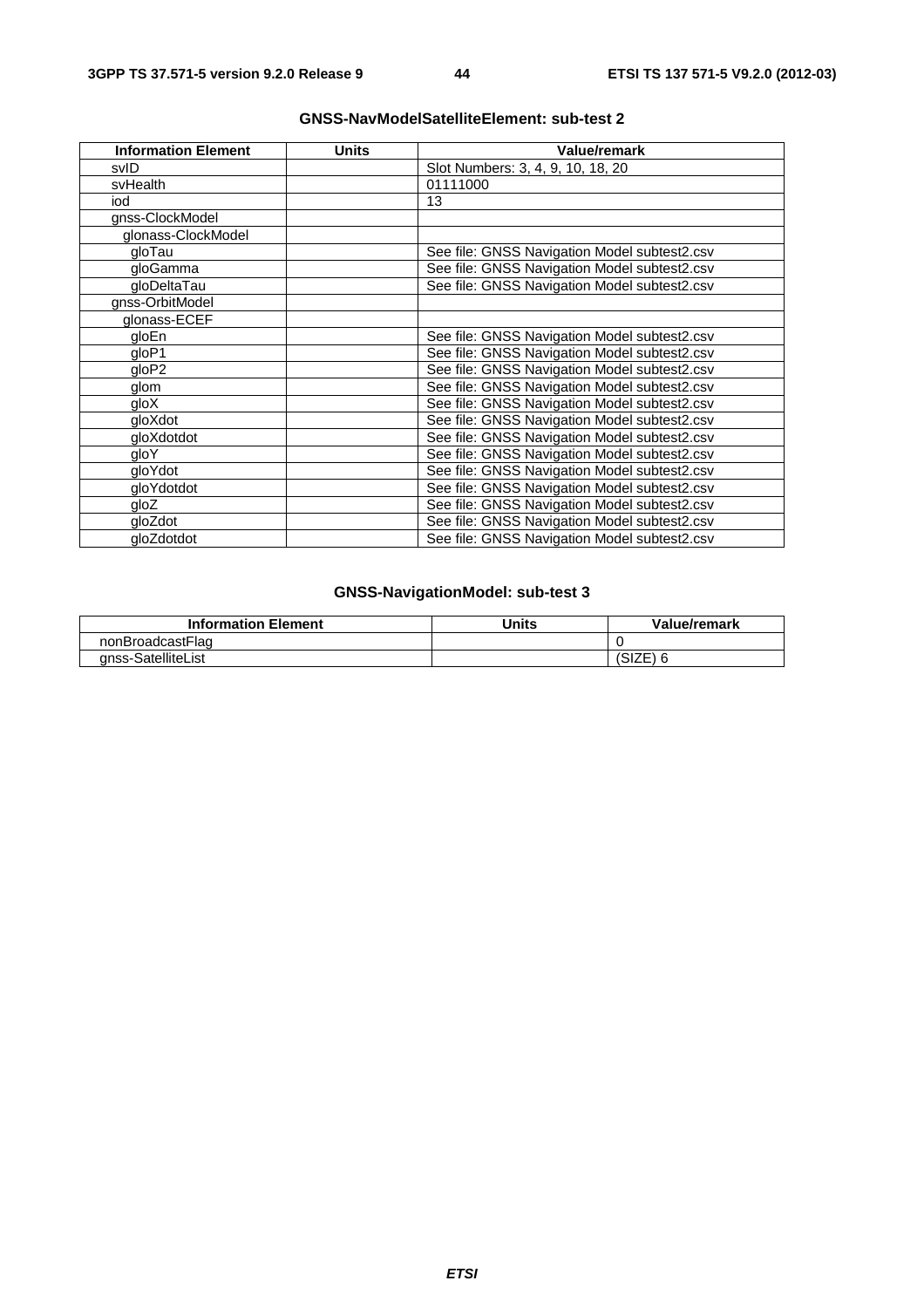| <b>Information Element</b> | <b>Units</b> | Value/remark                                 |
|----------------------------|--------------|----------------------------------------------|
| svID                       |              | SV IDs: FFS                                  |
| svHealth                   |              | $\Omega$                                     |
| iod                        |              | <b>FFS</b>                                   |
| gnss-ClockModel            |              |                                              |
| standardClockModelList     |              | (SIZE) 1                                     |
| stanClockToc               |              | See file: GNSS Navigation Model subtest3.csv |
| stanClockAF2               |              | See file: GNSS Navigation Model subtest3.csv |
| stanClockAF1               |              | See file: GNSS Navigation Model subtest3.csv |
| stanClockAF0               |              | See file: GNSS Navigation Model subtest3.csv |
| stanClockTgd               |              | See file: GNSS Navigation Model subtest3.csv |
| gnss-OrbitModel            |              |                                              |
| keplerianSet               |              |                                              |
| keplerToe                  |              | See file: GNSS Navigation Model subtest3.csv |
| keplerW                    |              | See file: GNSS Navigation Model subtest3.csv |
| keplerDeltaN               |              | See file: GNSS Navigation Model subtest3.csv |
| keplerM0                   |              | See file: GNSS Navigation Model subtest3.csv |
| keplerOmegaDot             |              | See file: GNSS Navigation Model subtest3.csv |
| keplerE                    |              | See file: GNSS Navigation Model subtest3.csv |
| keplerIDot                 |              | See file: GNSS Navigation Model subtest3.csv |
| keplerAPowerHalf           |              | See file: GNSS Navigation Model subtest3.csv |
| keplerI0                   |              | See file: GNSS Navigation Model subtest3.csv |
| keplerOmega0               |              | See file: GNSS Navigation Model subtest3.csv |
| keplerCrs                  |              | See file: GNSS Navigation Model subtest3.csv |
| keplerCis                  |              | See file: GNSS Navigation Model subtest3.csv |
| keplerCus                  |              | See file: GNSS Navigation Model subtest3.csv |
| keplerCrc                  |              | See file: GNSS Navigation Model subtest3.csv |
| keplerCic                  |              | See file: GNSS Navigation Model subtest3.csv |
| keplerCuc                  |              | See file: GNSS Navigation Model subtest3.csv |

# **GNSS-NavModelSatelliteElement: sub-test 3**

# **GNSS-NavigationModel: sub-test 4**

| <b>Information Element</b>  | Units | Value/remark                         |
|-----------------------------|-------|--------------------------------------|
| GNSS-GenericAssistData      |       | $(SIZE)$ 2                           |
| anss-ID                     |       | $0$ (aps)                            |
| <b>GNSS-NavigationModel</b> |       | See GNSS-NavigationModel: sub-test 1 |
| anss-ID                     |       | 4 (glonass)                          |
| <b>GNSS-NavigationModel</b> |       | See GNSS-NavigationModel: sub-test 2 |

# GNSS ACQUISITION ASSISTANCE:

# **GNSS-AcquisitionAssistance: sub-test 1**

| <b>Information Element</b>        | Units | Value/remark     |
|-----------------------------------|-------|------------------|
| <b>GNSS-AcquisitionAssistance</b> |       |                  |
| anss-SignallD                     |       | $0$ (GPS L1 C/A) |
| gnss-AcquisitionAssistList        |       | (SIZE)           |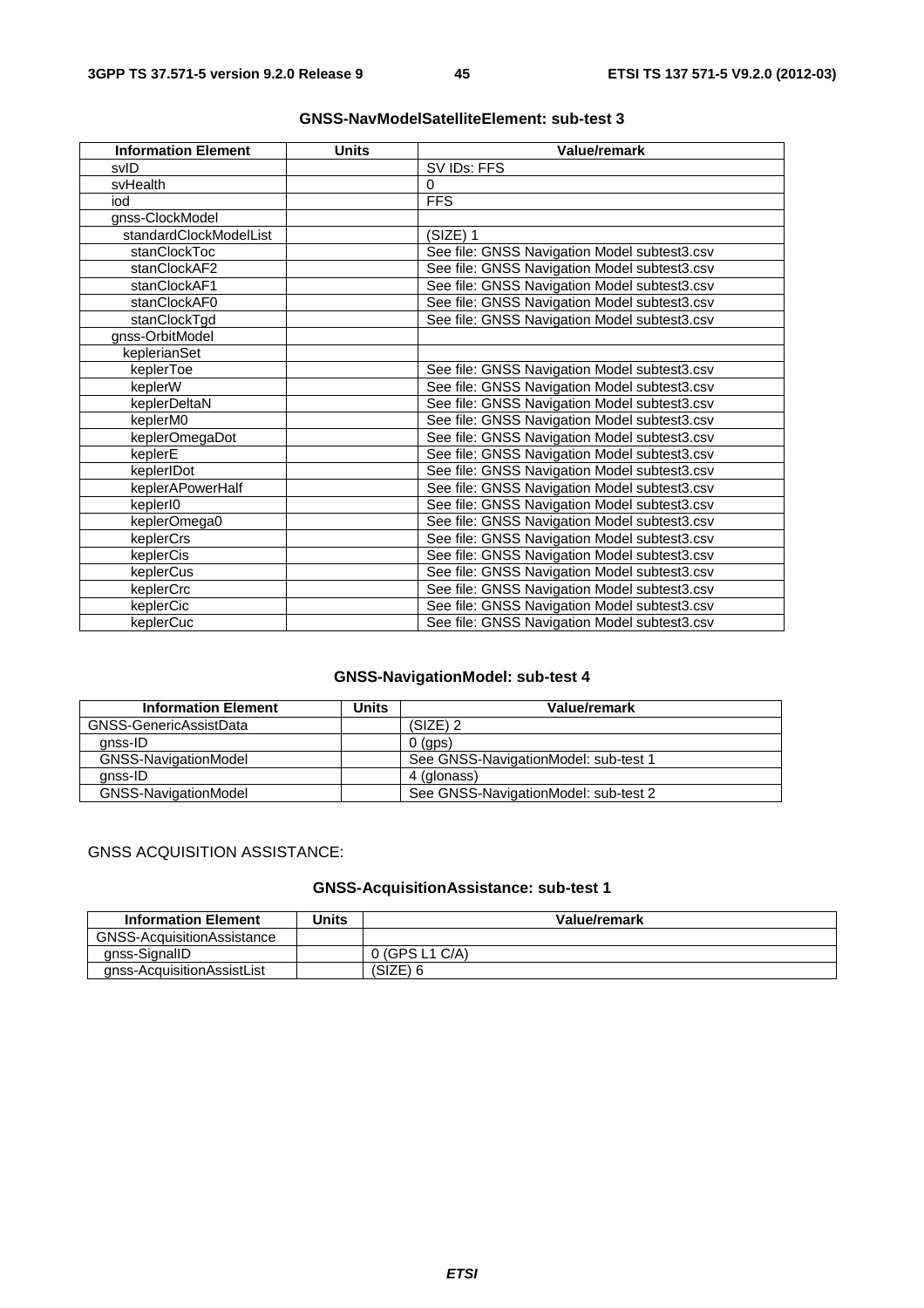| <b>Information Element</b>                                                                                              | Units | <b>Value/remark</b>                                                                                   |
|-------------------------------------------------------------------------------------------------------------------------|-------|-------------------------------------------------------------------------------------------------------|
| svID                                                                                                                    |       | PRNs: 8, 11, 17, 19, 27, 28.                                                                          |
| doppler <sub>0</sub>                                                                                                    |       | Time varying. See file: GNSS Acquisition Assistance subtest1.csv (Note)                               |
| doppler1                                                                                                                |       | Time varying. See file: GNSS Acquisition Assistance subtest1.csv (Note)                               |
| dopplerUncertainty                                                                                                      |       | Time varying. See file: GNSS Acquisition Assistance subtest1.csv (Note)                               |
| codePhase                                                                                                               |       | Time varying. See file: GNSS Acquisition Assistance subtest1.csv (Note)                               |
| intCodePhase                                                                                                            |       | Time varying. See file: GNSS Acquisition Assistance subtest1.csv (Note)                               |
| codePhaseSearchWindow                                                                                                   |       | Time varying. See file: GNSS Acquisition Assistance subtest1.csv (Note)                               |
| azimuth                                                                                                                 |       | Time varying. See file: GNSS Acquisition Assistance subtest1.csv (Note)                               |
| elevation                                                                                                               |       | Time varying. See file: GNSS Acquisition Assistance subtest1.csv (Note)                               |
| codePhase1023                                                                                                           |       | Time varying. See file: GNSS Acquisition Assistance subtest1.csv (Note)                               |
| Note: This field is "Time varying" and its value depends on the "current gnss-TimeOfDay". The value of this field to be |       |                                                                                                       |
| used shall be determined by taking the "current gnss-TimeOfDay" value and selecting the field value in the              |       |                                                                                                       |
|                                                                                                                         |       | GNSS Acquisition Assistance subtestX.csv file corresponding to the value of "current gnss-TimeOfDay". |

# **GNSS-AcquisitionAssistElement: sub-test 1**

# **GNSS-AcquisitionAssistance: sub-test 2**

| <b>Information Element</b>        | Units | Value/remark   |
|-----------------------------------|-------|----------------|
| <b>GNSS-AcquisitionAssistance</b> |       |                |
| anss-SignallD                     |       | 0 (GLONASS G1) |
| anss-AcquisitionAssistList        |       | (SIZE)         |

# **GNSS-AcquisitionAssistElement: sub-test 2**

| <b>Information Element</b>                                                                                              | <b>Units</b> | Value/remark                                                                                               |
|-------------------------------------------------------------------------------------------------------------------------|--------------|------------------------------------------------------------------------------------------------------------|
| svID                                                                                                                    |              | Slot Numbers: 3, 4, 9, 10, 18, 20                                                                          |
| doppler0                                                                                                                |              | Time varying. See file: GNSS Acquisition Assistance subtest2.csv (Note)                                    |
| doppler1                                                                                                                |              | Time varying. See file: GNSS Acquisition Assistance subtest2.csv (Note)                                    |
| dopplerUncertainty                                                                                                      |              | Time varying. See file: GNSS Acquisition Assistance subtest2.csv (Note)                                    |
| codePhase                                                                                                               |              | Time varying. See file: GNSS Acquisition Assistance subtest2.csv (Note)                                    |
| intCodePhase                                                                                                            |              | Time varying. See file: GNSS Acquisition Assistance subtest2.csv (Note)                                    |
| codePhaseSearchWindow                                                                                                   |              | Time varying. See file: GNSS Acquisition Assistance subtest2.csv (Note)                                    |
| azimuth                                                                                                                 |              | Time varying. See file: GNSS Acquisition Assistance subtest2.csv (Note)                                    |
| elevation                                                                                                               |              | Time varying. See file: GNSS Acquisition Assistance subtest2.csv (Note)                                    |
| codePhase1023                                                                                                           |              | Time varying. See file: GNSS Acquisition Assistance subtest2.csv (Note)                                    |
| Note: This field is "Time varying" and its value depends on the "current gnss-TimeOfDay". The value of this field to be |              |                                                                                                            |
|                                                                                                                         |              | used shall be determined by taking the "current gnss-TimeOfDay" value and selecting the field value in the |
|                                                                                                                         |              | GNSS Acquisition Assistance subtestX.csv file corresponding to the value of "current gnss-TimeOfDay".      |

# **GNSS-AcquisitionAssistance: sub-test 3**

| <b>Information Element</b>        | Units | Value/remark   |
|-----------------------------------|-------|----------------|
| <b>GNSS-AcquisitionAssistance</b> |       |                |
| anss-SignallD                     |       | 0 (Galileo E1) |
| anss-AcquisitionAssistList        |       | (SIZE) 6       |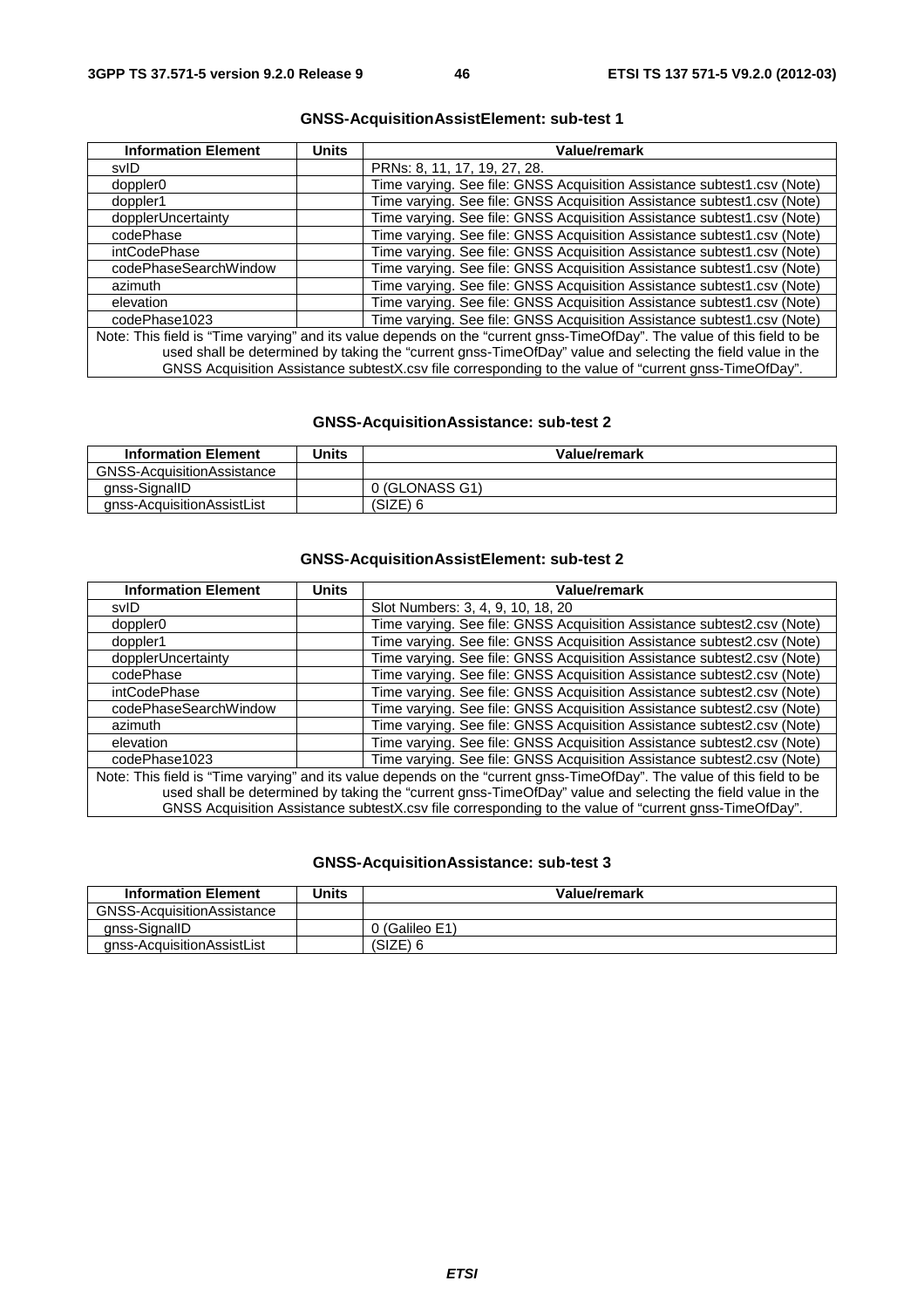| <b>Information Element</b>                                                                                              | <b>Units</b> | <b>Value/remark</b>                                                     |
|-------------------------------------------------------------------------------------------------------------------------|--------------|-------------------------------------------------------------------------|
| svID                                                                                                                    |              | SV IDs: FFS                                                             |
| doppler <sub>0</sub>                                                                                                    |              | Time varying. See file: GNSS Acquisition Assistance subtest3.csv (Note) |
| doppler1                                                                                                                |              | Time varying. See file: GNSS Acquisition Assistance subtest3.csv (Note) |
| dopplerUncertainty                                                                                                      |              | Time varying. See file: GNSS Acquisition Assistance subtest3.csv (Note) |
| codePhase                                                                                                               |              | Time varying. See file: GNSS Acquisition Assistance subtest3.csv (Note) |
| intCodePhase                                                                                                            |              | Time varying. See file: GNSS Acquisition Assistance subtest3.csv (Note) |
| codePhaseSearchWindow                                                                                                   |              | Time varying. See file: GNSS Acquisition Assistance subtest3.csv (Note) |
| azimuth                                                                                                                 |              | Time varying. See file: GNSS Acquisition Assistance subtest3.csv (Note) |
| elevation                                                                                                               |              | Time varying. See file: GNSS Acquisition Assistance subtest3.csv (Note) |
| codePhase1023                                                                                                           |              | Time varying. See file: GNSS Acquisition Assistance subtest3.csv (Note) |
| Note: This field is "Time varying" and its value depends on the "current gnss-TimeOfDay". The value of this field to be |              |                                                                         |
| used shall be determined by taking the "current gnss-TimeOfDay" value and selecting the field value in the              |              |                                                                         |
| GNSS Acquisition Assistance subtestX.csv file corresponding to the value of "current gnss-TimeOfDay".                   |              |                                                                         |

# **GNSS-AcquisitionAssistElement: sub-test 3**

# **GNSS-AcquisitionAssistance: sub-test 4**

| <b>Information Element</b>        | Units | Value/remark                                |
|-----------------------------------|-------|---------------------------------------------|
| GNSS-GenericAssistData            |       | $(SIZE)$ 2                                  |
| gnss-ID                           |       | $0$ (gps)                                   |
| <b>GNSS-AcquisitionAssistance</b> |       | See GNSS-AcquisitionAssistance: sub-test 1  |
| anss-ID                           |       | 4 (glonass)                                 |
| <b>GNSS-AcquisitionAssistance</b> |       | See GNSS-Acquisition Assistance: sub-test 2 |

# GNSS ALMANAC:

## **GNSS-Almanac: sub-test 1**

| <b>Information Element</b> | Units | Value/remark |
|----------------------------|-------|--------------|
| GNSS-Almanac               |       |              |
| weekNumber                 |       | 1669         |
| toa                        |       | <b>TBD</b>   |
| ioda                       |       | Not present  |
| completeAlmanacProvided    |       | 1 (TRUE)     |
| gnss-AlmanacList           |       | (SIZE) 24    |

# **GNSS-AlmanacElement: sub-test 1**

| <b>Information Element</b> | <b>Units</b> | Value/remark                                   |
|----------------------------|--------------|------------------------------------------------|
| keplerianNAV-Almanac       |              |                                                |
| svID                       |              | PRNs: 1, 2, 4, 5, 6, 7, 9, 10, 11, 14, 15, 16, |
|                            |              | 17, 18, 19, 20, 21, 22, 24, 25, 26, 27, 29,    |
|                            |              | 30                                             |
| navAlmE                    |              | See file: GNSS Almanac subtest1.csv            |
| navAlmDeltal               |              | See file: GNSS Almanac subtest1.csv            |
| navAlmOMEGADOT             |              | See file: GNSS Almanac subtest1.csv            |
| navAlmSVHealth             |              | See file: GNSS Almanac subtest1.csv            |
| navAlmSqrtA                |              | See file: GNSS Almanac subtest1.csv            |
| navAlmOMEGAo               |              | See file: GNSS Almanac subtest1.csv            |
| navAlmOmega                |              | See file: GNSS Almanac subtest1.csv            |
| navAlmMo                   |              | See file: GNSS Almanac subtest1.csv            |
| navAlmaf0                  |              | See file: GNSS Almanac subtest1.csv            |
| navAlmaf1                  |              | See file: GNSS Almanac subtest1.csv            |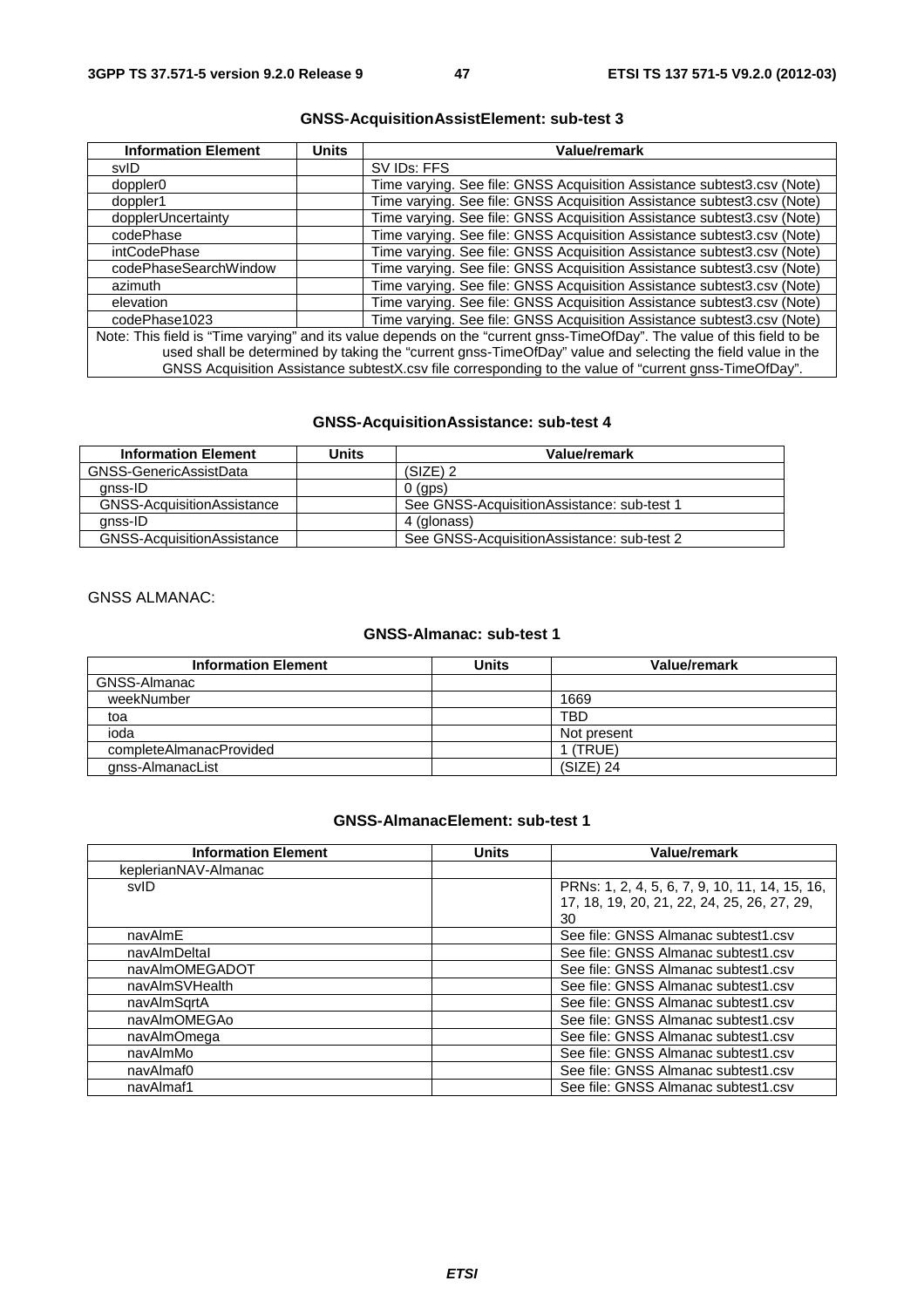#### **GNSS-Almanac: sub-test 2**

| <b>Information Element</b> | Units | Value/remark |
|----------------------------|-------|--------------|
| GNSS-Almanac               |       |              |
| completeAlmanacProvided    |       | (TRUE)       |
| anss-AlmanacList           |       | $(SIZE)$ 24  |

## **GNSS-AlmanacElement: sub-test 2**

| <b>Information Element</b> | <b>Units</b> | Value/remark                                  |
|----------------------------|--------------|-----------------------------------------------|
| keplerianGLONASS           |              |                                               |
| gloAlm-NA                  |              |                                               |
| gloAlmnA                   |              | Slot Numbers: 1, 2, 3 22, 23, 24              |
| qloAlmHA                   |              | TBD, 1, 5, 6, TBD, 1, 5, 6, -2, -7, 0, TBD, - |
|                            |              | 2, -7, 0, TBD, 4, -3, 3, 2, 4, -3, 3, 2       |
| qloAlmLambdaA              |              | See file: GNSS Almanac subtest2.csv           |
| qloAlmtlambdaA             |              | See file: GNSS Almanac subtest2.csv           |
| gloAlmDeltala              |              | See file: GNSS Almanac subtest2.csv           |
| qloAlmDeltaTA              |              | See file: GNSS Almanac subtest2.csv           |
| qloAlmDeltaTdotA           |              | See file: GNSS Almanac subtest2.csv           |
| gloAlmEpsilonA             |              | See file: GNSS Almanac subtest2.csv           |
| gloAlmOmegaA               |              | See file: GNSS Almanac subtest2.csv           |
| gloAlmTauA                 |              | See file: GNSS Almanac subtest2.csv           |
| qloAlmCA                   |              | See file: GNSS Almanac subtest2.csv           |
| aloAlmMA                   |              | See file: GNSS Almanac subtest2.csv           |

#### **GNSS-Almanac: sub-test 3**

| <b>Information Element</b> | Units | <b>Value/remark</b> |
|----------------------------|-------|---------------------|
| GNSS-Almanac               |       |                     |
| weekNumber                 |       | <b>FFS</b>          |
| toa                        |       | <b>FFS</b>          |
| ioda                       |       | <b>FFS</b>          |
| completeAlmanacProvided    |       | (TRUE)              |
| gnss-AlmanacList           |       | (SIZE) 24           |

### **GNSS-AlmanacElement: sub-test 3**

| <b>Information Element</b> | <b>Units</b> | Value/remark                        |
|----------------------------|--------------|-------------------------------------|
| keplerianAlmanacSet        |              |                                     |
| svID                       |              | SV IDs: FFS                         |
| kepAlmanacE                |              | See file: GNSS Almanac subtest3.csv |
| kepAlmanacDeltal           |              | See file: GNSS Almanac subtest3.csv |
| kepAlmanacOmegaDot         |              | See file: GNSS Almanac subtest3.csv |
| kepSVHealth                |              | See file: GNSS Almanac subtest3.csv |
| kepAlmanacAPowerHalf       |              | See file: GNSS Almanac subtest3.csv |
| kepAlmanacOmega0           |              | See file: GNSS Almanac subtest3.csv |
| kepAlmanacW                |              | See file: GNSS Almanac subtest3.csv |
| kepAlmanacM0               |              | See file: GNSS Almanac subtest3.csv |
| kepAlmanacAF0              |              | See file: GNSS Almanac subtest3.csv |
| kepAlmanacAF1              |              | See file: GNSS Almanac subtest3.csv |

#### **GNSS-Almanac: sub-test 4**

| <b>Information Element</b> | Units | Value/remark                 |
|----------------------------|-------|------------------------------|
| GNSS-GenericAssistData     |       | (SIZE) 2                     |
| anss-ID                    |       | $0$ (aps)                    |
| GNSS-Almanac               |       | See GNSS-Almanac: sub-test 1 |
| anss-ID                    |       | 4 (glonass)                  |
| GNSS-Almanac               |       | See GNSS-Almanac: sub-test 2 |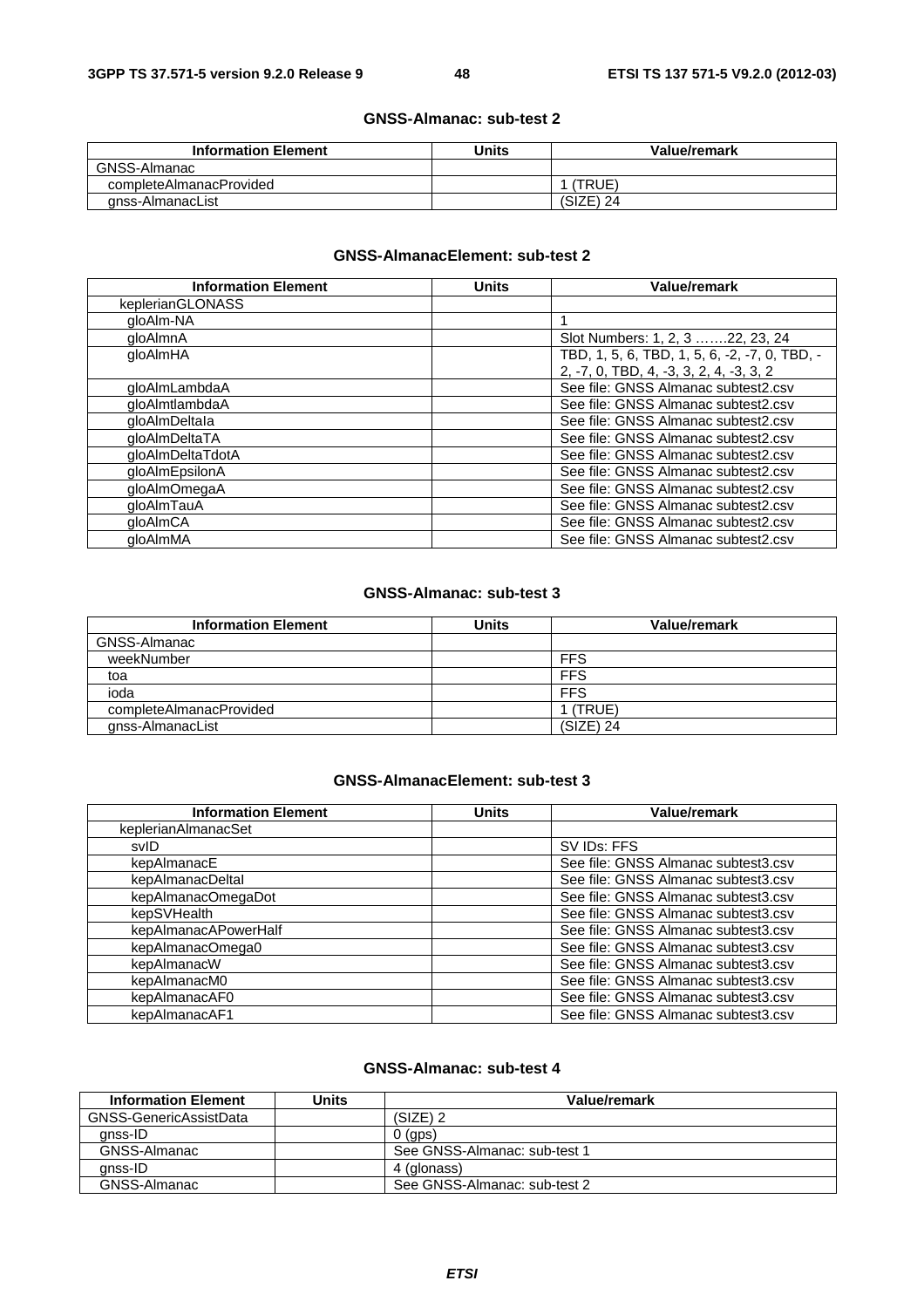GNSS UTC MODEL:

# **GNSS-UTC-Model: sub-test 4**

| <b>Information Element</b> | Units | Value/remark |
|----------------------------|-------|--------------|
| GNSS-UTC-Model             |       |              |
| utcModel1                  |       |              |

#### **UTC-ModelSet1: sub-test 4**

| <b>Information Element</b> | <b>Units</b> | <b>Value/remark</b> |
|----------------------------|--------------|---------------------|
| gnss-Utc-A1                |              |                     |
| gnss-Utc-A0                |              |                     |
| gnss-Utc-Tot               |              | 40                  |
| gnss-Utc-WNt               |              | 9                   |
| gnss-Utc-DeltaTls          |              | 6                   |
| gnss-Utc-WNIsf             |              | TBD                 |
| gnss-Utc-DN                |              |                     |
| gnss-Utc-DeltaTlsf         |              | 14                  |

# GNSS AUXILIARY INFORMATION:

# **GNSS-AuxiliaryInformation: sub-test 1**

| <b>Information Element</b> | Units | Value/remark                          |
|----------------------------|-------|---------------------------------------|
| GNSS-AuxiliaryInformation  |       |                                       |
| anss-ID-GPS                |       | $(SIZE)$ 6                            |
| svID                       |       | PRNs: 8, 11, 17, 19, 27, 28,          |
| signalsAvailable           |       | L1C and others as supported by the UE |

## **GNSS-AuxiliaryInformation: sub-test 2**

| <b>Information Element</b> | Units | Value/remark                      |
|----------------------------|-------|-----------------------------------|
| GNSS-AuxiliaryInformation  |       |                                   |
| gnss-ID-GLONASS            |       | (SIZE) 6                          |
| svID                       |       | Slot Numbers: 3, 4, 9, 10, 18, 20 |
| signalsAvailable           |       | G1                                |
| channelNumber              |       | $5, 6, -2, -7, 0, 3, 4$           |

# **GNSS- AuxiliaryInformation: sub-test 4**

| <b>Information Element</b>       | Units | Value/remark                              |
|----------------------------------|-------|-------------------------------------------|
| GNSS-GenericAssistData           |       | $(SIZE)$ 2                                |
| anss-ID                          |       | $0$ (gps)                                 |
| GNSS-AuxiliaryInformation        |       | See GNSS-AuxiliaryInformation: sub-test 1 |
| anss-ID                          |       | 4 (glonass)                               |
| <b>GNSS-AuxiliaryInformation</b> |       | See GNSS-AuxiliaryInformation: sub-test 2 |

# GNSS GENERIC ASSISTANCE DATA

# **GNSS- GenericAssistData: sub-test 1**

| <b>Information Element</b> | <b>Units</b> | Value/remark                           |
|----------------------------|--------------|----------------------------------------|
| GNSS-GenericAssistData     |              | $\rightarrow$ $  \rightarrow$<br>ISIZE |
| gnss-ID                    |              | (gps)                                  |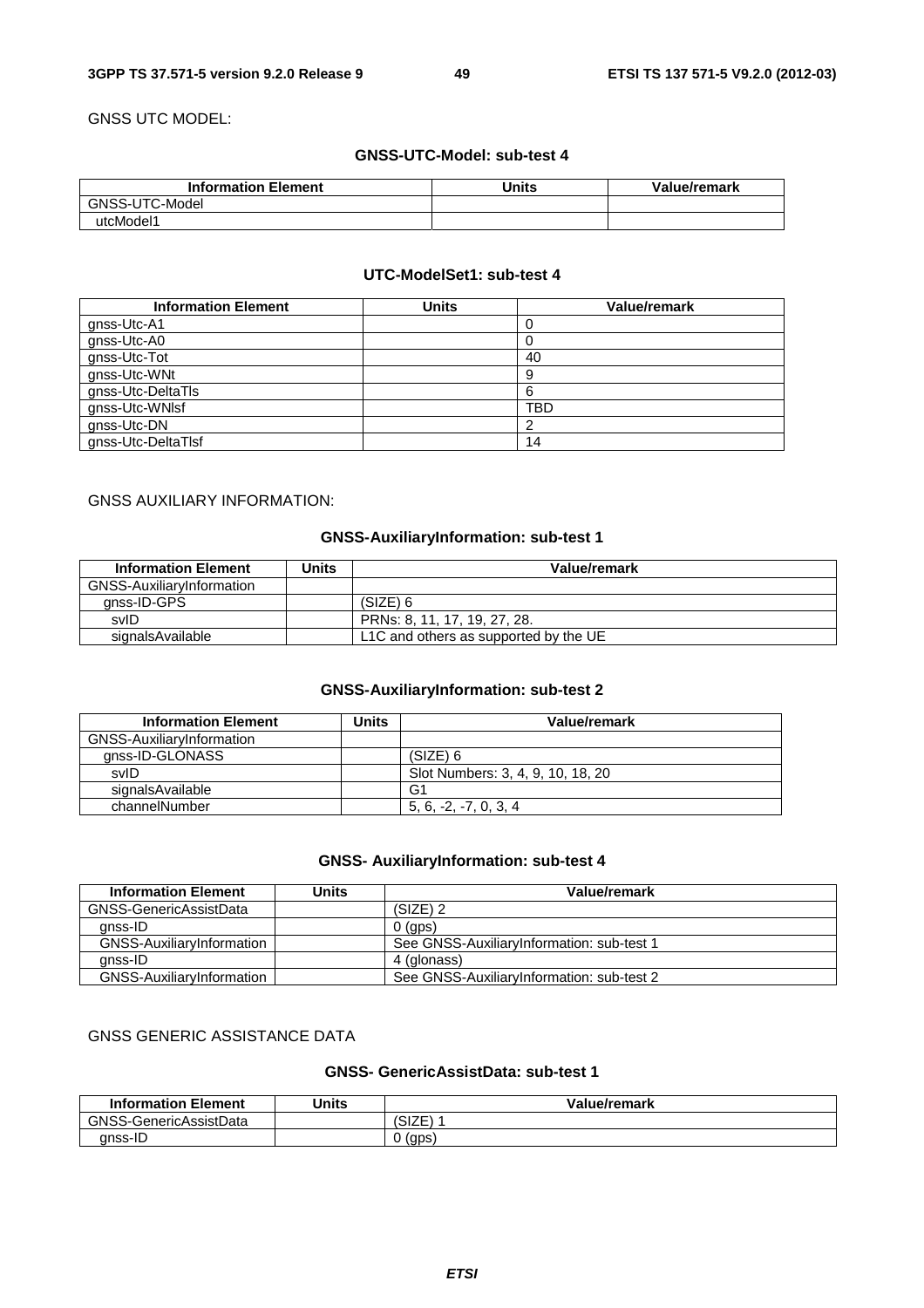#### **GNSS- GenericAssistData: sub-test 2**

| <b>Information Element</b> | Units | Value/remark  |
|----------------------------|-------|---------------|
| GNSS-GenericAssistData     |       | コフロー<br>'SIZE |
| anss-ID                    |       | (glonass)     |

#### **GNSS- GenericAssistData: sub-test 3**

| <b>Information Element</b> | Units | Value/remark   |
|----------------------------|-------|----------------|
| GNSS-GenericAssistData     |       | .১i∠⊵          |
| anss-ID                    |       | (galileo)<br>ີ |

#### **GNSS- GenericAssistData: sub-test 4**

| <b>Information Element</b> | Units | Value/remark |
|----------------------------|-------|--------------|
| GNSS-GenericAssistData     |       | (SIZE) 2     |
| anss-ID                    |       | (gps)        |
| gnss-ID                    |       | (glonass)    |

# 6.2 GNSS Scenarios and Assistance Data for Assisted GNSS Minimum Performance tests

# 6.2.1 General

This subclause defines the GNSS scenarios and assistance data IEs which shall be available for use as specified in all UTRA and E-UTRA A-GNSS Minimum Performance test cases defined in TS 37.571-1 [6] subclauses 6 and 7.

Subclauses 6.2.2 and 6.2.3 list the assistance data IEs required for minimum performance testing of UE-based mode, and subclauses 6.2.4 and 6.2.5 list the assistance data available for minimum performance testing of UE-assisted mode. Subclause 6.2.7 lists the values of the assistance data IE fields for all minimum performance testing.

In all cases the Assistance Data is given in the two necessary formats, RRC format for TS 37.571-1 [6] subclause 6 and LPP format for TS 37.571-1 [6] subclause 7. Other information is also given separately for TS 37.571-1 [6] subclauses 6 and 7 where it differs between the subclauses.

The A-GNSS minimum performance requirements are defined by assuming that all relevant and valid assistance data is received by the UE in order to perform GNSS measurements and/or position calculation. This subclause does not include nor consider delays occurring in the various signalling interfaces of the network.

The term SV ID used in this subclause is defined as the satellite PRN for GPS, Modernized GPS and Galileo, and as the satellite Slot Number for GLONASS.

In this subclause all information for Galileo is for further study (FFS).

# 6.2.1.1 Satellite constellations and assistance data for A-GNSS minimum performance testing

For all Assisted GNSS minimum performance tests defined in TS 37.571-1 [6] subclause 6 and for Assisted GNSS minimum performance Sub-Test Case Numbers 2, 3, 4 and 5 defined in TS 37.571-1 [6] subclause 7, the satellite constellation shall consist of 24 satellites for GLONASS; 27 satellites for GPS, Modernized GPS and Galileo; 3 satellites for QZSS; and 2 satellites for SBAS. Almanac assistance data shall be available for all these satellites. At least 7 of the satellites per GPS, Modernized GPS, Galileo or GLONASS constellation shall be visible to the UE (that is, above 15 degrees elevation with respect to the UE). At least 1 of the satellites for QZSS shall be within 15 degrees of zenith; and at least 1 of the satellites for SBAS shall be visible to the UE. All other satellite specific assistance data shall be available for all visible satellites. In each test, signals are generated for only 6 satellites (or 7 if SBAS is included). The HDOP for the test shall be calculated using these satellites. The simulated satellites for GPS, Modernized GPS, Galileo and GLONASS shall be selected from the visible satellites for each constellation, consistent with achieving the required HDOP for the test.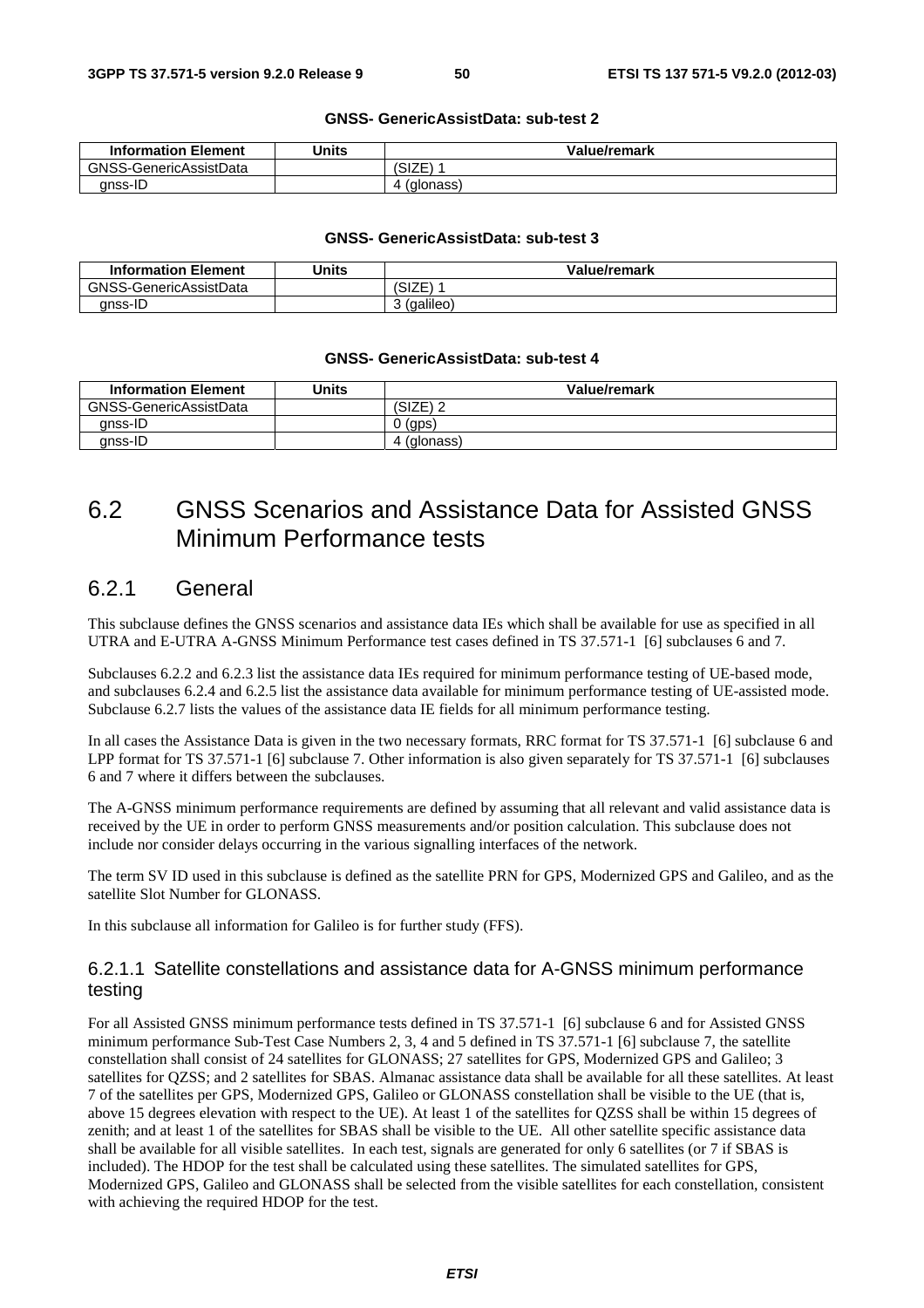For Assisted GNSS minimum performance Sub-Test Case Number 1 defined in TS 37.571-1 [6] subclause 7, the satellite constellations for minimum performance testing shall consist of 24 satellites. Almanac assistance data shall be available for all these 24 satellites. At least 9 of the satellites shall be visible to the UE (that is above 5 degrees elevation with respect to the UE). Other assistance data shall be available for 9 of these visible satellites. In each test, signals are generated for only a sub-set of these satellites for which other assistance data is available. The number of satellites in this sub-set is specified in the test. The satellites in this sub-set shall all be above 15 degrees elevation with respect to the UE. The HDOP for the test shall be calculated using this sub-set of satellites. The selection of satellites for this subset shall be selected consistent with achieving the required HDOP for the test.

# 6.2.1.2 GNSS Scenarios for A-GNSS minimum performance testing

This subclause defines the GNSS scenarios that shall be used for all Assisted GNSS minimum performance tests defined in TS 37.571-1 [6] subclauses 6 and 7.

The GNSS scenarios achieve the required HDOP for the Test Cases and they also satisfy the requirement that for each test instance the reference location shall change sufficiently such that the UE shall have to use the new assistance data.

The viable running time during which the scenario maintains the required HDOP or HDOPs is given. Once this time has been reached the scenario shall be restarted from its nominal start time.

The test cases include sub-test cases dependent on the GNSS supported by the UE. Each sub-test case is identified by a Sub-Test Case Number as defined below. For each GNSS scenario the parameters that vary with the sub-test are given for each sub-test.

|  | Table 6.2.1.2-1: Sub-Test Case Number Definition for TS 37.571-1 subclause 6 |
|--|------------------------------------------------------------------------------|
|--|------------------------------------------------------------------------------|

| <b>Sub-Test</b><br>Case<br><b>Number</b> | <b>Supported GNSS</b>                       |
|------------------------------------------|---------------------------------------------|
|                                          | UE supporting A-GLONASS only                |
|                                          | UE supporting A-Galileo only                |
|                                          | UE supporting A-GPS and Modernized GPS only |
|                                          | UE supporting A-GPS and A-GLONASS only      |

**Table 6.2.1.2-2: Sub-Test Case Number Definition for TS 37.571-1 subclause 7** 

| Sub-Test<br>Case<br><b>Number</b> | <b>Supported GNSS</b>                       |  |
|-----------------------------------|---------------------------------------------|--|
|                                   | UE supporting A-GPS L1C/A only              |  |
|                                   | UE supporting A-GLONASS only                |  |
|                                   | UE supporting A-Galileo only                |  |
|                                   | UE supporting A-GPS and Modernized GPS only |  |
|                                   | UE supporting A-GPS and A-GLONASS only      |  |

### 6.2.1.2.1 GNSS Scenario #1

The following GNSS scenario #1 shall be used during the TTFF tests defined in TS 37.571-1 [6] subclauses 6 and 7 with the exception of the Nominal Accuracy test. The assistance data specified in the following subclauses for GNSS scenario #1 is consistent with this GNSS scenario.

Yuma Almanac data: the required file(s) in the GNSS data perf zip file specified in Annex B are given below.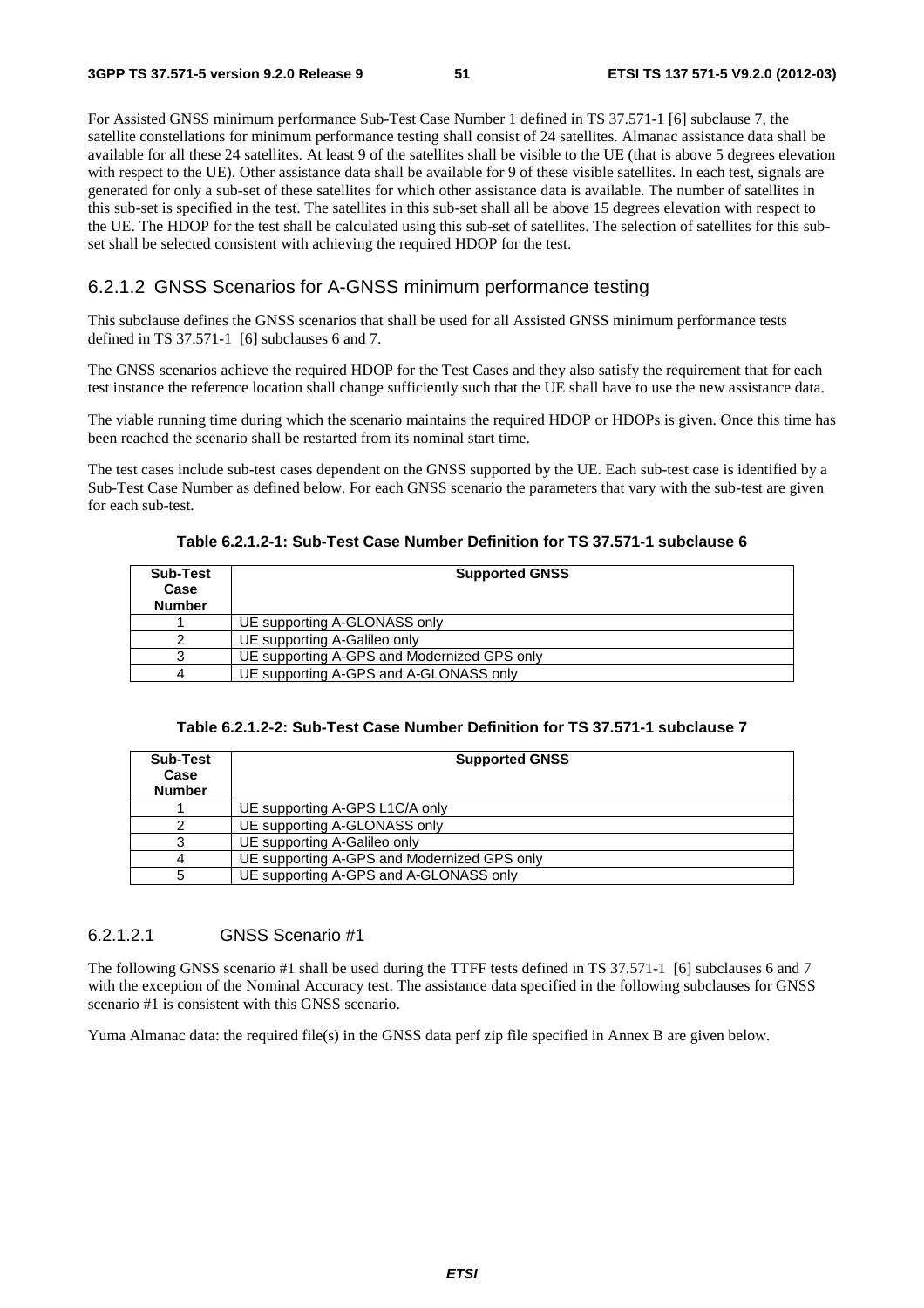| Sub-Test<br>Case<br><b>Number</b> | Yuma file(s)                            |
|-----------------------------------|-----------------------------------------|
|                                   | GNSS 1-1 Yuma.txt                       |
|                                   | GNSS 1-2 Yuma.txt                       |
|                                   | GNSS 1-3 Yuma.txt                       |
|                                   | GNSS 1-1 Yuma.txt and GNSS 1-3 Yuma.txt |

| Table 6.2.1.2.1-1: Yuma Almanac data files for TS 37.571-1 subclause 6 |  |  |  |
|------------------------------------------------------------------------|--|--|--|
|------------------------------------------------------------------------|--|--|--|

# **Table 6.2.1.2.1-2: Yuma Almanac data files for TS 37.571-1 subclause 7**

| <b>Sub-Test</b><br>Case<br><b>Number</b> | Yuma file(s)                            |
|------------------------------------------|-----------------------------------------|
|                                          | GNSS 1-3 Yuma.txt                       |
|                                          | GNSS 1-1 Yuma.txt                       |
|                                          | GNSS 1-2 Yuma.txt                       |
|                                          | GNSS 1-3 Yuma.txt                       |
| 5                                        | GNSS 1-1 Yuma.txt and GNSS 1-3 Yuma.txt |

UE location: the UE location is calculated as a random offset from the reference location using the method described in subclause 6.2.1.2.6. The reference location is: latitude: 35 degrees 44 minutes 39.432 seconds north, longitude: 139 degrees 40 minutes 48.633 seconds east, (Tokyo Japan 2012), height: = 300m.

Nominal start time: 1st January 2012 00:30:00.

Viable running time to maintain specified HDOP values: 30 minutes.

Visible satellites available for simulation and for which Assistance Data (other than Almanac) shall be generated are given below.

|--|--|--|

| <b>Sub-Test</b><br>Case<br><b>Number</b> | <b>SV IDs of Visible satellites</b>                                       |
|------------------------------------------|---------------------------------------------------------------------------|
|                                          | 3, 4, 9, 10, 18, 19, 20                                                   |
|                                          | <b>FFS1</b>                                                               |
|                                          | 1, 4, 7, 8, 11, 17, 19, 20, 27, 28                                        |
|                                          | GPS: 1, 4, 7, 8, 11, 17, 19, 20, 27, 28. GLONASS: 3, 4, 9, 10, 18, 19, 20 |

### **Table 6.2.1.2.1-4: Visible satellites for TS 37.571-1 subclause 7**

| <b>Sub-Test</b><br>Case<br><b>Number</b> | <b>SV IDs of Visible satellites</b>                                       |
|------------------------------------------|---------------------------------------------------------------------------|
|                                          | 1, 4, 7, 8, 11, 17, 19, 20, 27, 28                                        |
|                                          | 3, 4, 9, 10, 18, 19, 20                                                   |
|                                          | FFS.                                                                      |
|                                          | 1, 4, 7, 8, 11, 17, 19, 20, 27, 28                                        |
|                                          | GPS: 1, 4, 7, 8, 11, 17, 19, 20, 27, 28. GLONASS: 3, 4, 9, 10, 18, 19, 20 |

The satellites to be simulated in each test case have been selected in order to achieve the required HDOP. They are defined below.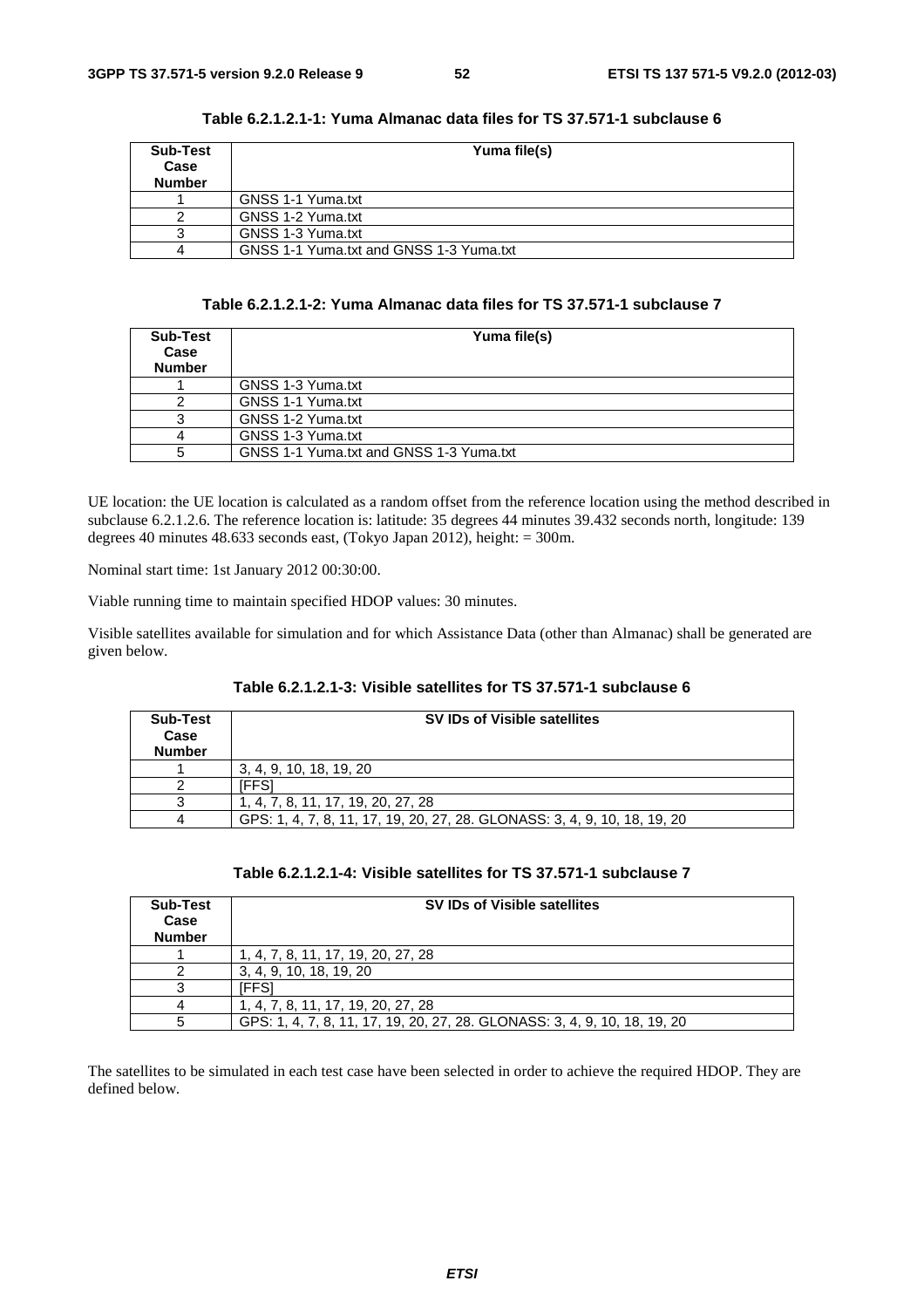| Sub-Test<br>Case<br><b>Number</b> | SV IDs of Satellites to be simulated                                                          |  |
|-----------------------------------|-----------------------------------------------------------------------------------------------|--|
|                                   | 3, 4, 9, 10, 18, 20                                                                           |  |
|                                   | IFFS1                                                                                         |  |
|                                   | 8, 11, 17, 19, 27, 28 (Note)                                                                  |  |
|                                   | GPS: 8, 19, 27. GLONASS: 3, 10, 20                                                            |  |
| Note:                             | For this sub-test the satellite simulator shall generate all the GPS signals supported by the |  |
|                                   | UE for all the simulated satellites.                                                          |  |

**Table 6.2.1.2.1-5: Satellites to be simulated for TS 37.571-1 subclause 6** 

| Table 6.2.1.2.1-6: Satellites to be simulated for TS 37.571-1 subclause 7 |  |  |  |
|---------------------------------------------------------------------------|--|--|--|
|---------------------------------------------------------------------------|--|--|--|

| Sub-Test<br>Case<br><b>Number</b> | SV IDs of Satellites to be simulated                                                                                                  |
|-----------------------------------|---------------------------------------------------------------------------------------------------------------------------------------|
|                                   | Test case dependant. See Table 6.2.1.2.1-7                                                                                            |
|                                   | 3, 4, 9, 10, 18, 20                                                                                                                   |
|                                   | iFFS1                                                                                                                                 |
|                                   | 8, 11, 17, 19, 27, 28 (Note)                                                                                                          |
| 5                                 | GPS: 8, 19, 27. GLONASS: 3, 10, 20                                                                                                    |
| Note:                             | For this sub-test the satellite simulator shall generate all the GPS signals supported by the<br>UE for all the simulated satellites. |

# **Table 6.2.1.2.1-7: Satellites to be simulated for TS 37.571-1 subclause 7, sub-test 1**

| <b>Test case</b>                          |     | SV IDs of Satellites to be simulated |
|-------------------------------------------|-----|--------------------------------------|
| <b>Sensitivity Coarse Time Assistance</b> | TBD |                                      |
| Sensitivity Fine Time Assistance          | TBD |                                      |
| Nominal Accuracy                          | TBD |                                      |
| Dynamic Range                             | TBD |                                      |
| Multi-Path scenario                       | TBD |                                      |

Ionospheric model: see values in subclause 6.2.7.

Tropospheric model: STANAG with SRI equal to 324.8, as defined in STANAG 4294 [17].

# 6.2.1.2.2 GNSS Scenario #2

The following GNSS scenario #2 shall be used during the TTFF tests defined in TS 37.571-1 [6] subclauses 6 and 7 with the exception of the Nominal Accuracy test. The assistance data specified in the following subclauses for GNSS scenario #2 is consistent with this GNSS scenario.

Yuma Almanac data: the required file(s) in the GNSS data perf zip file specified in Annex B are below.

# **Table 6.2.1.2.2-1: Yuma Almanac data files for TS 37.571-1 subclause 6**

| Sub-Test<br>Case<br><b>Number</b> | Yuma file(s)                            |
|-----------------------------------|-----------------------------------------|
|                                   | GNSS 2-1 Yuma.txt                       |
|                                   | GNSS 2-2 Yuma.txt                       |
|                                   | GNSS 2-3 Yuma.txt                       |
|                                   | GNSS 2-1 Yuma.txt and GNSS 2-3 Yuma.txt |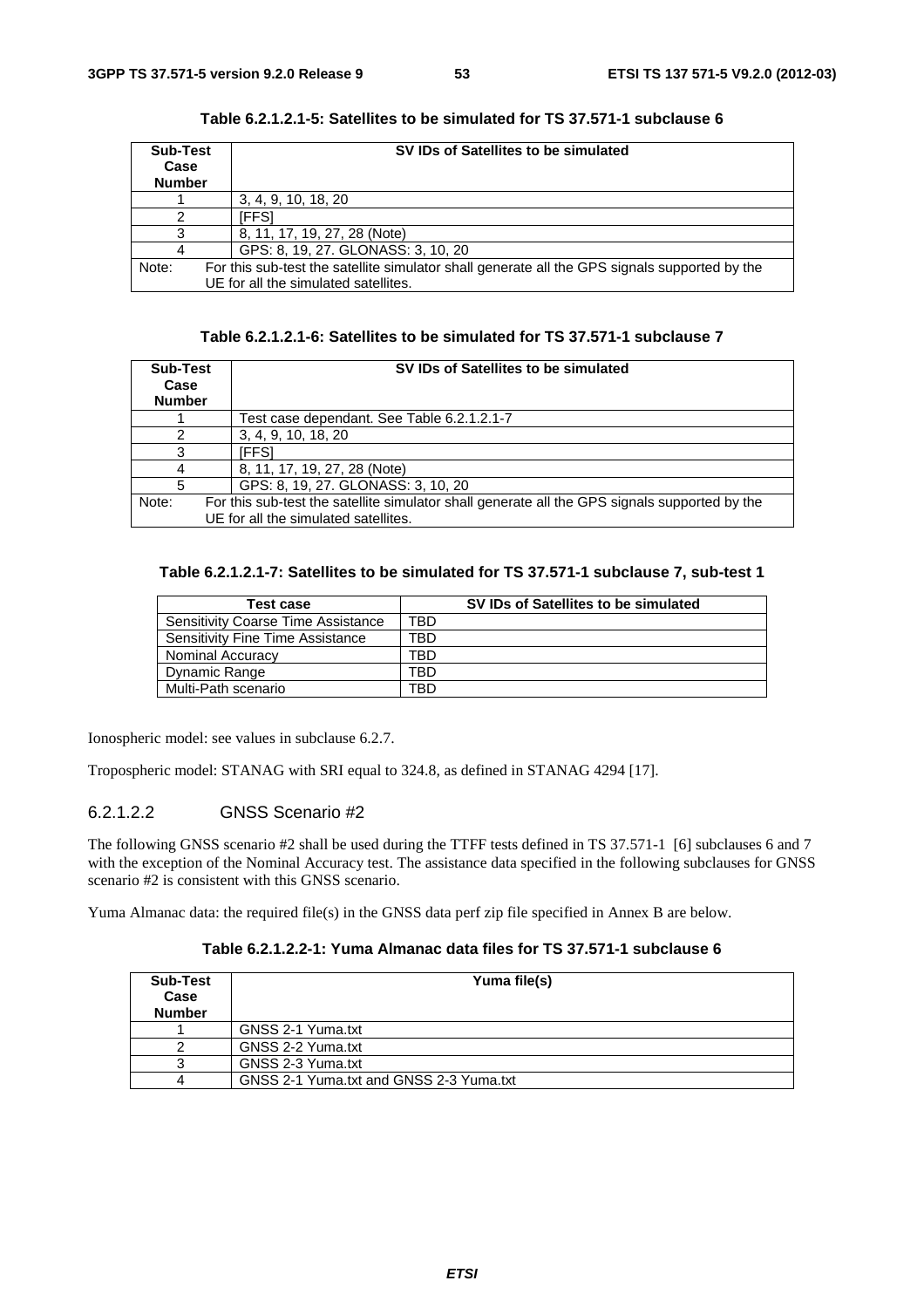| Sub-Test<br>Case<br><b>Number</b> | Yuma file(s)                            |
|-----------------------------------|-----------------------------------------|
|                                   | GNSS 2-3 Yuma.txt                       |
|                                   | GNSS 2-1 Yuma.txt                       |
|                                   | GNSS 2-2 Yuma.txt                       |
|                                   | GNSS 2-3 Yuma.txt                       |
|                                   | GNSS 2-1 Yuma.txt and GNSS 2-3 Yuma.txt |

**Table 6.2.1.2.2-2: Yuma Almanac data files for TS 37.571-1 subclause 7** 

UE location: the UE location is calculated as a random offset from the reference location using the method described in subclause 6.2.1.2.6. The reference location is: latitude: 37 degrees 22 minutes 0.009 seconds north, longitude: 121 degrees 58 minutes 59.972 seconds east, (San Jose, USA), height: = 100m.

Nominal start time: 10th November 2009, 14:30:00.

Viable running time to maintain specified HDOP values: 15 minutes.

Visible satellites available for simulation and for which Assistance Data (other than Almanac) shall be generated are given below.

|  |  | Table 6.2.1.2.2-3: Visible satellites for TS 37.571-1 subclause 6 |
|--|--|-------------------------------------------------------------------|
|--|--|-------------------------------------------------------------------|

| <b>Sub-Test</b><br>Case<br><b>Number</b> | <b>SV IDs of Visible satellites</b>                             |
|------------------------------------------|-----------------------------------------------------------------|
|                                          | 7, 8, 9, 10, 18, 19, 20                                         |
|                                          | IFFS.                                                           |
|                                          | 5, 7, 10, 11, 13, 15, 17                                        |
|                                          | GPS: 5, 7, 10, 11, 13, 15, 17, GLONASS: 7, 8, 9, 10, 18, 19, 20 |

### **Table 6.2.1.2.2-4: Visible satellites for TS 37.571-1 subclause 7**

| Sub-Test<br>Case<br><b>Number</b> | <b>SV IDs of Visible satellites</b>                             |
|-----------------------------------|-----------------------------------------------------------------|
|                                   | 5, 7, 10, 11, 13, 15, 17, [TBD], [TBD]                          |
|                                   | 7, 8, 9, 10, 18, 19, 20                                         |
|                                   | 'FFS                                                            |
|                                   | 5, 7, 10, 11, 13, 15, 17                                        |
|                                   | GPS: 5, 7, 10, 11, 13, 15, 17, GLONASS: 7, 8, 9, 10, 18, 19, 20 |

The satellites to be simulated in each test case have been selected in order to achieve the required HDOP. They are defined below.

| Sub-Test<br>Case<br><b>Number</b> | SV IDs of Satellites to be simulated                                                                       |  |
|-----------------------------------|------------------------------------------------------------------------------------------------------------|--|
|                                   | 7, 8, 9, 10, 18, 19                                                                                        |  |
|                                   | 'FFS1                                                                                                      |  |
|                                   | 5, 7, 10, 13, 15, 17 (Note)                                                                                |  |
|                                   | GPS: 10, 15, 17. GLONASS: 8, 10, 18                                                                        |  |
|                                   | Note: For this sub-test the satellite simulator shall generate all the GPS signals supported by the UE for |  |
|                                   | all the simulated satellites.                                                                              |  |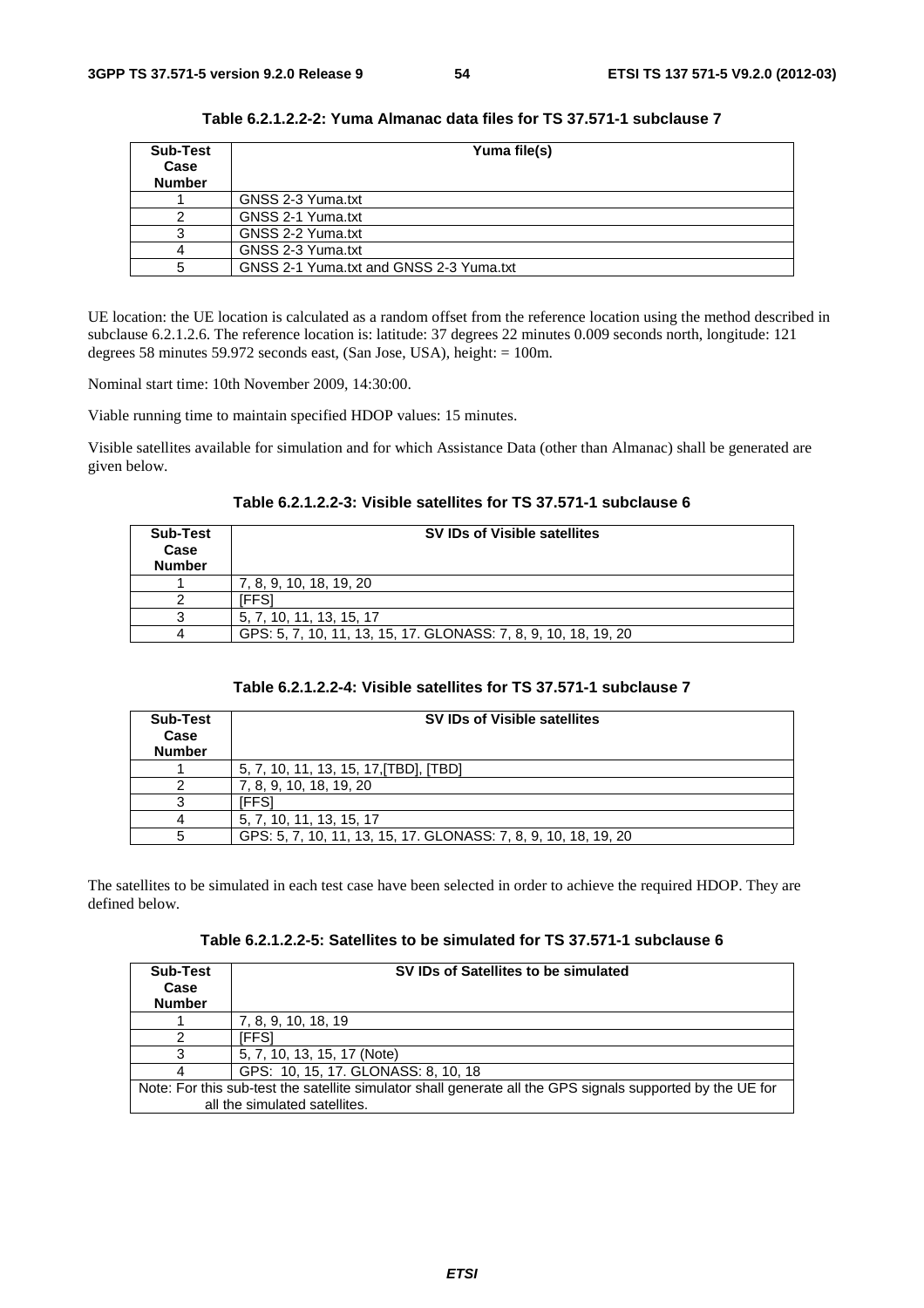| subclause<br><b>7Sub-Test</b> | SV IDs of Satellites to be simulated                                                                       |  |
|-------------------------------|------------------------------------------------------------------------------------------------------------|--|
| Case                          |                                                                                                            |  |
| <b>Number</b>                 |                                                                                                            |  |
|                               | Test case dependant. See Table 6.2.1.2.2-7                                                                 |  |
|                               | 7, 8, 9, 10, 18, 19                                                                                        |  |
| 3                             | IFFS <sup>.</sup>                                                                                          |  |
|                               | 5, 7, 10, 13, 15, 17 (Note)                                                                                |  |
| 5                             | GPS: 10, 15, 17. GLONASS: 8, 10, 18                                                                        |  |
|                               | Note: For this sub-test the satellite simulator shall generate all the GPS signals supported by the UE for |  |
|                               | all the simulated satellites.                                                                              |  |

**Table 6.2.1.2.2-6: Satellites to be simulated for TS 37.571-1** 

| Table 6.2.1.2.2-7: Satellites to be simulated for TS 37.571-1 s subclause 7,ub-test 1 |  |
|---------------------------------------------------------------------------------------|--|
|---------------------------------------------------------------------------------------|--|

| Test case                                 | SV IDs of Satellites to be simulated |
|-------------------------------------------|--------------------------------------|
| <b>Sensitivity Coarse Time Assistance</b> | TBD                                  |
| <b>Sensitivity Fine Time Assistance</b>   | TBD                                  |
| Nominal Accuracy                          | TBD                                  |
| Dynamic Range                             | TBD                                  |
| Multi-Path scenario                       | TBD.                                 |

Ionospheric model: see values in subclause 6.2.7.

Tropospheric model: STANAG with SRI equal to 324.8, as defined in STANAG 4294 [17].

# 6.2.1.2.3 GNSS Scenario #3

The following GNSS scenario #3 shall be used during the Nominal Accuracy test defined in TS 34.172 [5] and in TS 37.571-1 [6]. The assistance data specified in the following subclauses for GNSS scenario #3 is consistent with this GNSS scenario.

The scenario used varies dependent on the SBAS supported by the UE and also whether QZSS is supported. The scenario to be used is defined below. Where more than one SBAS is supported use the scenario for MSAS if MSAS and QZSS are supported, otherwise use the scenario for the first supported SBAS in the list.

| <b>SBAS</b>  | <b>Scenarios used</b>                      |                              |  |
|--------------|--------------------------------------------|------------------------------|--|
| supported    | <b>UE supports QZSS</b>                    | UE does not support QZSS     |  |
| None         | GNSS Scenario #1 with QZSS Scenario #1     | GNSS Scenario #1             |  |
| <b>WAAS</b>  | IFFSI                                      | GNSS Scenario #2 with WAAS   |  |
| <b>EGNOS</b> | <b>IFFSI</b>                               | GNSS Scenario #3A with EGNOS |  |
| <b>MSAS</b>  | GNSS Scenario #1 with QZSS Scenario #1 and | GNSS Scenario #1 with MSAS   |  |
|              | MSAS                                       |                              |  |
| GAGAN        | IFFSI                                      | GNSS Scenario #3B with GAGAN |  |

| Table 6.2.1.2.3-1: Scenarios used for Scenario #3 |  |  |  |  |
|---------------------------------------------------|--|--|--|--|
|---------------------------------------------------|--|--|--|--|

6.2.1.2.3.1 GNSS Scenario #3A

[FFS]

6.2.1.2.3.2 GNSS Scenario #3B

[FFS]

6.2.1.2.3.3 QZSS Scenario #1

Yuma Almanac data: see file QZSS 1 Yuma.txt in the GNSS data perf zip file specified in Annex B.

UE location: as for GNSS scenario #1.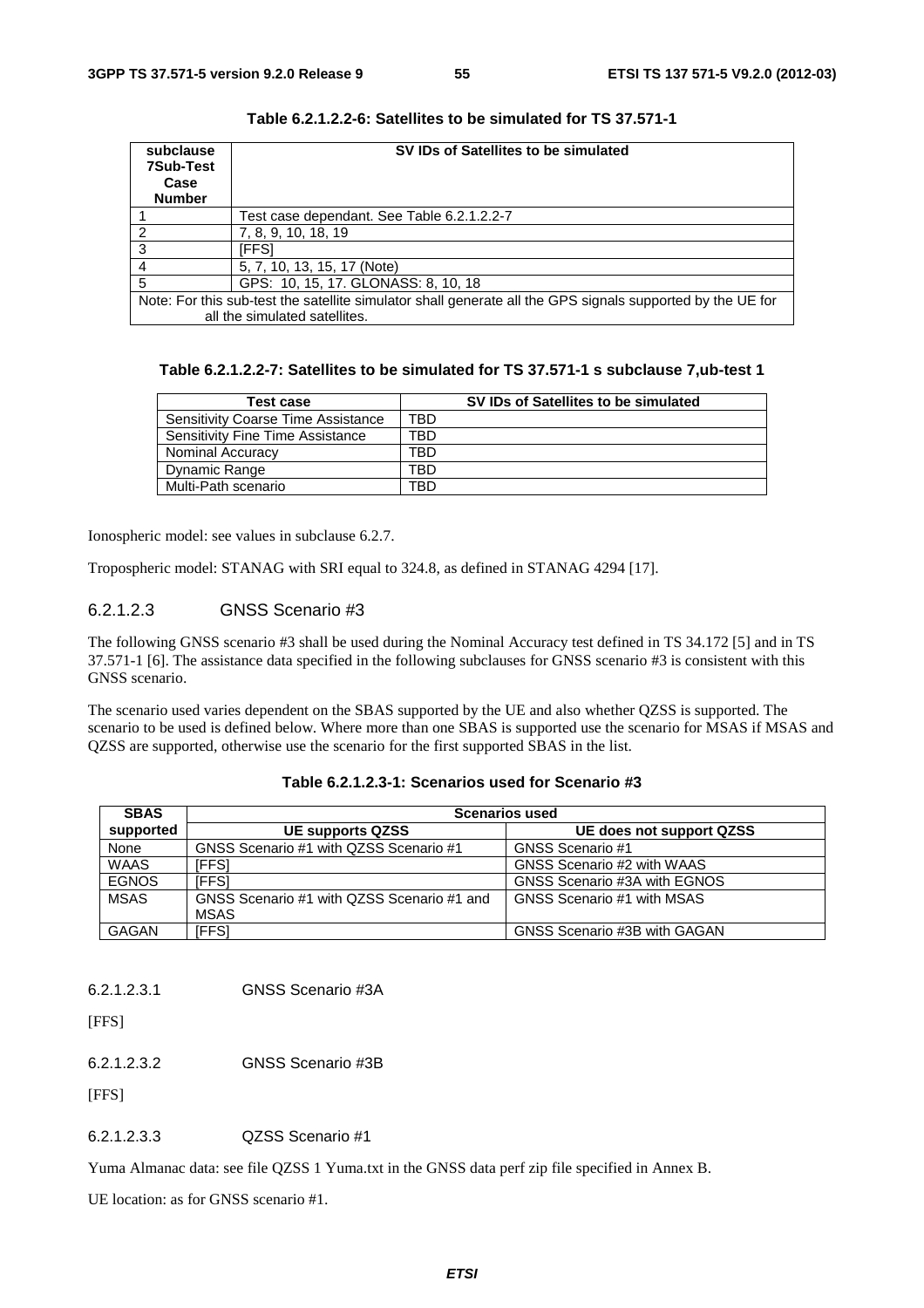#### **3GPP TS 37.571-5 version 9.2.0 Release 9 56 ETSI TS 137 571-5 V9.2.0 (2012-03)**

Nominal start time: as for GNSS scenario #1.

Viable running time to maintain specified requirements: as for GNSS scenario #1.

Satellite meeting specified requirements to be used for simulation and for which Assistance Data (other than Almanac) shall be generated: PRN 193.

# 6.2.1.2.3.4 WAAS Scenario

Satellite positions: (PRN 135)133.0 degrees west, height: 35786037.417m, (PRN 138)107.3 degrees west, height: 35786037.417m.

UE location: as for related GNSS scenario.

Satellite used for simulation: PRN 135.

# 6.2.1.2.3.5 EGNOS Scenario

Satellite positions: (PRN 120)15.5 degrees west, height: 35786037.417m, (PRN 124) 21.5 degrees west, height: 35786037.417m.

UE location: as for related GNSS scenario.

Satellite used for simulation: PRN 120.

# 6.2.1.2.3.6 MSAS Scenario

Satellite positions: (PRN 129)140.0 degrees east, height: 35786037.417m, (PRN 137)145 degrees east, height: 35786037.417m

UE location: as for related GNSS scenario.

Satellite used for simulation: PRN 129.

# 6.2.1.2.3.7 GAGAN Scenario

[FFS]

# 6.2.1.2.4 GNSS Scenario #4

The following GNSS scenario #4 shall be used during the Nominal Accuracy test defined in TS 37.571-1 [6] subclauses 6and 7. The assistance data specified in the following subclauses for GNSS scenario #4 is consistent with this GNSS scenario.

The scenario used varies dependent on the SBAS supported by the UE and also whether QZSS is supported. The scenario to be used is defined below. Where more than one SBAS is supported use the scenario for MSAS if MSAS and QZSS are supported, otherwise use the scenario for the first supported SBAS in the list.

| Table 6.2.1.2.4-1: Scenarios used for Scenario #4 |  |  |
|---------------------------------------------------|--|--|
|---------------------------------------------------|--|--|

| <b>SBAS</b>  | <b>Scenarios used</b>                               |                              |  |
|--------------|-----------------------------------------------------|------------------------------|--|
| supported    | <b>UE supports QZSS</b>                             | UE does not support QZSS     |  |
| None         | GNSS Scenario #4D with QZSS Scenario #2             | GNSS Scenario #2             |  |
| <b>WAAS</b>  | [FFS]                                               | GNSS Scenario #4C with WAAS  |  |
| <b>EGNOS</b> | IFFS1                                               | GNSS Scenario #4A with EGNOS |  |
| <b>MSAS</b>  | GNSS Scenario #4D with QZSS Scenario #2<br>and MSAS | GNSS Scenario #4D with MSAS  |  |
| GAGAN        | [FFS]                                               | GNSS Scenario #4B with GAGAN |  |

6.2.1.2.4.1 GNSS Scenario #4A

[FFS]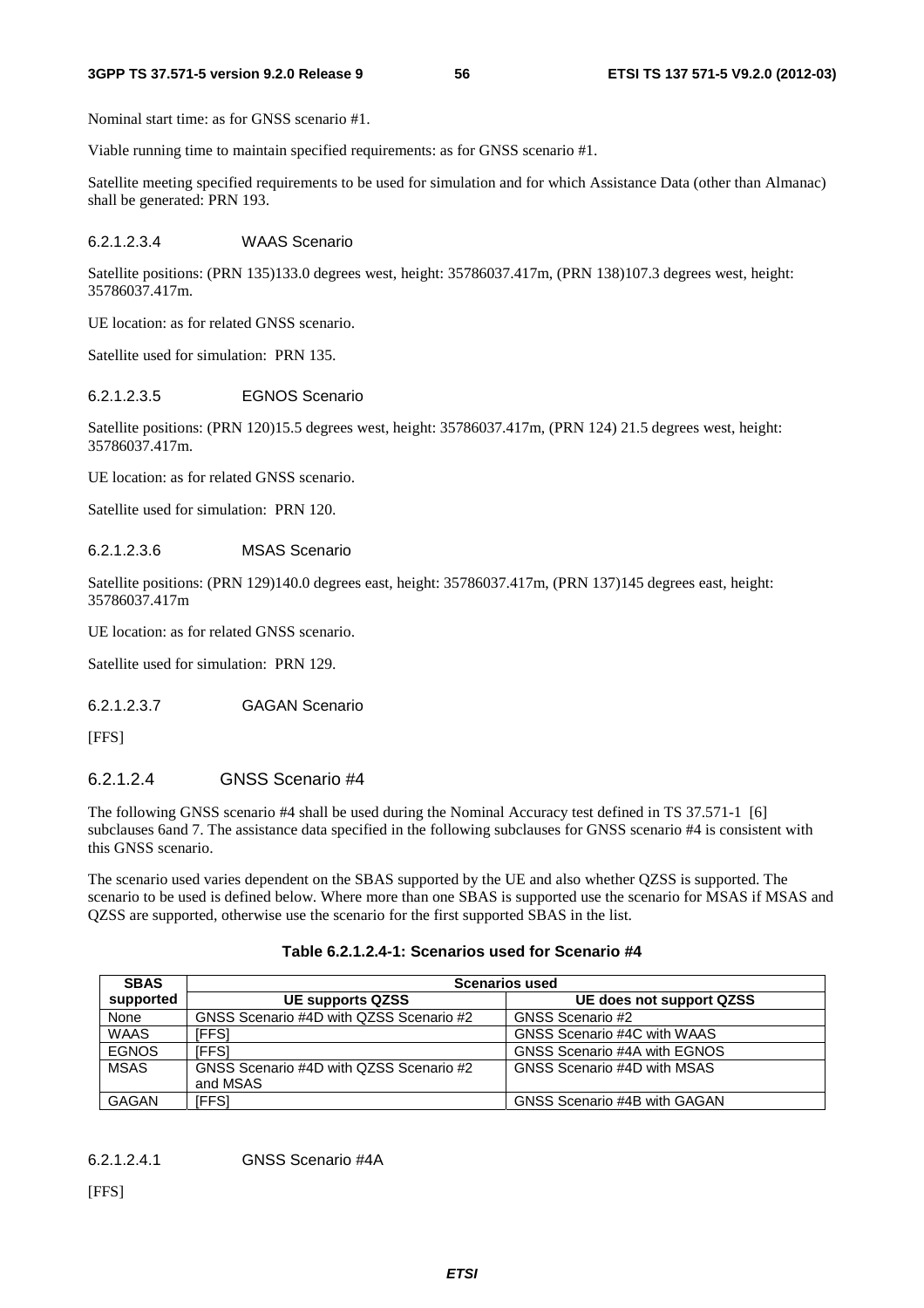#### 6.2.1.2.4.2 GNSS Scenario #4B

[FFS]

#### 6.2.1.2.4.3 GNSS Scenario #4C

Yuma Almanac data: the required file(s) in the GNSS data perf zip file specified in Annex B are given below.

#### **Table 6.2.1.2.4.3-1: Yuma Almanac data files for TS 34.172**

| <b>Sub-Test</b><br>Case<br><b>Number</b> | Yuma file(s)                                |
|------------------------------------------|---------------------------------------------|
|                                          | GNSS 4C-1 Yuma.txt                          |
|                                          | GNSS 4C -2 Yuma.txt                         |
|                                          | GNSS 4C -3 Yuma.txt                         |
|                                          | GNSS 4C -1 Yuma.txt and GNSS 4C -3 Yuma.txt |

#### **Table 6.2.1.2.4.3-2: Yuma Almanac data files for TS 37.571-1**

| <b>Sub-Test</b><br>Case<br><b>Number</b> | Yuma file(s)                                |
|------------------------------------------|---------------------------------------------|
|                                          | GNSS 4C -3 Yuma.txt                         |
|                                          | GNSS 4C-1 Yuma.txt                          |
|                                          | GNSS 4C -2 Yuma.txt                         |
|                                          | GNSS 4C -3 Yuma.txt                         |
|                                          | GNSS 4C -1 Yuma.txt and GNSS 4C -3 Yuma.txt |

UE location: the UE location is calculated as a random offset from the reference location using the method described in subclause 6.2.1.2.6. The reference location is: latitude: 37 degrees 24 minutes 53.391 seconds north, longitude: 122 degrees 1 minutes 3.722 seconds east, (Sunnyvale, USA), height: = 50m.

Nominal start time: 1st June 2012, 00:00:00.

Viable running time to maintain specified HDOP values: 30 minutes.

Visible satellites available for simulation and for which Assistance Data (other than Almanac) shall be generated are given below.

| <b>Sub-Test</b><br>Case<br><b>Number</b> | SV IDs of Visible satellites                                                 |
|------------------------------------------|------------------------------------------------------------------------------|
|                                          | 8, 9, 10, 18, 19, 20, 21                                                     |
|                                          | FFSI                                                                         |
|                                          | 7, 8, 10, 15, 17, 19, 25, 26, 27, 28                                         |
|                                          | GPS: 7, 8, 10, 15, 17, 19, 25, 26, 27, 28. GLONASS: 8, 9, 10, 18, 19, 20, 21 |

### **Table 6.2.1.2.4.3-3: Visible satellites for TS 34.172**

| Sub-Test<br>Case<br><b>Number</b> | SV IDs of Visible satellites                                                 |
|-----------------------------------|------------------------------------------------------------------------------|
|                                   | 7, 8, 10, 15, 17, 19, 25, 26, 27, 28                                         |
|                                   | 8, 9, 10, 18, 19, 20, 21                                                     |
|                                   | 'FFS                                                                         |
|                                   | 7, 8, 10, 15, 17, 19, 25, 26, 27, 28                                         |
| 5                                 | GPS: 7, 8, 10, 15, 17, 19, 25, 26, 27, 28. GLONASS: 8, 9, 10, 18, 19, 20, 21 |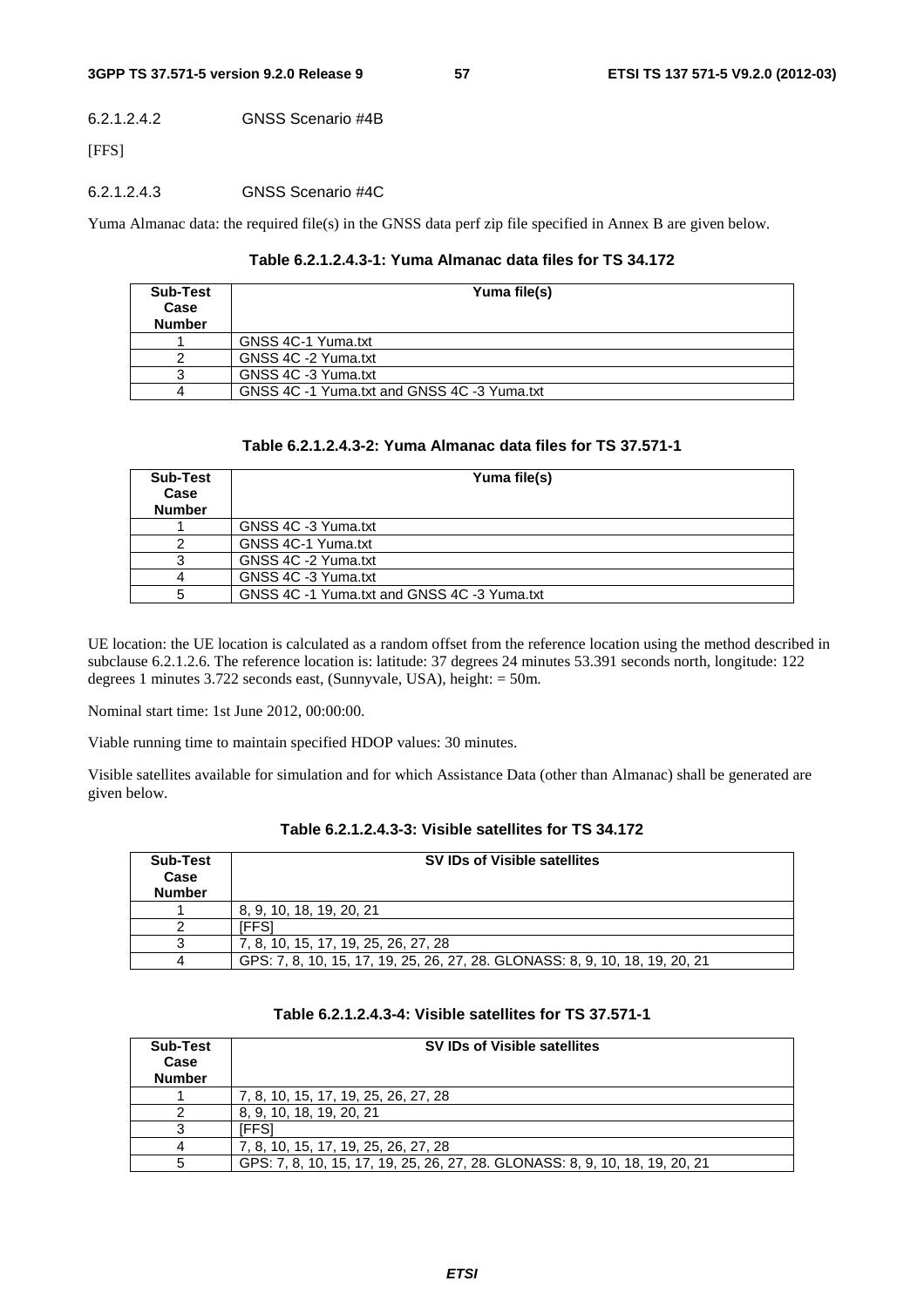The satellites to be simulated in each test case have been selected in order to achieve the required HDOP. They are defined below.

| Sub-Test<br>Case<br><b>Number</b>                                                                          | SV IDs of Satellites to be simulated |  |
|------------------------------------------------------------------------------------------------------------|--------------------------------------|--|
|                                                                                                            | 8, 9, 10, 18, 19, 20                 |  |
|                                                                                                            | 'FFS1                                |  |
|                                                                                                            | 8, 15, 17, 26, 27, 28 (Note)         |  |
|                                                                                                            | GPS: 15, 26, 27. GLONASS: 9, 10,19   |  |
| Note: For this sub-test the satellite simulator shall generate all the GPS signals supported by the UE for |                                      |  |
| all the simulated satellites.                                                                              |                                      |  |

**Table 6.2.1.2.4.3-5: Satellites to be simulated for TS 37.571-1** 

| Table 6.2.1.2.4.3-6: Satellites to be simulated for TS 37.571-1 subclause 7 |  |
|-----------------------------------------------------------------------------|--|
|-----------------------------------------------------------------------------|--|

| <b>Sub-Test</b>                                                                                            | SV IDs of Satellites to be simulated         |  |  |
|------------------------------------------------------------------------------------------------------------|----------------------------------------------|--|--|
| Case                                                                                                       |                                              |  |  |
| <b>Number</b>                                                                                              |                                              |  |  |
|                                                                                                            | Test case dependant. See Table 6.2.1.2.4.3-7 |  |  |
|                                                                                                            | 8, 9, 10, 18, 19, 20                         |  |  |
|                                                                                                            | [FFS]                                        |  |  |
|                                                                                                            | 8, 15, 17, 26, 27, 28 (Note)                 |  |  |
|                                                                                                            | GPS: 15, 26, 27. GLONASS: 9, 10,19           |  |  |
| Note: For this sub-test the satellite simulator shall generate all the GPS signals supported by the UE for |                                              |  |  |
| all the simulated satellites.                                                                              |                                              |  |  |

#### **Table 6.2.1.2.4.3-7: Satellites to be simulated for TS 37.571-1 subclause 7, sub-test 1**

| Test case                                 | SV IDs of Satellites to be simulated |  |
|-------------------------------------------|--------------------------------------|--|
| <b>Sensitivity Coarse Time Assistance</b> | TBD                                  |  |
| <b>Sensitivity Fine Time Assistance</b>   | TBD                                  |  |
| Nominal Accuracy                          | TBD                                  |  |
| Dynamic Range                             | TBD                                  |  |
| Multi-Path scenario                       | TBD                                  |  |

Ionospheric model: see values in subclause 6.2.7.

Tropospheric model: STANAG with SRI equal to 324.8, as defined in STANAG 4294 [17].

6.2.1.2.4.4 GNSS Scenario #4D

[FFS]

6.2.1.2.4.5 QZSS Scenario #2

Yuma Almanac data: see file QZSS 2 Yuma.txt in the GNSS data perf zip file specified in Annex B.

UE location: as for GNSS scenario #4D.

Nominal start time: as for GNSS scenario #4D.

Viable running time to maintain specified requirements: as for GNSS scenario #4D.

Satellite meeting specified requirements to be used for simulation and for which Assistance Data (other than Almanac) shall be generated: PRN [FFS].

### 6.2.1.2.4.6 WAAS Scenario

Satellite positions: (PRN 135)133.0 degrees west, height: 35786037.417m, (PRN 138)107.3 degrees west, height: 35786037.417m.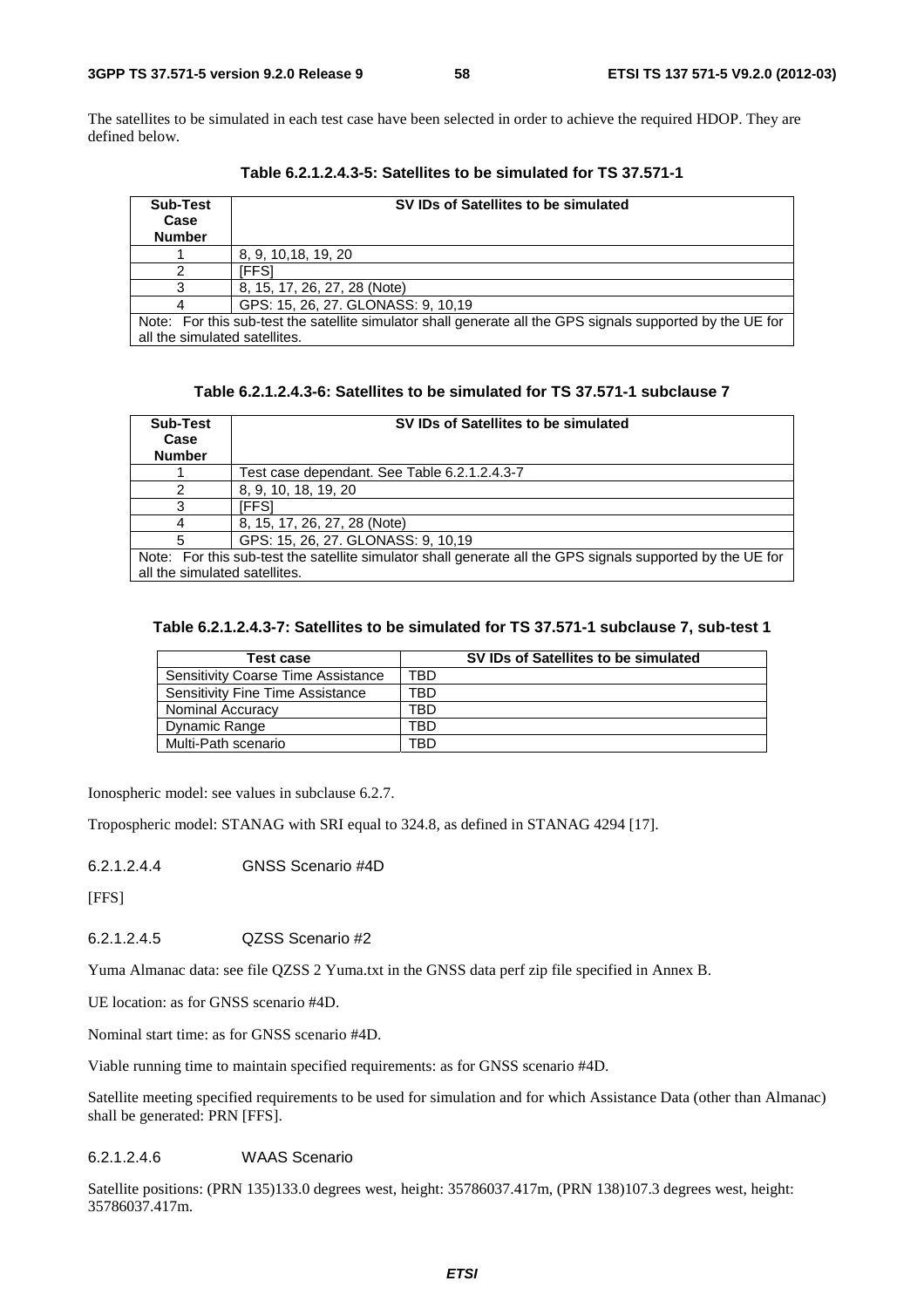UE location: as for related GNSS scenario.

Satellite used for simulation: PRN 138.

#### 6.2.1.2.4.7 EGNOS Scenario

Satellite positions: (PRN 120)15.5 degrees west, height: 35786037.417m, (PRN 124) 21.5 degrees west, height: 35786037.417m.

UE location: as for related GNSS scenario.

Satellite used for simulation: PRN 124.

### 6.2.1.2.4.8 MSAS Scenario

Satellite positions: (PRN 129)140.0 degrees east, height: 35786037.417m, (PRN 137)145 degrees east, height: 35786037.417m.

UE location: as for related GNSS scenario.

Satellite used for simulation: PRN 137.

#### 6.2.1.2.4.9 GAGAN Scenario

[FFS]

# 6.2.1.2.5 GNSS Scenario #5

The following GNSS scenario #5 shall be used during the Moving Scenario and Periodic Update test cases defined in TS 37.571-1 [6] subclauses 6 and7. The assistance data specified in the following subclauses for GNSS scenario #5 is consistent with this GNSS scenario.

Yuma Almanac data: the required file(s) in the GNSS data perf zip file specified in Annex B are below.

### **Table 6.2.1.2.5-1: Yuma Almanac data files for TS 37.571-1 subclause 6**

| Sub-Test<br>Case<br><b>Number</b> | Yuma file(s)                            |
|-----------------------------------|-----------------------------------------|
|                                   | GNSS 5-1 Yuma.txt                       |
|                                   | GNSS 5-2 Yuma.txt                       |
|                                   | GNSS 5-3 Yuma.txt                       |
|                                   | GNSS 5-1 Yuma.txt and GNSS 5-3 Yuma.txt |

| Table 6.2.1.2.5-2: Yuma Almanac data files for TS 37.571-1 subclause 7 |  |  |  |
|------------------------------------------------------------------------|--|--|--|
|------------------------------------------------------------------------|--|--|--|

| Sub-Test<br>Case<br><b>Number</b> | Yuma file(s)                            |
|-----------------------------------|-----------------------------------------|
|                                   | GNSS 5-3 Yuma.txt                       |
|                                   | GNSS 5-1 Yuma.txt                       |
|                                   | GNSS 5-2 Yuma.txt                       |
|                                   | GNSS 5-3 Yuma.txt                       |
|                                   | GNSS 5-1 Yuma.txt and GNSS 5-3 Yuma.txt |

UE location: the UE location is given as a trajectory as shown in Figure 6.6.1 and Figure 7.1 of TS 37.571-1 [6]. The reference location is at the centre of the trajectory and is at: latitude: 37 degrees 22 minutes 0.009 seconds north, longitude: 121 degrees 58 minutes 59.972 seconds east, (San Jose, USA), height: = 100m.

Start location: at the point between  $l_{11}$  and  $l_{12}$  in Figure 6.6.1 and Figure 7.1 of TS 37.571-1 [6], going in a clock-wise direction.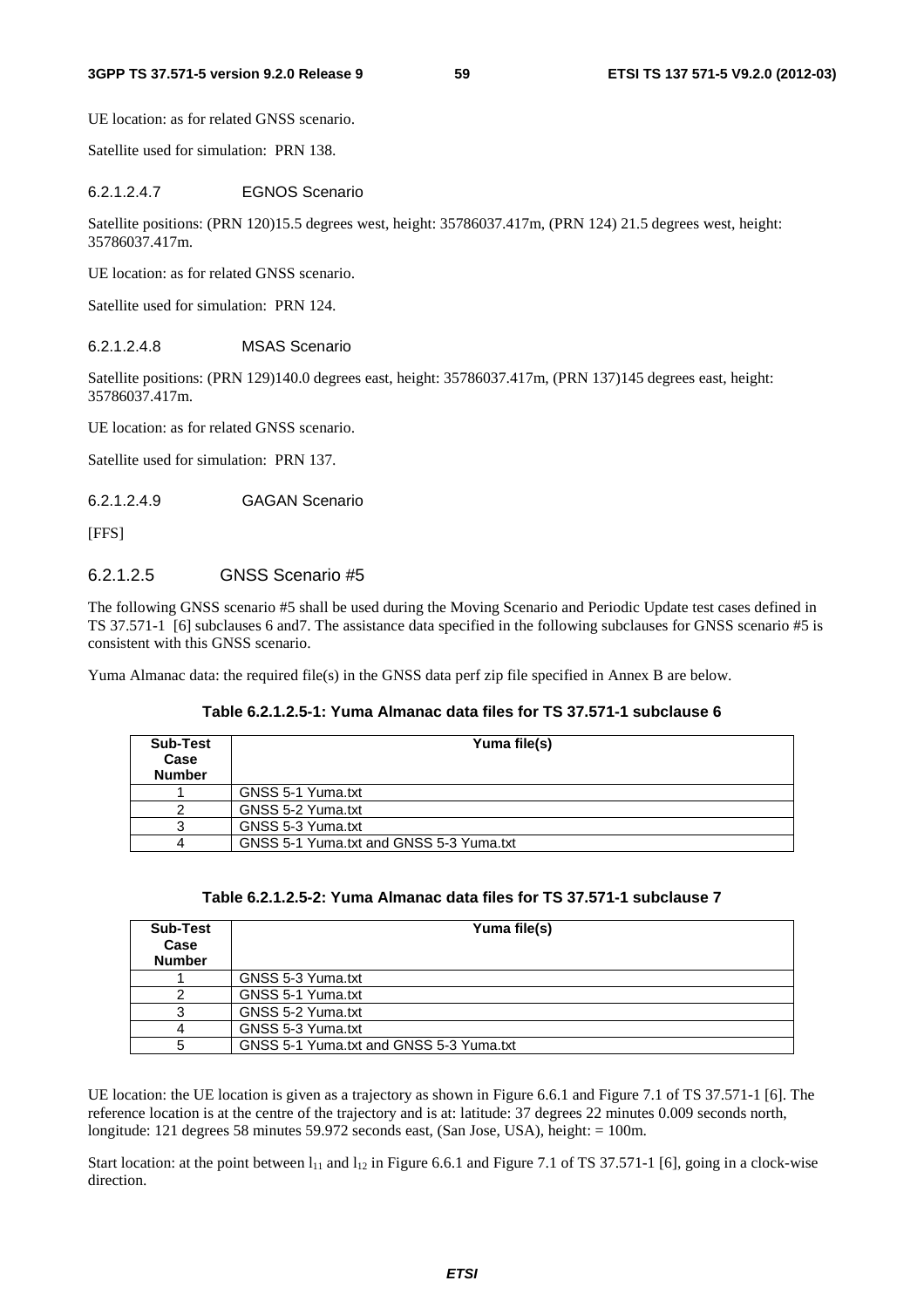Nominal start time: 10th November 2009, 14:30:00.

Viable running time to maintain specified HDOP values: 15 minutes.

Visible satellites available for simulation and for which Assistance Data (other than Almanac) shall be generated are given below.

| <b>Sub-Test</b><br>Case<br><b>Number</b> | SV IDs of Visible satellites                                    |
|------------------------------------------|-----------------------------------------------------------------|
|                                          | 7, 8, 9, 10, 18, 19, 20                                         |
|                                          | FFS1                                                            |
|                                          | 5, 7, 10, 11, 13, 15, 17                                        |
|                                          | GPS: 5, 7, 10, 11, 13, 15, 17. GLONASS: 7, 8, 9, 10, 18, 19, 20 |

| Table 6.2.1.2.5-3: Visible satellites for TS 37.571-1 subclause 6 |  |  |
|-------------------------------------------------------------------|--|--|
|-------------------------------------------------------------------|--|--|

| <b>Sub-Test</b><br>Case<br><b>Number</b> | SV IDs of Visible satellites                                    |
|------------------------------------------|-----------------------------------------------------------------|
|                                          | 5, 7, 10, 11, 13, 15, 17, [TBD], [TBD]                          |
|                                          | 7, 8, 9, 10, 18, 19, 20                                         |
|                                          | FFSI                                                            |
|                                          | 5, 7, 10, 11, 13, 15, 17                                        |
|                                          | GPS: 5, 7, 10, 11, 13, 15, 17, GLONASS: 7, 8, 9, 10, 18, 19, 20 |

The satellites to be simulated in each test case have been selected in order to achieve the required HDOP. They are defined below.

| <b>Sub-Test</b><br>Case<br><b>Number</b> | SV IDs of Satellites to be simulated                                                                                                        |
|------------------------------------------|---------------------------------------------------------------------------------------------------------------------------------------------|
|                                          | 7, 8, 9, 10, 18, 19                                                                                                                         |
|                                          | [FFS]                                                                                                                                       |
|                                          | 5, 7, 10, 13, 15, 17 (Note)                                                                                                                 |
|                                          | GPS: 10, 15, 17. GLONASS: 8, 10, 18                                                                                                         |
|                                          | Note: For this sub-test the satellite simulator shall generate all the GPS signals supported by the UE for<br>all the simulated satellites. |

| Table 6.2.1.2.5-6: Satellites to be simulated for TS 37.571-1 subclause 7 |  |  |  |
|---------------------------------------------------------------------------|--|--|--|
|---------------------------------------------------------------------------|--|--|--|

| Sub-Test<br>Case<br><b>Number</b>                                                                                                           | SV IDs of Satellites to be simulated |  |
|---------------------------------------------------------------------------------------------------------------------------------------------|--------------------------------------|--|
|                                                                                                                                             | TBDI                                 |  |
|                                                                                                                                             | 7, 8, 9, 10, 18, 19                  |  |
|                                                                                                                                             | [FFS]                                |  |
|                                                                                                                                             | 5, 7, 10, 13, 15, 17 (Note)          |  |
|                                                                                                                                             | GPS: 10, 15, 17. GLONASS: 8, 10, 18  |  |
| Note: For this sub-test the satellite simulator shall generate all the GPS signals supported by the UE for<br>all the simulated satellites. |                                      |  |

Ionospheric model: see values in subclause 6.2.7.

Tropospheric model: STANAG with SRI equal to 324.8, as defined in STANAG 4294 [17].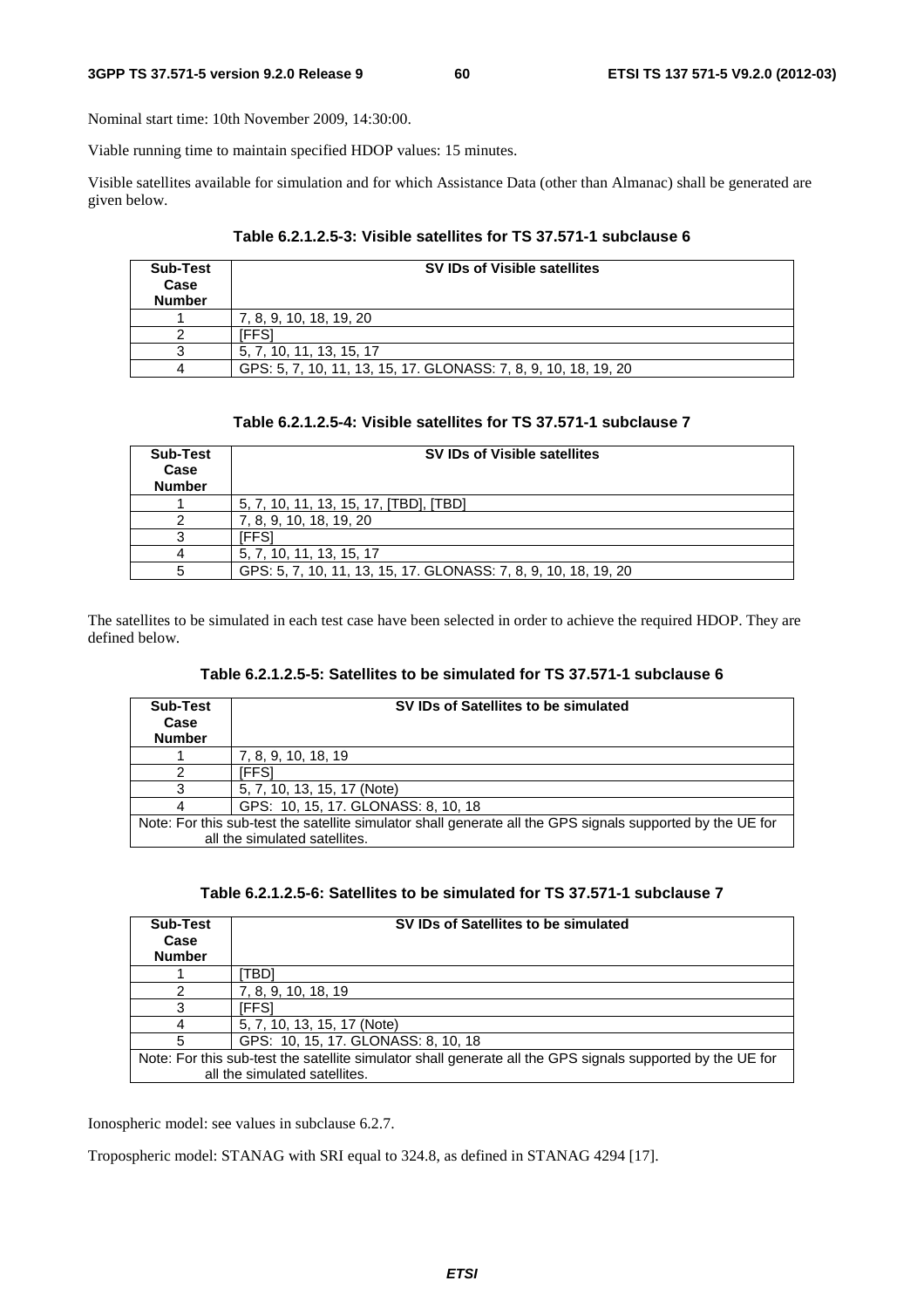# 6.2.1.2.6 UE Location for TTFF test cases

This subclause defines the method for generating the random UE locations that are required to be used for the TTFF tests defined in TS 37.571-1 [6] subclauses 6 and 7.

For every Test Instance in each TTFF test case, the UE location shall be randomly selected to be within 3 km of the Reference Location. The Altitude of the UE shall be randomly selected between 0 m to 500 m above WGS-84 reference ellipsoid. These values shall have uniform random distributions.

The UE location is calculated as an offset from the Reference Location.

#### 6.2.1.2.6.1 UE Location Offset

The UE location offset shall be calculated by selecting the next pair of random numbers, representing a pair of latitude and longitude offsets in degrees, from a standard uniform random number generator, with the following properties:

 The ranges of the latitude and longitude offsets values shall be such that when translated onto the surface of the earth they shall lie within a 3km radius circle, centred on the Reference location specified for the GNSS scenario under consideration. For the purposes of this calculation make the following assumptions:

- a) Over the 3km radius circle at the Reference location the earth is flat and the meridians and parallels form a rectangular grid
- b) The earth is spherical with a radius of 6371141m (equal to the WGS 84 value at 35 degrees latitude)

 The resolution used for the latitude and longitude offsets values shall be 90/2E23 for the latitude offset values and 360/2E24 for the longitude offset values, representing the coding resolution in degrees specified in 3GPP TS 23.032.

#### 6.2.1.2.6.2 UE Altitude

The UE altitude value shall be calculated by selecting the next random number from a standard uniform random number generator, in the range 0 to 500, representing meters. The resolution used for the random number shall be 1, representing 1 meter.

# 6.2.2 Information elements required for normal UE based testing for TS 37.571-1 subclause 6

The following A-GPS and A-GANSS assistance data IEs and fields shall be present for each test as appropriate for the GNSS(s) used during the test. Fields not specified shall not be present. The values of the fields are specified in subclause 6.2.7.

The information elements are given with reference to 3GPP TS 25.331 [34], where the details are defined.

#### **a) GPS Reference Time IE**

| <b>Fields of the IE</b>          |
|----------------------------------|
| GPS Week                         |
| GPS TOW msec                     |
| UE Positioning GPS ReferenceTime |
| Uncertainty                      |
| <b>GPS TOW Assist</b>            |
| SatID                            |
| <b>TLM Message</b>               |
| <b>TLM Reserved</b>              |
| Alert                            |
| Anti-Spoof                       |
|                                  |

**b) GANSS Reference Time IE**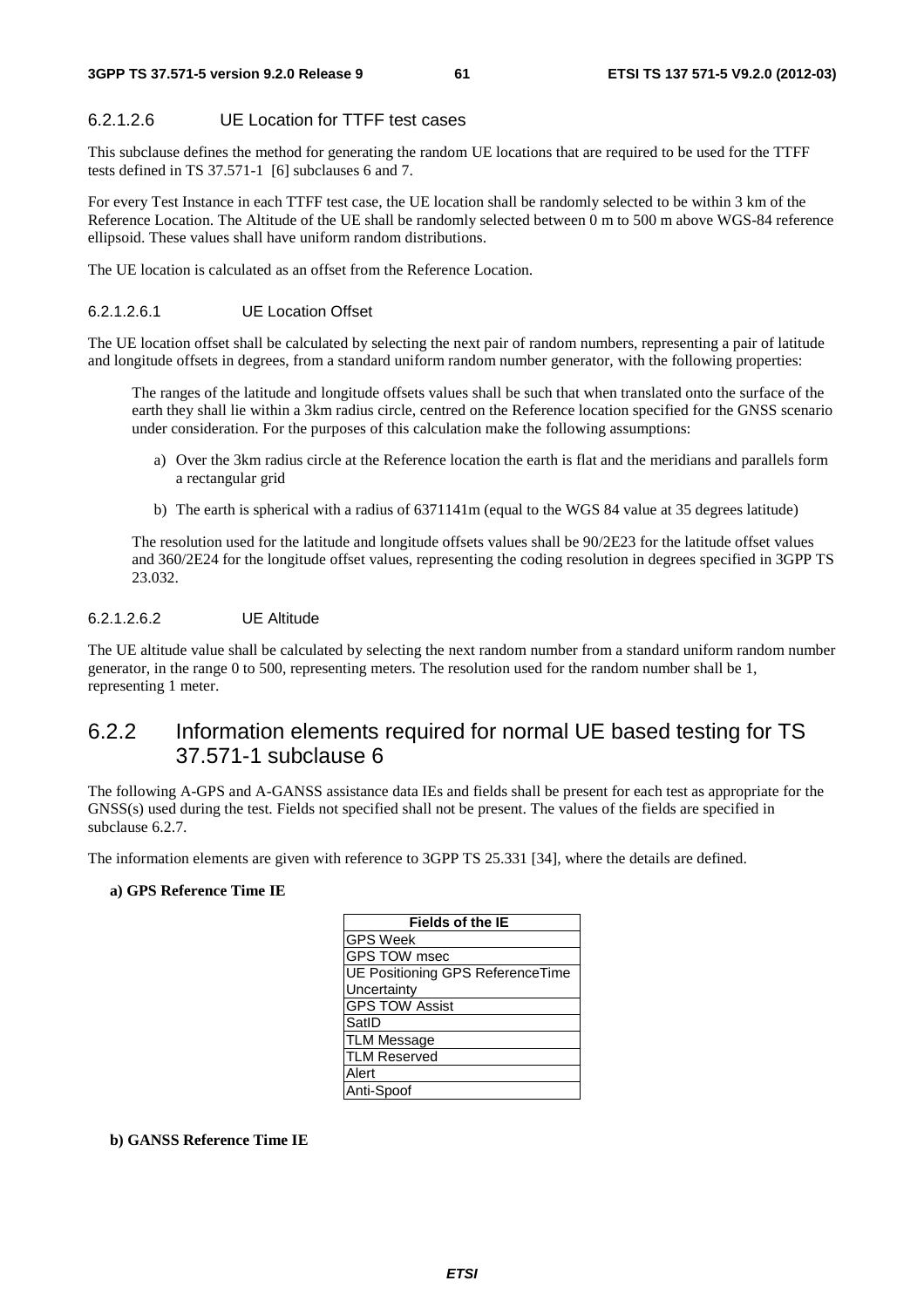| <b>Fields of the IE</b>      |
|------------------------------|
| <b>GANSS Day</b>             |
| <b>GANSS TOD</b>             |
| <b>GANSS TOD Uncertainty</b> |
| <b>GANSS Time ID</b>         |

**c) GANSS Time Model IE** This information element is only required for multi system tests.

| Fields of the IE                       |
|----------------------------------------|
| <b>GANSS Time Model Reference Time</b> |
| T <sub>A0</sub>                        |
| <b>GNSS TOD ID</b>                     |
| For each GNSS included in the test.    |

#### **d) GPS Reference UE Position IE**

| Fields of the IE                                        |
|---------------------------------------------------------|
| Ellipsoid point with Altitude and uncertainty ellipsoid |

#### **e) GANSS Reference UE Position IE**

**Fields of the IE** Ellipsoid point with Altitude and uncertainty ellipsoid

### **f) GPS Navigation Model IE**

| <b>Fields of the IE</b>   |  |
|---------------------------|--|
| All satellite information |  |

**g) GANSS Navigation Model IE**

| Fields of the IE          |
|---------------------------|
| All satellite information |

| <b>GANSS</b> | Clock and          |
|--------------|--------------------|
|              | <b>Orbit Model</b> |
|              | <b>Choice</b>      |
| Galileo      | Model-1            |

#### **h) GANSS Additional Navigation Model IE**

| <b>Fields of the IE</b>   |
|---------------------------|
| All satellite information |

| <b>GANSS</b>        | <b>Clock and</b><br><b>Orbit Model</b><br><b>Choice</b> |
|---------------------|---------------------------------------------------------|
| Modernized GPS      | Model-3                                                 |
| <b>GLONASS</b>      | Model-4                                                 |
| <b>QZSS QZS-L1</b>  | Model-2                                                 |
| QZSS QZS-L1C/L2C/L5 | Model-3                                                 |
| <b>SBAS</b>         | Model-5                                                 |

### **i) GPS Ionospheric Model IE**

|      | <b>Fields of the IE</b> |  |
|------|-------------------------|--|
| 'All |                         |  |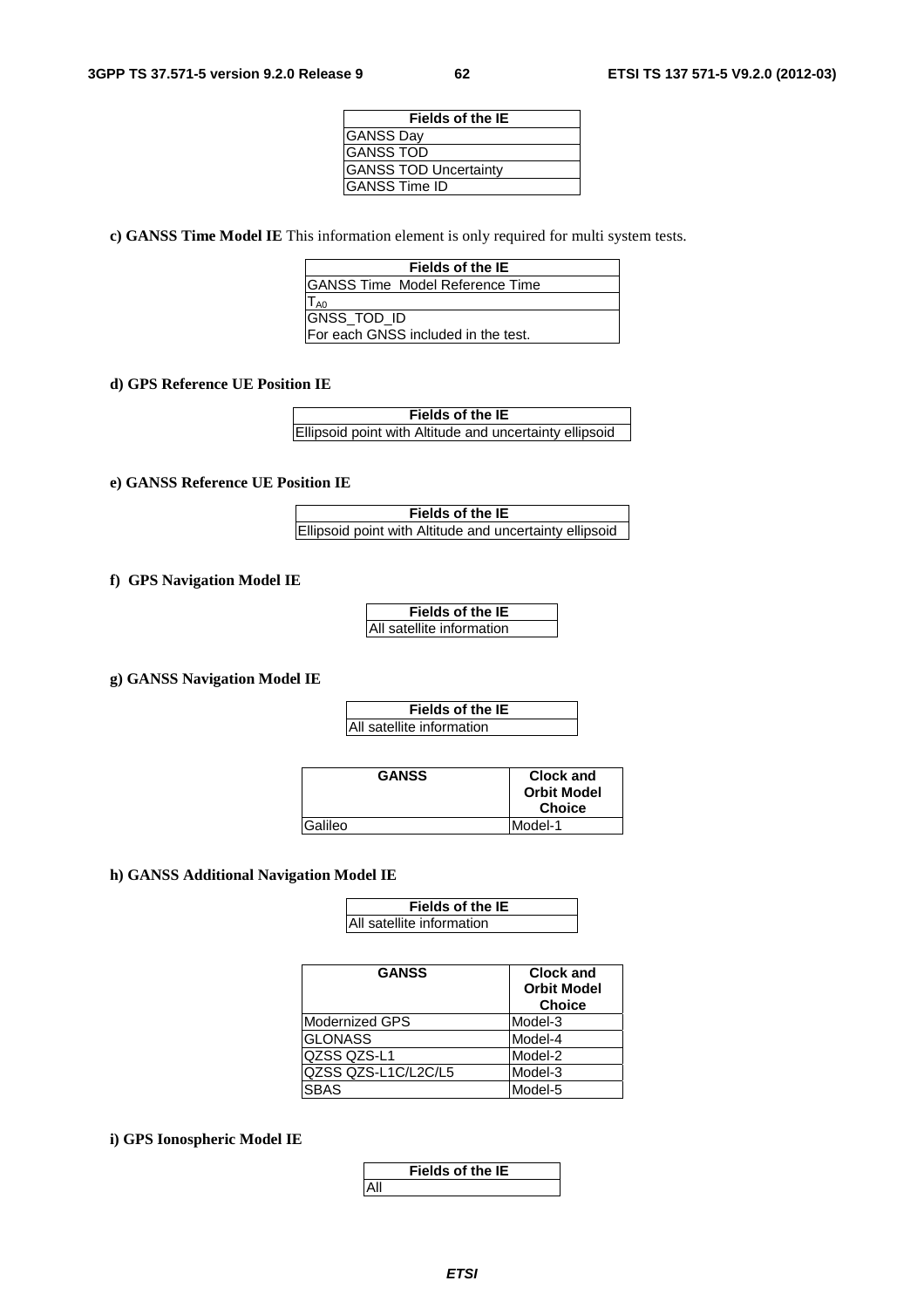**j) GANSS Ionospheric Model IE**



**k) GANSS Additional Ionospheric Model IE**



**l) GPS UTC Model IE**

**Fields of the IE** All

**m) GANSS Auxiliary Information IE**

| <b>Fields of the IE</b>            |  |
|------------------------------------|--|
| <b>GANSS Auxiliary Information</b> |  |

# 6.2.3 Information elements required for UE based Sensitivity Fine Time Assistance test case for TS 37.571-1 subclause 6

The A-GPS and A-GANSS assistance data IEs and fields that shall be present for the Sensitivity Fine Time Assistance test case shall be those specified in subclause 6.2.2 with the following exception. Fields not specified shall not be present. The values of the fields are specified in subclause 6.2.7.

#### **a) GPS Reference Time IE**

| <b>Fields of the IE</b>          |
|----------------------------------|
| <b>GPS Week</b>                  |
| <b>GPS TOW msec</b>              |
| <b>UTRAN GPS reference time</b>  |
| UTRAN GPS timing of cell frames  |
| CHOICE mode                      |
| <b>FDD</b>                       |
| Primary CPICH Info               |
| <b>SFN</b>                       |
| UE Positioning GPS ReferenceTime |
| Uncertainty                      |
| <b>TUTRAN-GPS drift rate</b>     |
| <b>GPS TOW Assist</b>            |
| SatID                            |
| <b>TLM Message</b>               |
| <b>TLM Reserved</b>              |
| Alert                            |
| Anti spoof                       |

#### **b) GANSS Reference Time IE**

| <b>Fields of the IE</b>      |
|------------------------------|
| <b>GANSS Day</b>             |
| <b>GANSS TOD</b>             |
| <b>GANSS TOD Uncertainty</b> |
| <b>GANSS Time ID</b>         |
| UTRAN GANSS reference time   |
| UTRAN GANSS timing of cell   |
| frames                       |
| CHOICE mode                  |
|                              |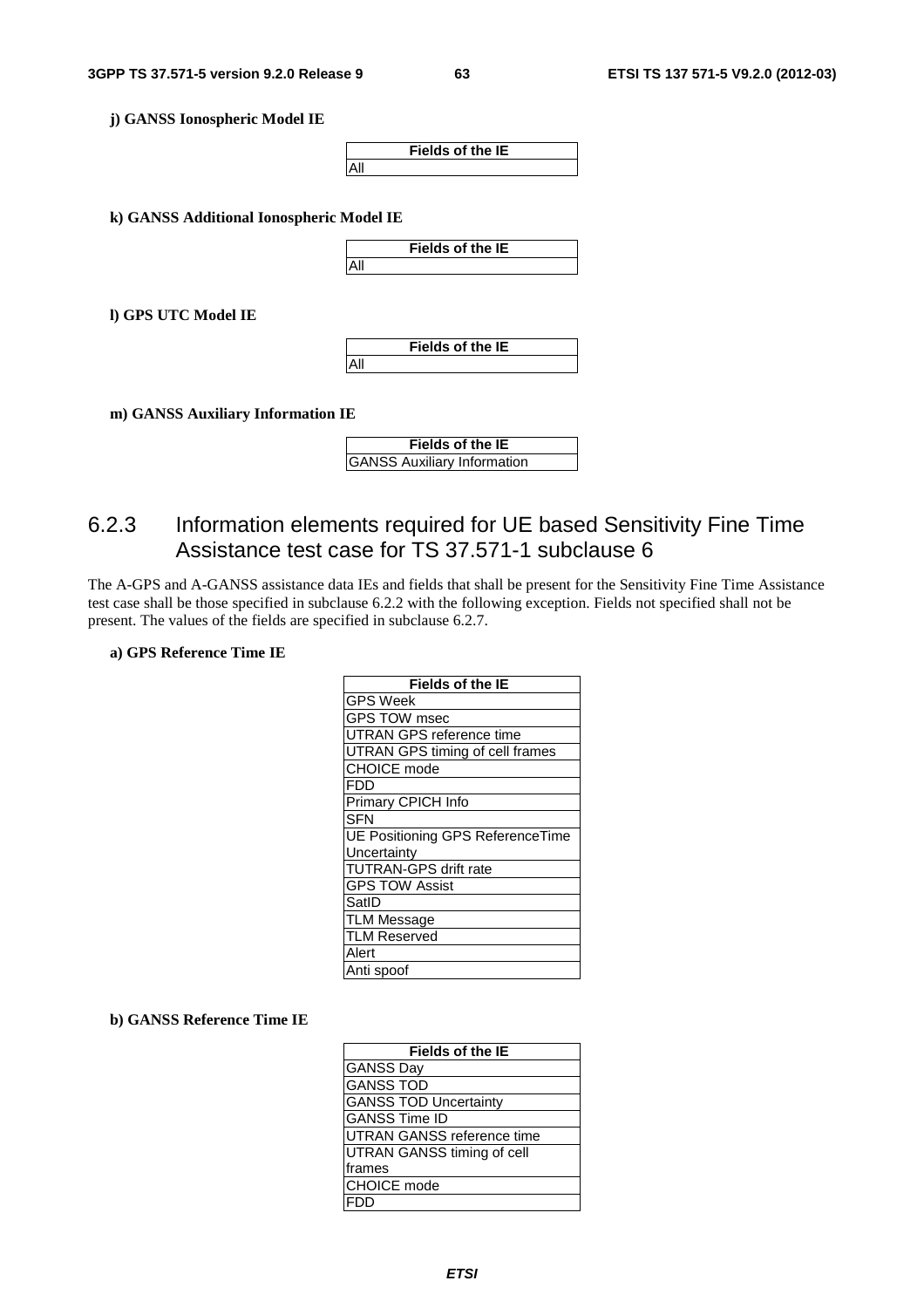| Primary CPICH Info      |
|-------------------------|
| ISFN                    |
| TUTRAN-GANSS drift rate |

# 6.2.4 Information elements available for normal UE assisted testing for TS 37.571-1 subclause 6

The following A-GPS and A-GANSS assistance data IEs and fields shall be present for each test as appropriate for the GNSS(s) used during the test. Fields not specified shall not be present. The values of the fields are specified in subclause 6.2.7.

#### **a) GPS Reference Time IE**

| <b>Fields of the IE</b>                 |
|-----------------------------------------|
| <b>GPS Week</b>                         |
| <b>GPS TOW msec</b>                     |
| <b>UE Positioning GPS ReferenceTime</b> |
| Uncertainty                             |
| <b>GPS TOW Assist</b>                   |
| SatID                                   |
| <b>TLM Message</b>                      |
| <b>TLM Reserved</b>                     |
| Alert                                   |
| Anti-Spoof                              |

### **b) GANSS Reference Time IE**

| <b>Fields of the IE</b>      |  |
|------------------------------|--|
| <b>GANSS Day</b>             |  |
| <b>GANSS TOD</b>             |  |
| <b>GANSS TOD Uncertainty</b> |  |
| IGANSS Time ID               |  |

**c) GANSS Time Model IE** This information element is only required for multi system tests.

| Fields of the IE                       |  |
|----------------------------------------|--|
| <b>GANSS Time Model Reference Time</b> |  |
| T <sub>A0</sub>                        |  |
| GNSS_TOD_ID                            |  |
| For each GNSS included in the test.    |  |

**d) GPS Reference UE Position IE**

| Fields of the IE                                        |
|---------------------------------------------------------|
| Ellipsoid point with Altitude and uncertainty ellipsoid |

#### **e) GANSS Reference UE Position IE**

| Fields of the IE                                        |  |
|---------------------------------------------------------|--|
| Ellipsoid point with Altitude and uncertainty ellipsoid |  |

**f) GPS Almanac IE**

| Fields of the IE          |
|---------------------------|
| Almanac Reference Week    |
| All Satellite information |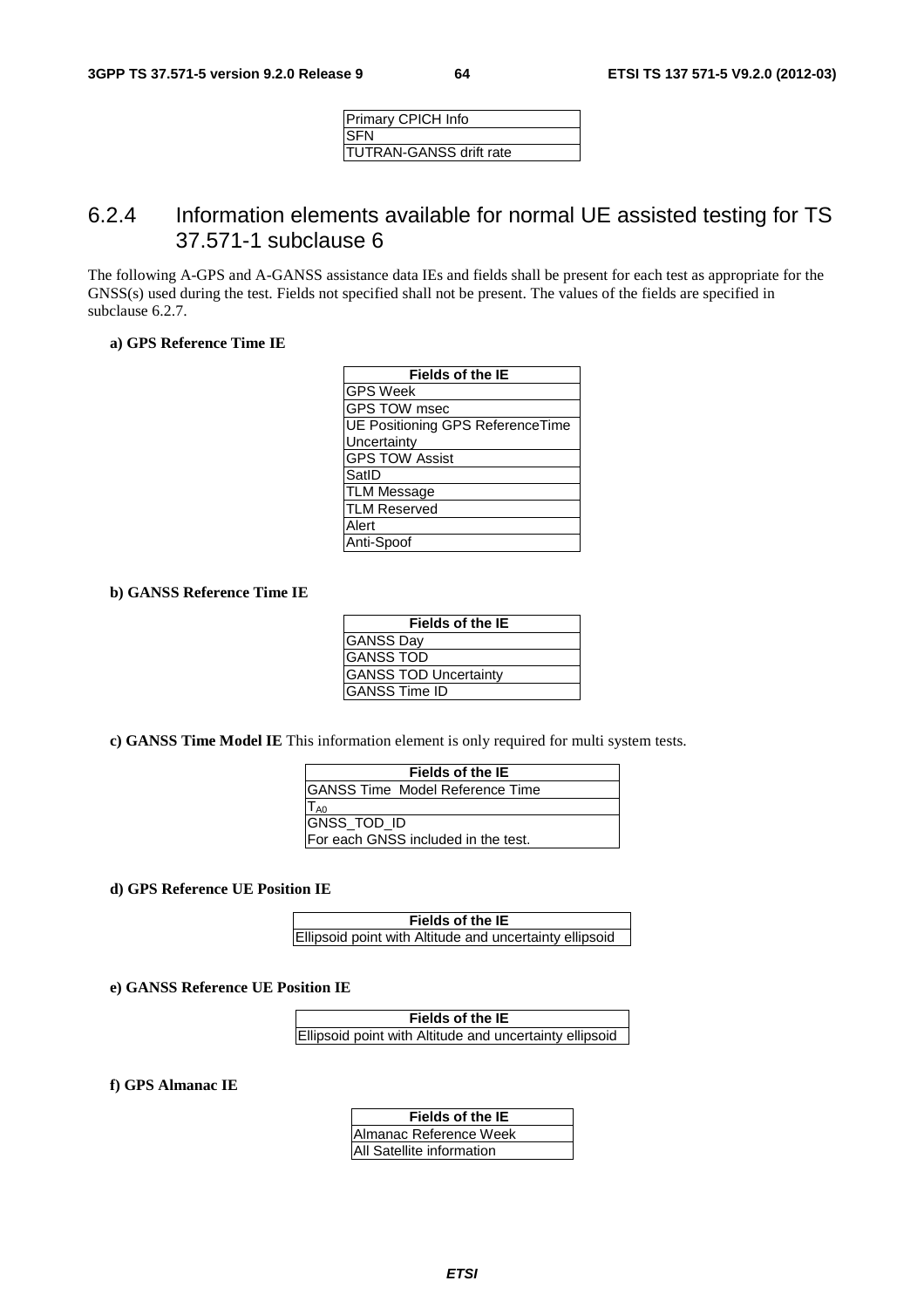### **g) GANSS Almanac IE**

| <b>Fields of the IE</b>     |
|-----------------------------|
| <b>IGANSS Almanac Model</b> |

| <b>GANSS</b>          | <b>Almanac</b><br><b>Model Choice</b> |
|-----------------------|---------------------------------------|
| Galileo               | Model-1                               |
| <b>Modernized GPS</b> | Model-3,4                             |
| <b>GLONASS</b>        | Model-5                               |
| QZSS QZS-L1           | Model-2                               |
| QZSS QZS-L1C/L2C/L5   | Model-3,4                             |
| <b>SBAS</b>           | Model-6                               |

# **h) GPS Navigation Model IE**

| <b>Fields of the IE</b>   |
|---------------------------|
| All satellite information |

## **i) GANSS Navigation Model IE**

| Fields of the IE          |  |
|---------------------------|--|
| All satellite information |  |

| <b>GANSS</b>        | <b>Clock and</b><br><b>Orbit Model</b><br><b>Choice</b> |
|---------------------|---------------------------------------------------------|
| Galileo             | Model-1                                                 |
| Modernized GPS      | Model-3                                                 |
| <b>GLONASS</b>      | Model-4                                                 |
| QZSS QZS-L1         | Model-2                                                 |
| QZSS QZS-L1C/L2C/L5 | Model-3                                                 |
| SBAS                | Model-5                                                 |

# **j) GPS Acquisition Assistance IE**

| <b>Fields of the IE</b>                 |
|-----------------------------------------|
| <b>GPS TOW msec</b>                     |
| <b>UE Positioning GPS ReferenceTime</b> |
| Uncertainty                             |
| Satellite information                   |
| SatID                                   |
| Doppler (0 <sup>th</sup> order term)    |
| <b>Extra Doppler</b>                    |
| Doppler (1 <sup>st</sup> order term)    |
| <b>Doppler Uncertainty</b>              |
| <b>Code Phase</b>                       |
| Integer Code Phase                      |
| <b>GPS Bit number</b>                   |
| Code Phase Search Window                |
| <b>Azimuth and Elevation</b>            |
| Azimuth                                 |
| Elevation                               |

# **k) GANSS Reference Measurement Information IE**

| Fields of the IE                     |
|--------------------------------------|
| Satellite information                |
| SatID                                |
| Doppler (0 <sup>th</sup> order term) |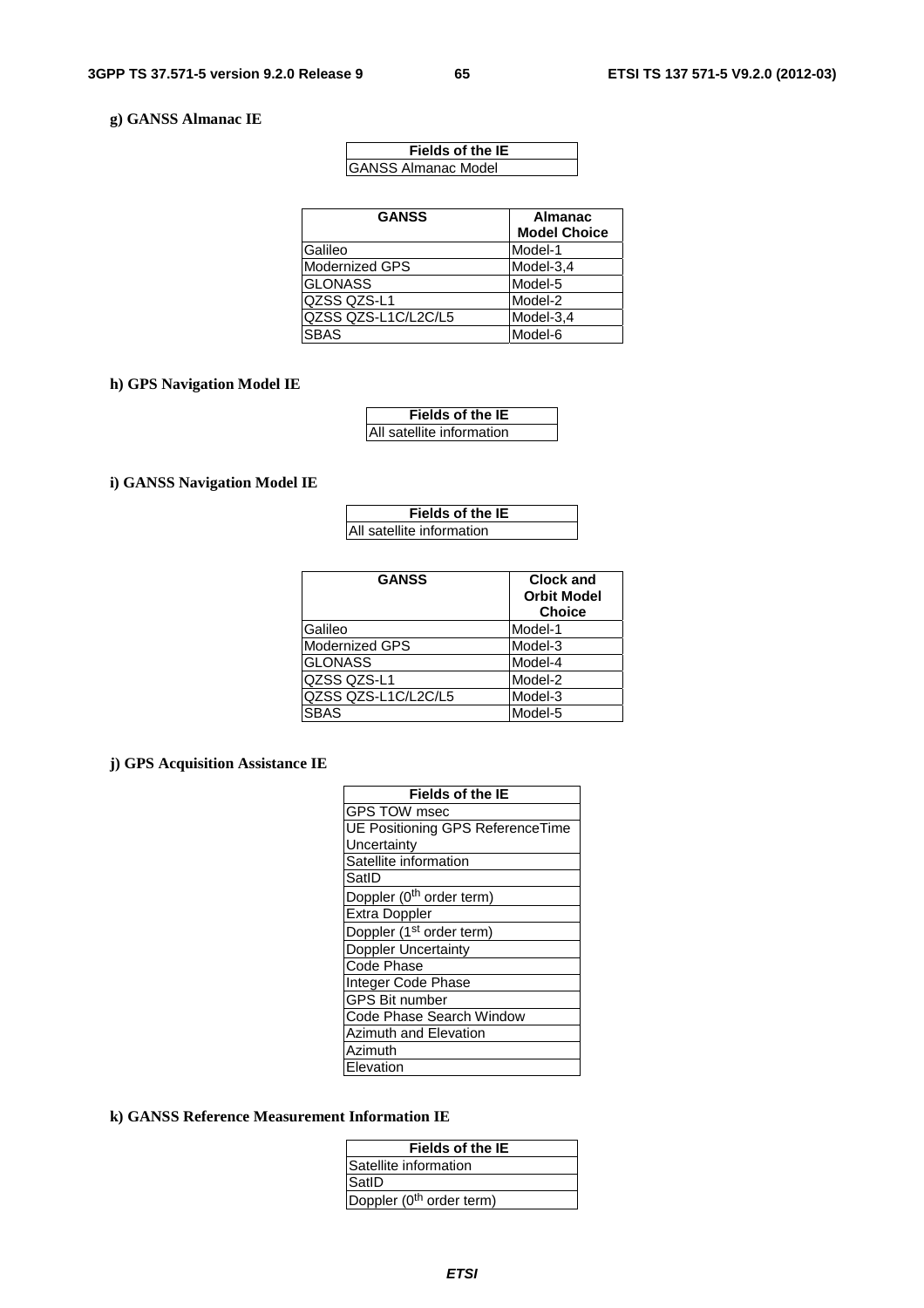| Extra Doppler                        |
|--------------------------------------|
| Doppler (1 <sup>st</sup> order term) |
| Doppler Uncertainty                  |
| Code Phase                           |
| Integer Code Phase                   |
| Code Phase Search Window             |
| <b>Azimuth and Elevation</b>         |
| Azimuth                              |
| Elevation                            |
|                                      |

### **l) GANSS Auxiliary Information IE**

| <b>Fields of the IE</b>            |  |
|------------------------------------|--|
| <b>GANSS Auxiliary Information</b> |  |

# 6.2.5 Information elements available for UE assisted Sensitivity Fine Time Assistance test case for TS 37.571-1 subclause 6

The A-GPS and A-GANSS assistance data IEs and fields that shall be available for use for the Sensitivity Fine Time Assistance test case shall be those specified in subclause 6.2.4 with the following exceptions. Fields not specified shall not be present. The values of the fields are specified in subclause 6.2.7.

#### **a) GPS Reference Time IE**

| <b>Fields of the IE</b>          |
|----------------------------------|
| <b>GPS Week</b>                  |
| GPS TOW msec                     |
| UTRAN GPS reference time         |
| UTRAN GPS timing of cell frames  |
| CHOICE mode                      |
| <b>FDD</b>                       |
| Primary CPICH Info               |
| <b>SFN</b>                       |
| UE Positioning GPS ReferenceTime |
| Uncertainty                      |
| <b>TUTRAN-GPS drift rate</b>     |
| <b>GPS TOW Assist</b>            |
| SatID                            |
| <b>TLM Message</b>               |
| <b>LM Reserved</b>               |

### **b) GANSS Reference Time IE**

| <b>Fields of the IE</b>        |
|--------------------------------|
| <b>GANSS Day</b>               |
| <b>GANSS TOD</b>               |
| <b>GANSS TOD Uncertainty</b>   |
| <b>GANSS Time ID</b>           |
| UTRAN GANSS timing of cell     |
| frames                         |
| <b>CHOICE</b> mode             |
| <b>FDD</b>                     |
| Primary CPICH Info             |
| <b>SFN</b>                     |
| <b>TUTRAN-GANSS drift rate</b> |

### **c) GPS Acquisition Assistance IE**

| <b>Fields of the IE</b> |  |
|-------------------------|--|
| IGPS TOW msec           |  |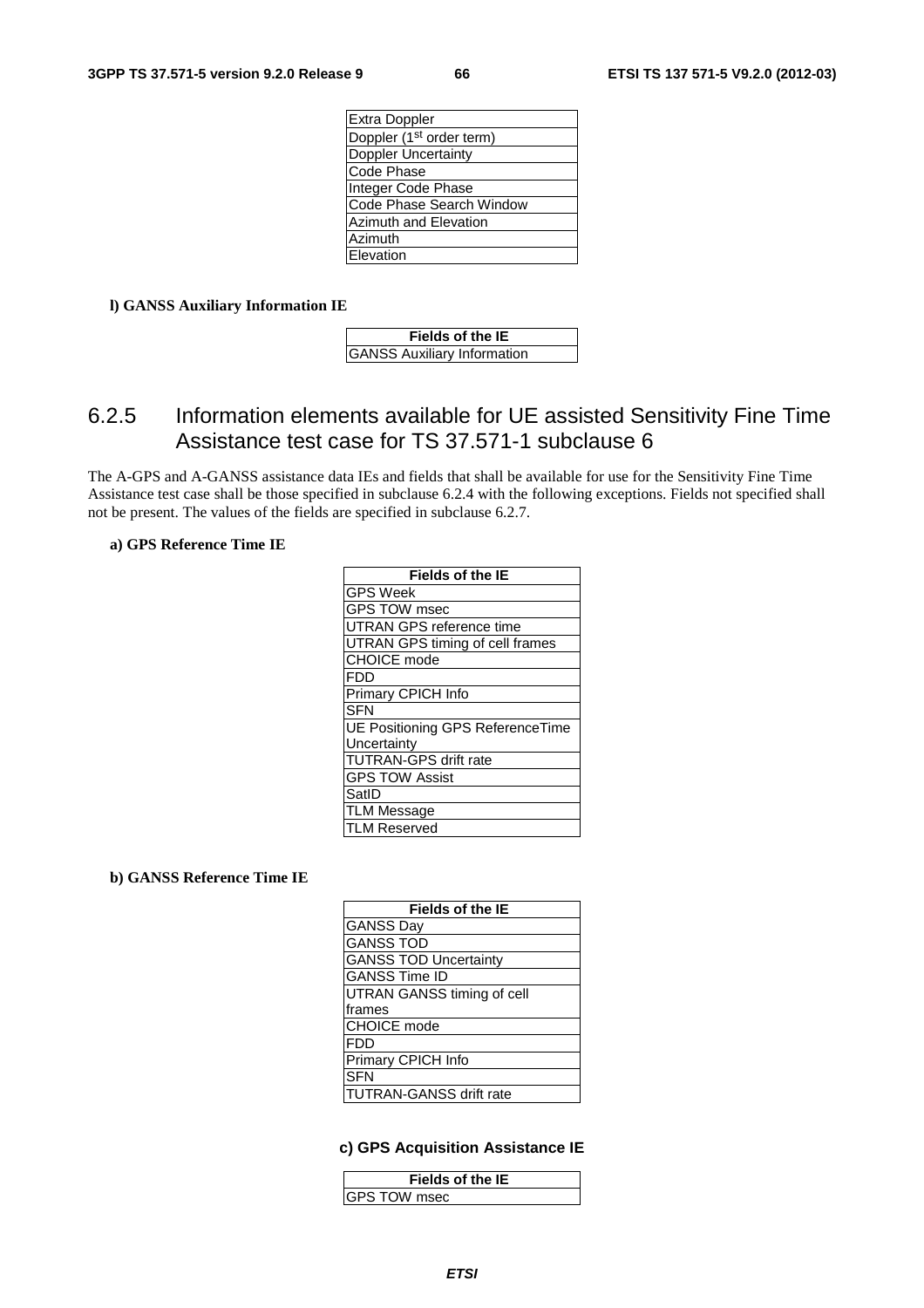| UTRAN GPS reference time                |
|-----------------------------------------|
| <b>UTRAN GPS timing of cell frames</b>  |
| <b>CHOICE</b> mode                      |
| <b>FDD</b>                              |
| Primary CPICH Info                      |
| <b>SFN</b>                              |
| <b>UE Positioning GPS ReferenceTime</b> |
| Uncertainty                             |
| Satellite information                   |
| SatID                                   |
| Doppler (0 <sup>th</sup> order term)    |
| <b>Extra Doppler</b>                    |
| Doppler (1 <sup>st</sup> order term)    |
| <b>Doppler Uncertainty</b>              |
| Code Phase                              |
| Integer Code Phase                      |
| <b>GPS Bit number</b>                   |
| Code Phase Search Window                |
| Azimuth and Elevation                   |
| Azimuth                                 |
| Elevation                               |

# 6.2.6 Information elements available for A-GNSS test cases in TS 37.571- 1 subclause 7

The following A-GNSS assistance data elements shall be provided to the UE in the tests. The assistance data provided depends on the mode being used in the test case, the assistance data supported by the UE and the GNSSs supported by the UE. Assistance data IEs not supported by the UE shall not be sent. Assistance data IEs supported by the UE but not listed below shall not be sent. The values of the fields are specified in subclause 6.2.7.

The information elements are given with reference to 3GPP TS 36.355 [8], where the details are defined.

| <b>Assistance Data IE supported</b>                                                 | Mode used in test case |                                                                                 |                                                                                     |
|-------------------------------------------------------------------------------------|------------------------|---------------------------------------------------------------------------------|-------------------------------------------------------------------------------------|
| by UE                                                                               | UE-based               | UE-assisted.<br><b>GNSS-</b><br><b>AcquisitionAssistance</b><br>supported by UE | UE-assisted.<br><b>GNSS-</b><br><b>AcquisitionAssistance</b><br>not supported by UE |
| <b>GNSS-Reference Time</b>                                                          | Yes                    | Yes                                                                             | Yes                                                                                 |
| GNSS-ReferenceLocation                                                              | Yes                    | No.                                                                             | Yes                                                                                 |
| GNSS-IonosphericModel                                                               | Yes                    | No                                                                              | No.                                                                                 |
| <b>GNSS-TimeModelList</b>                                                           | $Yes^{(1)}$            | No.                                                                             | $Yes^{(1)}$                                                                         |
| <b>GNSS-NavigationModel</b>                                                         | Yes                    | No                                                                              | Yes                                                                                 |
| GNSS-AcquisitionAssistance                                                          | No                     | Yes                                                                             | No.                                                                                 |
| GNSS-Almanac                                                                        | No.                    | No                                                                              | Yes                                                                                 |
| GNSS-UTC-Model                                                                      | Yes.                   | No.                                                                             | No.                                                                                 |
| <b>GNSS-AuxiliaryInformation</b>                                                    | Yes <sup>(2)</sup>     | $Yes^{(2)}$                                                                     | $Yes^{(2)}$                                                                         |
| Note 1: In case more than a single GNSS is supported by the $\overline{\text{IIF}}$ |                        |                                                                                 |                                                                                     |

# **Assistance Data to be provided to the UE for A-GNSS test cases in TS 37.571-1 subclause 7**

 $\,$  n a single GNSS is supported by the L

Note 2: In case the UE supports GLONASS, or more than one GNSS signal.

### a) **GNSS- Reference Time IE**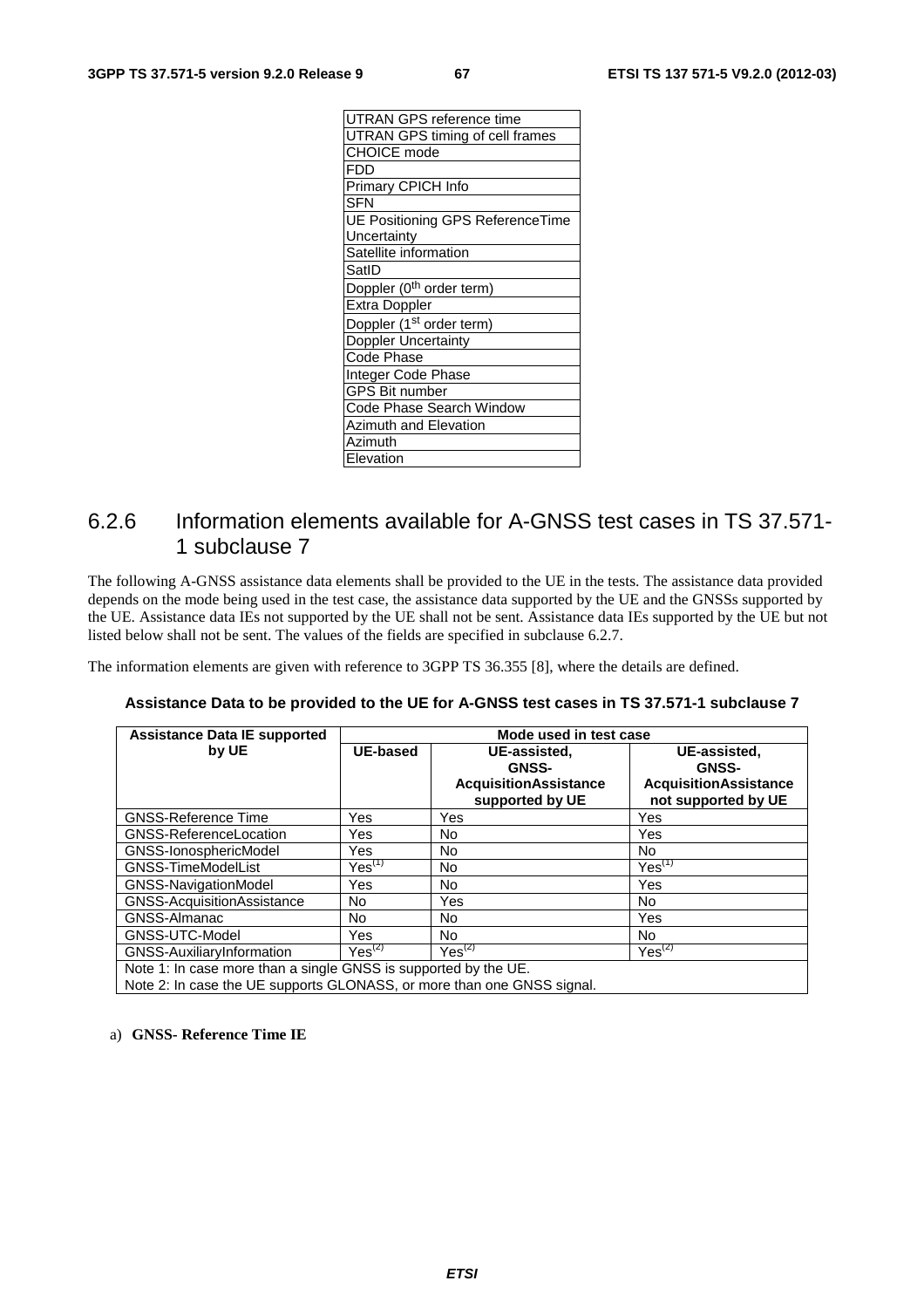| <b>Information Element</b>               | All tests except<br><b>Sensitivity Fine</b><br><b>Time Assistance</b> | <b>Sensitivity Fine</b><br><b>Time Assistance</b><br>test |
|------------------------------------------|-----------------------------------------------------------------------|-----------------------------------------------------------|
| <b>GNSS-ReferenceTime</b>                |                                                                       |                                                           |
| gnss-SystemTime                          |                                                                       |                                                           |
| gnss-TimeID                              | Yes                                                                   | Yes                                                       |
| gnss-DayNumber                           | Yes                                                                   | Yes                                                       |
| gnss-TimeOfDay                           | Yes                                                                   | Yes                                                       |
| gnss-TimeOfDayFrac-msec                  | Yes                                                                   | Yes                                                       |
| notificationOfLeapSecond                 | Yes if<br>$gnss-TimelD =$<br>'glonass'                                | Yes if<br>$gnss-TimelD =$<br>'glonass'                    |
| gps-TOW-Assist                           | Yes if<br>$gnss-TimelD = 'qps'$                                       | Yes if<br>$gnss$ -TimelD =<br>'gps'                       |
| referenceTimeUnc                         | Yes                                                                   | <b>No</b>                                                 |
| gnss-ReferenceTimeForOneCell             | No                                                                    | Yes                                                       |
| networkTime                              |                                                                       | Yes                                                       |
| secondsFromFrameStructureStart           |                                                                       | Yes                                                       |
| fractionalSecondsFromFrameStructureStart |                                                                       | Yes                                                       |
| frameDrift                               |                                                                       | Yes                                                       |
| cellID                                   |                                                                       | Yes                                                       |
| physCellId                               |                                                                       | Yes                                                       |
| cellGlobalIdEUTRA                        |                                                                       | Yes                                                       |
| earfcn                                   |                                                                       | Yes                                                       |
| referenceTimeUnc                         |                                                                       | Yes                                                       |

### **GNSS- Reference Time IE**

### b) **GNSS-ReferenceLocation IE**

### **GNSS-ReferenceLocation IE**

| Name of the IE          | <b>Fields of the IE</b> |
|-------------------------|-------------------------|
| IGNSS-ReferenceLocation | <b>IthreeDlocation</b>  |

### c) **GNSS-IonosphericModel IE**

### **GNSS-IonosphericModel IE**

| Name of the IE                                            | Fields of the IE                     |
|-----------------------------------------------------------|--------------------------------------|
| <b>GNSS-IonosphericModel</b>                              | KlobucharModelParameter              |
|                                                           | NeQuickModelParameter <sup>(1)</sup> |
| Note 1: Only required if GNSSs supported include Galileo. |                                      |

d) **GNSS-TimeModelList IE** This information element is only required for multi system tests.

### **GNSS-TimeModelList IE**

| Name of the IE             | <b>Fields of the IE</b>                              |
|----------------------------|------------------------------------------------------|
| <b>IGNSS-TimeModelList</b> |                                                      |
|                            | gnss-TO-ID<br>For each GNSS included in the<br>test. |
|                            | deltaT                                               |

e) **GNSS-NavigationModel IE**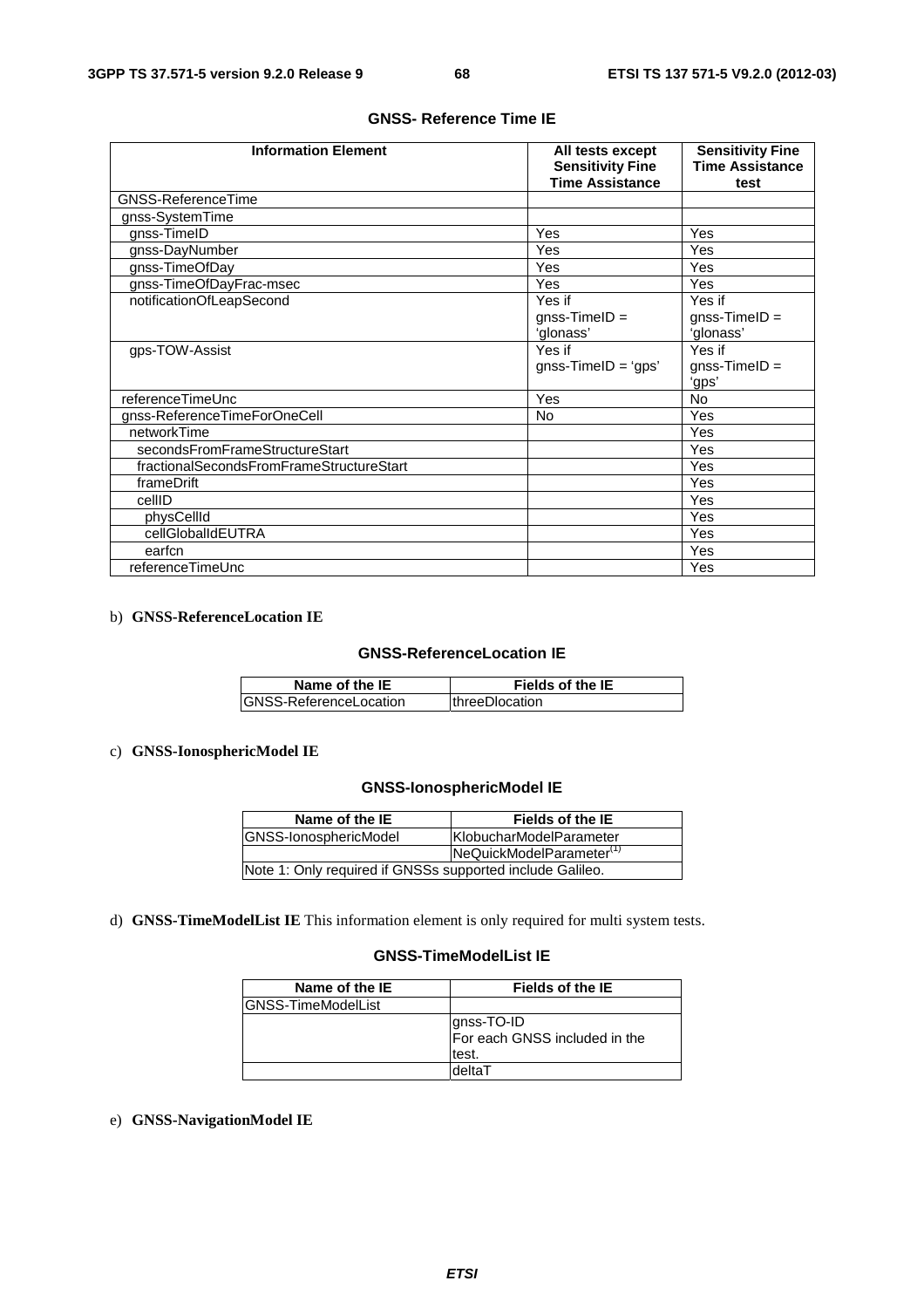# **GNSS-NavigationModel IE**

| Name of the IE       | <b>Fields of the IE</b> |
|----------------------|-------------------------|
| GNSS-NavigationModel |                         |

### **GNSS Clock and Orbit Model Choices**

| <b>GNSS</b>           | <b>Clock and</b><br><b>Orbit Model</b><br><b>Choice</b> |
|-----------------------|---------------------------------------------------------|
| <b>GPS</b>            | Model-2                                                 |
| <b>Modernized GPS</b> | Model-3                                                 |
| IGLONASS              | Model-4                                                 |
| QZSS QZS-L1           | Model-2                                                 |
| QZSS QZS-L1C/L2C/L5   | Model-3                                                 |
| <b>SBAS</b>           | Model-5                                                 |
| Galileo               | Model-1                                                 |

### f) **GNSS-AcquisitionAssistance IE**

# **GNSS-AcquisitionAssistance IE**

| Name of the IE             | <b>Fields of the IE</b> |
|----------------------------|-------------------------|
| GNSS-AcquisitionAssistance |                         |

### g) **GNSS-Almanac IE**

#### **GNSS-Almanac IE**

| Name of the IE | <b>Fields of the IE</b> |
|----------------|-------------------------|
| GNSS-Almanac   |                         |

### **GNSS Almanac Choices**

| <b>GNSS</b>           | <b>Almanac</b><br><b>Model Choice</b> |
|-----------------------|---------------------------------------|
| <b>GPS</b>            | Model-2                               |
| <b>Modernized GPS</b> | Model-3,4                             |
| <b>GLONASS</b>        | Model-5                               |
| QZSS QZS-L1           | Model-2                               |
| QZSS QZS-L1C/L2C/L5   | Model-3,4                             |
| <b>SBAS</b>           | Model-6                               |
| Galileo               | Model-1                               |

### h) **GNSS-UTC-Model IE**

# **GNSS-UTC-Model IE**

| Name of the IE  | <b>Fields of the IE</b> |
|-----------------|-------------------------|
| IGNSS-UTC-Model |                         |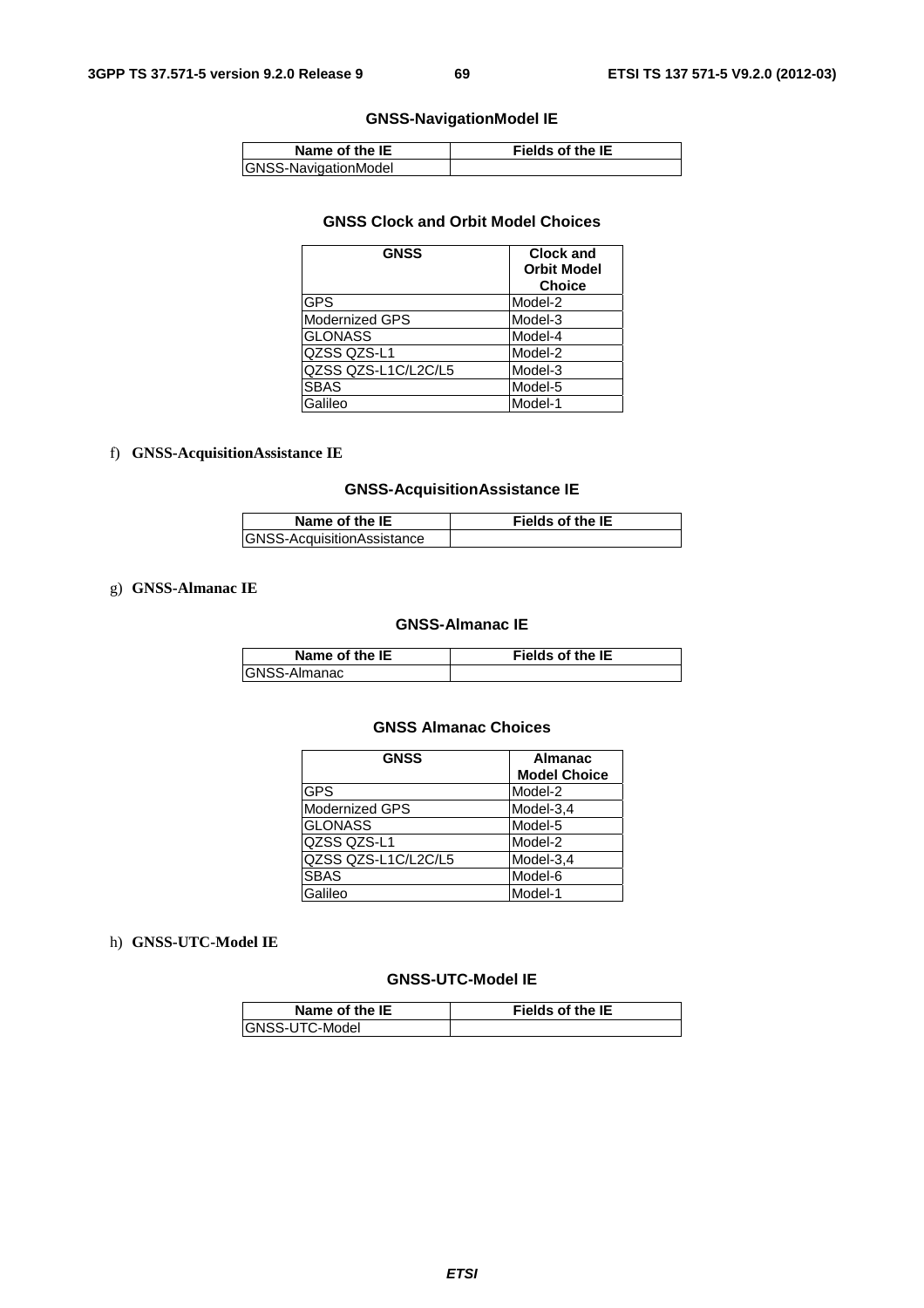| <b>GNSS</b>         | <b>UTC Model Choice</b> |
|---------------------|-------------------------|
| <b>GPS</b>          | Model-1                 |
| Modernized GPS      | Model-2                 |
| <b>GLONASS</b>      | Model-3                 |
| QZSS QZS-L1         | Model-1                 |
| QZSS QZS-L1C/L2C/L5 | Model-2                 |
| <b>SBAS</b>         | Model-4                 |
| Galileo             | Model-1                 |

#### **GNSS UTC Model Choices**

#### i) **GNSS-AuxiliaryInformation IE**

#### **GNSS-AuxiliaryInformation IE**

| Name of the IE                   | Fields of the IE |
|----------------------------------|------------------|
| <b>GNSS-AuxiliaryInformation</b> |                  |

# 6.2.7 Contents of Information elements for A-GNSS Minimum performance testing

# 6.2.7.1 General

This subclause defines the assistance data values that shall be used for all Assisted GNSS minimum performance tests defined in TS 37.571-1 [6] subclauses 6 and 7. It is given for GNSS scenarios #1, #2, #3, #4 and #5 and QZSS Scenarios #1 and #2, where it is different for each scenario; otherwise it is marked "All" where the same value is used for all scenarios.

Where assistance data is required on a per-satellite basis, or where the values of the data also varies with time it is specified in comma-separated-variable files in the GNSS data perf zip file specified in Annex B. These files specify the values to be used for each satellite, indexed by satellite PRN or SV ID, and, where applicable, the values to be used indexed by both time and satellite PRN or SV ID.

Assistance data that is marked as "time varying" is specified and used in 80 [FFS] ms increments. Interpolation between these values shall not be used.

Assistance data Information Elements and fields that are not specified shall not be used.

# 6.2.7.2 IE Random Offset Values

This subclause defines the methods for generating the random offsets that are required to be applied to some assistance data IEs for certain tests defined in TS 37.571-1 [6] subclauses 6 and 7.

### 6.2.7.2.1 GNSS TOW

Editor's note: the following subclause needs further study for the case using GANSS TOD

For every Test Instance in each TTFF test case, the IE GPS TOW msec or GANSS TOD or gnss-TimeofDay plus gnss-TimeofDayFrac-msec shall have a random offset, relative to GNSS system time, within the allowed error range of Coarse Time Assistance defined in the test case. This offset value shall have a uniform random distribution.

The offset value shall be calculated by selecting the next random number from a standard uniform random number generator, in the range specified for the GNSS Coarse Time assistance error range in the Test Requirements, Test parameters table for the test under consideration. The resolution used for the random number shall be 0.01, representing 10ms.

### 6.2.7.2.2 GNSS/cellular time offset

In addition, for every Fine Time Assistance Test Instance the IE UTRAN GPS timing of cell frames or the UTRAN GANSS timing of cell frames or fractionalSecondsFromFrameStructureStart shall have a random offset, relative to the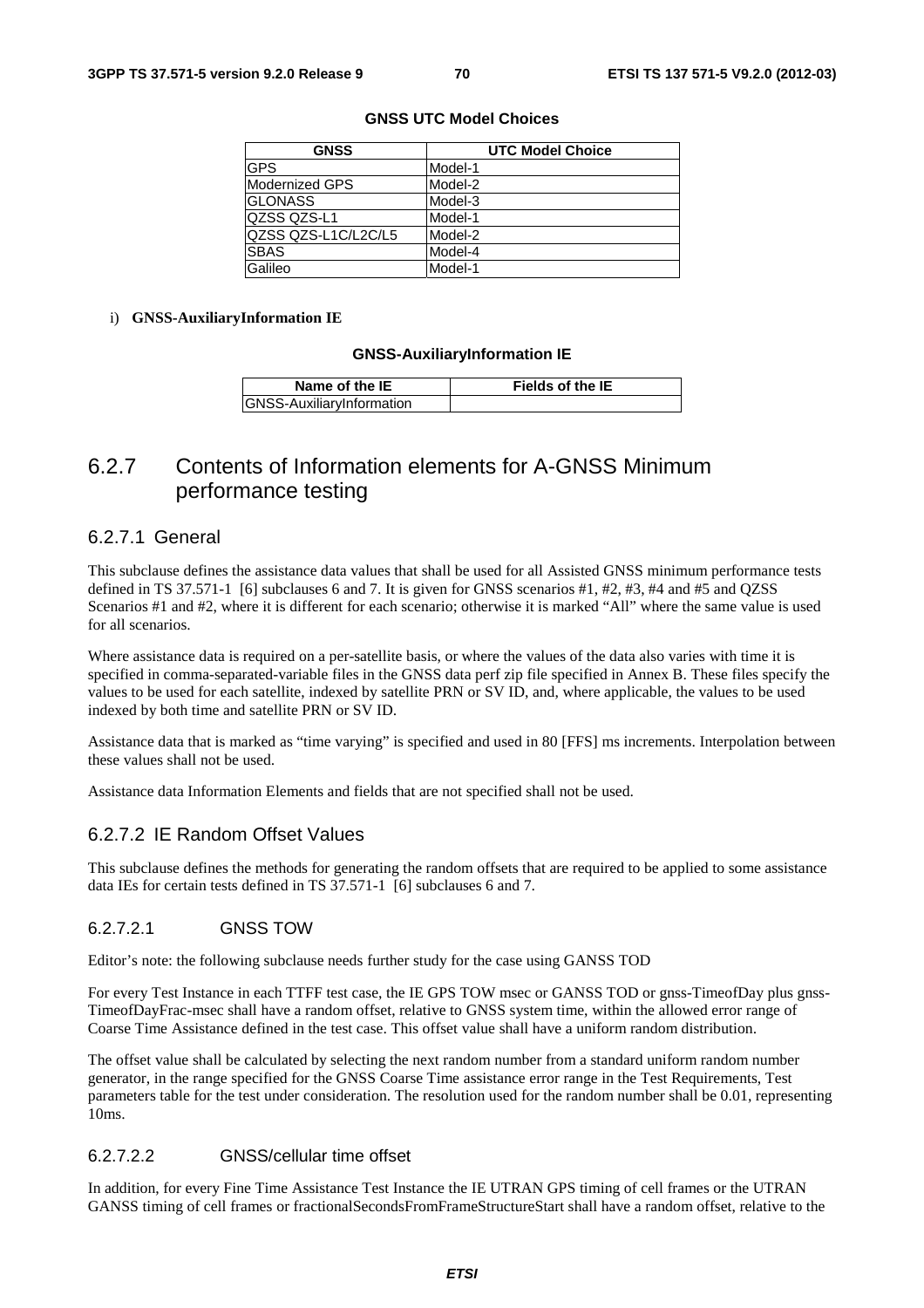true value of the relationship between the two time references, within the allowed error range of Fine Time Assistance defined in the test case. This offset value shall have a uniform random distribution.

The offset value shall be calculated by selecting the next random number from a standard uniform random number generator with the following properties:

For UTRAN GPS timing of cell frames the range shall be the number of UMTS chips whose duration is less than the range specified for the GNSS Fine Time assistance error range in the Test Requirements, Test parameters table for the test under consideration. For UTRAN GANSS timing of cell frames or fractionalSecondsFromFrameStructureStart the range shall be the range specified for the GNSS Fine Time assistance error range in the Test Requirements, Test parameters table for the test under consideration.

For UTRAN GPS timing of cell frames the resolution used for the random number shall be 1, representing 1 UMTS bit. For UTRAN GANSS timing of cell frames or fractionalSecondsFromFrameStructureStart the resolution used for the random number shall be 1us.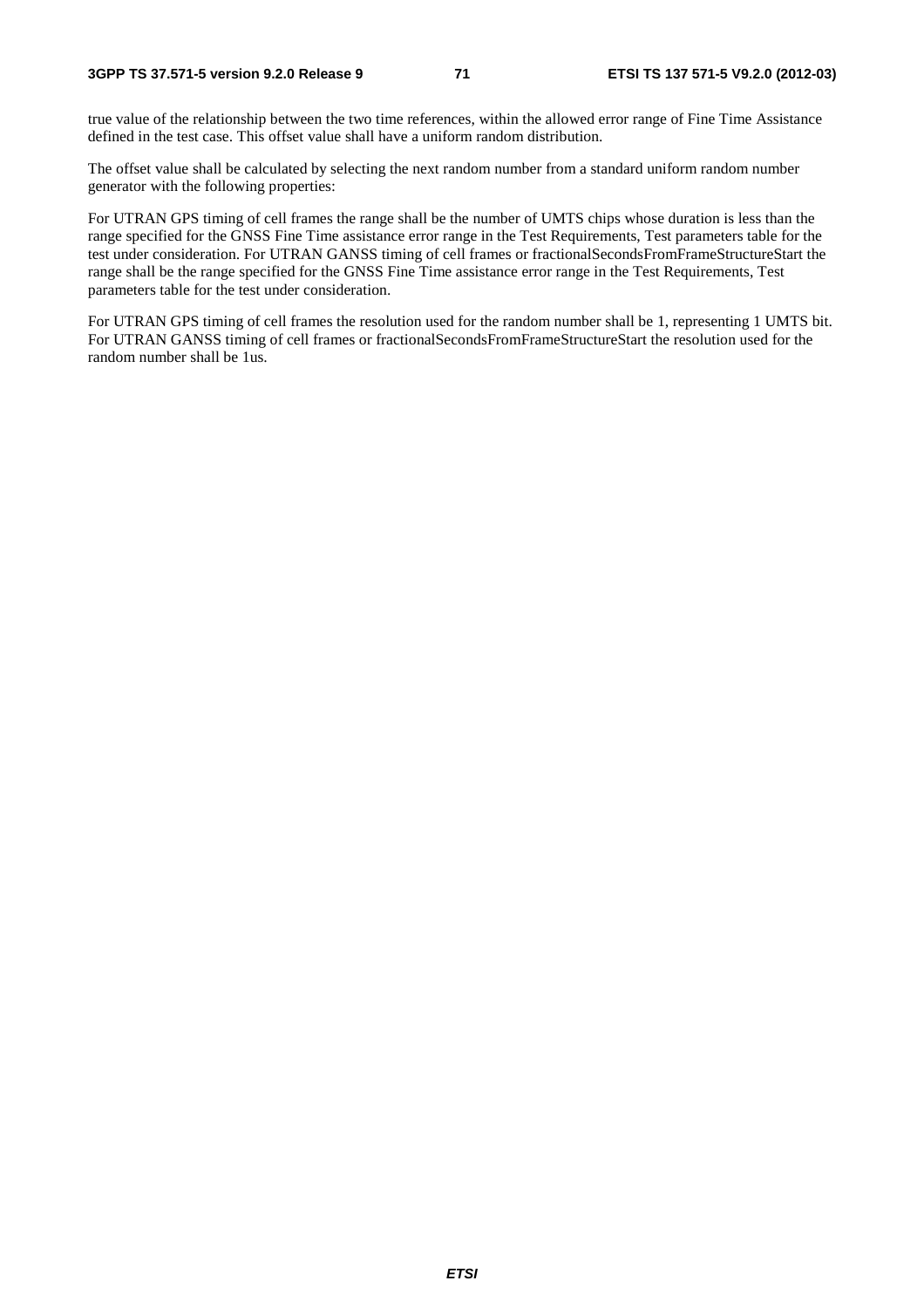# 6.2.7.3 Contents of Information elements for A-GNSS Minimum performance testing in TS 37.571-1 subclause 6

Assistance Data Reference Time

Contents of UE positioning GPS reference time (sub-tests 3 and 4)

#### **Reference Time (Fields occurring once per message)**

| <b>Information Element</b>                             | <b>Units</b> | <b>Value/remark GNSS</b><br>#1                                                                       | <b>Value/remark GNSS</b><br>#2                                                                       | <b>Value/remark GNSS</b><br>#5                                            |
|--------------------------------------------------------|--------------|------------------------------------------------------------------------------------------------------|------------------------------------------------------------------------------------------------------|---------------------------------------------------------------------------|
| <b>GPS Week</b>                                        | Weeks        | 1669                                                                                                 | 1557                                                                                                 | 1557                                                                      |
| <b>GPS TOW msec</b>                                    | msec         | 1800000 ms. Start<br>time. Add number of<br>ms as required. (Note<br>$\left( \right)$                | 225000000 ms. Start<br>time. Add number of<br>ms as required. (Note<br>1)                            | 225000000 ms. Start<br>time. Add number of<br>ms as required. (Note<br>1) |
| UTRAN GPS reference time                               |              | <b>Present for Sensitivity</b><br>Fine Time Assistance<br>test case. Absent<br>otherwise             | <b>Present for Sensitivity</b><br>Fine Time Assistance<br>test case. Absent<br>otherwise             | Absent                                                                    |
| UTRAN GPS timing of cell<br>frames                     |              | Note 2                                                                                               | Note 2                                                                                               |                                                                           |
| CHOICE mode                                            |              | <b>Present for Sensitivity</b><br>Fine Time Assistance<br>test case. Absent<br>otherwise             | <b>Present for Sensitivity</b><br>Fine Time Assistance<br>test case. Absent<br>otherwise             | $\sim$                                                                    |
| <b>FDD</b>                                             |              | $\overline{a}$                                                                                       |                                                                                                      | $\blacksquare$                                                            |
| Primary CPICH Info                                     |              | 100                                                                                                  | 100                                                                                                  |                                                                           |
| <b>SFN</b>                                             |              | Note 2                                                                                               | Note 2                                                                                               |                                                                           |
| <b>UE Positioning GPS</b><br>ReferenceTime Uncertainty |              | For Sensitivity Fine<br>Time Assistance test<br>case: '51' (10.2uS).<br>Otherwise: '125'<br>(2.127s) | For Sensitivity Fine<br>Time Assistance test<br>case: '51' (10.2uS).<br>Otherwise: '125'<br>(2.127s) | $'125'$ (2.127s)                                                          |
| <b>TUTRAN-GPS drift rate</b>                           |              | 0. Present for<br>Sensitivity Fine Time<br>Assistance test case.<br>Absent otherwise                 | 0. Present for<br>Sensitivity Fine Time<br>Assistance test case.<br>Absent otherwise                 | Absent                                                                    |
| Note 1: GPS TOW msec                                   |              |                                                                                                      | This is the value in ms of GPS TOW msec when the GPS scenario is initially started in the GNSS       |                                                                           |

simulator. For all TTFF test cases, each time a GPS scenario is used, the GPS start time shall be advanced by 120 seconds from the value last used so that, at the time the fix is made, it is at least 2 minutes later than the previous fix made with that scenario.

The actual value of GPS TOW msec to be used in the Reference Time IE (before the addition of the random offset, if applicable) shall be calculated at the time the IE is required by adding the elapsed time since the time the scenario was started in the GNSS simulator to this value. The accuracy shall be such that the Maximum Test System Uncertainty for Coarse Time Assistance, specified in Table C.1.2 of TS 37.571-1 [6], shall be met.

For all TTFF test cases a random offset is then added to the value of GPS TOW msec as described in subclause 6.2.7.2.

Note 2: UTRAN GPS timing of cell frames and SFN.

The values of UTRAN GPS timing of cell frames (before the addition of the random offset) and SFN shall be calculated at the time the IE is required. The accuracy of the relationship between the two fields shall be such that the Maximum Test System Uncertainty for Fine Time Assistance, specified in Table C.1.2 of TS 37.571-1 [6], shall be met.

A random offset is then added to the value of UTRAN GPS timing of cell frames as described in subclause 6.2.7.2.

# **Satellite Information**

| <b>Information Element</b> | <b>Units</b> | <b>Value/remark GNSS</b> | <b>Value/remark GNSS</b><br>#2 | <b>Value/remark GNSS</b><br>#5 |
|----------------------------|--------------|--------------------------|--------------------------------|--------------------------------|
| Number of satellites       |              | 10                       |                                |                                |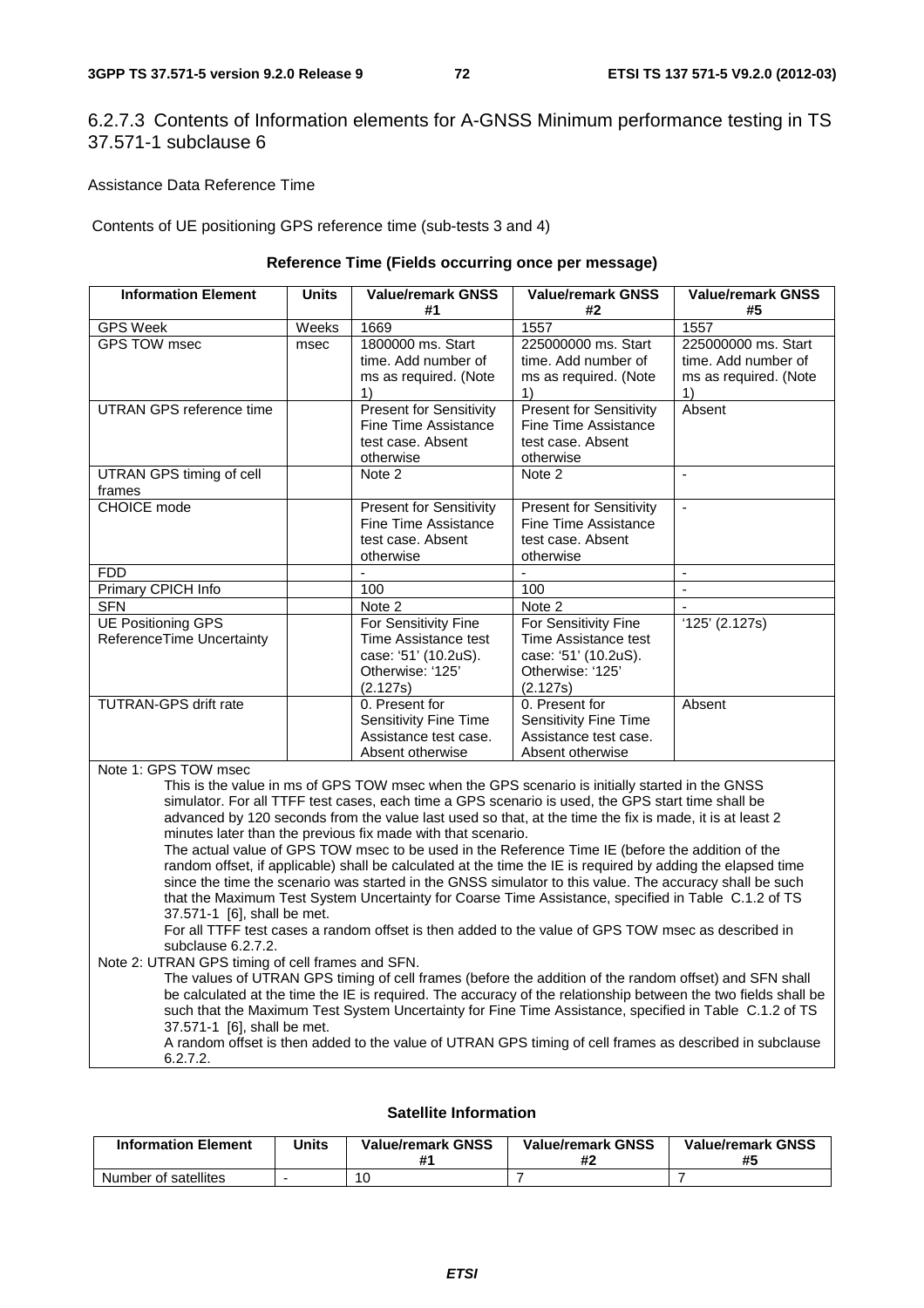| Information<br><b>Element</b> | <b>Units</b> | Value/remark GNSS #1                        | Value/remark GNSS #2        | Value/remark GNSS #5        |
|-------------------------------|--------------|---------------------------------------------|-----------------------------|-----------------------------|
| SatID                         |              | PRNs: 1, 4, 7, 8, 11, 17,<br>19, 20, 27, 28 | PRNs: 5, 7, 10, 11, 13, 15, | PRNs: 5, 7, 10, 11, 13, 15, |

#### **Reference Time - GPS TOW Assist (Fields occurring once per satellite)**

# **Reference Time - GPS TOW Assist (Fields occurring once per satellite)**

| <b>Information</b><br><b>Element</b> | <b>Units</b>      | <b>Value/remark GNSS All</b> |
|--------------------------------------|-------------------|------------------------------|
| <b>TLM Message</b>                   | <b>Bit string</b> | 10922                        |
| <b>TLM Reserved</b>                  | <b>Bit string</b> | າ                            |
| Alert                                | <b>Boolean</b>    |                              |
| Anti-Spoof                           | <b>Boolean</b>    |                              |

Contents of UE positioning GANSS reference time (sub-tests 1 and 2)

#### **GANSS reference time: sub-test 1**

| <b>Information Element</b>     | <b>Units</b> | <b>Value/remark GNSS</b><br>#1 | <b>Value/remark GNSS</b><br>#2 | <b>Value/remark GNSS</b><br>#5 |
|--------------------------------|--------------|--------------------------------|--------------------------------|--------------------------------|
| <b>GANSS Day</b>               | days         | 5845                           | 5063                           | 5063                           |
| <b>GANSS TOD</b>               | seconds      | 12586 Start time. (Note        | 62986 Start time. (Note        | 62986 Start time. (Note        |
|                                |              | 1)                             | 1)                             | 1)                             |
| <b>GANSS TOD Uncertainty</b>   |              | 125 (2.127 seconds)            | 125 (2.127 seconds)            | 125 (2.127 seconds)            |
| <b>GANSS Time ID</b>           |              | 2 (GLONASS)                    | 2 (GLONASS)                    | 2 (GLONASS)                    |
| <b>UTRAN GANSS reference</b>   |              | <b>Present for Sensitivity</b> | <b>Present for Sensitivity</b> | Absent                         |
| time                           |              | Fine Time Assistance           | Fine Time Assistance           |                                |
|                                |              | test case. Absent              | test case. Absent              |                                |
|                                |              | otherwise                      | otherwise                      |                                |
| UTRAN GANSS timing of          |              | Note 2                         | Note 2                         |                                |
| cell frames                    |              |                                |                                |                                |
| <b>CHOICE</b> mode             |              | <b>Present for Sensitivity</b> | <b>Present for Sensitivity</b> | $\blacksquare$                 |
|                                |              | Fine Time Assistance           | Fine Time Assistance           |                                |
|                                |              | test case. Absent              | test case. Absent              |                                |
|                                |              | otherwise                      | otherwise                      |                                |
| <b>FDD</b>                     |              |                                |                                | ٠                              |
| Primary CPICH Info             |              | 100                            | 100                            |                                |
| <b>SFN</b>                     |              | Note 2                         | Note 2                         |                                |
| <b>TUTRAN-GANSS drift rate</b> |              | 0. Present for                 | 0. Present for                 | Absent                         |
|                                |              | Sensitivity Fine Time          | Sensitivity Fine Time          |                                |
|                                |              | Assistance test case.          | Assistance test case.          |                                |
|                                |              | Absent otherwise               | Absent otherwise               |                                |

Note 1: GANSS TOD

This is the value in seconds of GANSS TOD when the GNSS scenario is initially started in the GNSS simulator. For all TTFF test cases, each time a GNSS scenario is used, the GNSS start time shall be advanced by 120 seconds from the value last used so that, at the time the fix is made, it is at least 2 minutes later than the previous fix made with that scenario.

The actual value of GANSS TOD to be used in the Reference Time IE (before the addition of the random offset, if applicable) shall be calculated at the time the IE is required by adding the elapsed time since the time the scenario was started in the GNSS simulator to this value. The accuracy shall be such that the Maximum Test System Uncertainty for Coarse Time Assistance, specified in Table C.1.2 of TS 37.571-1 [6], shall be met.

For all TTFF test cases a random offset is then added to the value of GANSS TOD as described in subclause 6.2.7.2.

Note 2: UTRAN GANSS timing of cell frames and SFN.

The values of UTRAN GANSS timing of cell frames (before the addition of the random offset) and SFN shall be calculated at the time the IE is required. The accuracy of the relationship between the two fields shall be such that the Maximum Test System Uncertainty for Fine Time Assistance, specified in Table C.1.2 of TS 37.571-1 [6], shall be met.

A random offset is then added to the value of UTRAN GPS timing of cell frames as described in subclause 6.2.7.2.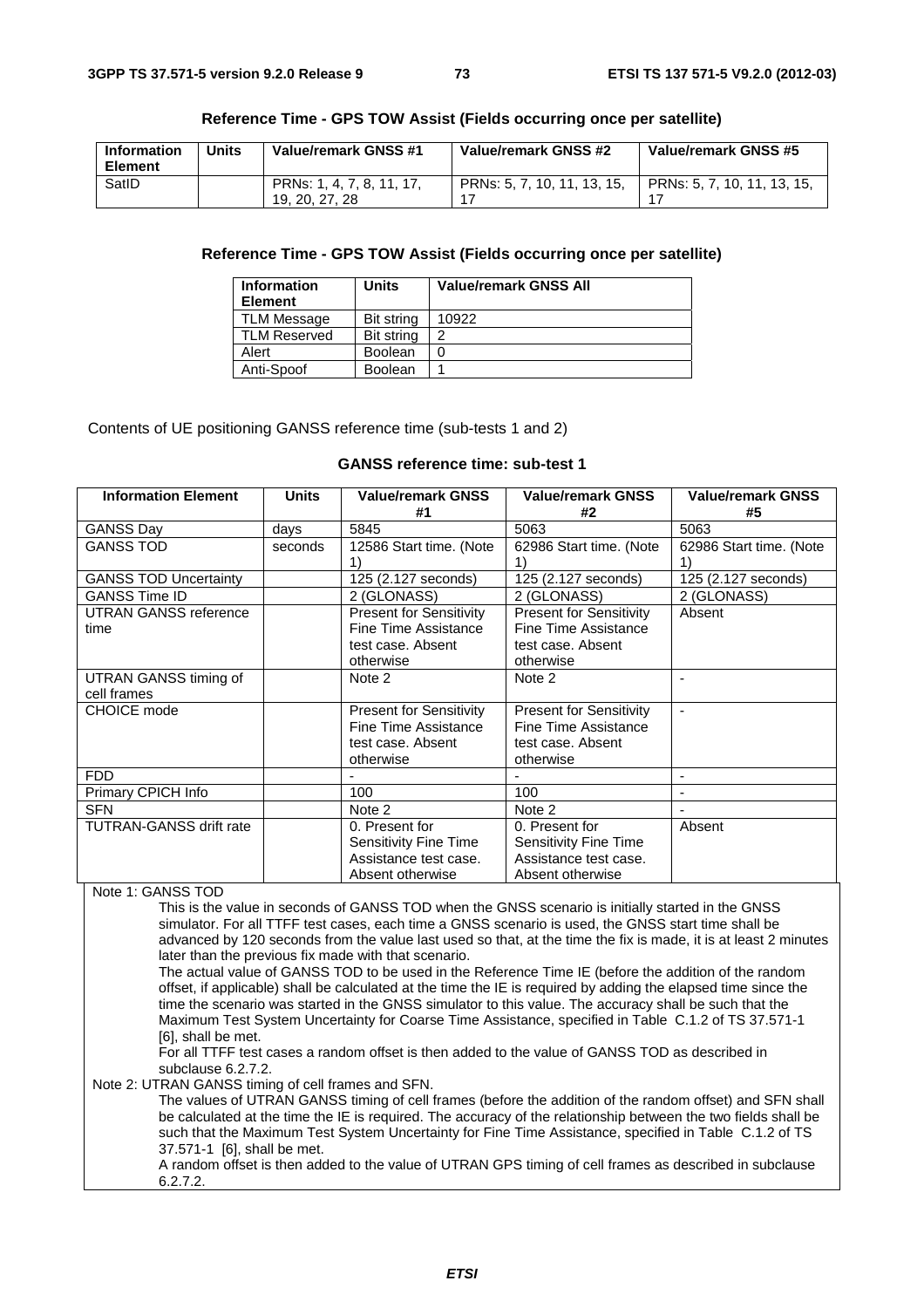| <b>Information Element</b>                                                                                                                                                                                        | <b>Units</b> | <b>Value/remark GNSS</b><br>#1                                                                                                                                                                           | <b>Value/remark GNSS</b><br>#2                                | Value/remark GNSS<br>#5  |
|-------------------------------------------------------------------------------------------------------------------------------------------------------------------------------------------------------------------|--------------|----------------------------------------------------------------------------------------------------------------------------------------------------------------------------------------------------------|---------------------------------------------------------------|--------------------------|
| <b>GANSS Day</b>                                                                                                                                                                                                  | days         | <b>FFS</b>                                                                                                                                                                                               | <b>FFS</b>                                                    | <b>FFS</b>               |
| <b>GANSS TOD</b>                                                                                                                                                                                                  | seconds      | FFS. Start time. (Note                                                                                                                                                                                   | FFS. Start time. (Note                                        | FFS. Start time. (Note   |
|                                                                                                                                                                                                                   |              | 1)                                                                                                                                                                                                       | 1)                                                            | 1)                       |
| <b>GANSS TOD Uncertainty</b>                                                                                                                                                                                      |              | 125 (2.127 seconds)                                                                                                                                                                                      | 125 (2.127 seconds)                                           | 125 (2.127 seconds)      |
| <b>GANSS Time ID</b>                                                                                                                                                                                              |              | Not present (Galileo                                                                                                                                                                                     | Not present (Galileo)                                         | Not present (Galileo     |
| <b>UTRAN GANSS</b>                                                                                                                                                                                                |              | <b>Present for Sensitivity</b>                                                                                                                                                                           | <b>Present for Sensitivity</b>                                | Absent                   |
| reference time                                                                                                                                                                                                    |              | Fine Time Assistance                                                                                                                                                                                     | Fine Time Assistance                                          |                          |
|                                                                                                                                                                                                                   |              | test case. Absent                                                                                                                                                                                        | test case. Absent                                             |                          |
|                                                                                                                                                                                                                   |              | otherwise                                                                                                                                                                                                | otherwise                                                     |                          |
| <b>UTRAN GANSS timing of</b>                                                                                                                                                                                      |              | Note 2                                                                                                                                                                                                   | Note 2                                                        | $\overline{a}$           |
| cell frames                                                                                                                                                                                                       |              |                                                                                                                                                                                                          |                                                               |                          |
| CHOICE mode                                                                                                                                                                                                       |              | <b>Present for Sensitivity</b><br><b>Fine Time Assistance</b>                                                                                                                                            | <b>Present for Sensitivity</b><br><b>Fine Time Assistance</b> | $\overline{a}$           |
|                                                                                                                                                                                                                   |              | test case. Absent                                                                                                                                                                                        | test case. Absent                                             |                          |
|                                                                                                                                                                                                                   |              | otherwise                                                                                                                                                                                                | otherwise                                                     |                          |
|                                                                                                                                                                                                                   |              |                                                                                                                                                                                                          |                                                               |                          |
| <b>FDD</b>                                                                                                                                                                                                        |              |                                                                                                                                                                                                          | $\overline{a}$                                                | $\overline{\phantom{a}}$ |
| Primary CPICH Info                                                                                                                                                                                                |              | 100                                                                                                                                                                                                      | 100                                                           | $\blacksquare$           |
| <b>SFN</b>                                                                                                                                                                                                        |              | Note 2                                                                                                                                                                                                   | Note 2                                                        |                          |
| <b>TUTRAN-GANSS drift</b>                                                                                                                                                                                         |              | 0. Present for                                                                                                                                                                                           | 0. Present for                                                | Absent                   |
| rate                                                                                                                                                                                                              |              | <b>Sensitivity Fine Time</b>                                                                                                                                                                             | <b>Sensitivity Fine Time</b>                                  |                          |
|                                                                                                                                                                                                                   |              | Assistance test case.                                                                                                                                                                                    | Assistance test case.                                         |                          |
|                                                                                                                                                                                                                   |              | Absent otherwise                                                                                                                                                                                         | Absent otherwise                                              |                          |
|                                                                                                                                                                                                                   |              |                                                                                                                                                                                                          |                                                               |                          |
| Note 1: GANSS TOD                                                                                                                                                                                                 |              |                                                                                                                                                                                                          |                                                               |                          |
|                                                                                                                                                                                                                   |              | This is the value in seconds of GANSS TOD when the GNSS scenario is initially started in the GNSS<br>simulator. For all TTFF test cases, each time a GNSS scenario is used, the GNSS start time shall be |                                                               |                          |
|                                                                                                                                                                                                                   |              | advanced by 120 seconds from the value last used so that, at the time the fix is made, it is at least 2                                                                                                  |                                                               |                          |
|                                                                                                                                                                                                                   |              | minutes later than the previous fix made with that scenario.                                                                                                                                             |                                                               |                          |
|                                                                                                                                                                                                                   |              | The actual value of GANSS TOD to be used in the Reference Time IE (before the addition of the random                                                                                                     |                                                               |                          |
|                                                                                                                                                                                                                   |              | offset, if applicable) shall be calculated at the time the IE is required by adding the elapsed time since the                                                                                           |                                                               |                          |
|                                                                                                                                                                                                                   |              |                                                                                                                                                                                                          |                                                               |                          |
| time the scenario was started in the GNSS simulator to this value. The accuracy shall be such that the<br>Maximum Test System Uncertainty for Coarse Time Assistance, specified in Table C.1.2 of TS 37.571-1     |              |                                                                                                                                                                                                          |                                                               |                          |
| [6], shall be met.                                                                                                                                                                                                |              |                                                                                                                                                                                                          |                                                               |                          |
| For all TTFF test cases a random offset is then added to the value of GANSS TOD as described in                                                                                                                   |              |                                                                                                                                                                                                          |                                                               |                          |
| subclause 6.2.7.2.                                                                                                                                                                                                |              |                                                                                                                                                                                                          |                                                               |                          |
| Note 2: UTRAN GANSS timing of cell frames and SFN.                                                                                                                                                                |              |                                                                                                                                                                                                          |                                                               |                          |
| The values of UTRAN GANSS timing of cell frames (before the addition of the random offset) and SFN<br>shall be calculated at the time the IE is required. The accuracy of the relationship between the two fields |              |                                                                                                                                                                                                          |                                                               |                          |
|                                                                                                                                                                                                                   |              |                                                                                                                                                                                                          |                                                               |                          |
|                                                                                                                                                                                                                   |              | shall be such that the Maximum Test System Uncertainty for Fine Time Assistance, specified in Table                                                                                                      |                                                               |                          |
| C.1.2 of TS 37.571-1 [6], shall be met.                                                                                                                                                                           |              | A random offset is then added to the value of UTRAN GPS timing of cell frames as described in subclause                                                                                                  |                                                               |                          |

#### **GANSS reference time: sub-test 2**

# Assistance Data Time Model

6.2.7.2.

Contents of UE positioning GANSS time model (sub-test 4)

# **GANSS time model**

| <b>Information Element</b> | Units   | Value/remark GNSS #1 | Value/remark GNSS #2 | Value/remark GNSS #5 |
|----------------------------|---------|----------------------|----------------------|----------------------|
| <b>GANSS Time Model</b>    | 16s     | 1800(s)              | 225000(s)            | 225000(s)            |
| Reference Time             |         |                      |                      |                      |
| LA <sub>0</sub>            | seconds | 0                    |                      |                      |
| GNSS_TOD_ID                |         | $0$ (GPS)            | $0$ (GPS)            | $0$ (GPS)            |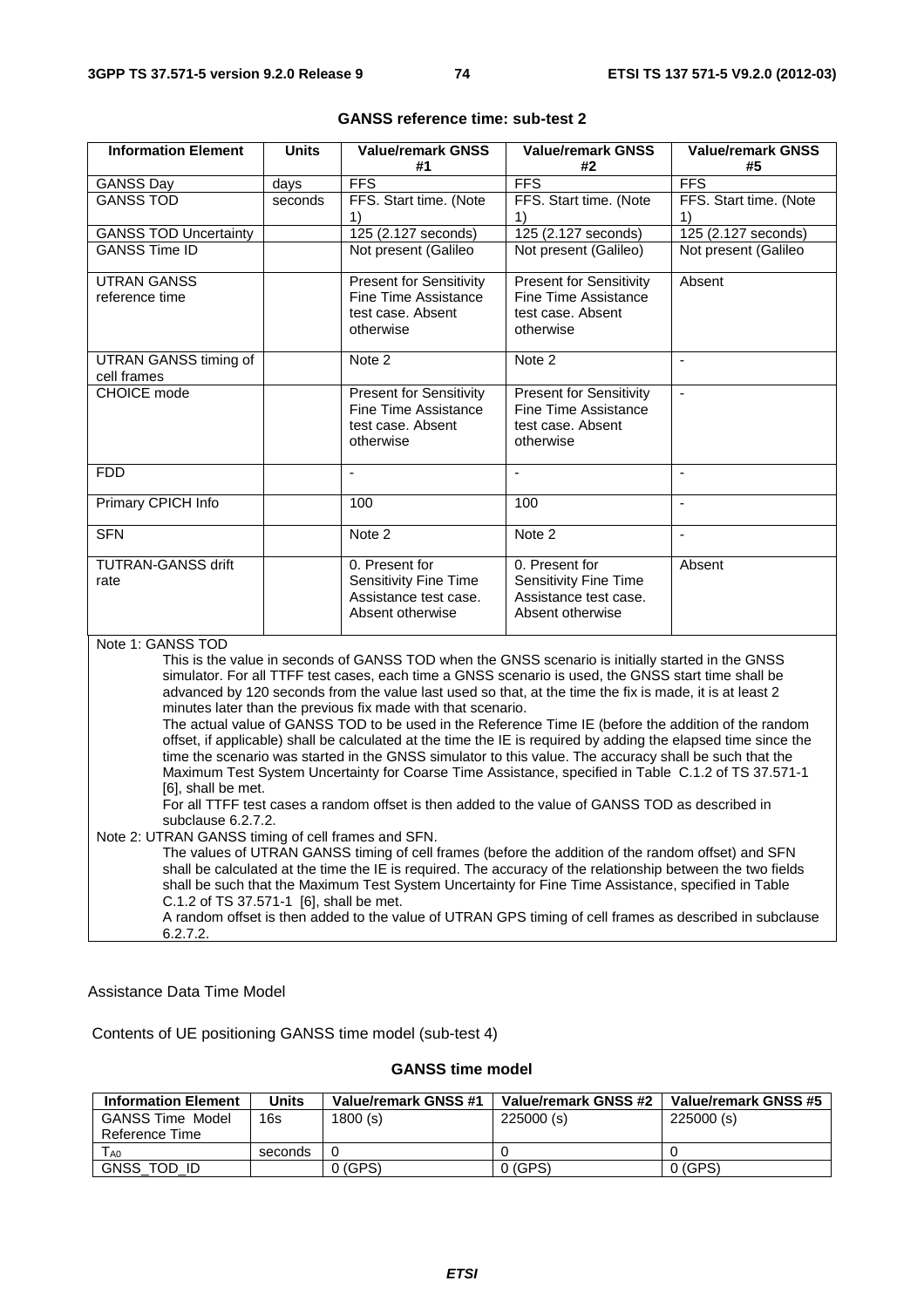#### Assistance Data Reference UE Position

 The uncertainty of the semi-major axis is 3 km. The uncertainty of the semi-minor axis is 3 km. The orientation of the major axis is 0 degrees. The uncertainty of the altitude information is 500 m. The confidence factor is 68%.

Contents of UE positioning GPS reference UE position (sub-tests 3 and 4)

# **GPS reference UE position**

| <b>Information</b><br><b>Element</b> | <b>Units</b> | <b>Value/remark GNSS #1</b> | Value/remark GNSS #2 | <b>Value/remark GNSS #5</b> |
|--------------------------------------|--------------|-----------------------------|----------------------|-----------------------------|
| Latitude sign                        |              | $\Omega$                    | 0                    | 0                           |
| Degrees of<br>latitude               | degrees      | 35.744287                   | 37.366669            | 37.366669                   |
| Degrees of<br>longitude              | degrees      | 139.680176                  | -121.983326          | -121.983326                 |
| Altitude<br><b>Direction</b>         |              | $\Omega$                    | 0                    | $\Omega$                    |
| Altitude                             | m            | 300                         | 100                  | 100                         |
| Uncertainty<br>semi-major            | m            | 3000                        | 3000                 | 3000                        |
| Uncertainty<br>semi-minor            | m            | 3000                        | 3000                 | 3000                        |
| Orientation of<br>major axis         | degrees      | $\Omega$                    | 0                    | $\mathbf 0$                 |
| Uncertainty<br>altitude              | m            | 500                         | 500                  | 500                         |
| Confidence                           | $\%$         | 68                          | 68                   | 68                          |

Contents of UE positioning GANSS reference UE position (sub-tests 1 and 2)

# **GANSS reference UE position**

| <b>Information</b><br><b>Element</b> | <b>Units</b>  | Value/remark GNSS #1 | Value/remark GNSS #2 | Value/remark GNSS #5 |
|--------------------------------------|---------------|----------------------|----------------------|----------------------|
| Latitude sign                        |               | $\Omega$             | $\Omega$             | 0                    |
| Degrees Of<br>Latitude               | degrees       | 35.744287            | 37.366669            | 37.366669            |
| Degrees Of<br>Longitude              | degrees       | 139.680176           | -121.983326          | -121.983326          |
| Altitude<br><b>Direction</b>         |               | 0                    | $\Omega$             | $\mathbf 0$          |
| Altitude                             | m             | 300                  | 300                  | 300                  |
| Uncertainty<br>semi-major            | m             | 3000                 | 3000                 | 3000                 |
| Uncertainty<br>semi-minor            | m             | 3000                 | 3000                 | 3000                 |
| Orientation of<br>major axis         | degrees       | $\mathbf 0$          | $\Omega$             | 0                    |
| Uncertainty<br>Altitude              | m             | 500                  | 500                  | 500                  |
| Confidence                           | $\frac{0}{0}$ | 68                   | 68                   | 68                   |

Assistance Data Navigation Model

Contents of UE positioning GPS navigation model (sub-tests 3 and 4)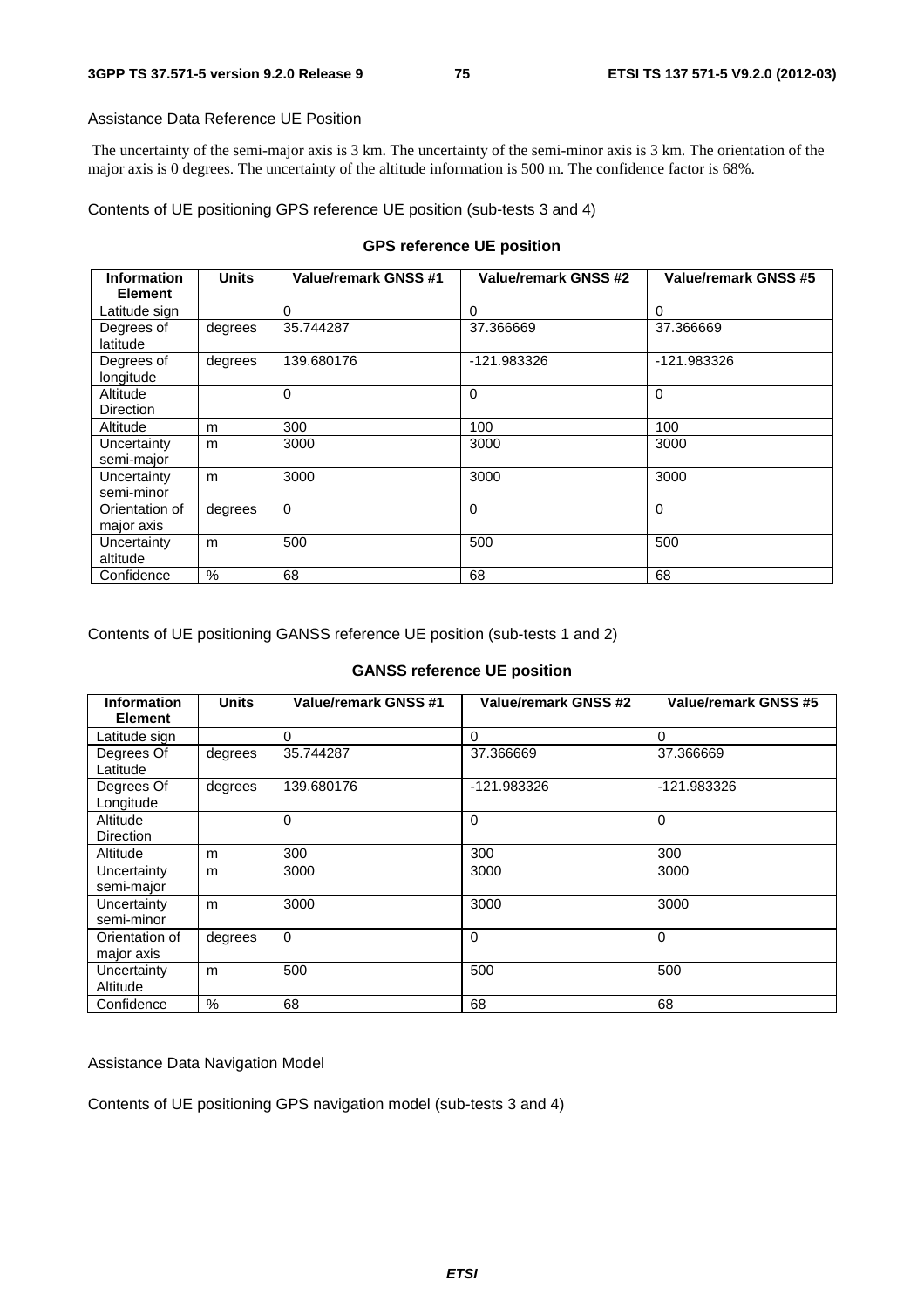#### **Satellite Information**

| <b>Information Element</b> | <b>Units</b> | <b>Value/remark GNSS</b><br>₩. | <b>Value/remark GNSS</b> | <b>Value/remark GNSS</b><br>#5 |
|----------------------------|--------------|--------------------------------|--------------------------|--------------------------------|
| Number of satellites       |              |                                |                          |                                |

# **GPS Navigation Model (Fields occurring once per satellite)**

| <b>Information</b><br><b>Element</b>                                                      | <b>Units</b>   | Value/remark GNSS #1      | Value/remark GNSS #2    | Value/remark GNSS #5    |
|-------------------------------------------------------------------------------------------|----------------|---------------------------|-------------------------|-------------------------|
| SatID                                                                                     |                | PRNs: 1, 4, 7, 8, 11, 17, | PRNs: 5, 7, 10, 11, 13, | PRNs: 5, 7, 10, 11, 13, |
|                                                                                           |                | 19, 20, 27, 28            | 15.17                   | 15.17                   |
| Satellite Status                                                                          | <b>Boolean</b> | 0 (Note)                  | 0 (Note)                | 0 (Note)                |
| Note: For consistency Satellite Status is also given in file: GPS Navigation model XX.csv |                |                           |                         |                         |

# **GPS Ephemeris and Clock Correction parameters (Fields occurring once per satellite)**

| <b>Information Element</b> | <b>Units</b>          | <b>Value/remark GNSS All</b>          |
|----------------------------|-----------------------|---------------------------------------|
| C/A or P on L2             | <b>Boolean</b>        | See file: GPS Navigation model XX.csv |
| URA Index                  | <b>Boolean</b>        | See file: GPS Navigation model XX.csv |
| SV Health                  | <b>Boolean</b>        | See file: GPS Navigation model XX.csv |
| <b>IODC</b>                |                       | See file: GPS Navigation model XX.csv |
| L <sub>2</sub> P Data Flag | Boolean               | See file: GPS Navigation model XX.csv |
| <b>SF 1 Reserved</b>       |                       | See file: GPS Navigation model XX.csv |
| TGD                        | Sec                   | See file: GPS Navigation model XX.csv |
| $t_{\rm oc}$               | Sec                   | See file: GPS Navigation model XX.csv |
| af <sub>2</sub>            | sec/sec <sup>2</sup>  | See file: GPS Navigation model XX.csv |
| af <sub>1</sub>            | sec/sec               | See file: GPS Navigation model XX.csv |
| af <sub>0</sub>            | Sec                   | See file: GPS Navigation model XX.csv |
| $C_{rs}$                   | <b>Meters</b>         | See file: GPS Navigation model XX.csv |
| $\Delta n$                 | semi-circles/sec      | See file: GPS Navigation model XX.csv |
| $M_0$                      | semi-circles          | See file: GPS Navigation model XX.csv |
| $C_{uc}$                   | Radians               | See file: GPS Navigation model XX.csv |
| Ē                          |                       | See file: GPS Navigation model XX.csv |
| $\frac{C_{us}}{(A)^{1/2}}$ | Radians               | See file: GPS Navigation model XX.csv |
|                            | meters <sup>1/2</sup> | See file: GPS Navigation model XX.csv |
| $t_{oe}$                   | Sec                   | See file: GPS Navigation model XX.csv |
| Fit Interval Flag          | <b>Boolean</b>        | See file: GPS Navigation model XX.csv |
| <b>AODO</b>                | Sec                   | See file: GPS Navigation model XX.csv |
| $C_{ic}$                   | Radians               | See file: GPS Navigation model XX.csv |
| OMEGA <sub>0</sub>         | semi-circles          | See file: GPS Navigation model XX.csv |
| $C_{is}$                   | Radians               | See file: GPS Navigation model XX.csv |
| $i_0$                      | semi-circles          | See file: GPS Navigation model XX.csv |
| $C_{rc}$                   | <b>Meters</b>         | See file: GPS Navigation model XX.csv |
| $\omega$                   | semi-circles          | See file: GPS Navigation model XX.csv |
| OMEGAdot                   | semi-circles/sec      | See file: GPS Navigation model XX.csv |
| Idot                       | semi-circles/sec      | See file: GPS Navigation model XX.csv |

Contents of UE positioning GANSS navigation model (sub-test 2)

# **GANSS navigation model**

| <b>Information Element</b> | <b>Units</b> | <b>Value/remark GNSS All</b> |  |
|----------------------------|--------------|------------------------------|--|
| Non-Broadcast Indication   |              | Not present                  |  |

#### **Satellite Information**

| <b>Information Element</b> | Units | <b>Value/remark GNSS</b> | <b>Value/remark GNSS</b><br>Ħ. | <b>Value/remark GNSS</b><br>#5 |
|----------------------------|-------|--------------------------|--------------------------------|--------------------------------|
| Number of satellites       |       | <b>FFS</b>               | <b>FFS</b>                     | <b>FFS</b>                     |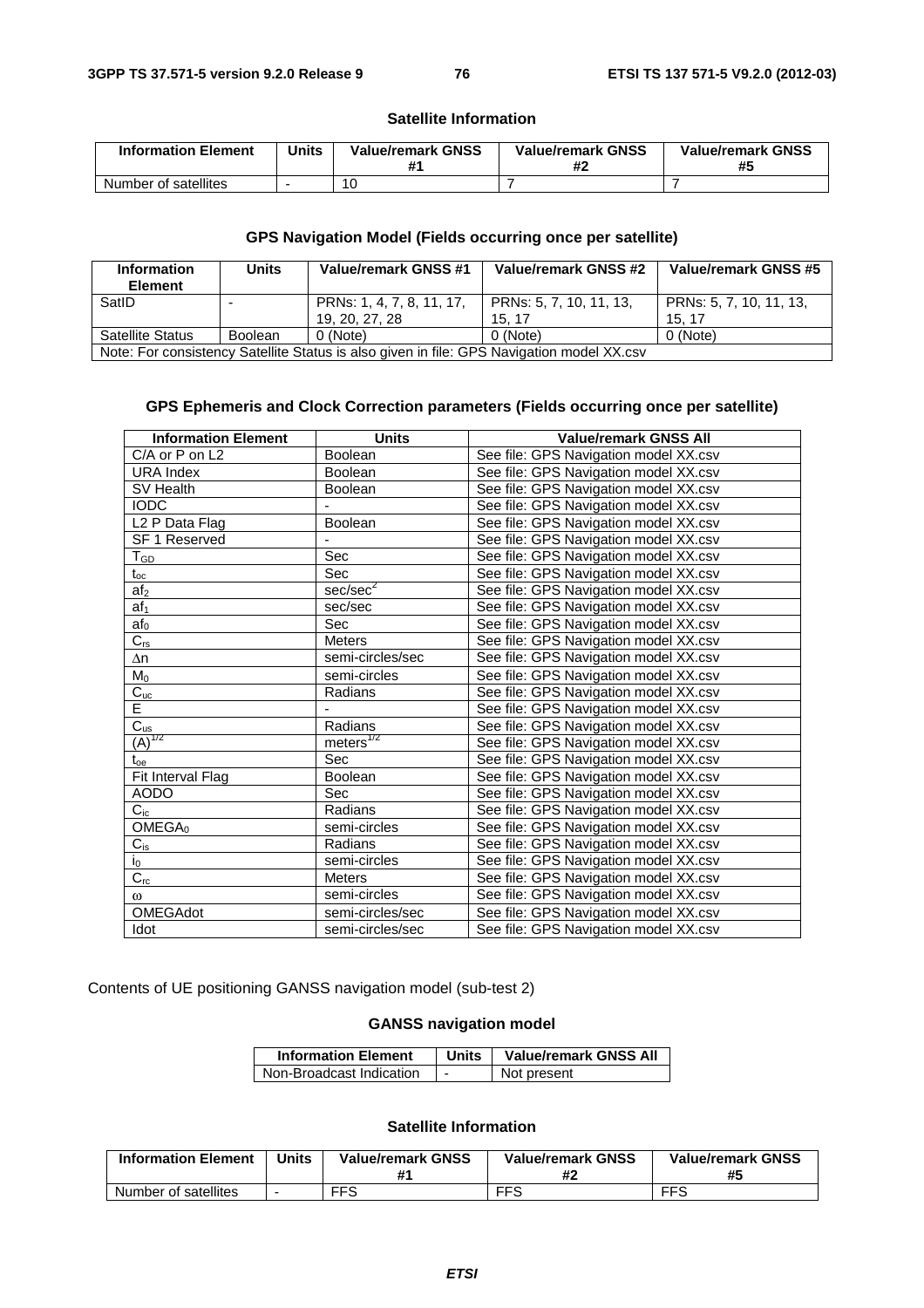| <b>Information Element</b>                                                                      | <b>Units</b> | <b>Value/remark GNSS</b> | <b>Value/remark GNSS</b><br>#2 | <b>Value/remark GNSS</b><br>#5 |  |
|-------------------------------------------------------------------------------------------------|--------------|--------------------------|--------------------------------|--------------------------------|--|
| SatID                                                                                           |              | <b>FFS</b>               | <b>FFS</b>                     | <b>FFS</b>                     |  |
| SV Health                                                                                       |              | 0 (Note)                 | 0 (Note)                       | 0 (Note)                       |  |
| <b>IOD</b>                                                                                      |              | FFS (Note)               | FFS (Note)                     | FFS (Note)                     |  |
| Note: For consistency SV Health and IOD are also given in file: Galileo Navigation model XX.csv |              |                          |                                |                                |  |

# **GANSS navigation model (Fields occurring once per satellite)**

# **GANSS Clock Model (Fields occurring once per satellite)**

# **Galileo Satellite clock model ("Model 1")**

| <b>Information Element</b> | Units | <b>Value/remark GNSS All</b>              |
|----------------------------|-------|-------------------------------------------|
| toc                        |       | See file: Galileo Navigation model XX.csv |
| af <sub>2</sub>            |       | See file: Galileo Navigation model XX.csv |
| af1                        |       | See file: Galileo Navigation model XX.csv |
| af0                        |       | See file: Galileo Navigation model XX.csv |
| <b>TGD</b>                 |       | See file: Galileo Navigation model XX.csv |

# **GANSS Orbit Model (Fields occurring once per satellite)**

| <b>Information Element</b> | <b>Units</b> | <b>Value/remark GNSS All</b>              |
|----------------------------|--------------|-------------------------------------------|
| toe                        |              | See file: Galileo Navigation model XX.csv |
| $\omega$                   |              | See file: Galileo Navigation model XX.csv |
| $\Delta n$                 |              | See file: Galileo Navigation model XX.csv |
| M <sub>0</sub>             |              | See file: Galileo Navigation model XX.csv |
| <b>OMEGAdot</b>            |              | See file: Galileo Navigation model XX.csv |
| е                          |              | See file: Galileo Navigation model XX.csv |
| Idot                       |              | See file: Galileo Navigation model XX.csv |
| sqrtA                      |              | See file: Galileo Navigation model XX.csv |
| i0                         |              | See file: Galileo Navigation model XX.csv |
| OMEGA0                     |              | See file: Galileo Navigation model XX.csv |
| <b>Crs</b>                 |              | See file: Galileo Navigation model XX.csv |
| <b>Cis</b>                 |              | See file: Galileo Navigation model XX.csv |
| Cus                        |              | See file: Galileo Navigation model XX.csv |
| Crc                        |              | See file: Galileo Navigation model XX.csv |
| Cic                        |              | See file: Galileo Navigation model XX.csv |
| Cuc                        |              | See file: Galileo Navigation model XX.csv |

#### **Galileo orbit model: Keplerian Parameters ("Model 1")**

Contents of UE positioning GANSS additional navigation models (sub-tests 1 and 4)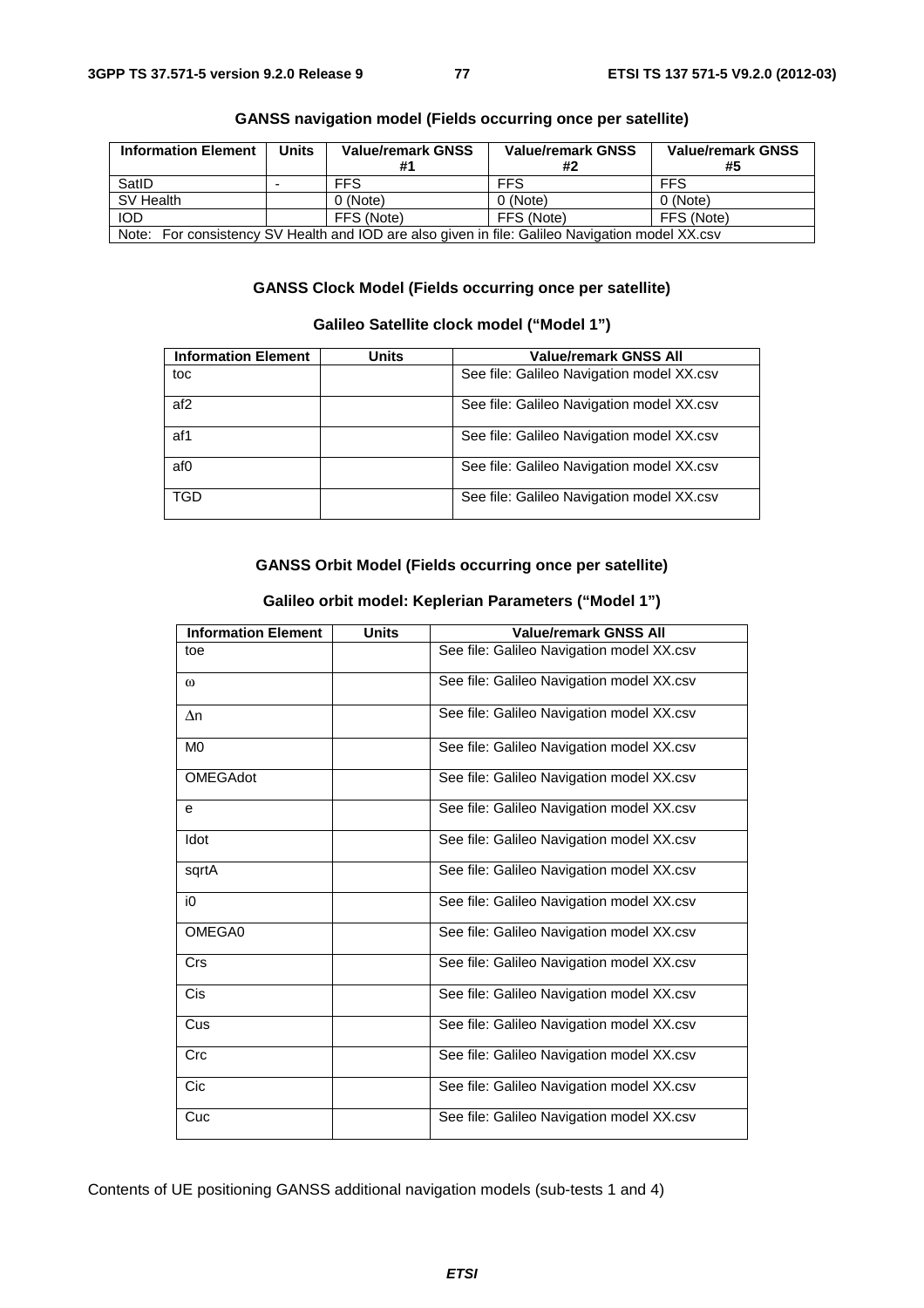# **GANSS additional navigation models**

| <b>Information Element</b> | <b>Units</b> | <b>Value/remark GNSS</b><br>All |
|----------------------------|--------------|---------------------------------|
| Non-Broadcast Indication   |              | Not present                     |

# **Satellite Information**

| <b>Information Element</b> | <b>Units</b> | <b>Value/remark GNSS</b><br>#1 | <b>Value/remark GNSS</b> | <b>Value/remark GNSS</b><br>#5 |
|----------------------------|--------------|--------------------------------|--------------------------|--------------------------------|
| Number of satellites       |              |                                |                          |                                |

# **GANSS additional navigation models (Fields occurring once per satellite)**

| <b>Information Element</b>                                                                      | <b>Units</b> | Value/remark GNSS #1       | Value/remark GNSS #2       | Value/remark GNSS #5       |
|-------------------------------------------------------------------------------------------------|--------------|----------------------------|----------------------------|----------------------------|
| SatID                                                                                           |              | Slot Numbers: 3, 4, 9, 10, | Slot Numbers: 7, 8, 9, 10, | Slot Numbers: 7, 8, 9, 10, |
|                                                                                                 |              | 18. 19. 20                 | 18. 19. 20                 | 18. 19. 20                 |
| SV Health                                                                                       |              | 011110 (Note)              | 011110 (Note)              | 011110 (Note)              |
| <b>IOD</b>                                                                                      |              | $13$ (Note)                | 69 (Note)                  | 69 (Note)                  |
| Note: For consistency SV Health and IOD are also given in file: GLONASS Navigation model XX.csv |              |                            |                            |                            |

# **GANSS additional clock models (Fields occurring once per satellite)**

# **GLONASS Satellite Clock Model ("Model 4")**

| <b>Information Element</b> | <b>Units</b> | <b>Value/remark GNSS All</b>              |
|----------------------------|--------------|-------------------------------------------|
| $\tau_n(t_b)$              | Seconds      | See file: GLONASS Navigation model XX.csv |
| $\gamma_n(t_b)$            |              | See file: GLONASS Navigation model XX.csv |
| $\Delta\tau_{\text{n}}$    | Seconds      | See file: GLONASS Navigation model XX.csv |

#### **GANSS additional orbit models (Fields occurring once per satellite)**

#### **GLONASS Earth-Centered, Earth-fixed Parameters ("Model 4")**

| <b>Information Element</b> | <b>Units</b>        | <b>Value/remark GNSS All</b>              |
|----------------------------|---------------------|-------------------------------------------|
| $E_n$                      | Days                | See file: GLONASS Navigation model XX.csv |
| P <sub>1</sub>             | <b>Minutes</b>      | See file: GLONASS Navigation model XX.csv |
| P <sub>2</sub>             |                     | See file: GLONASS Navigation model XX.csv |
| м                          |                     | See file: GLONASS Navigation model XX.csv |
| $x_n(t_h)$                 | Km                  | See file: GLONASS Navigation model XX.csv |
| $\dot{x}_n(t_h)$           | km/sec              | See file: GLONASS Navigation model XX.csv |
| $\ddot{x}_n(t_h)$          | km/sec <sup>2</sup> | See file: GLONASS Navigation model XX.csv |
| $y_n(t_h)$                 | Km.                 | See file: GLONASS Navigation model XX.csv |
| $\dot{y}_n(t_b)$           | km/sec              | See file: GLONASS Navigation model XX.csv |
| $\ddot{y}_n(t_h)$          | km/sec <sup>2</sup> | See file: GLONASS Navigation model XX.csv |
| $z_n(t_h)$                 | Km                  | See file: GLONASS Navigation model XX.csv |
| $\dot{z}_n(t_b)$           | km/sec              | See file: GLONASS Navigation model XX.csv |
| $\ddot{z}_n(t_h)$          | km/sec <sup>2</sup> | See file: GLONASS Navigation model XX.csv |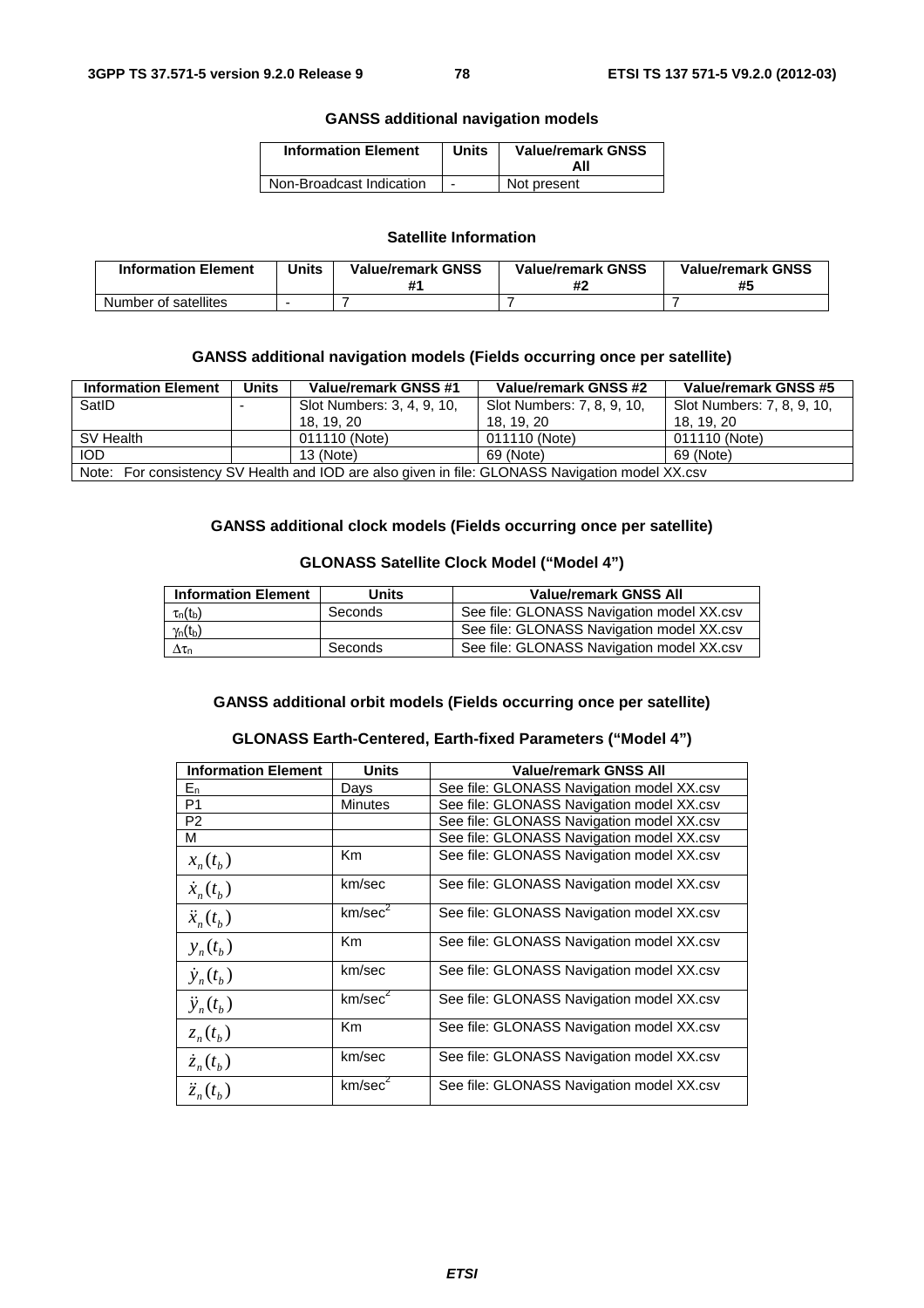Assistance Data Ionospheric Model

# **Contents of UE positioning GPS ionospheric model (sub-tests 3 and 4)**

| <b>GPS</b><br>lonospheric<br><b>ModelInform</b><br>ation<br><b>Element</b> | <b>Units</b>                   | <b>Value/remark GNSS All</b> |
|----------------------------------------------------------------------------|--------------------------------|------------------------------|
| $\alpha_0$                                                                 | Seconds                        | 4.6566129 10E-9              |
| $\alpha_1$                                                                 | sec/semi-circle                | 1.4901161 10E-8              |
| $\alpha_2$                                                                 | $sec/(semi-circle)^2$          | -5.96046 10E-8               |
| $\alpha_3$                                                                 | sec/(semi-circle) <sup>3</sup> | -5.96046 10E-8               |
| $\beta_0$                                                                  | Seconds                        | 79872                        |
| $\beta_1$                                                                  | sec/semi-circle                | 65536                        |
| β2                                                                         | sec/(semi-circle) <sup>2</sup> | -65536                       |
| $\beta_3$                                                                  | sec/(semi-circle) <sup>3</sup> | -393216                      |

# Contents of UE positioning GANSS ionospheric model (sub-test 2)

# **GANSS ionospheric model**

| <b>Information Element</b>                   | <b>Units</b> | <b>Value/remark GNSS All</b> |
|----------------------------------------------|--------------|------------------------------|
| $a_{i0}$                                     |              | <b>FFS</b>                   |
| $a_{i1}$                                     |              | <b>FFS</b>                   |
| $a_{i2}$                                     |              | <b>FFS</b>                   |
| <b>GANSS lonosphere Regional Storm Flags</b> |              |                              |
| Storm Flag 1                                 |              |                              |
| Storm Flag 2                                 |              |                              |
| Storm Flag 3                                 |              |                              |
| Storm Flag 4                                 |              |                              |
| Storm Flag 5                                 |              |                              |

Contents of UE positioning GANSS additional ionospheric model (sub-test 1)

# **GANSS additional ionospheric model**

| <b>Information</b><br><b>Element</b> | <b>Units</b>                   | <b>Value/remark GNSS All</b> |
|--------------------------------------|--------------------------------|------------------------------|
| Data Id                              |                                | 00                           |
| $\alpha_0$                           | Seconds                        | 4.6566129 10E-9              |
| $\alpha_1$                           | sec/semi-circle                | 1.4901161 10E-8              |
| $\alpha_2$                           | sec/(semi-circle) <sup>2</sup> | -5.96046 10E-8               |
| $\alpha_3$                           | sec/(semi-circle) <sup>3</sup> | -5.96046 10E-8               |
| $\beta_0$                            | Seconds                        | 79872                        |
|                                      | sec/semi-circle                | 65536                        |
| $\frac{\beta_1}{\beta_2}$            | sec/(semi-circle) <sup>2</sup> | -65536                       |
| $\beta_3$                            | sec/(semi-circle) <sup>3</sup> | -393216                      |

Assistance Data Almanac

Contents of UE positioning GPS almanac (sub-tests 3 and 4)

# **GPS Almanac (Field occurring once per message)**

| Informatio<br>n Element | Units | Value/remark GNSS #1 | Value/remark GNSS #2 | Value/remark GNSS #5 |
|-------------------------|-------|----------------------|----------------------|----------------------|
| WN <sub>a</sub>         | Weeks | 1669                 | 1557                 | 1557                 |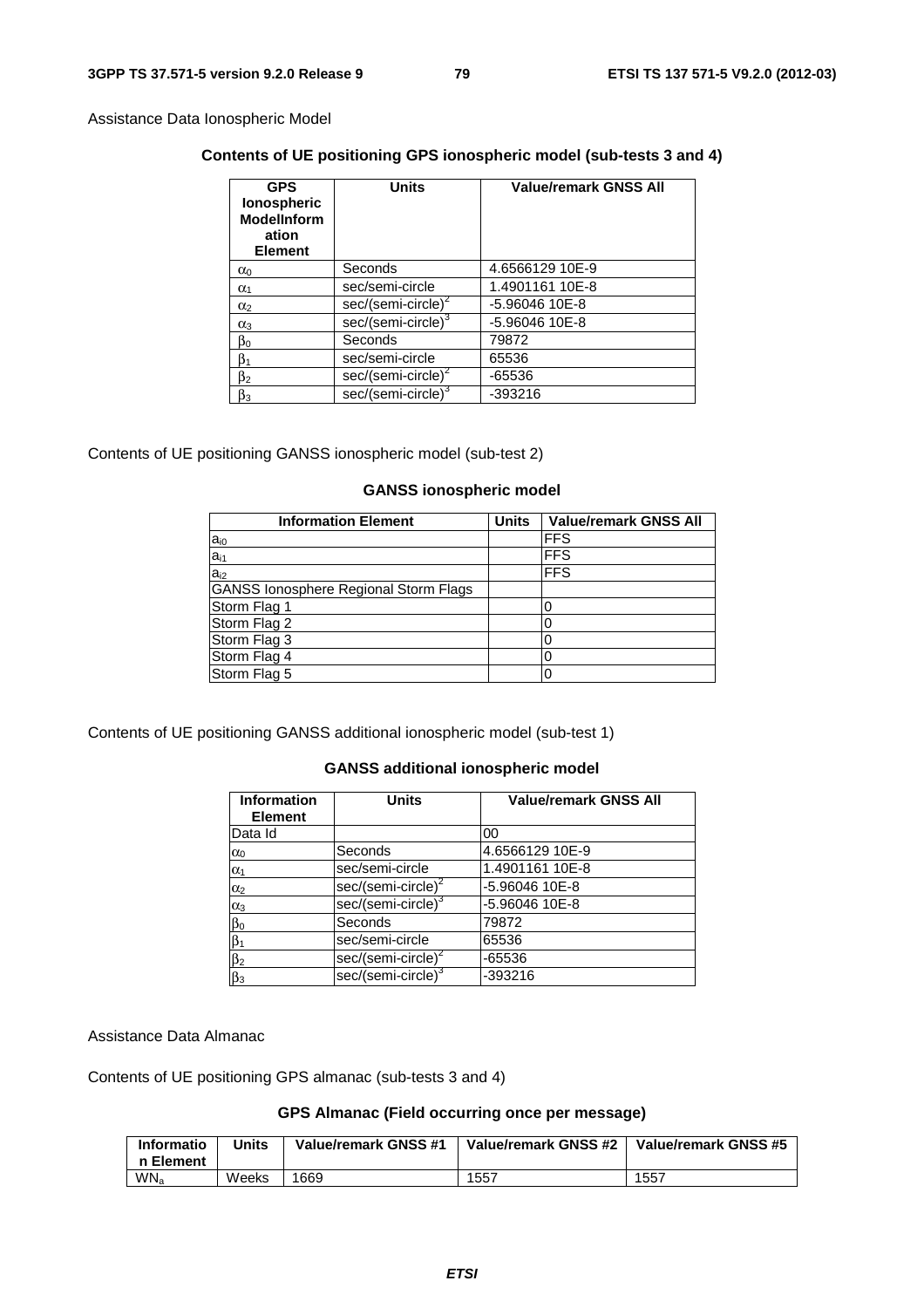#### **Satellite Information**

| <b>Information Element</b> | Jnits | <b>Value/remark GNSS All</b> |
|----------------------------|-------|------------------------------|
| Number of satellites       |       | - റ−                         |

# **GPS Almanac (Fields occurring once per satellite)**

| <b>Information Element</b> | Jnits | <b>Value/remark GNSS All</b> |
|----------------------------|-------|------------------------------|
| DataID                     |       | See file: GPS Almanac XX.csv |

# **GPS Almanac (Fields occurring once per satellite)**

| <b>Information</b><br><b>Element</b> | <b>Units</b> | Value/remark GNSS #1                                                                                                     | Value/remark GNSS #2                                                                                                | Value/remark GNSS #5                                                                                                |
|--------------------------------------|--------------|--------------------------------------------------------------------------------------------------------------------------|---------------------------------------------------------------------------------------------------------------------|---------------------------------------------------------------------------------------------------------------------|
| SatID                                |              | PRNs: 1, 2, 3, 4, 5, 6, 7,<br>9, 10, 11, 12, 13, 14,<br>15, 16, 17, 18, 19, 20,<br>21, 22, 24, 25, 26, 27,<br>29, 30, 31 | PRNs: 1, 2, 3, 4, 5, 6, 7,<br>8, 9, 10, 11, 12, 13, 14,<br>15, 16, 17, 18, 20, 21,<br>22, 23, 25, 27, 28, 30,<br>31 | PRNs: 1, 2, 3, 4, 5, 6, 7,<br>8, 9, 10, 11, 12, 13, 14,<br>15, 16, 17, 18, 20, 21,<br>22, 23, 25, 27, 28, 30,<br>31 |

# **GPS Almanac (Fields occurring once per satellite)**

| <b>Information</b><br><b>Element</b> | <b>Units</b>          | <b>Value/remark GNSS All</b> |
|--------------------------------------|-----------------------|------------------------------|
| е                                    | <b>Dimensionless</b>  | See file: GPS Almanac XX.csv |
| t <sub>oa</sub>                      | <b>Sec</b>            | See file: GPS Almanac XX.csv |
| δi                                   | semi-circles          | See file: GPS Almanac XX.csv |
| <b>OMEGADOT</b>                      | semi-circles/sec      | See file: GPS Almanac XX.csv |
| SV Health                            | Boolean               | See file: GPS Almanac XX.csv |
| $A^{1/2}$                            | meters <sup>1/2</sup> | See file: GPS Almanac XX.csv |
| OMEGA <sub>0</sub>                   | semi-circles          | See file: GPS Almanac XX.csv |
| $M_0$                                | semi-circles          | See file: GPS Almanac XX.csv |
| $\omega$                             | semi-circles          | See file: GPS Almanac XX.csv |
| af <sub>0</sub>                      | Seconds               | See file: GPS Almanac XX.csv |
| $af_1$                               | sec/sec               | See file: GPS Almanac XX.csv |

Contents of UE positioning GANSS almanac (sub-tests 1, 2 and 4)

# **GANSS almanac: sub-tests 1, 4 (Field occurring once per message)**

| <b>Information</b> | Units | Value/remark   | Value/remark   | Value/remark   |
|--------------------|-------|----------------|----------------|----------------|
| <b>Element</b>     |       | <b>GNSS #1</b> | <b>GNSS #2</b> | <b>GNSS #5</b> |
| Week Number        | Weeks | N/A            | N/A            | N/A            |

# **Satellite Information GLO-KP: sub-tests 1, 4**

| <b>Information Element</b> | Units | Value/remark<br><b>GNSS All</b> |
|----------------------------|-------|---------------------------------|
| Number of satellites       | -     | 24                              |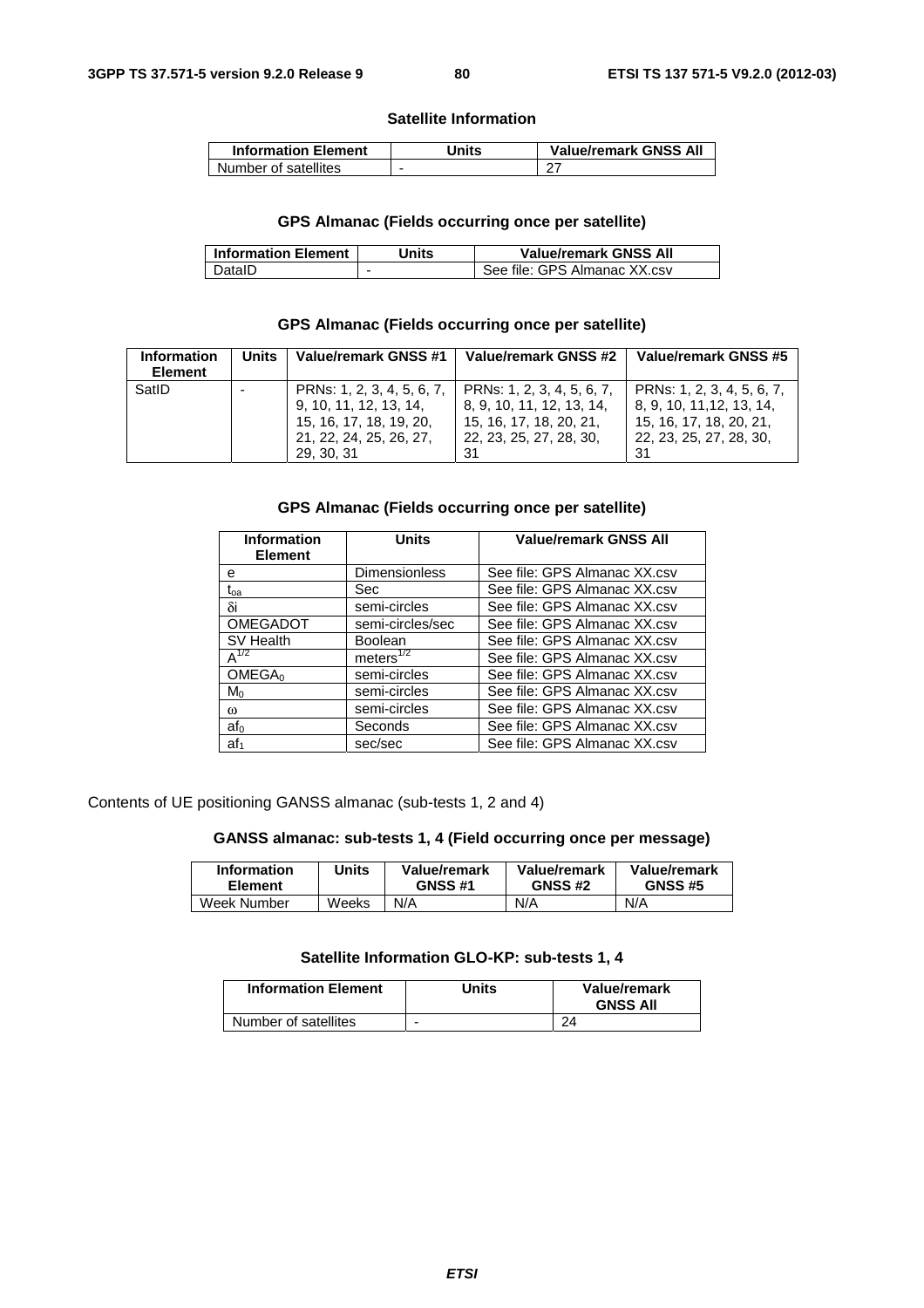# **GANSS almanac: sub-tests 1, 4 (Fields occurring once per satellite)**

| Informatio<br>n Element | <b>Units</b> | Value/remark GNSS #1                                                                           | Value/remark GNSS #2                                                                             | Value/remark GNSS #5                                                                           |
|-------------------------|--------------|------------------------------------------------------------------------------------------------|--------------------------------------------------------------------------------------------------|------------------------------------------------------------------------------------------------|
| $N^A$                   | Davs         |                                                                                                | 680                                                                                              | 680                                                                                            |
| $n^A$                   |              | Slot Numbers: 1, 2, 3<br>$\ldots$ 22, 23, 24                                                   | Slot Numbers: 1, 2, 3<br>$\ldots$ . 22. 23. 24                                                   | Slot Numbers: 1, 2, 3<br>$\ldots$ . 22. 23. 24                                                 |
| $H_n^A$                 |              | TBD, 1, 5, 6, TBD, 1, 5,<br>$6, -2, -7, 0, TBD, -2, -7,$<br>0, TBD, 4, -3, 3, 2, 4, -3,<br>3.2 | TBD, 1, 5, 6, TBD, 1, 5,<br>$6, -2, -7, 0, TBD, -2, -7,$<br>$0,$ TBD, 4, -3, 3, 2, 4, -3,<br>3.2 | TBD, 1, 5, 6, TBD, 1, 5,<br>$6, -2, -7, 0, TBD, -2, -7,$<br>0, TBD, 4, -3, 3, 2, 4, -3,<br>3.2 |

#### **GLONASS Keplerian Parameters ("Model 5")**

# **GANSS almanac: sub-tests 1, 4 (Fields occurring once per satellite)**

| <b>Information</b><br><b>Element</b>            | <b>Units</b>     | <b>Value/remark GNSS All</b>     |  |
|-------------------------------------------------|------------------|----------------------------------|--|
| $\lambda_n^A$                                   | semi-circles     | See file: GLONASS Almanac XX.csv |  |
| $\overline{t_{\lambda n}}^A$                    | Seconds          | See file: GLONASS Almanac XX.csv |  |
| $\overline{\Delta}$ i <sub>n</sub> <sup>A</sup> | semi-circles     | See file: GLONASS Almanac XX.csv |  |
| $\Delta T_n^A$<br>sec/orbit-period              |                  | See file: GLONASS Almanac XX.csv |  |
| $\Delta T\_DOT_n^A$                             | sec/orbit-period | See file: GLONASS Almanac XX.csv |  |
| $\epsilon_n^A$<br>dimensionless                 |                  | See file: GLONASS Almanac XX.csv |  |
| $\omega_n^A$                                    | semi-circles     | See file: GLONASS Almanac XX.csv |  |
| $\tau_n^A$                                      | Seconds          | See file: GLONASS Almanac XX.csv |  |
| $C_n^A$                                         | dimensionless    | See file: GLONASS Almanac XX.csv |  |
| $M_n^A$                                         | dimensionless    | See file: GLONASS Almanac XX.csv |  |

# **GLONASS Keplerian Parameters ("Model 5")**

#### **GANSS almanac: sub-test 2 (Field occurring once per message)**

| <b>Information</b> | Units | Value/remark   | Value/remark   | Value/remark   |
|--------------------|-------|----------------|----------------|----------------|
| <b>Element</b>     |       | <b>GNSS #1</b> | <b>GNSS #2</b> | <b>GNSS #5</b> |
| Week Number        | Weeks | FFS            | <b>FFS</b>     | <b>FFS</b>     |

# **GANSS almanac: sub-test 2 (Field occurring once per message)**

#### **Galileo Keplerian Parameters ("Model 1")**

| <b>Information</b><br><b>Element</b> | Units | Value/remark<br><b>GNSS #1</b> | Value/remark<br><b>GNSS #2</b> | Value/remark<br><b>GNSS #5</b> |
|--------------------------------------|-------|--------------------------------|--------------------------------|--------------------------------|
| l oa                                 |       | FFS                            | <b>FFS</b>                     | <b>FFS</b>                     |
| 'OD <sub>a</sub>                     |       | <b>FFS</b>                     | <b>FFS</b>                     | <b>FFS</b>                     |

# **Satellite Information KP: sub-test 2**

| <b>Information Element</b> | Jnits | <b>Value/remark GNSS All</b> |
|----------------------------|-------|------------------------------|
| Number of satellites       |       |                              |

# **GANSS almanac: sub-test 2 (Fields occurring once per satellite)**

# **Galileo Keplerian Parameters ("Model 1")**

| <b>Informatio</b><br>n Element | <b>Units</b> | Value/remark GNSS #1 | Value/remark GNSS #2 | Value/remark GNSS #5 |
|--------------------------------|--------------|----------------------|----------------------|----------------------|
| SV ID                          |              | <b>FFS</b>           | <b>FFS</b>           | <b>FFS</b>           |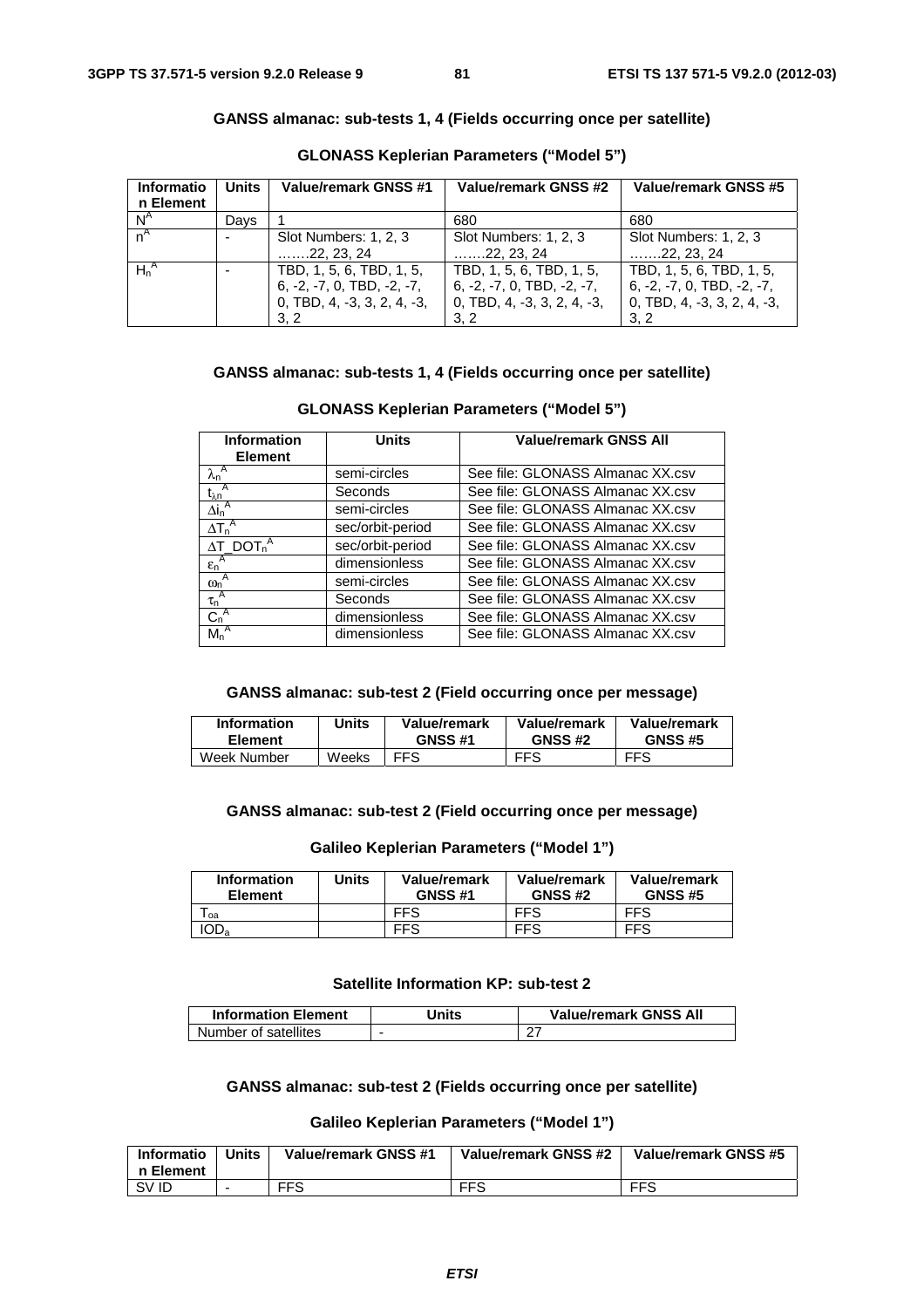# **GANSS almanac: sub-test 2 (Fields occurring once per satellite)**

| <b>Information</b><br><b>Element</b> | <b>Units</b>     | <b>Value/remark GNSS All</b>     |
|--------------------------------------|------------------|----------------------------------|
| F                                    |                  | See file: Galileo Almanac XX.csv |
| δi                                   | semi-circles     | See file: Galileo Almanac XX.csv |
| <b>OMEGADOT</b>                      | semi-circles/sec | See file: Galileo Almanac XX.csv |
| SV Health KP                         |                  | See file: Galileo Almanac XX.csv |
| delta $A^{1/2}$                      | $(meters)^{1/2}$ | See file: Galileo Almanac XX.csv |
| OMEGA <sub>0</sub>                   | semi-circles     | See file: Galileo Almanac XX.csv |
| $M_0$                                | semi-circles     | See file: Galileo Almanac XX.csv |
| $\omega$                             | semi-circles     | See file: Galileo Almanac XX.csv |
| af <sub>0</sub>                      | Seconds          | See file: Galileo Almanac XX.csv |
| $af_1$                               | sec/sec          | See file: Galileo Almanac XX.csv |

# **Galileo Keplerian Parameters ("Model 1")**

Assistance Data UTC Model

Contents of UE positioning GPS UTC model (sub-test 4)

# **GPS UTC model**

| <b>Information Element</b> | <b>Units</b> | <b>Value/remark GNSS All</b> |
|----------------------------|--------------|------------------------------|
| A <sub>1</sub>             | sec/sec      |                              |
| $\mathsf A_0$              | Seconds      |                              |
| $t_{ot}$                   | Seconds      | 40                           |
| WN <sub>t</sub>            | Weeks        | 9                            |
| $\Delta t_{\text{LS}}$     | Seconds      | 6                            |
| <b>WNLSF</b>               | Weeks        | TBD                          |
| DN                         | Days         |                              |
| $\Delta t_{\text{LSF}}$    | Seconds      | 14                           |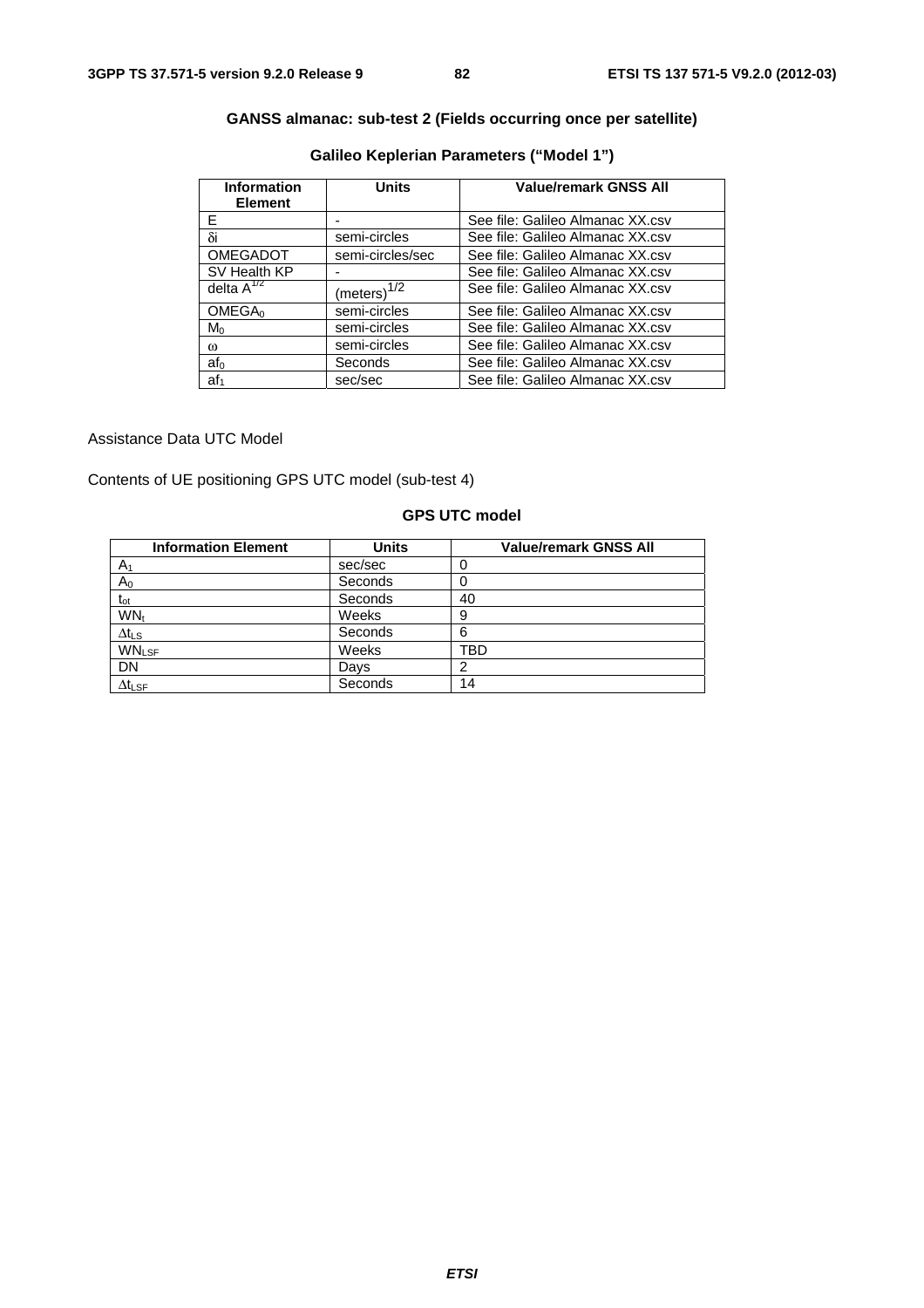Assistance Data Acquisition Assistance and Reference Measurement Information

Contents of UE positioning GPS acquisition assistance (sub-tests 3 and 4)

| GPS Acquisition Assistance (Fields occurring once per message) |  |  |
|----------------------------------------------------------------|--|--|
|----------------------------------------------------------------|--|--|

| <b>Information Element</b>                                                                                         | <b>Units</b>                                                                                                                                             | <b>Value/remark GNSS</b>                                                                                    | <b>Value/remark GNSS</b>       | <b>Value/remark GNSS</b>    |  |  |
|--------------------------------------------------------------------------------------------------------------------|----------------------------------------------------------------------------------------------------------------------------------------------------------|-------------------------------------------------------------------------------------------------------------|--------------------------------|-----------------------------|--|--|
|                                                                                                                    |                                                                                                                                                          | #1                                                                                                          | #2                             | #5                          |  |  |
| <b>GPS TOW msec</b>                                                                                                | msec                                                                                                                                                     | 1800000 ms. Start                                                                                           | 225000000 ms. Start            | 225000000ms. Start          |  |  |
|                                                                                                                    |                                                                                                                                                          | time. Add number of                                                                                         | time. Add number of            | time. Add number of         |  |  |
|                                                                                                                    |                                                                                                                                                          | ms as required. (Note<br>1)                                                                                 | ms as required. (Note<br>1)    | ms as required. (Note<br>1) |  |  |
| <b>UTRAN GPS reference time</b>                                                                                    |                                                                                                                                                          | <b>Present for Sensitivity</b>                                                                              | <b>Present for Sensitivity</b> | Absent                      |  |  |
|                                                                                                                    |                                                                                                                                                          | <b>Fine Time Assistance</b>                                                                                 | Fine Time Assistance           |                             |  |  |
|                                                                                                                    |                                                                                                                                                          | test case. Absent                                                                                           | test case. Absent              |                             |  |  |
|                                                                                                                    |                                                                                                                                                          | otherwise                                                                                                   | otherwise                      |                             |  |  |
| UTRAN GPS timing of cell                                                                                           |                                                                                                                                                          | Note 2                                                                                                      | Note 2                         | $\mathbf{r}$                |  |  |
| frames                                                                                                             |                                                                                                                                                          |                                                                                                             |                                |                             |  |  |
| CHOICE mode                                                                                                        |                                                                                                                                                          | <b>Present for Sensitivity</b>                                                                              | <b>Present for Sensitivity</b> | $\blacksquare$              |  |  |
|                                                                                                                    |                                                                                                                                                          | <b>Fine Time Assistance</b>                                                                                 | <b>Fine Time Assistance</b>    |                             |  |  |
|                                                                                                                    |                                                                                                                                                          | test case. Absent<br>otherwise                                                                              | test case. Absent<br>otherwise |                             |  |  |
| <b>FDD</b>                                                                                                         |                                                                                                                                                          | $\blacksquare$                                                                                              | $\overline{a}$                 | $\mathbf{r}$                |  |  |
| Primary CPICH Info                                                                                                 |                                                                                                                                                          | 100                                                                                                         | 100                            | $\blacksquare$              |  |  |
| <b>SFN</b>                                                                                                         |                                                                                                                                                          | Note 2                                                                                                      | Note 2                         | $\mathbf{r}$                |  |  |
| <b>UE Positioning GPS</b>                                                                                          |                                                                                                                                                          | For Sensitivity Fine                                                                                        | For Sensitivity Fine           | '125' (2.127s)              |  |  |
| ReferenceTime Uncertainty                                                                                          |                                                                                                                                                          | Time Assistance test                                                                                        | Time Assistance test           |                             |  |  |
|                                                                                                                    |                                                                                                                                                          | case: '51' (10.2uS).                                                                                        | case: '51' (10.2uS).           |                             |  |  |
|                                                                                                                    |                                                                                                                                                          | Otherwise: '125'                                                                                            | Otherwise: '125'               |                             |  |  |
| Note 1: GPS TOW msec                                                                                               |                                                                                                                                                          | (2.127s)                                                                                                    | (2.127s)                       |                             |  |  |
|                                                                                                                    |                                                                                                                                                          | This is the value in ms of GPS TOW msec when the GPS scenario is initially started in the GNSS              |                                |                             |  |  |
|                                                                                                                    |                                                                                                                                                          | simulator. For all TTFF test cases, each time a GPS scenario is used, the GPS start time shall be           |                                |                             |  |  |
|                                                                                                                    |                                                                                                                                                          | advanced by 120 seconds from the value last used so that, at the time the fix is made, it is at least 2     |                                |                             |  |  |
|                                                                                                                    |                                                                                                                                                          | minutes later than the previous fix made with that scenario.                                                |                                |                             |  |  |
|                                                                                                                    |                                                                                                                                                          | The actual value of GPS TOW msec to be used in the Acquisition Assistance IE (before the addition of the    |                                |                             |  |  |
|                                                                                                                    |                                                                                                                                                          | random offset, if applicable) shall be calculated at the time the IE is required by adding the elapsed time |                                |                             |  |  |
|                                                                                                                    |                                                                                                                                                          | since the time the scenario was started in the GNSS simulator to this value. The accuracy shall be such     |                                |                             |  |  |
|                                                                                                                    |                                                                                                                                                          | that the Maximum Test System Uncertainty for Coarse Time Assistance, specified in Table C.1.2 of TS         |                                |                             |  |  |
| 37.571-1 [6], shall be met.                                                                                        |                                                                                                                                                          |                                                                                                             |                                |                             |  |  |
| subclause 6.2.7.2.                                                                                                 |                                                                                                                                                          | For all TTFF test cases a random offset is then added to the value of GPS TOW msec as described in          |                                |                             |  |  |
|                                                                                                                    |                                                                                                                                                          |                                                                                                             |                                |                             |  |  |
|                                                                                                                    | This "final GPS TOW msec" value is then also used to determine the value of the Acquisition Assistance<br>Information Elements marked as "Time varying". |                                                                                                             |                                |                             |  |  |
| Note 2: UTRAN GPS timing of cell frames and SFN                                                                    |                                                                                                                                                          |                                                                                                             |                                |                             |  |  |
|                                                                                                                    |                                                                                                                                                          | The values of UTRAN GPS timing of cell frames (before the addition of the random offset) and SFN shall      |                                |                             |  |  |
|                                                                                                                    |                                                                                                                                                          | be calculated at the time the IE is required. The accuracy of the relationship between the two fields shall |                                |                             |  |  |
|                                                                                                                    |                                                                                                                                                          | be such that the Maximum Test System Uncertainty for Fine Time Assistance, specified in Table C.1.2 of      |                                |                             |  |  |
| TS 37.571-1 [6], shall be met.                                                                                     |                                                                                                                                                          |                                                                                                             |                                |                             |  |  |
| A random offset is then added to the value of UTRAN GPS timing of cell frames as described in subclause<br>6.2.7.2 |                                                                                                                                                          |                                                                                                             |                                |                             |  |  |

# **Satellite Information**

| <b>Information Element</b> | Units | <b>Value/remark GNSS</b> | <b>Value/remark GNSS</b> | <b>Value/remark GNSS</b><br>#5 |
|----------------------------|-------|--------------------------|--------------------------|--------------------------------|
| Number of satellites       |       |                          |                          |                                |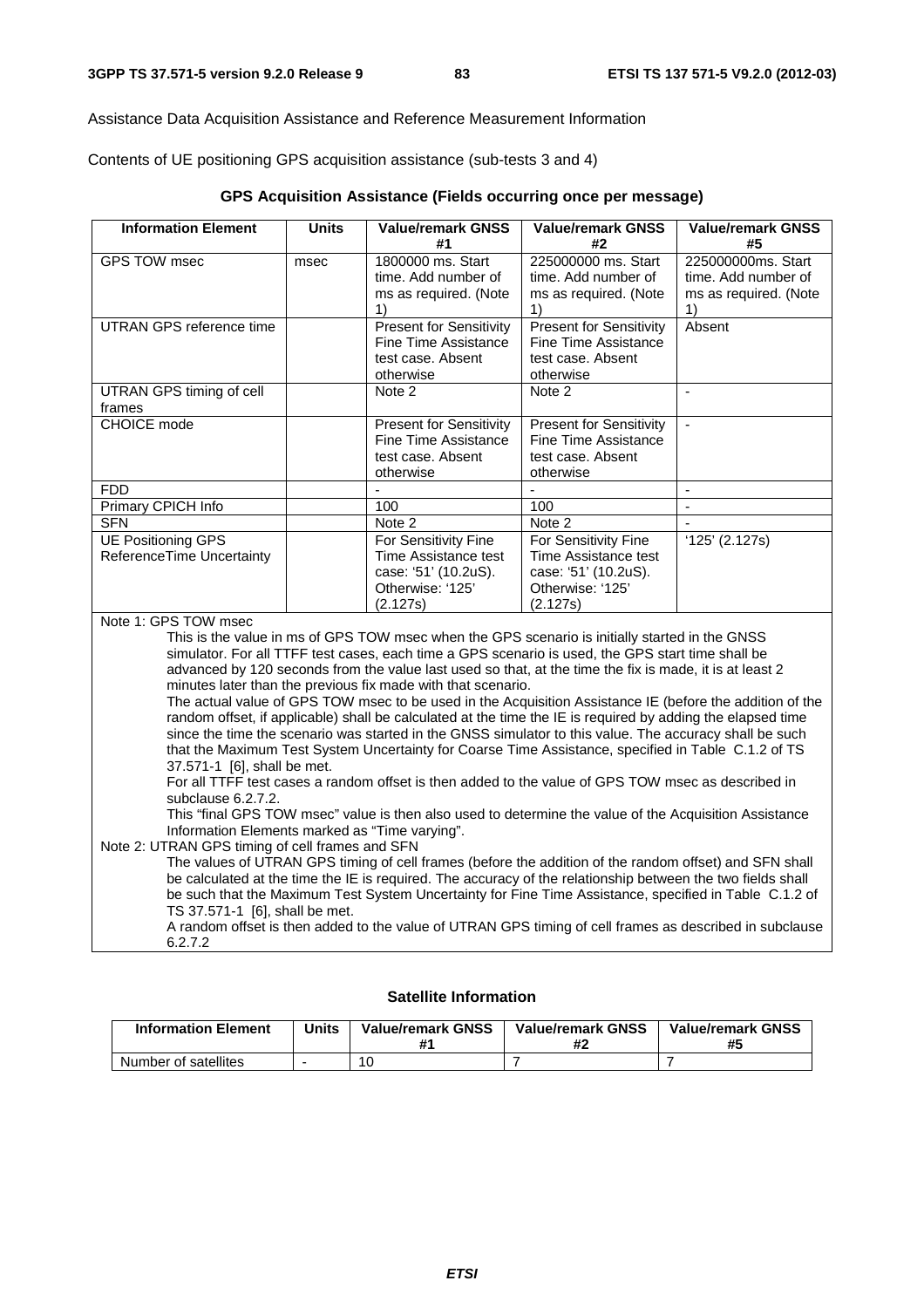| Information<br><b>Element</b> | <b>Jnits</b> | Value/remark GNSS #1                        | Value/remark GNSS #2          | Value/remark GNSS #5        |
|-------------------------------|--------------|---------------------------------------------|-------------------------------|-----------------------------|
| SatID                         |              | PRNs: 1, 4, 7, 8, 11, 17, 19,<br>20, 27, 28 | l PRNs: 5. 7. 10. 11. 13. 15. | PRNs: 5, 7, 10, 11, 13, 15, |

# **GPS Acquisition Assistance (Fields occurring once per satellite)**

# **GPS Acquisition Assistance (Fields occurring once per satellite)**

| <b>Information Element</b>                                                                                | <b>Units</b> | <b>Value/remark GNSS All</b>                                                                       |  |  |
|-----------------------------------------------------------------------------------------------------------|--------------|----------------------------------------------------------------------------------------------------|--|--|
| Doppler (0 <sup>th</sup> order term)                                                                      | Hz           | Time varying. See file: Acquisition assist XX.csv (Note)                                           |  |  |
| Doppler (1 <sup>st</sup> order term)                                                                      | Hz/sec       | Time varying. See file: Acquisition assist XX.csv (Note)                                           |  |  |
| Doppler Uncertainty                                                                                       | Hz.          | Time varying. See file: Acquisition assist XX.csv (Note)                                           |  |  |
| Code Phase                                                                                                | Chips        | Time varying. See file: Acquisition assist XX.csv (Note)                                           |  |  |
| Integer Code Phase                                                                                        |              | Time varying. See file: Acquisition assist XX.csv (Note)                                           |  |  |
| <b>GPS Bit number</b>                                                                                     |              | Time varying. See file: Acquisition assist XX.csv (Note)                                           |  |  |
| Code Phase Search Window                                                                                  | Chips        | Time varying. See file: Acquisition assist XX.csv (Note)                                           |  |  |
| <b>Azimuth</b>                                                                                            | Deg          | Time varying. See file: Acquisition assist XX.csv (Note)                                           |  |  |
| Elevation                                                                                                 | Dea          | Time varying. See file: Acquisition assist XX.csv (Note)                                           |  |  |
| Note: Acquisition Assistance Information Elements                                                         |              |                                                                                                    |  |  |
|                                                                                                           |              | This field is "Time varying" and its value depends on the "final GPS TOW msec" as described above. |  |  |
| The value of this field to be used shall be determined by taking the "final GPS TOW msec" value and       |              |                                                                                                    |  |  |
| selecting the nearest field value in the Acquisition assist.csv file corresponding to the value of "final |              |                                                                                                    |  |  |
| current GPS TOW msec".                                                                                    |              |                                                                                                    |  |  |

Contents of UE positioning GANSS reference measurement information (sub-tests 1, 2 and 4)

# **GANSS reference measurement information: sub-test 1, 4 (Fields occurring once per message)**

| <b>Information Element</b> | <b>Units</b> | <b>Value/remark GNSS All</b> |
|----------------------------|--------------|------------------------------|
| GANSS<br>ID<br>Signal      |              | present<br>Not               |

#### **Satellite Information: sub-test 1, 4**

| <b>Information Element</b> | Jnits | Value/remark<br><b>GNSS #1</b> | Value/remark<br><b>GNSS #2</b> | Value/remark<br><b>GNSS #5</b> |
|----------------------------|-------|--------------------------------|--------------------------------|--------------------------------|
| Number of satellites       |       |                                |                                |                                |

# **GANSS reference measurement information: sub-test 1, 4 (Fields occurring once per satellite)**

| <b>Information</b><br>Element | Units | Value/remark GNSS #1                   | Value/remark GNSS #2                     | Value/remark GNSS #5                     |
|-------------------------------|-------|----------------------------------------|------------------------------------------|------------------------------------------|
| SatID                         |       | Slot Numbers: 3, 4, 9, 10,<br>18.19.20 | Slot Numbers: 7, 8, 9, 10,<br>18, 19, 20 | Slot Numbers: 7, 8, 9, 10,<br>18, 19, 20 |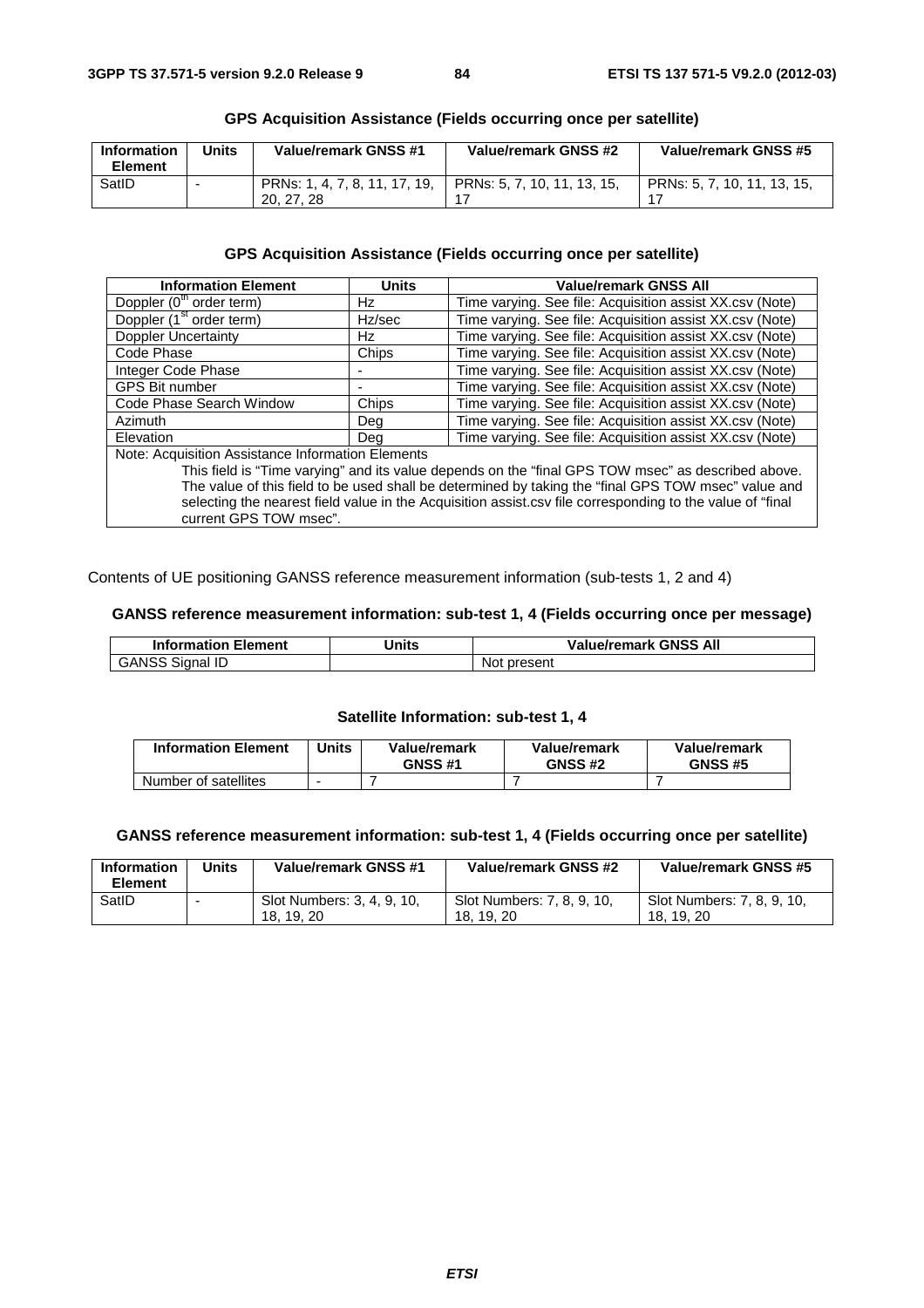# **GANSS reference measurement information: sub-test 1, 4 (Fields occurring once per satellite)**

| <b>Information Element</b>                                                                            | Units                 | <b>Value/remark GNSS All</b>                                                                                           |  |  |
|-------------------------------------------------------------------------------------------------------|-----------------------|------------------------------------------------------------------------------------------------------------------------|--|--|
| Doppler (0 <sup>th</sup> order term)                                                                  | m/s                   | Time varying. See file: GANSS reference measurement information                                                        |  |  |
|                                                                                                       |                       | subtest1_4.csv (Note)                                                                                                  |  |  |
| Doppler (1 <sup>st</sup> order term)                                                                  | m/s <sup>2</sup>      | Time varying. See file: GANSS reference measurement information                                                        |  |  |
|                                                                                                       |                       | subtest1 4.csv (Note)                                                                                                  |  |  |
| Doppler Uncertainty                                                                                   | m/s                   | Time varying. See file: GANSS reference measurement information                                                        |  |  |
|                                                                                                       |                       | subtest1_4.csv (Note)                                                                                                  |  |  |
| Code Phase                                                                                            | ms                    | Time varying. See file: GANSS reference measurement information                                                        |  |  |
|                                                                                                       |                       | subtest1 4.csv (Note)                                                                                                  |  |  |
| Integer Code Phase<br>ms                                                                              |                       | Time varying. See file: GANSS reference measurement information                                                        |  |  |
|                                                                                                       | subtest1 4.csv (Note) |                                                                                                                        |  |  |
| Code Phase Search Window                                                                              |                       | Time varying. See file: GANSS reference measurement information                                                        |  |  |
|                                                                                                       |                       | subtest1 4.csv (Note)                                                                                                  |  |  |
| Azimuth                                                                                               | Degre                 | Time varying. See file: GANSS reference measurement information                                                        |  |  |
|                                                                                                       | es                    | subtest1_4.csv (Note)                                                                                                  |  |  |
| Elevation                                                                                             | Degre                 | Time varying. See file: GANSS reference measurement information                                                        |  |  |
|                                                                                                       | es                    | subtest1_4.csv (Note)                                                                                                  |  |  |
|                                                                                                       |                       | Note: For sub-test 1: this field is "Time varying" and its value depends on the "current GANSS TOD". The value of this |  |  |
|                                                                                                       |                       | field to be used shall be determined by taking the "current GANSS TOD" value and selecting the field value             |  |  |
|                                                                                                       |                       | in the GANSS reference measurement information subtest1_4.csv file corresponding to the value of                       |  |  |
| "current GANSS TOD".                                                                                  |                       |                                                                                                                        |  |  |
| For sub-test 4: this field is "Time varying" and its value depends on the "current GPS TOW msec". The |                       |                                                                                                                        |  |  |
|                                                                                                       |                       | value of this field to be used shall be determined by taking the "current GPS TOW msec" value and                      |  |  |
|                                                                                                       |                       | selecting the field value in the GANSS reference measurement information subtest1_4.csv file                           |  |  |

corresponding to the value of "current GPS TOW msec".

# **GANSS reference measurement information: sub-test 2 (Fields occurring once per message)**

| <b>Information Element</b> | Units | <b>Value/remark GNSS All</b> |
|----------------------------|-------|------------------------------|
| <b>GANSS Signal ID</b>     |       | Not present                  |

#### **Satellite Information: sub-test 2**

| <b>Information Element</b> | Units | Value/remark<br><b>GNSS #1</b> | Value/remark<br><b>GNSS #2</b> | Value/remark<br><b>GNSS #5</b> |
|----------------------------|-------|--------------------------------|--------------------------------|--------------------------------|
| Number of satellites       |       | <b>FFS</b>                     | <b>FFS</b>                     | <b>FFS</b>                     |

#### **GANSS reference measurement information: sub-test 2 (Fields occurring once per satellite)**

| Information<br><b>Element</b> | Jnits | Value/remark GNSS #1 | Value/remark GNSS #2 | Value/remark GNSS #5 |
|-------------------------------|-------|----------------------|----------------------|----------------------|
| SatID                         |       | <b>FFS</b>           | FFS                  | <b>FFS</b>           |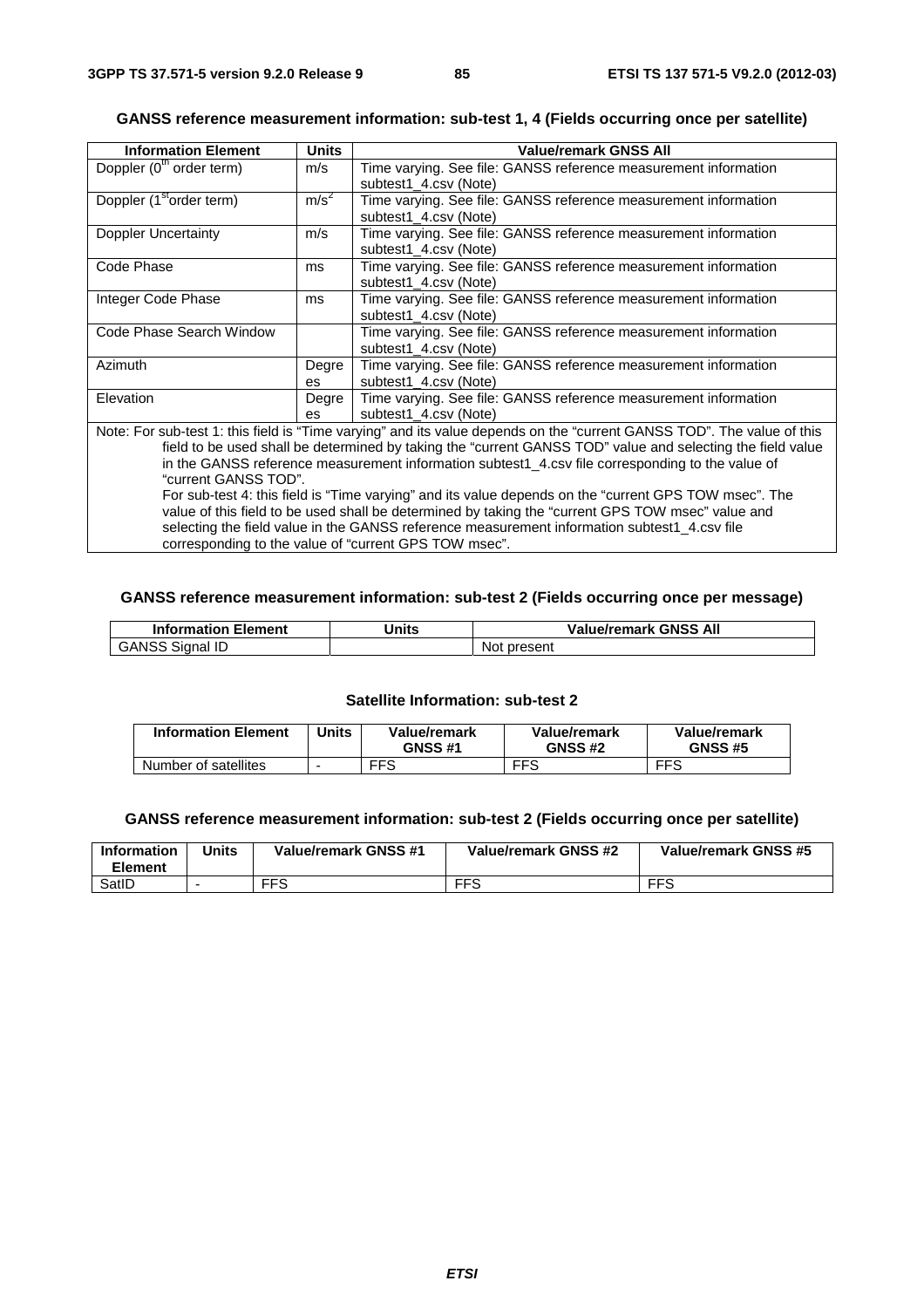| <b>Information Element</b>           | <b>Units</b>     | <b>Value/remark GNSS All</b>                                                                                       |
|--------------------------------------|------------------|--------------------------------------------------------------------------------------------------------------------|
| Doppler (0 <sup>th</sup> order term) | m/s              | Time varying. See file: GANSS reference measurement information                                                    |
|                                      |                  | subtest2.csv (Note)                                                                                                |
| Doppler (1 <sup>st</sup> order term) | m/s <sup>2</sup> | Time varying. See file: GANSS reference measurement information                                                    |
|                                      |                  | subtest2.csv (Note)                                                                                                |
| Doppler Uncertainty                  | m/s              | Time varying. See file: GANSS reference measurement information                                                    |
|                                      |                  | subtest2.csv (Note)                                                                                                |
| Code Phase                           | ms               | Time varying. See file: GANSS reference measurement information                                                    |
|                                      |                  | subtest2.csv (Note)                                                                                                |
| Integer Code Phase                   | ms               | Time varying. See file: GANSS reference measurement information                                                    |
|                                      |                  | subtest2.csv (Note)                                                                                                |
| Code Phase Search Window             |                  | Time varying. See file: GANSS reference measurement information                                                    |
|                                      |                  | subtest2.csv (Note)                                                                                                |
| Azimuth                              | Degre            | Time varying. See file: GANSS reference measurement information                                                    |
|                                      | es               | subtest2.csv (Note)                                                                                                |
| Elevation                            | Degre            | Time varying. See file: GANSS reference measurement information                                                    |
|                                      | es.              | subtest2.csv (Note)                                                                                                |
|                                      |                  | Note: This field is "Time varying" and its value depends on the "current GANSS TOD". The value of this field to be |
|                                      |                  | used shall be determined by taking the "current GANSS TOD" value and selecting the field value in the              |
|                                      |                  | GANSS reference measurement information subtest2.csv file corresponding to the value of "current                   |
| GANSS TOD".                          |                  |                                                                                                                    |

# **GANSS reference measurement information: sub-test 2 (Fields occurring once per satellite)**

Assistance Data Auxiliary Information

Contents of UE positioning GANSS auxiliary information (sub-tests 1, 3 and 4)

#### **GANSS auxiliary information: sub-test 1, 4 (Fields occurring once per message)**

| <b>Information Element</b> | Units | <b>Value/remark GNSS All</b> |
|----------------------------|-------|------------------------------|
| GANSS-ID-3                 |       | Present (GLONASS)            |

#### **Aux Info List: sub-test 1, 4**

| <b>Information Element</b> | <b>Units</b> | <b>Value/remark GNSS</b> | <b>Value/remark GNSS</b> | <b>Value/remark GNSS</b><br>#5 |
|----------------------------|--------------|--------------------------|--------------------------|--------------------------------|
| Number of satellites       |              |                          |                          |                                |

#### **GANSS auxiliary information: sub-test 1, 4 (Fields occurring once per satellite)**

| Information<br><b>Element</b> | Units                    | Value/remark GNSS #1       | Value/remark GNSS #2       | Value/remark GNSS #5       |
|-------------------------------|--------------------------|----------------------------|----------------------------|----------------------------|
| SatID                         |                          | Slot Numbers: 3, 4, 9, 10, | Slot Numbers: 7, 8, 9, 10. | Slot Numbers: 7, 8, 9, 10. |
|                               |                          | 18. 19. 20                 | 18, 19, 20                 | 18. 19. 20                 |
| Signals Available             |                          | 10000000 (G1)              | 10000000 (G1)              | 10000000 (G1)              |
| Channel number                | $\overline{\phantom{a}}$ | $5, 6, -2, -7, -3, 3, 2$   | $5, 6, -2, -7, -3, 3, 2$   | $5, 6, -2, -7, -3, 3, 2$   |

# **GANSS auxiliary information: sub-test 3 (Fields occurring once per message)**

| <b>Information Element</b> | Units | <b>Value/remark GNSS All</b> |
|----------------------------|-------|------------------------------|
| l GANSS-ID-1               |       | Present (Modernized GPS)     |

# **Aux Info List: sub-test 3**

| <b>Information Element</b> | 'Jnits | Value/remark<br><b>GNSS #1</b> | Value/remark<br><b>GNSS #2</b> | Value/remark<br><b>GNSS #5</b> |
|----------------------------|--------|--------------------------------|--------------------------------|--------------------------------|
| Number of satellites       |        | 10                             |                                |                                |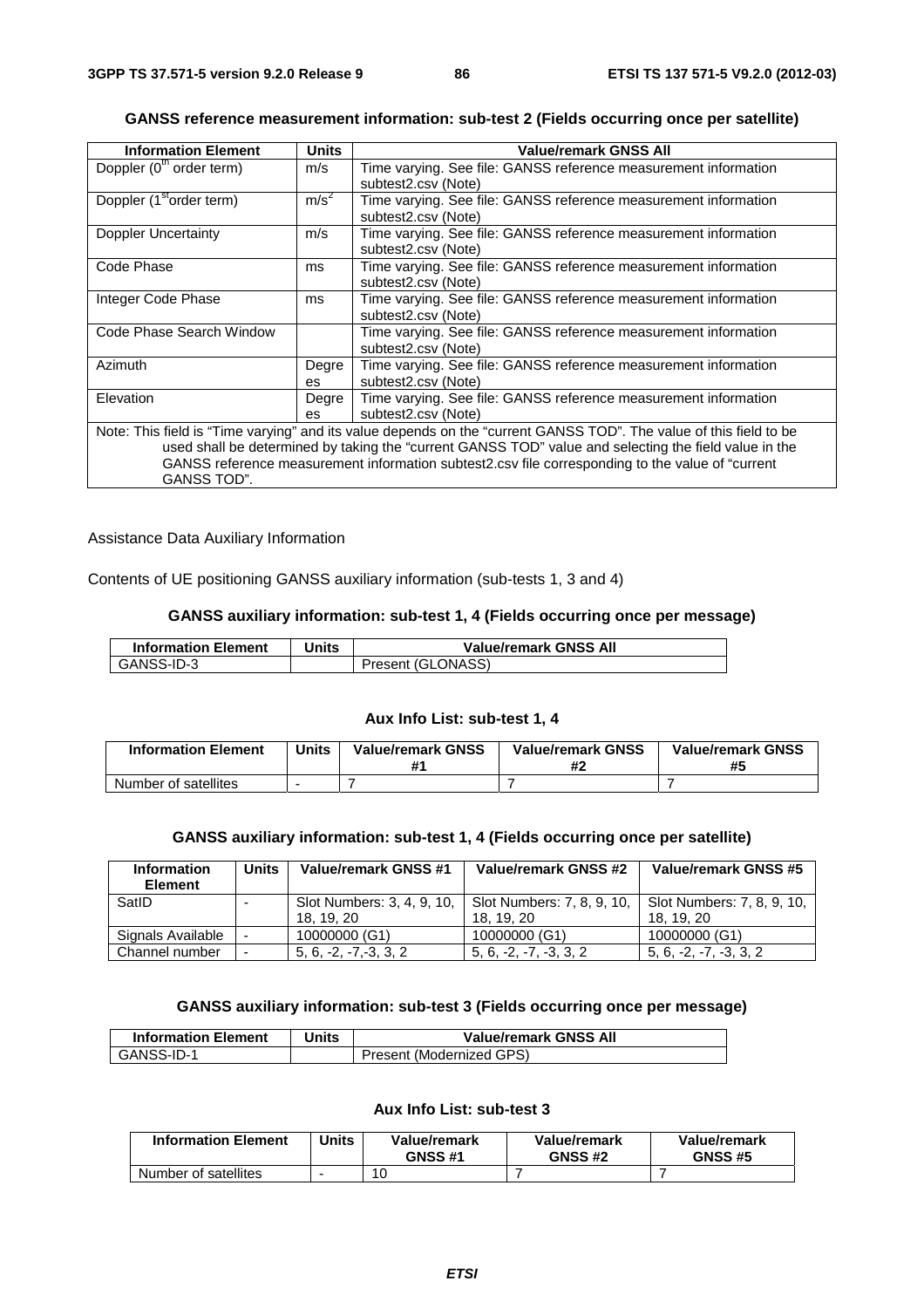| <b>Informatio</b> | <b>Units</b>             | Value/remark GNSS #1      | Value/remark GNSS #2    | Value/remark GNSS #5    |  |
|-------------------|--------------------------|---------------------------|-------------------------|-------------------------|--|
| n Element         |                          |                           |                         |                         |  |
| SatID             |                          | PRNs: 1, 4, 7, 8, 11, 17, | PRNs: 5, 7, 10, 11, 13, | PRNs: 5, 7, 10, 11, 13, |  |
|                   |                          | 19, 20, 27, 28            | 15.17                   | 15.17                   |  |
| Signals           | $\overline{\phantom{0}}$ | L1C and others as         | L1C and others as       | L1C and others as       |  |
| Available         |                          | supported by the UE       | supported by the UE     | supported by the UE     |  |

| <b>GANSS auxiliary information: sub-test 3 (Fields occurring once per satellite)</b> |  |  |  |
|--------------------------------------------------------------------------------------|--|--|--|
|                                                                                      |  |  |  |

Assistance Data GANSS ID

Contents of GANSS ID

# **GANSS ID: sub-test 1, 4**

| <b>Information Element</b> | Units | <b>Value/remark GNSS All</b> |
|----------------------------|-------|------------------------------|
| <b>GANSS ID</b>            |       | 3 (GLONASS)                  |

#### **GANSS ID: sub-test 2**

| <b>Information Element</b> | Units | <b>Value/remark GNSS All</b> |
|----------------------------|-------|------------------------------|
| GANSS ID                   |       | Not present (Galileo)        |

# **GANSS ID: sub-test 3**

| <b>Information Element</b> | Units | <b>Value/remark GNSS All</b> |
|----------------------------|-------|------------------------------|
| GANSS ID                   |       | (Modernized GPS)             |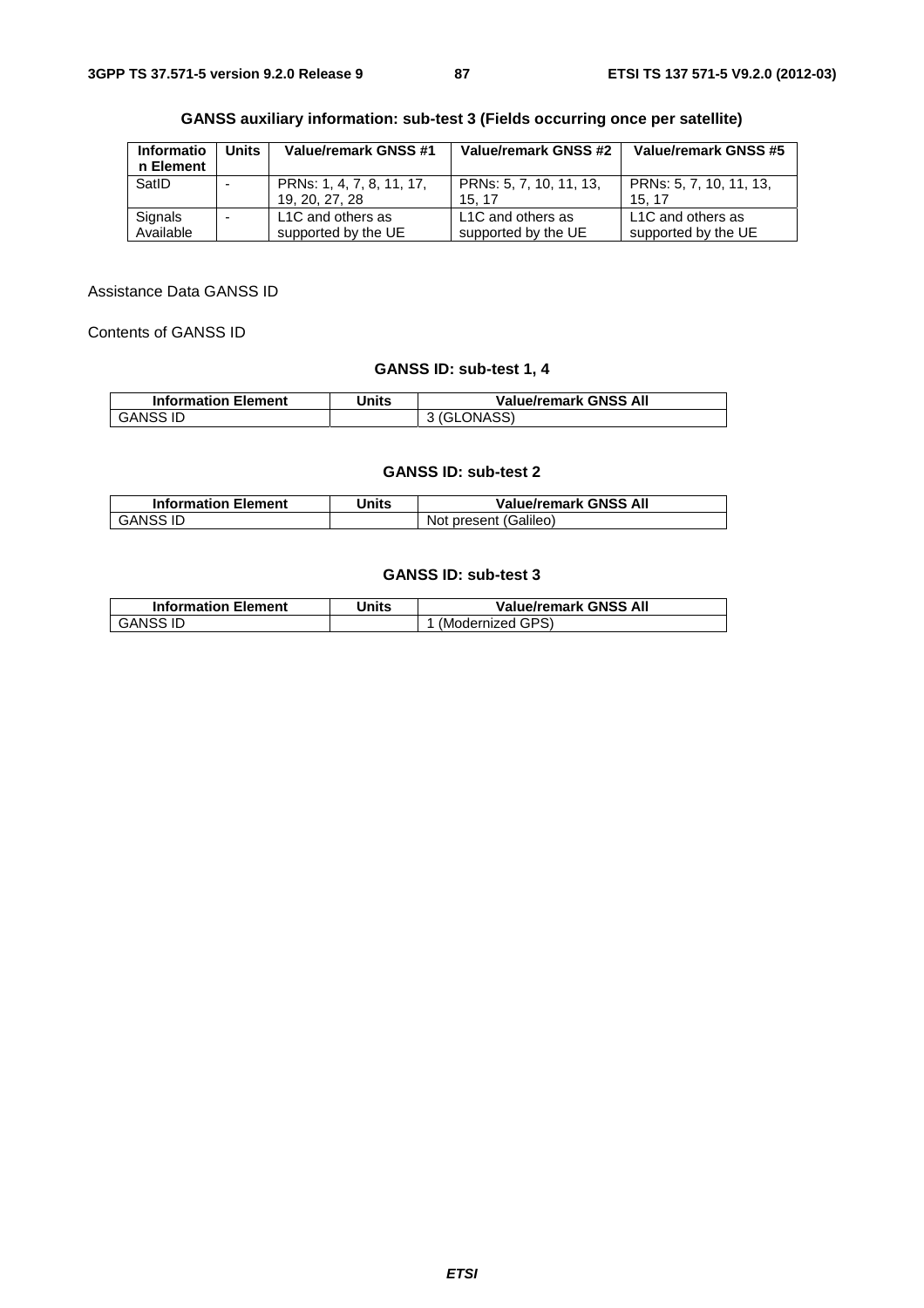6.2.7.4 Contents of Information elements for A-GNSS Minimum performance testing in TS 37.571-1 subclause 7

#### GNSS REFERENCE TIME:

| <b>Information Element</b> | <b>Units</b>      | <b>Value/remark GNSS</b><br>#1 | <b>Value/remark GNSS</b><br>#2 | <b>Value/remark GNSS</b><br>#5 |
|----------------------------|-------------------|--------------------------------|--------------------------------|--------------------------------|
| gnss-SystemTime            |                   |                                |                                |                                |
| gnss-TimeID                |                   | $0$ (gps)                      | $0$ (gps)                      | $0$ (gps)                      |
| gnss-DayNumber             | days              | 11683                          | 10899                          | 10899                          |
| gnss-TimeOfDay             | s                 | 1800s. Start time. (Note       | 225000s. Start time.           | 225000s. Start time.           |
|                            |                   | 1)                             | (Note 1)                       | (Note 1)                       |
| gnss-TimeOfDayFrac-msec    | ms                | $0$ (Note 1)                   | $0$ (Note 1)                   | $0$ (Note 1)                   |
| notificationOfLeapSecond   |                   | Not present                    | Not present                    | Not present                    |
| gps-TOW-Assist             |                   |                                |                                |                                |
| satelliteID                |                   | Sub-test 1: PRNs: 1, 7,        | Sub-test 1: PRNs: 5, 7,        | Sub-test 1: PRNs: 5, 7,        |
|                            |                   | 8, 11, 17, 19, 20, 27, 28      | 10, 11, 13, 15, 17,            | 10, 11, 13, 15, 17,            |
|                            |                   | Sub-test 5: PRNs: 1, 4,        | [TBD], [TBD]                   | [TBD], [TBD]                   |
|                            |                   | 7, 8, 11, 17, 19, 20, 27,      | Sub-test 5: PRNs: 5, 7,        | Sub-test 5: PRNs: 5, 7,        |
|                            |                   | 28                             | 10, 11, 13, 15, 17             | 10, 11, 13, 15, 17             |
| tlmWord                    |                   | 10922 (for all PRNs)           | 10922 (for all PRNs)           | 10922 (for all PRNs)           |
| antiSpoof                  |                   | 1 (for all PRNs)               | 1 (for all PRNs)               | 1 (for all PRNs)               |
| alert                      |                   | 0 (for all PRNs)               | 0 (for all PRNs)               | 0 (for all PRNs)               |
| tlmRsvdBits                |                   | 2 (for all PRNs)               | 2 (for all PRNs)               | 2 (for all PRNs)               |
| referenceTimeUnc           |                   | '117' (2.274 seconds)          | '117' (2.274 seconds)          | '117' (2.274 seconds)          |
|                            |                   | <b>Absent for Sensitivity</b>  | <b>Absent for Sensitivity</b>  |                                |
|                            |                   | <b>Fine Time Assistance</b>    | <b>Fine Time Assistance</b>    |                                |
|                            |                   | test case. Present             | test case. Present             |                                |
|                            |                   | otherwise                      | otherwise                      |                                |
| gnss-ReferenceTimeForCells |                   | <b>Present for Sensitivity</b> | <b>Present for Sensitivity</b> | Absent                         |
|                            |                   | <b>Fine Time Assistance</b>    | <b>Fine Time Assistance</b>    |                                |
|                            |                   | test case. Absent              | test case. Absent              |                                |
|                            |                   | otherwise                      | otherwise                      |                                |
| GNSS-                      |                   |                                |                                |                                |
| ReferenceTimeForOneCell    |                   |                                |                                |                                |
| networkTime                |                   |                                |                                |                                |
|                            | s                 | Note 2                         | Note 2                         |                                |
| secondsFromFrameStructure  |                   |                                |                                |                                |
| Start                      |                   |                                |                                |                                |
|                            | 250 <sub>ns</sub> | Note 2                         | Note 2                         |                                |
| fractionalSecondsFromFrame |                   |                                |                                |                                |
| <b>StructureStart</b>      |                   |                                |                                |                                |
| frameDrift                 |                   | $\Omega$                       | $\Omega$                       |                                |
| cellID                     |                   |                                |                                |                                |
| <b>CHOICE eUTRA</b>        |                   |                                |                                |                                |
| physCellId                 |                   | 0                              | 0                              |                                |
| cellGlobalIdEUTRA          |                   | '0000 0000'B                   | '0000 0000'B                   |                                |
| earfcn                     |                   | <b>TBD</b>                     | <b>TBD</b>                     |                                |
| referenceTimeUnc           |                   | '24' (11.11us)                 | '24' (11.11us)                 |                                |
|                            |                   |                                |                                |                                |

#### **GNSS-ReferenceTime: sub-tests 1, 5**

Note 1: gnss-TimeOfDay and gnss-TimeOfDayFrac-msec.

This is the value of gnss-TimeOfDay and gnss-TimeOfDayFrac-msec when the GNSS scenario is initially started in the GNSS simulator. For all TTFF test cases, each time a GNSS scenario is used, the GNSS start time shall be advanced by 120 seconds from the value last used so that, at the time the fix is made, it is at least 2 minutes later than the previous fix made with that scenario.

The actual value of gnss-TimeOfDay and gnss-TimeOfDayFrac-msec to be used in the Reference Time IE (before the addition of the random offset, if applicable) shall be calculated at the time the IE is required by adding the elapsed time since the time the scenario was started in the GNSS simulator to this value. The accuracy shall be such that the Maximum Test System Uncertainty for Coarse Time Assistance, specified in Table C.1.2 of TS 37.571-1 [6], shall be met.

For all TTFF test cases a random offset is then added to the value of gnss-TimeOfDay and gnss-TimeOfDayFrac-msec as described in subclause 6.2.7.2.

Note 2: secondsFromFrameStructureStart and fractionalSecondsFromFrameStructureStart.

The values of secondsFromFrameStructureStart and fractionalSecondsFromFrameStructureStart (before the addition of the random offset) shall be calculated at the time the IE is required. The accuracy of the values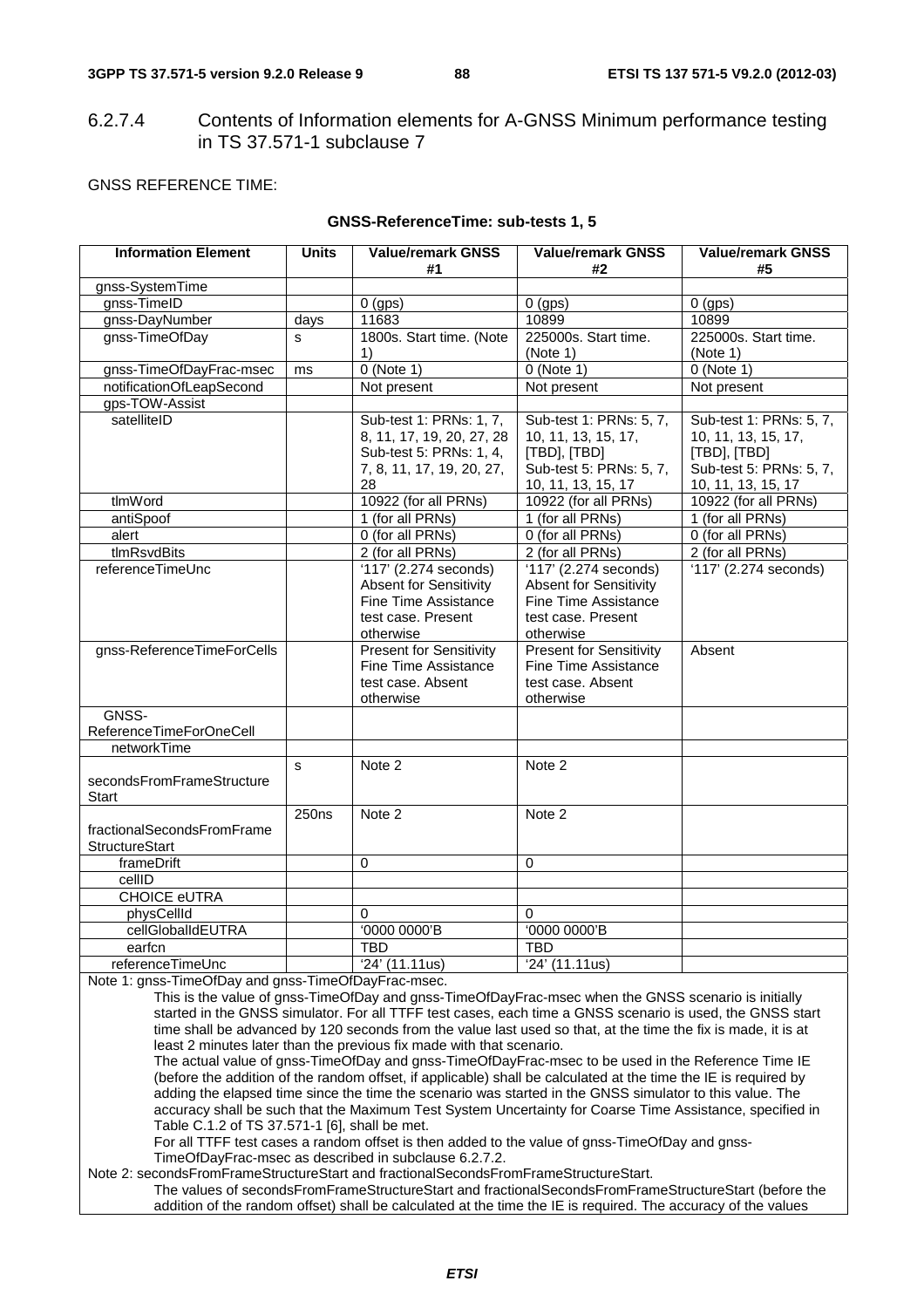used shall be such that the Maximum Test System Uncertainty for Fine Time Assistance, specified in Table C.1.2 of 37.571-1 [6], shall be met.

A random offset is then added to the value of secondsFromFrameStructureStart and

fractionalSecondsFromFrameStructureStart as described in subclause 6.2.7.2.

# **GNSS-ReferenceTime: sub-test 2**

| <b>Information Element</b>                                                      | <b>Units</b>      | <b>Value/remark GNSS</b><br>#1                                                                                    | <b>Value/remark GNSS</b><br>#2                                                                                    | <b>Value/remark GNSS</b><br>#5 |
|---------------------------------------------------------------------------------|-------------------|-------------------------------------------------------------------------------------------------------------------|-------------------------------------------------------------------------------------------------------------------|--------------------------------|
| gnss-SystemTime                                                                 |                   |                                                                                                                   |                                                                                                                   |                                |
| gnss-TimeID                                                                     |                   | 4 (glonass)                                                                                                       | 4 (glonass)                                                                                                       | 4 (glonass)                    |
| gnss-DayNumber                                                                  | days              | 5845                                                                                                              | 5063                                                                                                              | 5063                           |
| gnss-TimeOfDay                                                                  | s                 | 12586 s. Start time.                                                                                              | 62986 s. Start time                                                                                               | 62986 s. Start time.           |
|                                                                                 |                   | (Note 1)                                                                                                          | (Note 1)                                                                                                          | (Note 1)                       |
| gnss-TimeOfDayFrac-msec                                                         | ms                | $0$ (Note 1)                                                                                                      | $0$ (Note 1)                                                                                                      | $0$ (Note 1)                   |
| notificationOfLeapSecond                                                        |                   | 00                                                                                                                | 00                                                                                                                | 00                             |
| gps-TOW-Assist                                                                  |                   | Not present                                                                                                       | Not present                                                                                                       | Not present                    |
| referenceTimeUnc                                                                |                   | '117' (2.274 seconds)<br><b>Absent for Sensitivity</b><br>Fine Time Assistance<br>test case. Present<br>otherwise | '117' (2.274 seconds)<br><b>Absent for Sensitivity</b><br>Fine Time Assistance<br>test case. Present<br>otherwise | '117' (2.274 seconds)          |
| gnss-ReferenceTimeForCells                                                      |                   | <b>Present for Sensitivity</b><br><b>Fine Time Assistance</b><br>test case. Absent<br>otherwise                   | <b>Present for Sensitivity</b><br><b>Fine Time Assistance</b><br>test case. Absent<br>otherwise                   | Absent                         |
| GNSS-                                                                           |                   |                                                                                                                   |                                                                                                                   |                                |
| ReferenceTimeForOneCell                                                         |                   |                                                                                                                   |                                                                                                                   |                                |
| networkTime                                                                     |                   |                                                                                                                   |                                                                                                                   |                                |
| secondsFromFrameStructure<br>Start                                              | S                 | Note 2                                                                                                            | Note 2                                                                                                            |                                |
| fractionalSecondsFromFrame<br><b>StructureStart</b>                             | 250 <sub>ns</sub> | Note 2                                                                                                            | Note 2                                                                                                            |                                |
| frameDrift                                                                      |                   | $\Omega$                                                                                                          | $\mathbf 0$                                                                                                       |                                |
| cellID                                                                          |                   |                                                                                                                   |                                                                                                                   |                                |
| <b>CHOICE eUTRA</b>                                                             |                   |                                                                                                                   |                                                                                                                   |                                |
| physCellId                                                                      |                   | $\Omega$                                                                                                          | $\theta$                                                                                                          |                                |
| cellGlobalIdEUTRA                                                               |                   | '0000 0000'B                                                                                                      | '0000 0000'B                                                                                                      |                                |
| earfcn                                                                          |                   | <b>TBD</b>                                                                                                        | <b>TBD</b>                                                                                                        |                                |
| referenceTimeUnc<br>Note 1: ance $\text{TimeOfDay and area}$ $\text{TimeOfDay}$ |                   | '24' (11.11us)                                                                                                    | '24' (11.11us)                                                                                                    |                                |

ay and gnss-TimeOfDayFrac-msec

This is the value of gnss-TimeOfDay and gnss-TimeOfDayFrac-msec when the GNSS scenario is initially started in the GNSS simulator. For all TTFF test cases, each time a GNSS scenario is used, the GNSS start time shall be advanced by 120 seconds from the value last used so that, at the time the fix is made, it is at least 2 minutes later than the previous fix made with that scenario.

The actual value of gnss-TimeOfDay and gnss-TimeOfDayFrac-msec to be used in the Reference Time IE (before the addition of the random offset, if applicable) shall be calculated at the time the IE is required by adding the elapsed time since the time the scenario was started in the GNSS simulator to this value. The accuracy shall be such that the Maximum Test System Uncertainty for Coarse Time Assistance, specified in Table C.1.2 of TS 37.571-1 [6], shall be met.

For all TTFF test cases a random offset is then added to the value of gnss-TimeOfDay and gnss-TimeOfDayFrac-msec as described in subclause 6.2.7.2.

Note 2: secondsFromFrameStructureStart and fractionalSecondsFromFrameStructureStart.

The values of secondsFromFrameStructureStart and fractionalSecondsFromFrameStructureStart (before the addition of the random offset) shall be calculated at the time the IE is required. The accuracy of the values used shall be such that the Maximum Test System Uncertainty for Fine Time Assistance, specified in Table C.1.2 of 37.571-1 [6], shall be met.

A random offset is then added to the value of secondsFromFrameStructureStart and

fractionalSecondsFromFrameStructureStart as described in subclause 6.2.7.2.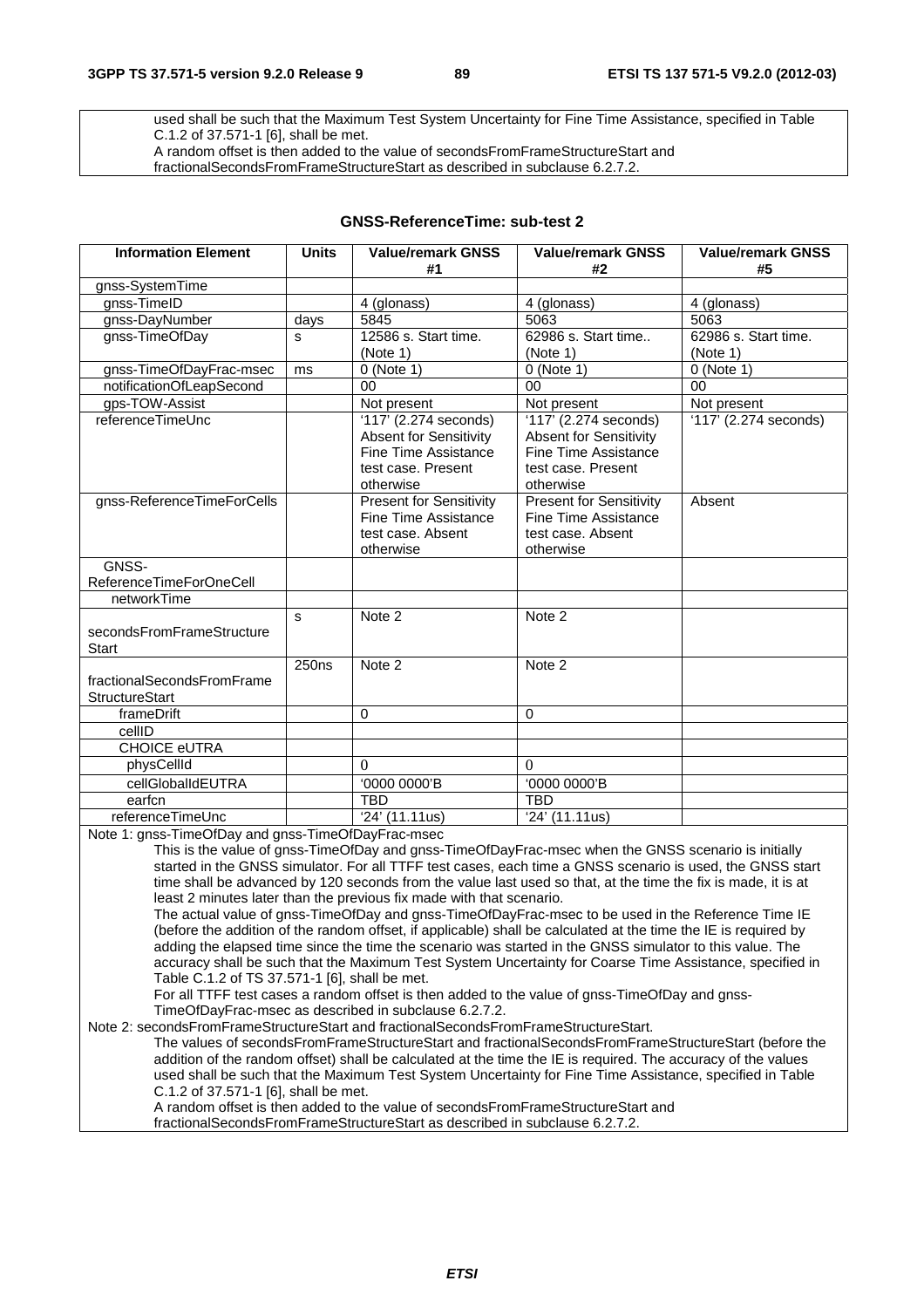| <b>Information Element</b>                          | <b>Units</b>      | <b>Value/remark GNSS</b><br>#1                                                                                                                                                                                                                                                                                                                                                                                                                                                                                                                                                                                                     | <b>Value/remark GNSS</b><br>#2                                                                                           | <b>Value/remark GNSS</b><br>#5 |
|-----------------------------------------------------|-------------------|------------------------------------------------------------------------------------------------------------------------------------------------------------------------------------------------------------------------------------------------------------------------------------------------------------------------------------------------------------------------------------------------------------------------------------------------------------------------------------------------------------------------------------------------------------------------------------------------------------------------------------|--------------------------------------------------------------------------------------------------------------------------|--------------------------------|
| gnss-SystemTime                                     |                   |                                                                                                                                                                                                                                                                                                                                                                                                                                                                                                                                                                                                                                    |                                                                                                                          |                                |
| gnss-TimeID                                         |                   | 3 (galileo)                                                                                                                                                                                                                                                                                                                                                                                                                                                                                                                                                                                                                        | 3 (galileo)                                                                                                              | 3 (galileo)                    |
| gnss-DayNumber                                      |                   | <b>FFS</b>                                                                                                                                                                                                                                                                                                                                                                                                                                                                                                                                                                                                                         | <b>FFS</b>                                                                                                               | <b>FFS</b>                     |
| gnss-TimeOfDay                                      |                   | FFS s. Start time. (Note                                                                                                                                                                                                                                                                                                                                                                                                                                                                                                                                                                                                           | FFS s. Start time. (Note                                                                                                 | FFS s. Start time. (Note       |
|                                                     |                   | 1)                                                                                                                                                                                                                                                                                                                                                                                                                                                                                                                                                                                                                                 | 1)                                                                                                                       | 1)                             |
| gnss-TimeOfDayFrac-msec                             |                   | $0$ (Note 1)                                                                                                                                                                                                                                                                                                                                                                                                                                                                                                                                                                                                                       | $0$ (Note 1)                                                                                                             | $0$ (Note 1)                   |
| notificationOfLeapSecond                            |                   | Not present                                                                                                                                                                                                                                                                                                                                                                                                                                                                                                                                                                                                                        | Not present                                                                                                              | Not present                    |
| gps-TOW-Assist                                      |                   | Not present                                                                                                                                                                                                                                                                                                                                                                                                                                                                                                                                                                                                                        | Not present                                                                                                              | Not present                    |
| referenceTimeUnc                                    |                   | '117' (2.274 seconds)<br><b>Absent for Sensitivity</b><br><b>Fine Time Assistance</b><br>test case. Present<br>otherwise                                                                                                                                                                                                                                                                                                                                                                                                                                                                                                           | '117' (2.274 seconds)<br><b>Absent for Sensitivity</b><br><b>Fine Time Assistance</b><br>test case. Present<br>otherwise | '117' (2.274 seconds)          |
| gnss-ReferenceTimeForCells                          |                   | <b>Present for Sensitivity</b><br><b>Fine Time Assistance</b><br>test case. Absent<br>otherwise                                                                                                                                                                                                                                                                                                                                                                                                                                                                                                                                    | <b>Present for Sensitivity</b><br><b>Fine Time Assistance</b><br>test case. Absent<br>otherwise                          | Absent                         |
| GNSS-                                               |                   |                                                                                                                                                                                                                                                                                                                                                                                                                                                                                                                                                                                                                                    |                                                                                                                          |                                |
| ReferenceTimeForOneCell                             |                   |                                                                                                                                                                                                                                                                                                                                                                                                                                                                                                                                                                                                                                    |                                                                                                                          |                                |
| networkTime                                         |                   |                                                                                                                                                                                                                                                                                                                                                                                                                                                                                                                                                                                                                                    |                                                                                                                          |                                |
| secondsFromFrameStructure<br><b>Start</b>           | s                 | Note 2                                                                                                                                                                                                                                                                                                                                                                                                                                                                                                                                                                                                                             | Note 2                                                                                                                   |                                |
| fractionalSecondsFromFrame<br><b>StructureStart</b> | 250 <sub>ns</sub> | Note 2                                                                                                                                                                                                                                                                                                                                                                                                                                                                                                                                                                                                                             | Note 2                                                                                                                   |                                |
| frameDrift                                          |                   | $\Omega$                                                                                                                                                                                                                                                                                                                                                                                                                                                                                                                                                                                                                           | $\Omega$                                                                                                                 |                                |
| cellID                                              |                   |                                                                                                                                                                                                                                                                                                                                                                                                                                                                                                                                                                                                                                    |                                                                                                                          |                                |
| <b>CHOICE eUTRA</b>                                 |                   |                                                                                                                                                                                                                                                                                                                                                                                                                                                                                                                                                                                                                                    |                                                                                                                          |                                |
| physCellId                                          |                   | 0                                                                                                                                                                                                                                                                                                                                                                                                                                                                                                                                                                                                                                  | $\Omega$                                                                                                                 |                                |
| cellGlobalIdEUTRA                                   |                   | '0000 0000'B                                                                                                                                                                                                                                                                                                                                                                                                                                                                                                                                                                                                                       | '0000 0000'B                                                                                                             |                                |
| earfcn                                              |                   | <b>TBD</b>                                                                                                                                                                                                                                                                                                                                                                                                                                                                                                                                                                                                                         | TBD                                                                                                                      |                                |
| referenceTimeUnc                                    |                   | '24' (11.11us)                                                                                                                                                                                                                                                                                                                                                                                                                                                                                                                                                                                                                     | '24' (11.11us)                                                                                                           |                                |
| Note 1: gnss-TimeOfDay and gnss-TimeOfDayFrac-msec  |                   | This is the value of gnss-TimeOfDay and gnss-TimeOfDayFrac-msec when the GNSS scenario is initially<br>started in the GNSS simulator. For all TTFF test cases, each time a GNSS scenario is used, the GNSS start<br>time shall be advanced by 120 seconds from the value last used so that, at the time the fix is made, it is at<br>least 2 minutes later than the previous fix made with that scenario.<br>The actual value of gnss-TimeOfDay and gnss-TimeOfDayFrac-msec to be used in the Reference Time IE<br>(before the addition of the random offset, if applicable) shall be calculated at the time the IE is required by |                                                                                                                          |                                |

#### **GNSS-ReferenceTime: sub-test 3**

adding the elapsed time since the time the scenario was started in the GNSS simulator to this value. The accuracy shall be such that the Maximum Test System Uncertainty for Coarse Time Assistance, specified in Table C.1.2 of TS 37.571-1 [6], shall be met.

For all TTFF test cases a random offset is then added to the value of gnss-TimeOfDay and gnss-TimeOfDayFrac-msec as described in subclause 6.2.7.2.

Note 2: secondsFromFrameStructureStart and fractionalSecondsFromFrameStructureStart.

The values of secondsFromFrameStructureStart and fractionalSecondsFromFrameStructureStart (before the addition of the random offset) shall be calculated at the time the IE is required. The accuracy of the values used shall be such that the Maximum Test System Uncertainty for Fine Time Assistance, specified in Table C.1.2 of 37.571-1 [6], shall be met.

A random offset is then added to the value of secondsFromFrameStructureStart and fractionalSecondsFromFrameStructureStart as described in subclause 6.2.7.2.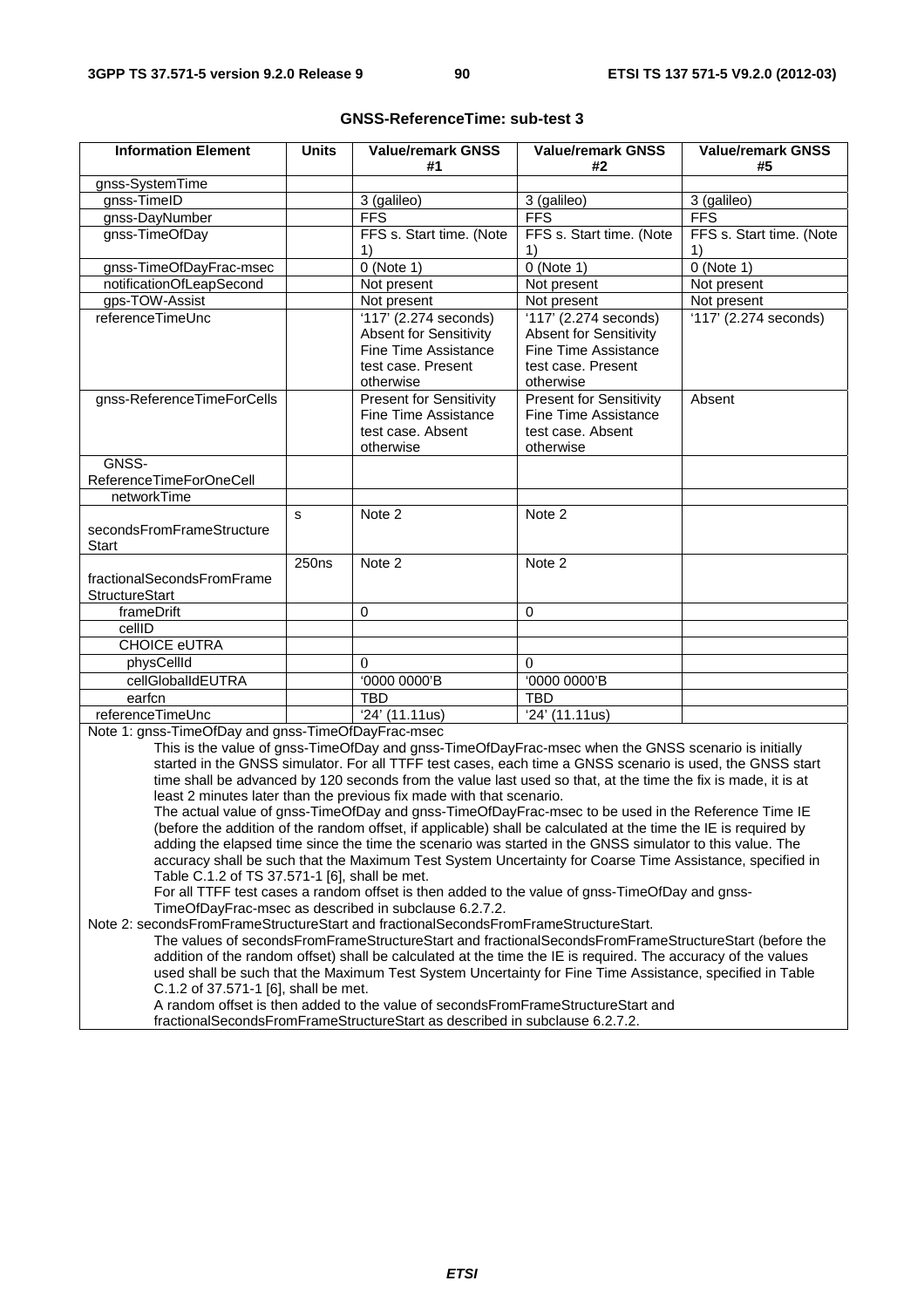# GNSS REFERENCE LOCATION:

# **GNSS-ReferenceLocation**

| <b>Information Element</b> | <b>Units</b> | <b>Value/remark GNSS #1</b> | <b>Value/remark GNSS #2</b> | Value/remark GNSS #5 |
|----------------------------|--------------|-----------------------------|-----------------------------|----------------------|
| threeDlocation             |              |                             |                             |                      |
| latitudeSign               |              |                             |                             |                      |
| degreesLatitude            | degrees      | 35.744287                   | 37.366669                   | 37.366669            |
| degreesLongitude           | degrees      | 139.680176                  | -121.983326                 | -121.983326          |
| altitudeDirection          |              |                             | O                           | $\Omega$             |
| altitude                   | m            | 300                         | 100                         | 100                  |
| uncertaintySemiMajor       | m            | 3000                        | 3000                        | 3000                 |
| uncertaintySemiMinor       | m            | 3000                        | 3000                        | 3000                 |
| orientationMajorAxis       | degrees      | 0                           | 0                           |                      |
| uncertaintyAltitude        | m            | 500                         | 500                         | 500                  |
| confidence                 | $\%$         | 68                          | 68                          | 68                   |

#### GNSS IONOSPHERIC MODEL:

# **GNSS-IonosphericModel: sub-tests 1, 2, 4, 5**

| <b>Information Element</b> | <b>Units</b>                   | <b>Value/remark GNSS All</b> |
|----------------------------|--------------------------------|------------------------------|
| klobucharModel             |                                |                              |
| dataID                     |                                | 00                           |
| alfa0                      | Seconds                        | 4.6566129 10E-9              |
| alfa1                      | sec/semi-circle                | 1.4901161 10E-8              |
| alfa2                      | sec/(semi-circle) <sup>*</sup> | $-5.96046$ 10E-8             |
| alfa3                      | sec/(semi-circle) <sup>3</sup> | $-5.96046$ 10E-8             |
| beta0                      | Seconds                        | 79872                        |
| beta1                      | sec/semi-circle                | 65536                        |
| beta2                      | sec/(semi-circle) <sup>2</sup> | $-65536$                     |
| beta3                      | sec/(semi-circle) <sup>3</sup> | $-393216$                    |
| neQuickModel               |                                | Not present                  |

#### **GNSS-IonosphericModel: sub-test 3**

| <b>Information Element</b> | <b>Units</b> | <b>Value/remark GNSS All</b> |
|----------------------------|--------------|------------------------------|
| GNSS-IonospericModel       |              |                              |
| klobucharModel             |              | Not present                  |
| neQuickModel               |              |                              |
| ai0                        |              | <b>FFS</b>                   |
| ai1                        |              | <b>FFS</b>                   |
| ai2                        |              | <b>FFS</b>                   |
| ionoStormFlag1             |              | 0                            |
| ionoStormFlag2             |              |                              |
| ionoStormFlag3             |              |                              |
| ionoStormFlag4             |              |                              |
| ionoStormFlag5             |              | 0                            |

# GNSS TIME MODEL LIST:

# **GNSS-TimeModelList: sub-test 5**

| <b>Information Element</b> | Units | Value/remark GNSS #1 | Value/remark GNSS #2 | Value/remark GNSS #5 |
|----------------------------|-------|----------------------|----------------------|----------------------|
| anss-TimeModelRefTime      |       | 1800(s)              | 225000(s)            | 225000(s)            |
| tA0                        |       |                      |                      |                      |
| anss-TO-ID                 |       | (GPS)                | (GPS)                | (GPS)                |
| weekNumber                 |       | 1669                 | 1557                 | 1557                 |
| deltaT                     |       | TBD                  | TBD                  | <b>TBD</b>           |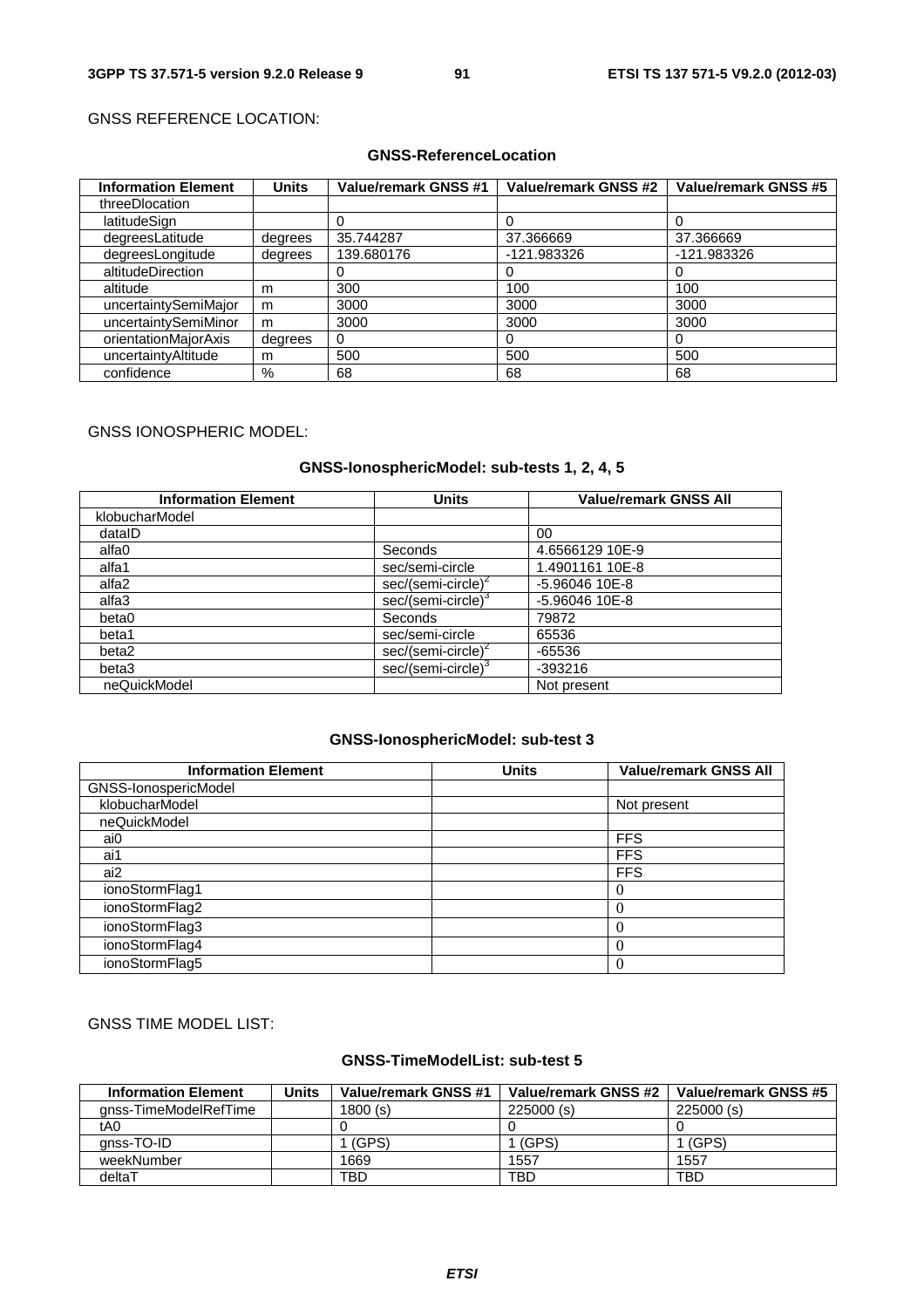GNSS NAVIGATION MODEL:

# **GNSS-NavigationModel: sub-test 1**

| <b>Information Element</b> | Units | Value/remark GNSS #1 | Value/remark GNSS #2 | Value/remark GNSS #5 |
|----------------------------|-------|----------------------|----------------------|----------------------|
| nonBroadcastFlag           |       |                      |                      |                      |
| anss-SatelliteList         |       | (SIZE) 9             | 'SIZE) 9             | (SIZE)               |

#### **GNSS-NavModelSatelliteElement: sub-test 1**

| <b>Information Element</b> | Units | Value/remark GNSS #1   | Value/remark GNSS #2    | Value/remark GNSS #5    |
|----------------------------|-------|------------------------|-------------------------|-------------------------|
| svID                       |       | PRNs: 1, 7, 8, 11, 17, | PRNs: 5, 7, 10, 11, 13, | PRNs: 5, 7, 10, 11, 13, |
|                            |       | 19, 20, 27, 28         | 15. 17 ITBDI. ITBDI     | 15. 17 ITBDI. ITBDI     |
| svHealth                   |       |                        |                         |                         |
| iod                        |       |                        |                         |                         |

#### **GNSS-NavModelSatelliteElement: sub-test 1**

| <b>Information Element</b> | <b>Units</b> | <b>Value/remark GNSS All</b>                    |
|----------------------------|--------------|-------------------------------------------------|
| gnss-ClockModel            |              |                                                 |
| nav-ClockModel             |              |                                                 |
| navToc                     |              | See file: GNSS Navigation Model subtest1 XX.csv |
| navaf <sub>2</sub>         |              | See file: GNSS Navigation Model subtest1 XX.csv |
| navaf1                     |              | See file: GNSS Navigation Model subtest1 XX.csv |
| navaf0                     |              | See file: GNSS Navigation Model subtest1 XX.csv |
| navTgd                     |              | See file: GNSS Navigation Model subtest1 XX.csv |
| gnss-OrbitModel            |              |                                                 |
| nav-KeplerianSet           |              |                                                 |
| navURA                     |              | See file: GNSS Navigation Model subtest1 XX.csv |
| navFitFlag                 |              | See file: GNSS Navigation Model subtest1 XX.csv |
| navToe                     |              | See file: GNSS Navigation Model subtest1 XX.csv |
| navOmega                   |              | See file: GNSS Navigation Model subtest1 XX.csv |
| navDeltaN                  |              | See file: GNSS Navigation Model subtest1 XX.csv |
| navM0                      |              | See file: GNSS Navigation Model subtest1 XX.csv |
| navOmegaADot               |              | See file: GNSS Navigation Model subtest1 XX.csv |
| navE                       |              | See file: GNSS Navigation Model subtest1 XX.csv |
| navIDot                    |              | See file: GNSS Navigation Model subtest1 XX.csv |
| navAPowerHalf              |              | See file: GNSS Navigation Model subtest1 XX.csv |
| navl0                      |              | See file: GNSS Navigation Model subtest1 XX.csv |
| navOmegaA0                 |              | See file: GNSS Navigation Model subtest1 XX.csv |
| navCrs                     |              | See file: GNSS Navigation Model subtest1 XX.csv |
| navCis                     |              | See file: GNSS Navigation Model subtest1 XX.csv |
| navCus                     |              | See file: GNSS Navigation Model subtest1 XX.csv |
| navCrc                     |              | See file: GNSS Navigation Model subtest1 XX.csv |
| navCic                     |              | See file: GNSS Navigation Model subtest1 XX.csv |
| navCuc                     |              | See file: GNSS Navigation Model subtest1 XX.csv |

# **GNSS-NavigationModel: sub-test 2**

| <b>Information Element</b> | Units | Value/remark GNSS #1 | Value/remark GNSS #2 | Value/remark GNSS #5 |
|----------------------------|-------|----------------------|----------------------|----------------------|
| nonBroadcastFlag           |       |                      |                      |                      |
| anss-SatelliteList         |       | (SIZE)               | ד וסדופ'<br>⊐∟וכ     | (SIZE)               |

# **GNSS-NavModelSatelliteElement: sub-test 2**

| <b>Information Element</b> | <b>Units</b> | Value/remark GNSS #1   | Value/remark GNSS #2   | Value/remark GNSS #5   |
|----------------------------|--------------|------------------------|------------------------|------------------------|
| svID                       |              | Slot Numbers: 3, 4, 9, | Slot Numbers: 7, 8, 9, | Slot Numbers: 7, 8, 9, |
|                            |              | 10, 18, 19, 20         | 10, 18, 19, 20         | 10, 18, 19, 20         |
| svHealth                   |              | 01111000               | 01111000               | 01111000               |
| iod                        |              | 13                     | 69                     | 69                     |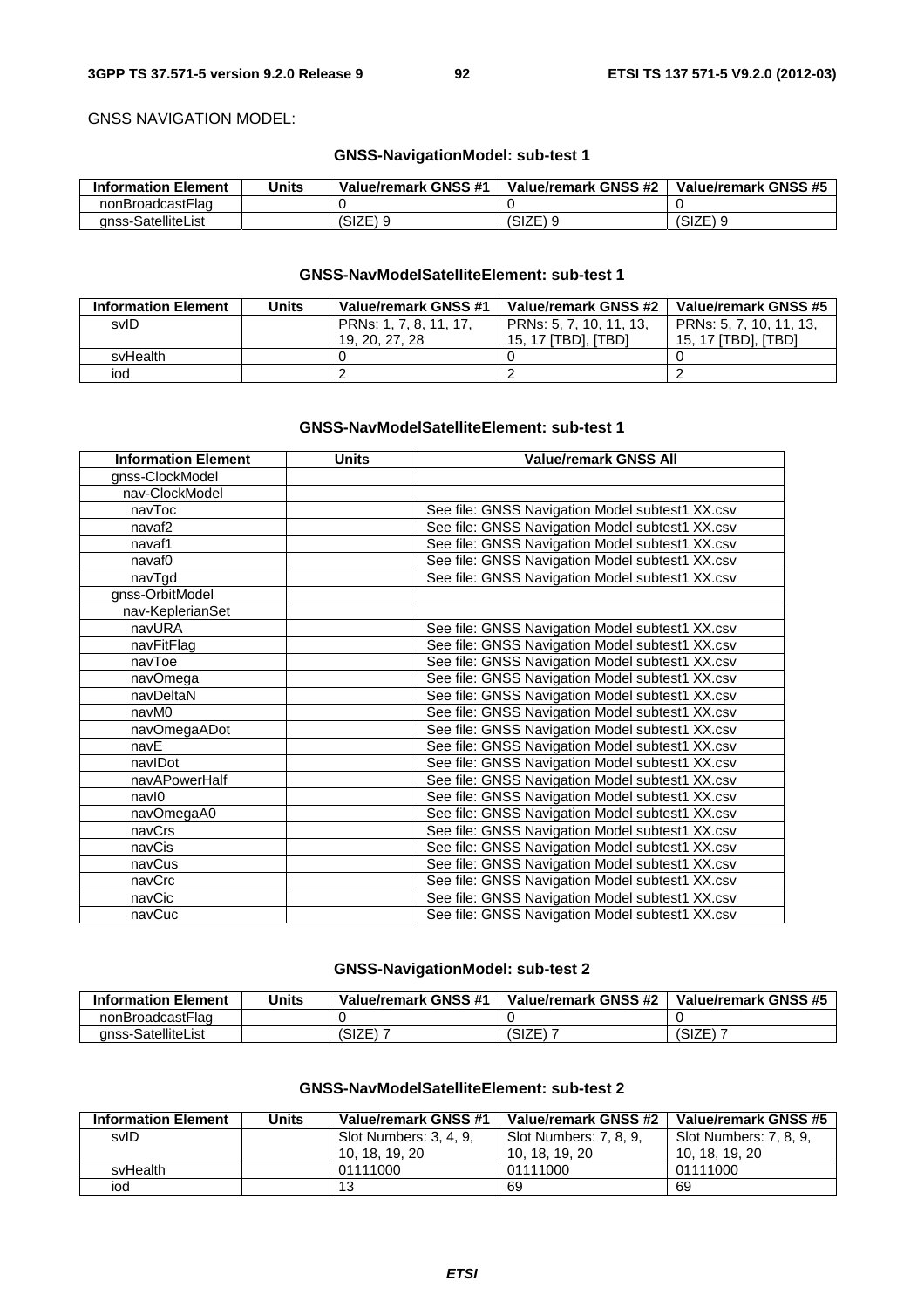| <b>Information Element</b> | Units | <b>Value/remark GNSS All</b>                    |
|----------------------------|-------|-------------------------------------------------|
| gnss-ClockModel            |       |                                                 |
| glonass-ClockModel         |       |                                                 |
| gloTau                     |       | See file: GNSS Navigation Model subtest2 XX.csv |
| gloGamma                   |       | See file: GNSS Navigation Model subtest2 XX.csv |
| gloDeltaTau                |       | See file: GNSS Navigation Model subtest2 XX.csv |
| gnss-OrbitModel            |       |                                                 |
| glonass-ECEF               |       |                                                 |
| gloEn                      |       | See file: GNSS Navigation Model subtest2 XX.csv |
| qloP1                      |       | See file: GNSS Navigation Model subtest2 XX.csv |
| qloP2                      |       | See file: GNSS Navigation Model subtest2 XX.csv |
| glom                       |       | See file: GNSS Navigation Model subtest2 XX.csv |
| gloX                       |       | See file: GNSS Navigation Model subtest2 XX.csv |
| gloXdot                    |       | See file: GNSS Navigation Model subtest2 XX.csv |
| gloXdotdot                 |       | See file: GNSS Navigation Model subtest2 XX.csv |
| qloY                       |       | See file: GNSS Navigation Model subtest2 XX.csv |
| gloYdot                    |       | See file: GNSS Navigation Model subtest2 XX.csv |
| gloYdotdot                 |       | See file: GNSS Navigation Model subtest2 XX.csv |
| gloZ                       |       | See file: GNSS Navigation Model subtest2 XX.csv |
| gloZdot                    |       | See file: GNSS Navigation Model subtest2 XX.csv |
| gloZdotdot                 |       | See file: GNSS Navigation Model subtest2 XX.csv |

# **GNSS-NavModelSatelliteElement: sub-test 2**

# **GNSS-NavigationModel: sub-test 3**

| <b>Information Element</b> | Units | Value/remark GNSS #1 | Value/remark GNSS #2 | Value/remark GNSS #5 |
|----------------------------|-------|----------------------|----------------------|----------------------|
| nonBroadcastFlag           |       |                      |                      |                      |
| anss-SatelliteList         |       | ⊦FFS<br>(SIZE)       | (SIZE) FFS           | (SIZE) FFS           |

# **GNSS-NavModelSatelliteElement: sub-test 3**

| <b>Information Element</b> | Units | Value/remark GNSS #1 | Value/remark GNSS #2 | Value/remark GNSS #5 |
|----------------------------|-------|----------------------|----------------------|----------------------|
| svID                       |       | <b>FFS</b>           | <b>FFS</b>           | <b>FFS</b>           |
| svHealth                   |       |                      |                      |                      |
| iod                        |       | <b>FFS</b>           | <b>FFS</b>           | <b>FFS</b>           |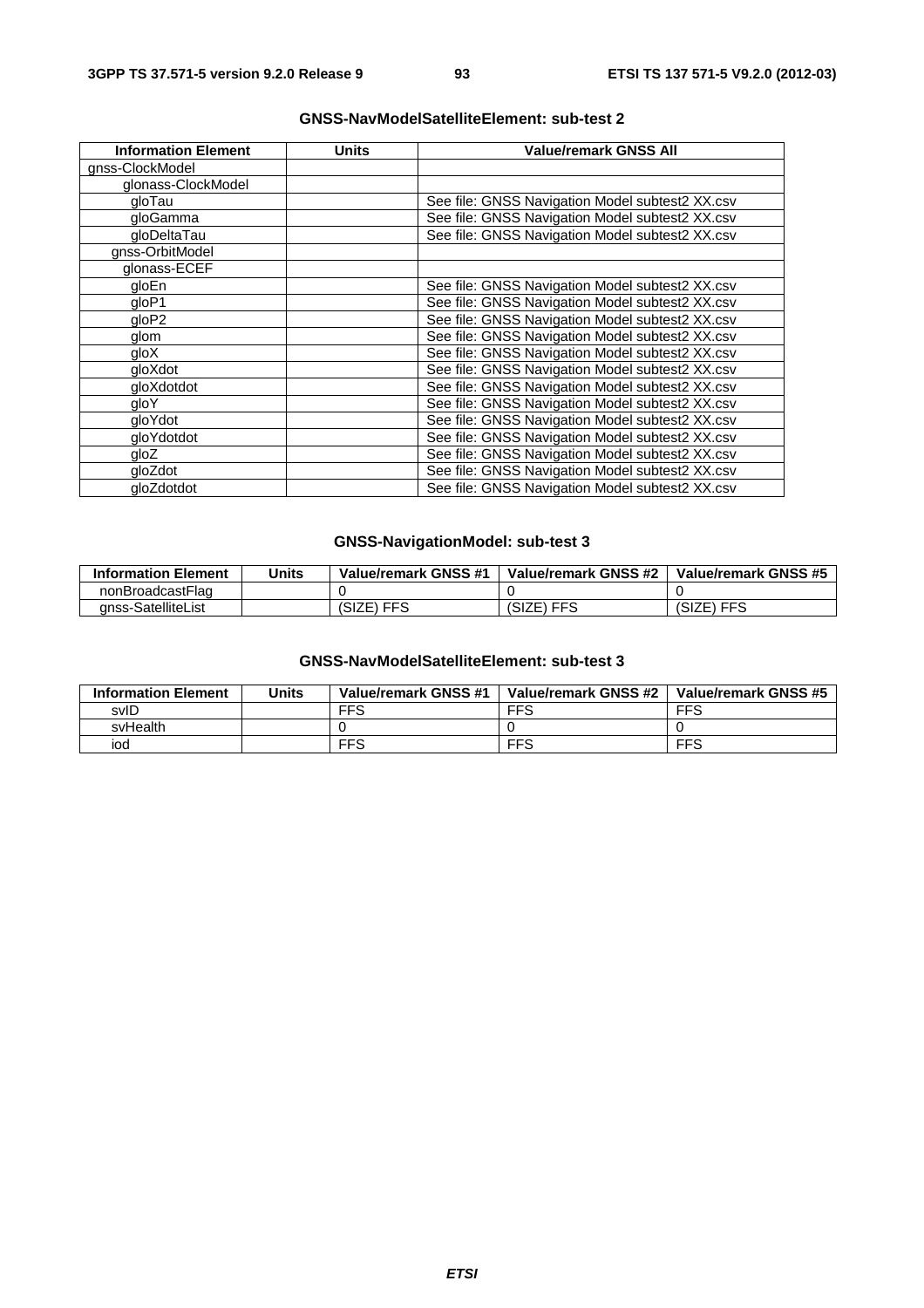| <b>Information Element</b> | <b>Units</b> | <b>Value/remark GNSS All</b>                    |
|----------------------------|--------------|-------------------------------------------------|
| gnss-ClockModel            |              |                                                 |
| standardClockModelList     |              | (SIZE) 1                                        |
| stanClockToc               |              | See file: GNSS Navigation Model subtest3 XX.csv |
| stanClockAF2               |              | See file: GNSS Navigation Model subtest3 XX.csv |
| stanClockAF1               |              | See file: GNSS Navigation Model subtest3 XX.csv |
| stanClockAF0               |              | See file: GNSS Navigation Model subtest3 XX.csv |
| stanClockTgd               |              | See file: GNSS Navigation Model subtest3 XX.csv |
| gnss-OrbitModel            |              |                                                 |
| keplerianSet               |              |                                                 |
| keplerToe                  |              | See file: GNSS Navigation Model subtest3 XX.csv |
| keplerW                    |              | See file: GNSS Navigation Model subtest3 XX.csv |
| keplerDeltaN               |              | See file: GNSS Navigation Model subtest3 XX.csv |
| keplerM0                   |              | See file: GNSS Navigation Model subtest3 XX.csv |
| keplerOmegaDot             |              | See file: GNSS Navigation Model subtest3 XX.csv |
| keplerE                    |              | See file: GNSS Navigation Model subtest3 XX.csv |
| keplerIDot                 |              | See file: GNSS Navigation Model subtest3 XX.csv |
| keplerAPowerHalf           |              | See file: GNSS Navigation Model subtest3 XX.csv |
| keplerI0                   |              | See file: GNSS Navigation Model subtest3 XX.csv |
| keplerOmega0               |              | See file: GNSS Navigation Model subtest3 XX.csv |
| keplerCrs                  |              | See file: GNSS Navigation Model subtest3 XX.csv |
| keplerCis                  |              | See file: GNSS Navigation Model subtest3 XX.csv |
| keplerCus                  |              | See file: GNSS Navigation Model subtest3 XX.csv |
| keplerCrc                  |              | See file: GNSS Navigation Model subtest3 XX.csv |
| keplerCic                  |              | See file: GNSS Navigation Model subtest3 XX.csv |
| keplerCuc                  |              | See file: GNSS Navigation Model subtest3 XX.csv |

# **GNSS-NavModelSatelliteElement: sub-test 3**

# **GNSS-NavigationModel: sub-test 5**

| <b>Information Element</b>  | Units | <b>Value/remark GNSS All</b>         |
|-----------------------------|-------|--------------------------------------|
| GNSS-GenericAssistData      |       | $(SIZE)$ 2                           |
| anss-ID                     |       | $0$ (aps)                            |
| <b>GNSS-NavigationModel</b> |       | See GNSS-NavigationModel: sub-test 5 |
| anss-ID                     |       | 4 (glonass)                          |
| GNSS-NavigationModel        |       | See GNSS-NavigationModel: sub-test 2 |

# **GNSS-NavigationModel: sub-test 5**

| <b>Information Element</b> | Units | Value/remark GNSS #1 | Value/remark GNSS #2 | Value/remark GNSS #5 |
|----------------------------|-------|----------------------|----------------------|----------------------|
| nonBroadcastFlag           |       |                      |                      |                      |
| anss-SatelliteList         |       | 'SIZE)               | (SIZE)               | (SIZE)               |

# **GNSS-NavModelSatelliteElement: sub-test 5**

| <b>Information Element</b> | Units | Value/remark GNSS #1      | Value/remark GNSS #2    | Value/remark GNSS #5    |
|----------------------------|-------|---------------------------|-------------------------|-------------------------|
| svID                       |       | PRNs: 1, 4, 7, 8, 11, 17, | PRNs: 5, 7, 10, 11, 13, | PRNs: 5, 7, 10, 11, 13, |
|                            |       | 19, 20, 27, 28            | 15.17                   | 15.17                   |
| svHealth                   |       |                           |                         |                         |
| iod                        |       |                           |                         |                         |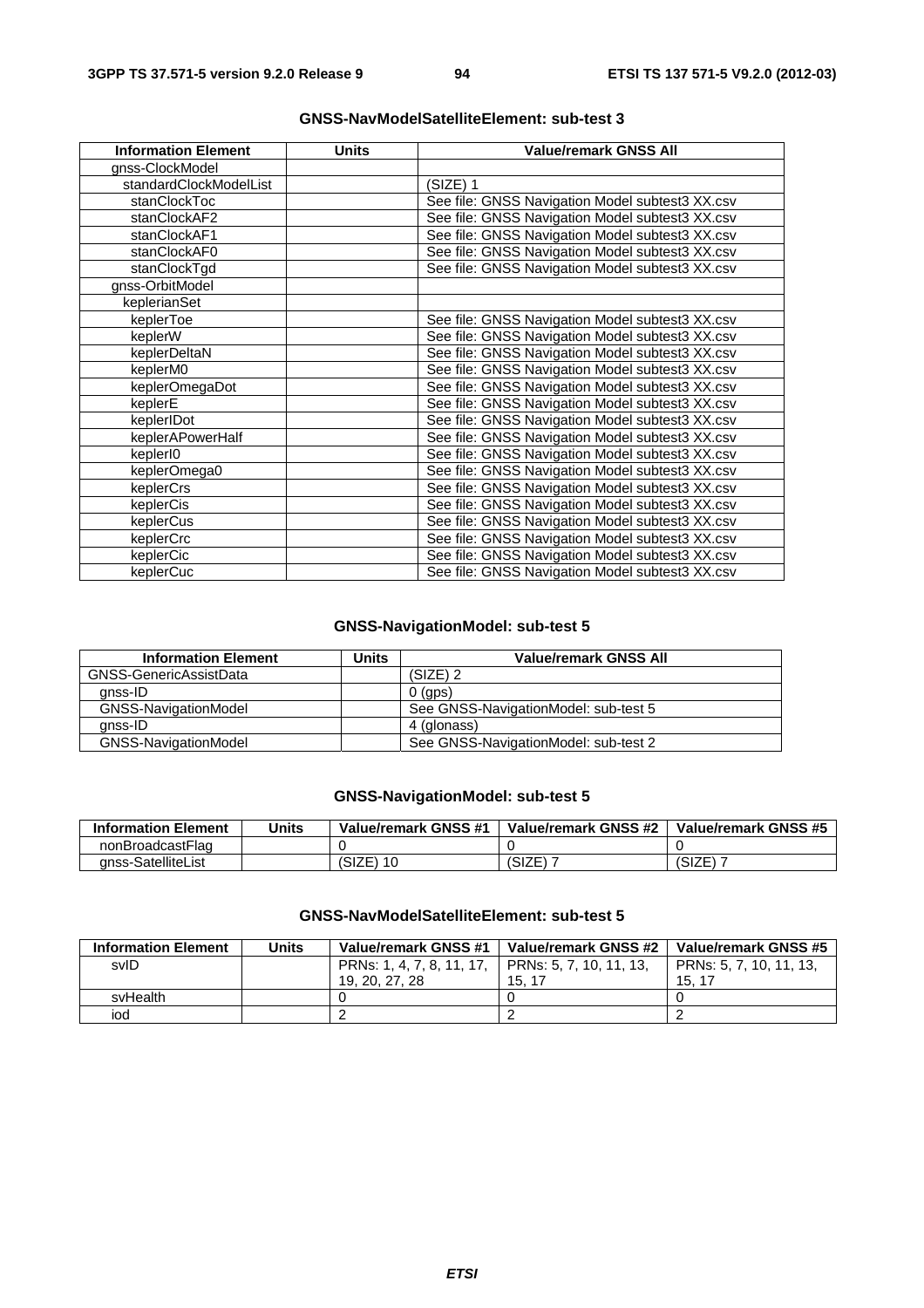| <b>Information Element</b> | <b>Units</b> | <b>Value/remark GNSS All</b>                    |
|----------------------------|--------------|-------------------------------------------------|
| gnss-ClockModel            |              |                                                 |
| nav-ClockModel             |              |                                                 |
| navToc                     |              | See file: GNSS Navigation Model subtest5 XX.csv |
| navaf <sub>2</sub>         |              | See file: GNSS Navigation Model subtest5 XX.csv |
| navaf1                     |              | See file: GNSS Navigation Model subtest5 XX.csv |
| navaf <sub>0</sub>         |              | See file: GNSS Navigation Model subtest5 XX.csv |
| navTgd                     |              | See file: GNSS Navigation Model subtest5 XX.csv |
| gnss-OrbitModel            |              |                                                 |
| nav-KeplerianSet           |              |                                                 |
| navURA                     |              | See file: GNSS Navigation Model subtest5 XX.csv |
| navFitFlag                 |              | See file: GNSS Navigation Model subtest5 XX.csv |
| navToe                     |              | See file: GNSS Navigation Model subtest5 XX.csv |
| navOmega                   |              | See file: GNSS Navigation Model subtest5 XX.csv |
| navDeltaN                  |              | See file: GNSS Navigation Model subtest5 XX.csv |
| navM0                      |              | See file: GNSS Navigation Model subtest5 XX.csv |
| navOmegaADot               |              | See file: GNSS Navigation Model subtest5 XX.csv |
| navE                       |              | See file: GNSS Navigation Model subtest5 XX.csv |
| navIDot                    |              | See file: GNSS Navigation Model subtest5 XX.csv |
| navAPowerHalf              |              | See file: GNSS Navigation Model subtest5 XX.csv |
| navl0                      |              | See file: GNSS Navigation Model subtest5 XX.csv |
| navOmegaA0                 |              | See file: GNSS Navigation Model subtest5 XX.csv |
| navCrs                     |              | See file: GNSS Navigation Model subtest5 XX.csv |
| navCis                     |              | See file: GNSS Navigation Model subtest5 XX.csv |
| navCus                     |              | See file: GNSS Navigation Model subtest5 XX.csv |
| navCrc                     |              | See file: GNSS Navigation Model subtest5 XX.csv |
| navCic                     |              | See file: GNSS Navigation Model subtest5 XX.csv |
| navCuc                     |              | See file: GNSS Navigation Model subtest5 XX.csv |

# **GNSS-NavModelSatelliteElement: sub-test 5**

# GNSS ACQUISITION ASSISTANCE:

# **GNSS-AcquisitionAssistance: sub-test 1**

| <b>Information Element</b>        | Units | Value/remark GNSS #1 | Value/remark GNSS #2 | Value/remark GNSS #5 |
|-----------------------------------|-------|----------------------|----------------------|----------------------|
| <b>GNSS-AcquisitionAssistance</b> |       |                      |                      |                      |
| gnss-SignalID                     |       | 0 (GPS L1 C/A)       | 0 (GPS L1 C/A        | 0 (GPS L1 C/A)       |
| anss-AcquisitionAssistList        |       | $(SIZE)$ 9           | $(SIZE)$ 9           | $(SIZE)$ 9           |

# **GNSS-AcquisitionAssistElement: sub-test 1**

| <b>Information Element</b> | Units | Value/remark GNSS #1   | Value/remark GNSS #2    | Value/remark GNSS #5    |
|----------------------------|-------|------------------------|-------------------------|-------------------------|
| svID                       |       | PRNs: 1, 7, 8, 11, 17, | PRNs: 5, 7, 10, 11, 13, | PRNs: 5, 7, 10, 11, 13, |
|                            |       | 19, 20, 27, 28         | 15, 17 [TBD], [TBD]     | 15, 17 [TBD], [TBD]     |

# **GNSS-AcquisitionAssistElement: sub-test 1**

| <b>Information Element</b>                                                                                              | <b>Units</b> | Value/remark GNSS All                                                                                 |  |  |
|-------------------------------------------------------------------------------------------------------------------------|--------------|-------------------------------------------------------------------------------------------------------|--|--|
| doppler <sub>0</sub>                                                                                                    |              | Time varying. See file: GNSS Acquisition Assistance subtest1 XX.csv (Note)                            |  |  |
| doppler1                                                                                                                |              | Time varying. See file: GNSS Acquisition Assistance subtest1 XX.csv (Note)                            |  |  |
| dopplerUncertainty                                                                                                      |              | Time varying. See file: GNSS Acquisition Assistance subtest1 XX.csv (Note)                            |  |  |
| codePhase                                                                                                               |              | Time varying. See file: GNSS Acquisition Assistance subtest1 XX.csv (Note)                            |  |  |
| intCodePhase                                                                                                            |              | Time varying. See file: GNSS Acquisition Assistance subtest1 XX.csv (Note)                            |  |  |
| codePhaseSearchWindow                                                                                                   |              | Time varying. See file: GNSS Acquisition Assistance subtest1 XX.csv (Note)                            |  |  |
| azimuth                                                                                                                 |              | Time varying. See file: GNSS Acquisition Assistance subtest1 XX.csv (Note)                            |  |  |
| elevation                                                                                                               |              | Time varying. See file: GNSS Acquisition Assistance subtest1 XX.csv (Note)                            |  |  |
| codePhase1023                                                                                                           |              | Time varying. See file: GNSS Acquisition Assistance subtest1 XX.csv (Note)                            |  |  |
| Note: This field is "Time varying" and its value depends on the "current gnss-TimeOfDay". The value of this field to be |              |                                                                                                       |  |  |
| used shall be determined by taking the "current gnss-TimeOfDay" value and selecting the field value in the              |              |                                                                                                       |  |  |
|                                                                                                                         |              | GNSS Acquisition Assistance subtestX.csv file corresponding to the value of "current gnss-TimeOfDay". |  |  |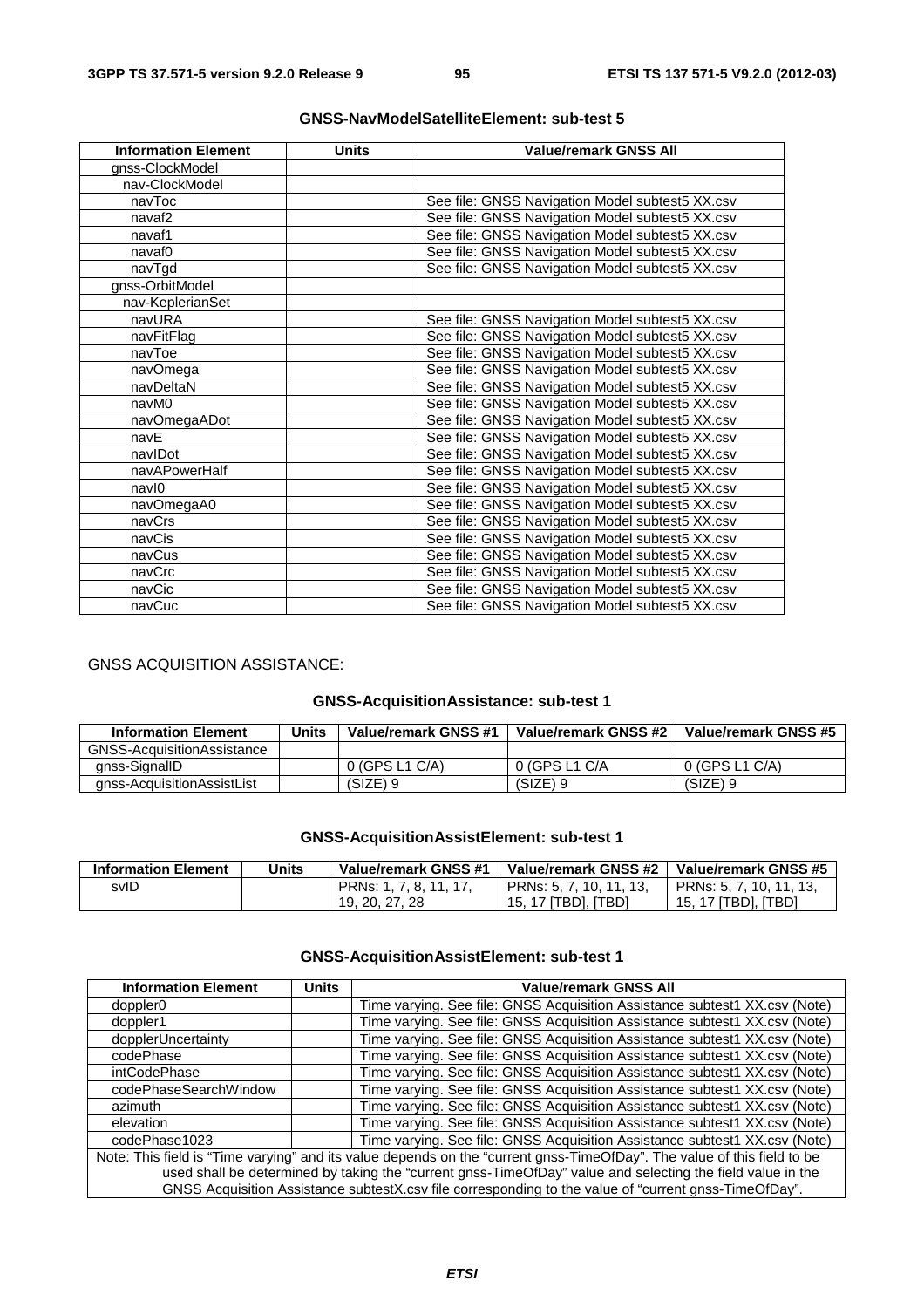| <b>Information Element</b>        | Units | Value/remark GNSS #1 | Value/remark GNSS #2 | Value/remark GNSS #5 |
|-----------------------------------|-------|----------------------|----------------------|----------------------|
| <b>GNSS-AcquisitionAssistance</b> |       |                      |                      |                      |
| anss-SignallD                     |       | 0 (GLONASS G1)       | 0 (GLONASS G1)       | 0 (GLONASS G1)       |
| anss-AcquisitionAssistList        |       | (SIZE)               | (SIZE)               | (SIZE)               |

# **GNSS-AcquisitionAssistance: sub-test 2**

# **GNSS-AcquisitionAssistElement: sub-test 2**

| <b>Information Element</b> | Units | Value/remark GNSS #1   | Value/remark GNSS #2   | Value/remark GNSS #5   |
|----------------------------|-------|------------------------|------------------------|------------------------|
| svID                       |       | Slot Numbers: 3, 4, 9, | Slot Numbers: 7, 8, 9, | Slot Numbers: 7, 8, 9, |
|                            |       | 10, 18, 19, 20         | 10. 18. 19. 20         | 10. 18. 19. 20         |

# **GNSS-AcquisitionAssistElement: sub-test 2**

| <b>Information Element</b>                                                                                              | <b>Units</b> | <b>Value/remark GNSS All</b>                                                                          |  |  |
|-------------------------------------------------------------------------------------------------------------------------|--------------|-------------------------------------------------------------------------------------------------------|--|--|
| doppler <sub>0</sub>                                                                                                    |              | Time varying. See file: GNSS Acquisition Assistance subtest2 XX.csv (Note)                            |  |  |
| doppler1                                                                                                                |              | Time varying. See file: GNSS Acquisition Assistance subtest2 XX.csv (Note)                            |  |  |
| dopplerUncertainty                                                                                                      |              | Time varying. See file: GNSS Acquisition Assistance subtest2 XX.csv (Note)                            |  |  |
| codePhase                                                                                                               |              | Time varying. See file: GNSS Acquisition Assistance subtest2 XX.csv (Note)                            |  |  |
| intCodePhase                                                                                                            |              | Time varying. See file: GNSS Acquisition Assistance subtest2 XX.csv (Note)                            |  |  |
| codePhaseSearchWindow                                                                                                   |              | Time varying. See file: GNSS Acquisition Assistance subtest2 XX.csv (Note)                            |  |  |
| azimuth                                                                                                                 |              | Time varying. See file: GNSS Acquisition Assistance subtest2 XX.csv (Note)                            |  |  |
| elevation                                                                                                               |              | Time varying. See file: GNSS Acquisition Assistance subtest2 XX.csv (Note)                            |  |  |
| codePhase1023                                                                                                           |              | Time varying. See file: GNSS Acquisition Assistance subtest2 XX.csv (Note)                            |  |  |
| Note: This field is "Time varying" and its value depends on the "current gnss-TimeOfDay". The value of this field to be |              |                                                                                                       |  |  |
| used shall be determined by taking the "current gnss-TimeOfDay" value and selecting the field value in the              |              |                                                                                                       |  |  |
|                                                                                                                         |              | GNSS Acquisition Assistance subtestX.csv file corresponding to the value of "current gnss-TimeOfDay". |  |  |

# **GNSS-AcquisitionAssistance: sub-test 3**

| <b>Information Element</b> | Units | Value/remark GNSS #1 | Value/remark GNSS #2 | Value/remark GNSS #5 |
|----------------------------|-------|----------------------|----------------------|----------------------|
| GNSS-AcquisitionAssistance |       |                      |                      |                      |
| anss-SignallD              |       | 0 (Galileo E1)       | 0 (Galileo E1)       | 0 (Galileo E1)       |
| gnss-AcquisitionAssistList |       | (SIZE) FFS           | (SIZE) FFS           | (SIZE) FFS           |

# **GNSS-AcquisitionAssistElement: sub-test 3**

| <b>Information Element</b> | Units | Value/remark GNSS #1  | Value/remark GNSS #2 | Value/remark GNSS #5     |
|----------------------------|-------|-----------------------|----------------------|--------------------------|
| svID                       |       | <b>IDs: FFS</b><br>SV | SV IDs: FFS          | <b>FFS</b><br>IDs:<br>sv |

# **GNSS-AcquisitionAssistElement: sub-test 3**

| <b>Information Element</b>                                                                                              | <b>Units</b> | <b>Value/remark GNSS All</b>                                                                          |  |  |
|-------------------------------------------------------------------------------------------------------------------------|--------------|-------------------------------------------------------------------------------------------------------|--|--|
| doppler <sub>0</sub>                                                                                                    |              | Time varying. See file: GNSS Acquisition Assistance subtest3 XX.csv (Note)                            |  |  |
| doppler1                                                                                                                |              | Time varying. See file: GNSS Acquisition Assistance subtest3 XX.csv (Note)                            |  |  |
| dopplerUncertainty                                                                                                      |              | Time varying. See file: GNSS Acquisition Assistance subtest3 XX.csv (Note)                            |  |  |
| codePhase                                                                                                               |              | Time varying. See file: GNSS Acquisition Assistance subtest3 XX.csv (Note)                            |  |  |
| intCodePhase                                                                                                            |              | Time varying. See file: GNSS Acquisition Assistance subtest3 XX.csv (Note)                            |  |  |
| codePhaseSearchWindow                                                                                                   |              | Time varying. See file: GNSS Acquisition Assistance subtest3 XX.csv (Note)                            |  |  |
| azimuth                                                                                                                 |              | Time varying. See file: GNSS Acquisition Assistance subtest3 XX.csv (Note)                            |  |  |
| elevation                                                                                                               |              | Time varying. See file: GNSS Acquisition Assistance subtest3 XX.csv (Note)                            |  |  |
| codePhase1023                                                                                                           |              | Time varying. See file: GNSS Acquisition Assistance subtest3 XX.csv (Note)                            |  |  |
| Note: This field is "Time varying" and its value depends on the "current gnss-TimeOfDay". The value of this field to be |              |                                                                                                       |  |  |
| used shall be determined by taking the "current gnss-TimeOfDay" value and selecting the field value in the              |              |                                                                                                       |  |  |
|                                                                                                                         |              | GNSS Acquisition Assistance subtestX.csv file corresponding to the value of "current gnss-TimeOfDay". |  |  |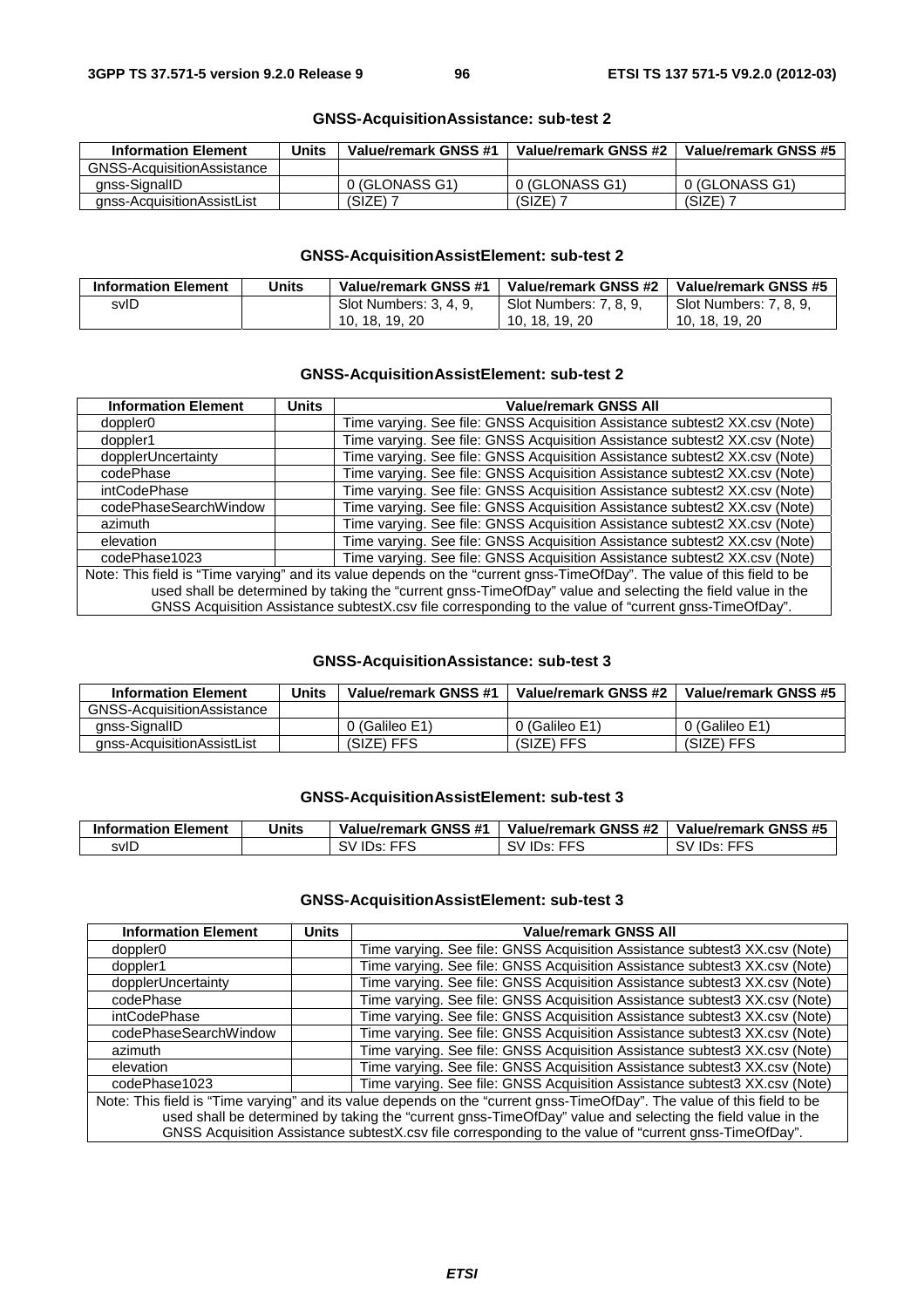| <b>Information Element</b> | Units | <b>Value/remark GNSS All</b>                |
|----------------------------|-------|---------------------------------------------|
| GNSS-GenericAssistData     |       | $(SIZE)$ 2                                  |
| anss-ID                    |       | $0$ (aps)                                   |
| GNSS-AcquisitionAssistance |       | See GNSS-Acquisition Assistance: sub-test 5 |
| anss-ID                    |       | 4 (glonass)                                 |
| GNSS-AcquisitionAssistance |       | See GNSS-AcquisitionAssistance: sub-test 2  |

# **GNSS-AcquisitionAssistance: sub-test 5**

# **GNSS-AcquisitionAssistance: sub-test 5**

| <b>Information Element</b>         | Units | Value/remark GNSS #1 | Value/remark GNSS #2 | Value/remark GNSS #5 |
|------------------------------------|-------|----------------------|----------------------|----------------------|
| <b>GNSS-Acquisition Assistance</b> |       |                      |                      |                      |
| anss-SignallD                      |       | 0 (GPS L1 C/A)       | 0 (GPS L1 C/A        | 0 (GPS L1 C/A)       |
| anss-AcquisitionAssistList         |       | $(SIZE)$ 10          | (SIZE)               | (SIZE)               |

# **GNSS-AcquisitionAssistElement: sub-test 5**

| <b>Information Element</b> | Units | Value/remark GNSS #1      | Value/remark GNSS #2    | Value/remark GNSS #5    |
|----------------------------|-------|---------------------------|-------------------------|-------------------------|
| svID                       |       | PRNs: 1, 4, 7, 8, 11, 17, | PRNs: 5, 7, 10, 11, 13, | PRNs: 5, 7, 10, 11, 13, |
|                            |       | 19, 20, 27, 28            | 15.17                   | 15.17                   |

# **GNSS-AcquisitionAssistElement: sub-test 5**

| <b>Information Element</b>                                                                                              | <b>Units</b> | <b>Value/remark GNSS All</b>                                                                          |  |  |
|-------------------------------------------------------------------------------------------------------------------------|--------------|-------------------------------------------------------------------------------------------------------|--|--|
| doppler <sub>0</sub>                                                                                                    |              | Time varying. See file: GNSS Acquisition Assistance subtest 5XX.csv (Note)                            |  |  |
| doppler1                                                                                                                |              | Time varying. See file: GNSS Acquisition Assistance subtest5 XX.csv (Note)                            |  |  |
| dopplerUncertainty                                                                                                      |              | Time varying. See file: GNSS Acquisition Assistance subtest5 XX.csv (Note)                            |  |  |
| codePhase                                                                                                               |              | Time varying. See file: GNSS Acquisition Assistance subtest5 XX.csv (Note)                            |  |  |
| intCodePhase                                                                                                            |              | Time varying. See file: GNSS Acquisition Assistance subtest5 XX.csv (Note)                            |  |  |
| codePhaseSearchWindow                                                                                                   |              | Time varying. See file: GNSS Acquisition Assistance subtest5 XX.csv (Note)                            |  |  |
| azimuth                                                                                                                 |              | Time varying. See file: GNSS Acquisition Assistance subtest5 XX.csv (Note)                            |  |  |
| elevation                                                                                                               |              | Time varying. See file: GNSS Acquisition Assistance subtest5 XX.csv (Note)                            |  |  |
| codePhase1023                                                                                                           |              | Time varying. See file: GNSS Acquisition Assistance subtest5 XX.csv (Note)                            |  |  |
| Note: This field is "Time varying" and its value depends on the "current gnss-TimeOfDay". The value of this field to be |              |                                                                                                       |  |  |
| used shall be determined by taking the "current gnss-TimeOfDay" value and selecting the field value in the              |              |                                                                                                       |  |  |
|                                                                                                                         |              | GNSS Acquisition Assistance subtestX.csv file corresponding to the value of "current gnss-TimeOfDay". |  |  |

GNSS ALMANAC:

#### **GNSS-Almanac: sub-test 1**

| <b>Information Element</b> | Units | Value/remark GNSS #1 | Value/remark GNSS #2 | Value/remark GNSS #5 |
|----------------------------|-------|----------------------|----------------------|----------------------|
| GNSS-Almanac               |       |                      |                      |                      |
| weekNumber                 |       | 1669                 | 1557                 | 1557                 |
| toa                        |       | TBD                  | <b>TBD</b>           | <b>TBD</b>           |
| ioda                       |       | Not present          | Not present          | Not present          |
| completeAlmanacProvided    |       | (TRUE)               | (TRUE)               | (TRUE)               |
| gnss-AlmanacList           |       | (SIZE) 24            | $(SIZE)$ 24          | $(SIZE)$ 24          |

# **GNSS-AlmanacElement: sub-test 1**

| <b>Information Element</b> | Units | Value/remark GNSS #1       | Value/remark GNSS #2       | Value/remark GNSS #5               |
|----------------------------|-------|----------------------------|----------------------------|------------------------------------|
| keplerianNAV-Almanac       |       |                            |                            |                                    |
| svID                       |       | PRNs: 1, 2, 4, 5, 6, 7, 9, | PRNs: 1, 2, 3, 4, 5, 6, 7, | $\vert$ PRNs: 1, 2, 3, 4, 5, 6, 7, |
|                            |       | 10, 11, 14, 15, 16, 17,    | 8. 11. 13. 14. 15. 16. 17. | 8, 11, 13, 14, 15, 16, 17,         |
|                            |       | 18, 19, 20, 21, 22, 24,    | 18, 20, 21, 22, 23, 25,    | 18, 20, 21, 22, 23, 25,            |
|                            |       | 25, 26, 27, 29, 30         | 27, 28, 30, 31             | 27, 28, 30, 31                     |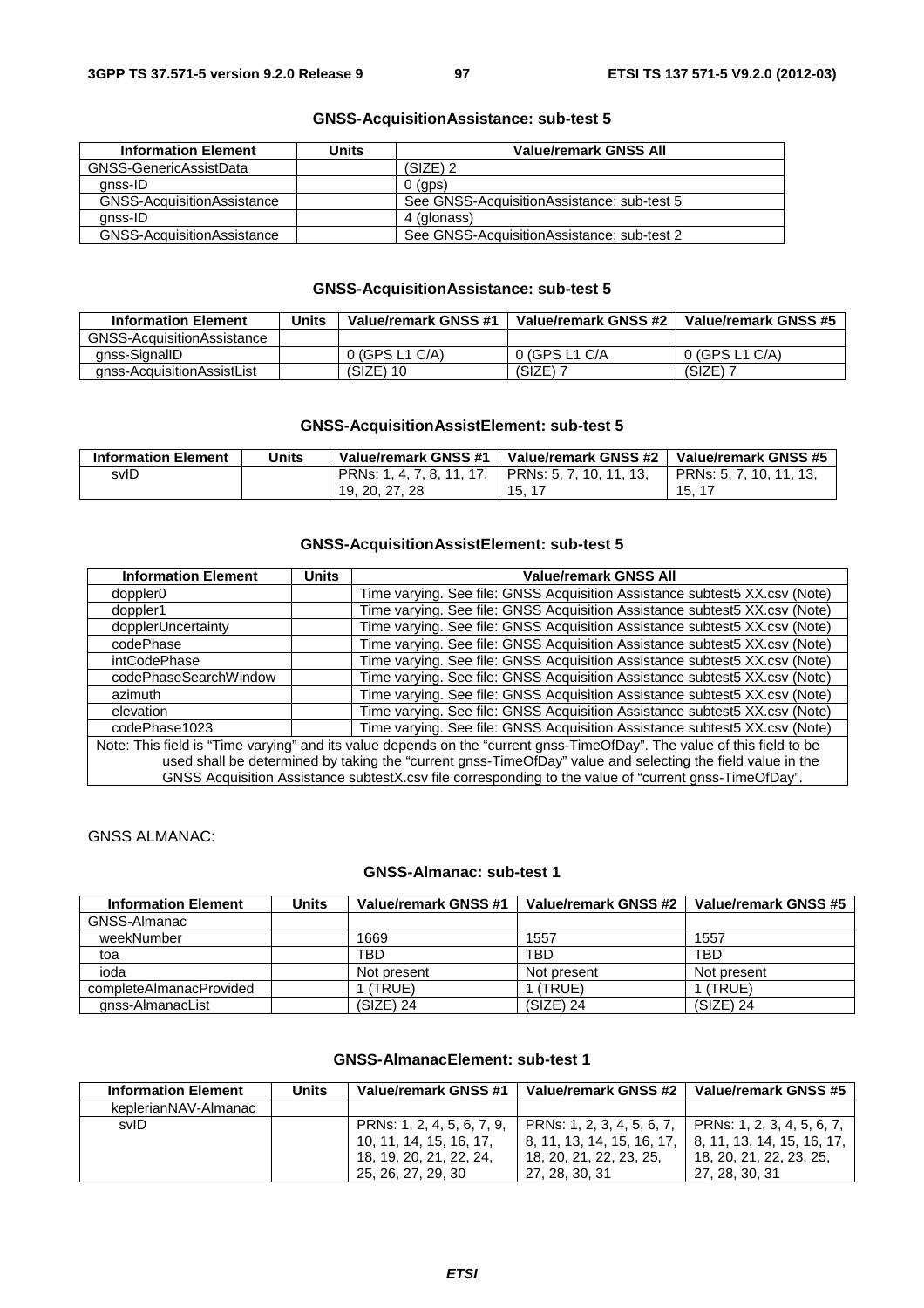# **GNSS-AlmanacElement: sub-test 1**

| <b>Information Element</b> | <b>Units</b> | <b>Value/remark GNSS All</b>           |
|----------------------------|--------------|----------------------------------------|
| navAlmE                    |              | See file: GNSS Almanac subtest1 XX.csv |
| navAlmDeltal               |              | See file: GNSS Almanac subtest1 XX.csv |
| navAlmOMEGADOT             |              | See file: GNSS Almanac subtest1 XX.csv |
| navAlmSVHealth             |              | See file: GNSS Almanac subtest1 XX.csv |
| navAlmSartA                |              | See file: GNSS Almanac subtest1 XX.csv |
| navAlmOMEGAo               |              | See file: GNSS Almanac subtest1 XX.csv |
| navAlmOmega                |              | See file: GNSS Almanac subtest1 XX.csv |
| navAlmMo                   |              | See file: GNSS Almanac subtest1 XX.csv |
| navAlmaf0                  |              | See file: GNSS Almanac subtest1 XX.csv |
| navAlmaf1                  |              | See file: GNSS Almanac subtest1 XX.csv |

# **GNSS-Almanac: sub-test 2**

| <b>Information Element</b> | <b>Units</b> | Value/remark GNSS #1 | Value/remark GNSS #2 | Value/remark GNSS #5 |
|----------------------------|--------------|----------------------|----------------------|----------------------|
| GNSS-Almanac               |              |                      |                      |                      |
| completeAlmanacProvided    |              | (TRUE)               | 'TRUE)               | 'TRUE'               |
| anss-AlmanacList           |              | (SIZE) 24            | $(SIZE)$ 24          | (SIZE) 24            |

# **GNSS-AlmanacElement: sub-test 2**

| <b>Information Element</b> | <b>Units</b> | Value/remark GNSS #1         | Value/remark GNSS #2         | Value/remark GNSS #5         |
|----------------------------|--------------|------------------------------|------------------------------|------------------------------|
| keplerianGLONASS           |              |                              |                              |                              |
| gloAlm-NA                  |              |                              | 680                          | 680                          |
| gloAlmnA                   |              | Slot Numbers: 1, 2, 3        | Slot Numbers: 1, 2, 3        | Slot Numbers: 1, 2, 3        |
|                            |              | $\ldots$ 22, 23, 24          | $\ldots$ 22, 23, 24          | $\ldots$ 22, 23, 24          |
| gloAlmHA                   |              | TBD, 1, 5, 6, TBD, 1, 5,     | TBD, 1, 5, 6, TBD, 1, 5,     | TBD, 1, 5, 6, TBD, 1, 5,     |
|                            |              | $6, -2, -7, 0, TBD, -2, -7,$ | $6, -2, -7, 0, TBD, -2, -7,$ | $6, -2, -7, 0, TBD, -2, -7,$ |
|                            |              | 0, TBD, 4, -3, 3, 2, 4, -3,  | 0, TBD, 4, -3, 3, 2, 4, -3,  | 0, TBD, 4, -3, 3, 2, 4, -3,  |
|                            |              | 3.2                          | 3.2                          | 3.2                          |

# **GNSS-AlmanacElement: sub-test 2**

| <b>Information Element</b> | <b>Units</b> | <b>Value/remark GNSS All</b>           |
|----------------------------|--------------|----------------------------------------|
| qloAlmLambdaA              |              | See file: GNSS Almanac subtest2 XX.csv |
| qloAlmtlambdaA             |              | See file: GNSS Almanac subtest2 XX.csv |
| aloAlmDeltala              |              | See file: GNSS Almanac subtest2 XX.csv |
| gloAlmDeltaTA              |              | See file: GNSS Almanac subtest2 XX.csv |
| qloAlmDeltaTdotA           |              | See file: GNSS Almanac subtest2 XX.csv |
| gloAlmEpsilonA             |              | See file: GNSS Almanac subtest2 XX.csv |
| qloAlmOmegaA               |              | See file: GNSS Almanac subtest2 XX.csv |
| gloAlmTauA                 |              | See file: GNSS Almanac subtest2 XX.csv |
| qloAlmCA                   |              | See file: GNSS Almanac subtest2 XX.csv |
| aloAlmMA                   |              | See file: GNSS Almanac subtest2 XX.csv |

# **GNSS-Almanac: sub-test 3**

| <b>Information Element</b> | Units | Value/remark GNSS #1 | Value/remark GNSS #2 | Value/remark GNSS #5 |
|----------------------------|-------|----------------------|----------------------|----------------------|
| GNSS-Almanac               |       |                      |                      |                      |
| weekNumber                 |       | <b>FFS</b>           | <b>FFS</b>           | <b>FFS</b>           |
| toa                        |       | <b>FFS</b>           | <b>FFS</b>           | <b>FFS</b>           |
| ioda                       |       | Not present          | Not present          | Not present          |
| completeAlmanacProvided    |       | (TRUE)               | I (TRUE)             | (TRUE)               |
| anss-AlmanacList           |       | $(SIZE)$ 27          | $(SIZE)$ 27          | $(SIZE)$ 27          |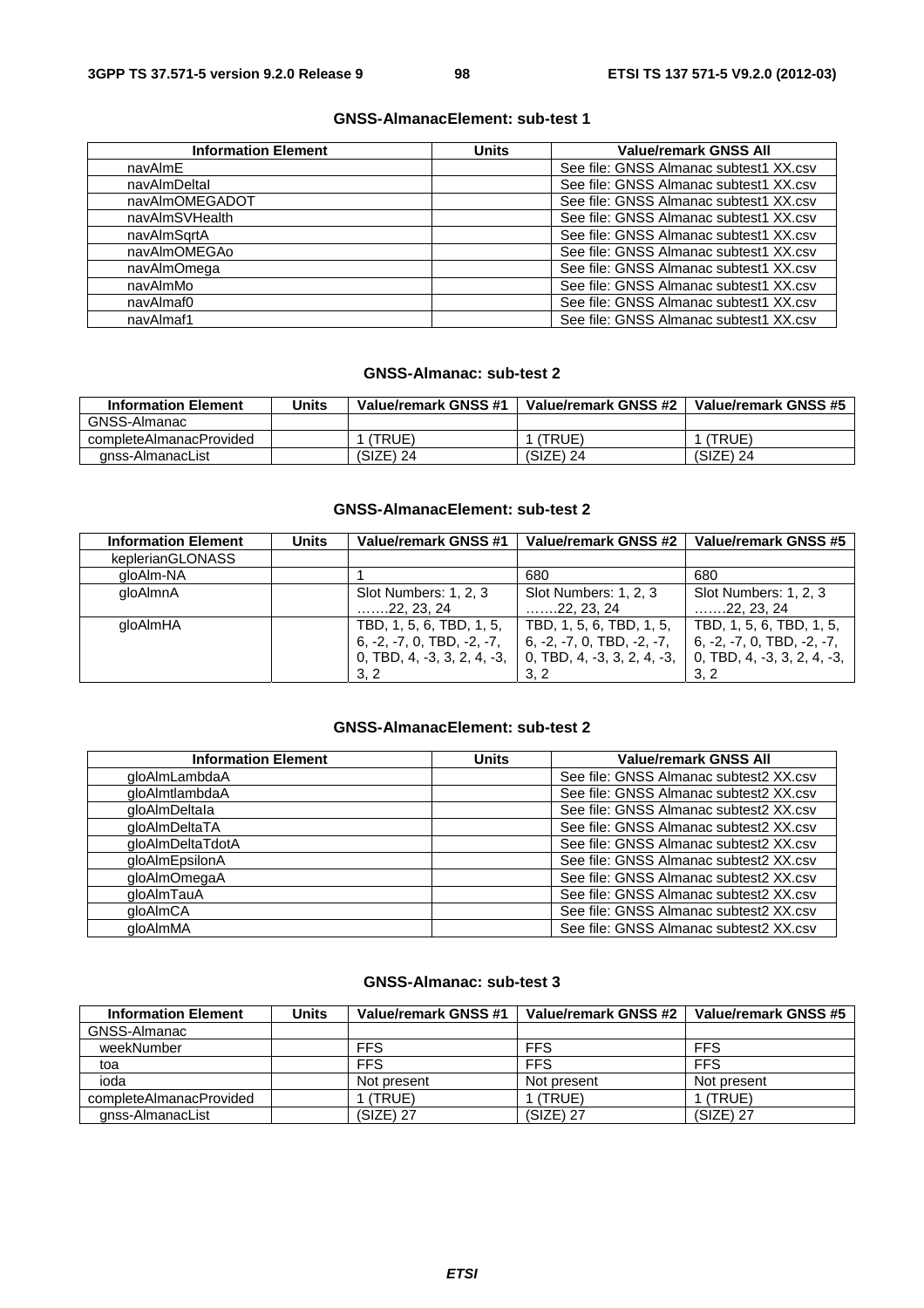#### **GNSS-Almanac: sub-test 3**

| <b>Information Element</b> | Units | Value/remark GNSS #1     | Value/remark GNSS #2     | Value/remark GNSS #5     |
|----------------------------|-------|--------------------------|--------------------------|--------------------------|
| keplerianAlmanacSet        |       |                          |                          |                          |
| svID                       |       | SV ID <sub>s</sub> : FFS | SV ID <sub>s</sub> : FFS | SV ID <sub>s</sub> : FFS |

# **GNSS-AlmanacElement: sub-test 3**

| <b>Information Element</b> | <b>Units</b> | <b>Value/remark GNSS All</b>           |
|----------------------------|--------------|----------------------------------------|
| kepAlmanacE                |              | See file: GNSS Almanac subtest3 XX.csv |
| kepAlmanacDeltal           |              | See file: GNSS Almanac subtest3 XX.csv |
| kepAlmanacOmegaDot         |              | See file: GNSS Almanac subtest3 XX.csv |
| kepSVHealth                |              | See file: GNSS Almanac subtest3 XX.csv |
| kepAlmanacAPowerHalf       |              | See file: GNSS Almanac subtest3 XX.csv |
| kepAlmanacOmega0           |              | See file: GNSS Almanac subtest3 XX.csv |
| kepAlmanacW                |              | See file: GNSS Almanac subtest3 XX.csv |
| kepAlmanacM0               |              | See file: GNSS Almanac subtest3 XX.csv |
| kepAlmanacAF0              |              | See file: GNSS Almanac subtest3 XX.csv |
| kepAlmanacAF1              |              | See file: GNSS Almanac subtest3 XX.csv |

#### **GNSS-Almanac: sub-test 5**

| <b>Information Element</b> | Units | Value/remark GNSS All        |
|----------------------------|-------|------------------------------|
| GNSS-GenericAssistData     |       | $(SIZE)$ 2                   |
| anss-ID                    |       | $0$ (gps)                    |
| GNSS-Almanac               |       | See GNSS-Almanac: sub-test 5 |
| anss-ID                    |       | 4 (glonass)                  |
| GNSS-Almanac               |       | See GNSS-Almanac: sub-test 2 |

# **GNSS-Almanac: sub-test 5**

| <b>Information Element</b> | <b>Units</b> | <b>Value/remark GNSS #1</b> | Value/remark GNSS #2 | Value/remark GNSS #5 |
|----------------------------|--------------|-----------------------------|----------------------|----------------------|
| GNSS-Almanac               |              |                             |                      |                      |
| weekNumber                 |              | 1669                        | 1557                 | 1557                 |
| toa                        |              | TBD                         | TBD                  | <b>TBD</b>           |
| ioda                       |              | Not present                 | Not present          | Not present          |
| completeAlmanacProvided    |              | (TRUE)                      | (TRUE                | (TRUE)               |
| anss-AlmanacList           |              | (SIZE) 27                   | $(SIZE)$ 27          | $(SIZE)$ 27          |

#### **GNSS-AlmanacElement: sub-test 5**

| <b>Information Element</b> | Units | Value/remark GNSS #1       | Value/remark GNSS #2       | Value/remark GNSS #5       |
|----------------------------|-------|----------------------------|----------------------------|----------------------------|
| keplerianNAV-Almanac       |       |                            |                            |                            |
| svID                       |       | PRNs: 1, 2, 4, 5, 6, 7, 9, | PRNs: 1, 2, 3, 4, 5, 6, 7, | PRNs: 1, 2, 3, 4, 5, 6, 7, |
|                            |       | 10, 11, 14, 15, 16, 17,    | 8, 11, 13, 14, 15, 16, 17, | 8, 11, 13, 14, 15, 16, 17, |
|                            |       | 18, 19, 20, 21, 22, 24,    | 18, 20, 21, 22, 23, 25,    | 18, 20, 21, 22, 23, 25,    |
|                            |       | 25, 26, 27, 29, 30,        | 27, 28, 30, 31, [TBD],     | 27, 28, 30, 31, [TBD],     |
|                            |       | [TBD], [TBD], [TBD]        | itbd], [TBD]               | 'TBD], [TBD]               |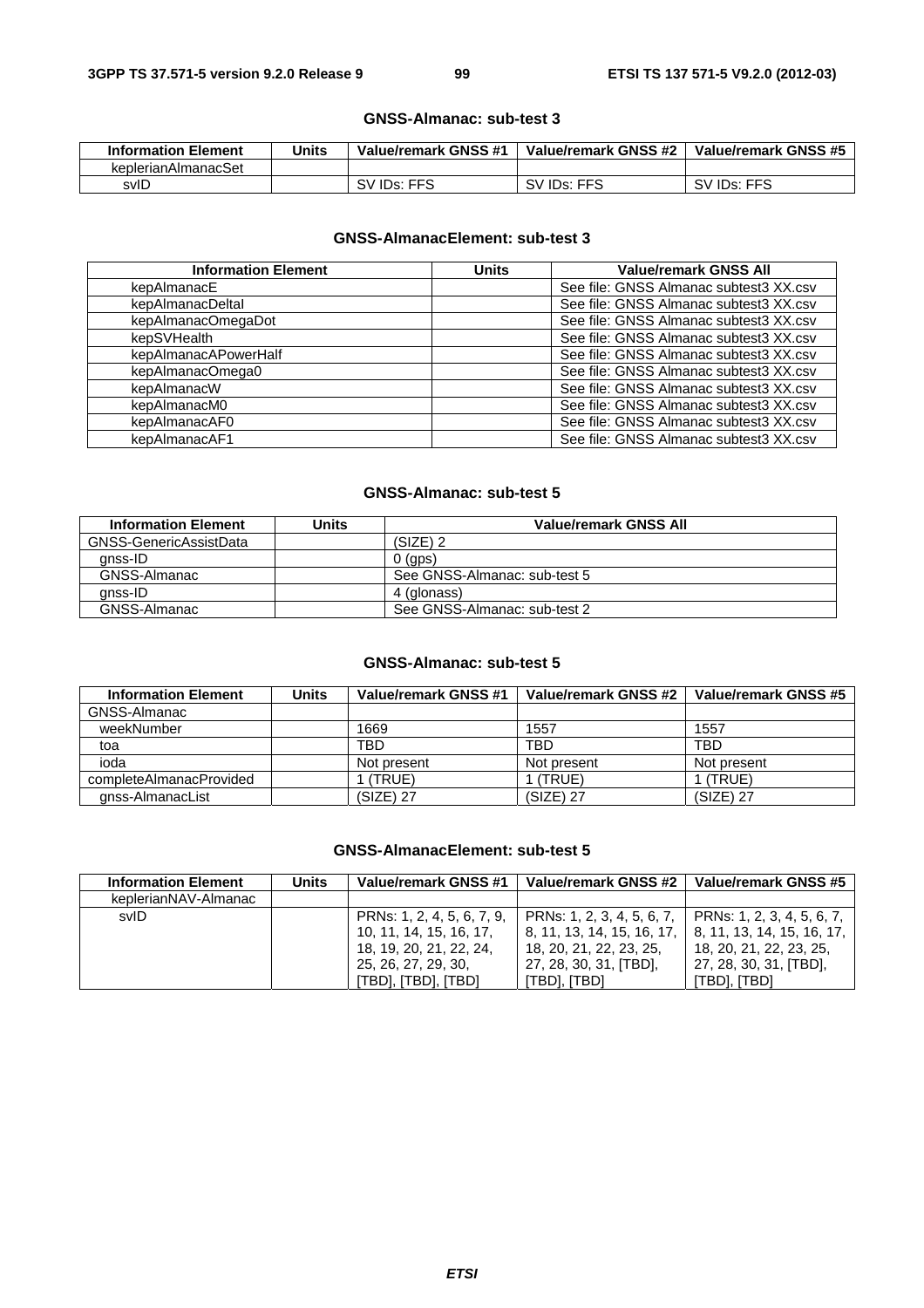# **GNSS-AlmanacElement: sub-test 5**

| <b>Information Element</b> | <b>Units</b> | <b>Value/remark GNSS All</b>           |
|----------------------------|--------------|----------------------------------------|
| navAlmE                    |              | See file: GNSS Almanac subtest 5XX.csv |
| navAlmDeltal               |              | See file: GNSS Almanac subtest 5XX.csv |
| navAlmOMEGADOT             |              | See file: GNSS Almanac subtest5 XX.csv |
| navAlmSVHealth             |              | See file: GNSS Almanac subtest 5XX.csv |
| navAlmSartA                |              | See file: GNSS Almanac subtest 5XX.csv |
| navAlmOMEGAo               |              | See file: GNSS Almanac subtest 5XX.csv |
| navAlmOmega                |              | See file: GNSS Almanac subtest5 XX.csv |
| navAlmMo                   |              | See file: GNSS Almanac subtest 5XX.csv |
| navAlmaf0                  |              | See file: GNSS Almanac subtest5 XX.csv |
| navAlmaf1                  |              | See file: GNSS Almanac subtest5 XX.csv |

# GNSS UTC MODEL:

#### **GNSS-UTC-Model: sub-test 5**

| <b>Information Element</b> | <b>Units</b> | <b>Value/remark GNSS All</b> |
|----------------------------|--------------|------------------------------|
| GNSS-UTC-Model             |              |                              |
| utcModel1                  |              |                              |

# **UTC-ModelSet1: sub-test 5**

| <b>Information Element</b> | Units | <b>Value/remark GNSS All</b> |
|----------------------------|-------|------------------------------|
| gnss-Utc-A1                |       |                              |
| gnss-Utc-A0                |       | U                            |
| gnss-Utc-Tot               |       | 40                           |
| gnss-Utc-WNt               |       | 9                            |
| gnss-Utc-DeltaTls          |       | 6                            |
| gnss-Utc-WNIsf             |       | TBD                          |
| gnss-Utc-DN                |       |                              |
| gnss-Utc-DeltaTlsf         |       | 14                           |

# GNSS AUXILIARY INFORMATION:

# **GNSS-AuxiliaryInformation: sub-test 1**

| <b>Information Element</b>       | Units | Value/remark GNSS #1 | Value/remark GNSS #2 | Value/remark GNSS #5 |
|----------------------------------|-------|----------------------|----------------------|----------------------|
| <b>GNSS-AuxiliarvInformation</b> |       |                      |                      |                      |
| anss-ID-GPS                      |       | (SIZE) 9             | (SIZE)               | $(SIZE)$ 9           |

# **GNSS-ID-GPS-SatElement: sub-test 1**

| <b>Information Element</b> | <b>Units</b> | Value/remark GNSS #1   | Value/remark GNSS #2    | Value/remark GNSS #5    |
|----------------------------|--------------|------------------------|-------------------------|-------------------------|
| svID                       |              | PRNs: 1, 7, 8, 11, 17, | PRNs: 5, 7, 10, 11, 13, | PRNs: 5, 7, 10, 11, 13, |
|                            |              | 19, 20, 27, 28         | 15. 17 ITBDI. ITBDI     | 15. 17 ITBDI. ITBDI     |
| signalsAvailable           |              | L1C and others as      | L1C and others as       | L1C and others as       |
|                            |              | supported by the UE    | supported by the UE     | supported by the UE     |

# **GNSS-AuxiliaryInformation: sub-test 2**

| <b>Information Element</b>       | <b>Units</b> | Value/remark GNSS #1 | Value/remark GNSS #2 | Value/remark GNSS #5 |
|----------------------------------|--------------|----------------------|----------------------|----------------------|
| <b>GNSS-AuxiliaryInformation</b> |              |                      |                      |                      |
| anss-ID-GLONASS                  |              | (SIZE)               | (CI7E)<br>SIZE       | (SIZE)               |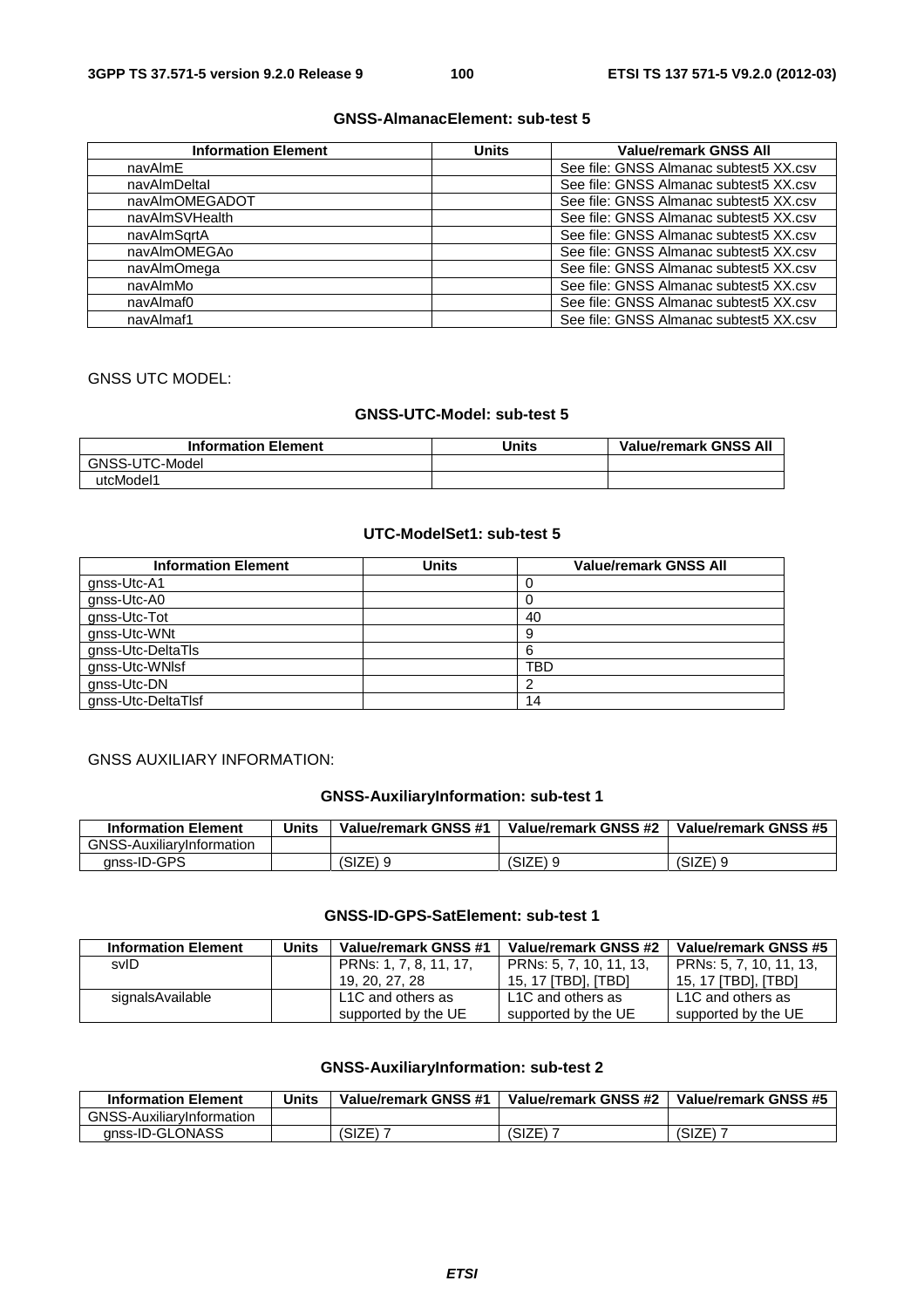| <b>Information Element</b> | Units | Value/remark GNSS #1   | Value/remark GNSS #2     | Value/remark GNSS #5     |
|----------------------------|-------|------------------------|--------------------------|--------------------------|
| svID                       |       | Slot Numbers: 3, 4, 9, | Slot Numbers: 7, 8, 9.   | Slot Numbers: 7, 8, 9,   |
|                            |       | 10, 18, 19, 20         | 10, 18, 19, 20           | 10, 18, 19, 20           |
| signalsAvailable           |       | G1                     | G1                       | G1                       |
| channelNumber              |       | $5.6. -2. -7. -3.3.2$  | $5, 6, -2, -7, -3, 3, 2$ | $5, 6, -2, -7, -3, 3, 2$ |

#### **GNSS-ID-GLONASS-SatElement: sub-test 2**

# **GNSS- AuxiliaryInformation: sub-test 5**

| <b>Information Element</b>       | Units | Value/remark GNSS All                     |
|----------------------------------|-------|-------------------------------------------|
| GNSS-GenericAssistData           |       | $(SIZE)$ 2                                |
| anss-ID                          |       | $0$ (gps)                                 |
| GNSS-AuxiliaryInformation        |       | See GNSS-AuxiliaryInformation: sub-test 5 |
| anss-ID                          |       | 4 (glonass)                               |
| <b>GNSS-AuxiliaryInformation</b> |       | See GNSS-AuxiliaryInformation: sub-test 2 |

# **GNSS-AuxiliaryInformation: sub-test 5**

| <b>Information Element</b>       | Units | Value/remark GNSS #1 | Value/remark GNSS #2 | Value/remark GNSS #5 |
|----------------------------------|-------|----------------------|----------------------|----------------------|
| <b>GNSS-AuxiliaryInformation</b> |       |                      |                      |                      |
| anss-ID-GPS                      |       | (SIZE) 10            | (SIZE)               | (SIZE)               |

# **GNSS-ID-GPS-SatElement: sub-test 5**

| <b>Information Element</b> | Units | Value/remark GNSS #1           | Value/remark GNSS #2    | Value/remark GNSS #5    |
|----------------------------|-------|--------------------------------|-------------------------|-------------------------|
| svID                       |       | PRNs: 1, 4, 7, 8, 11, 17,      | PRNs: 5, 7, 10, 11, 13, | PRNs: 5, 7, 10, 11, 13, |
|                            |       | 19, 20, 27, 28                 | 15.17                   | 15.17                   |
| signalsAvailable           |       | L <sub>1</sub> C and others as | L1C and others as       | L1C and others as       |
|                            |       | supported by the UE            | supported by the UE     | supported by the UE     |

# GNSS GENERIC ASSISTANCE DATA

#### **GNSS- GenericAssistData: sub-test 1**

| <b>Information Element</b> | 'Jnits | <b>Value/remark GNSS All</b> |
|----------------------------|--------|------------------------------|
| GNSS-GenericAssistData     |        | ם∟וטי                        |
| anss-ID                    |        | (gps)                        |

#### **GNSS- GenericAssistData: sub-test 2**

| <b>Information Element</b> | Units | <b>Value/remark GNSS All</b>           |
|----------------------------|-------|----------------------------------------|
| GNSS-GenericAssistData     |       | $\textsf{C}$ 2 $\textsf{C}$<br>≀ ⊐∟ات. |
| anss-IL                    |       | (glonass)                              |

# **GNSS- GenericAssistData: sub-test 3**

| <b>Information Element</b> | Units | <b>Value/remark GNSS All</b> |
|----------------------------|-------|------------------------------|
| GNSS-GenericAssistData     |       | <b>SIZE</b>                  |
| anss-ID                    |       | (galileo)                    |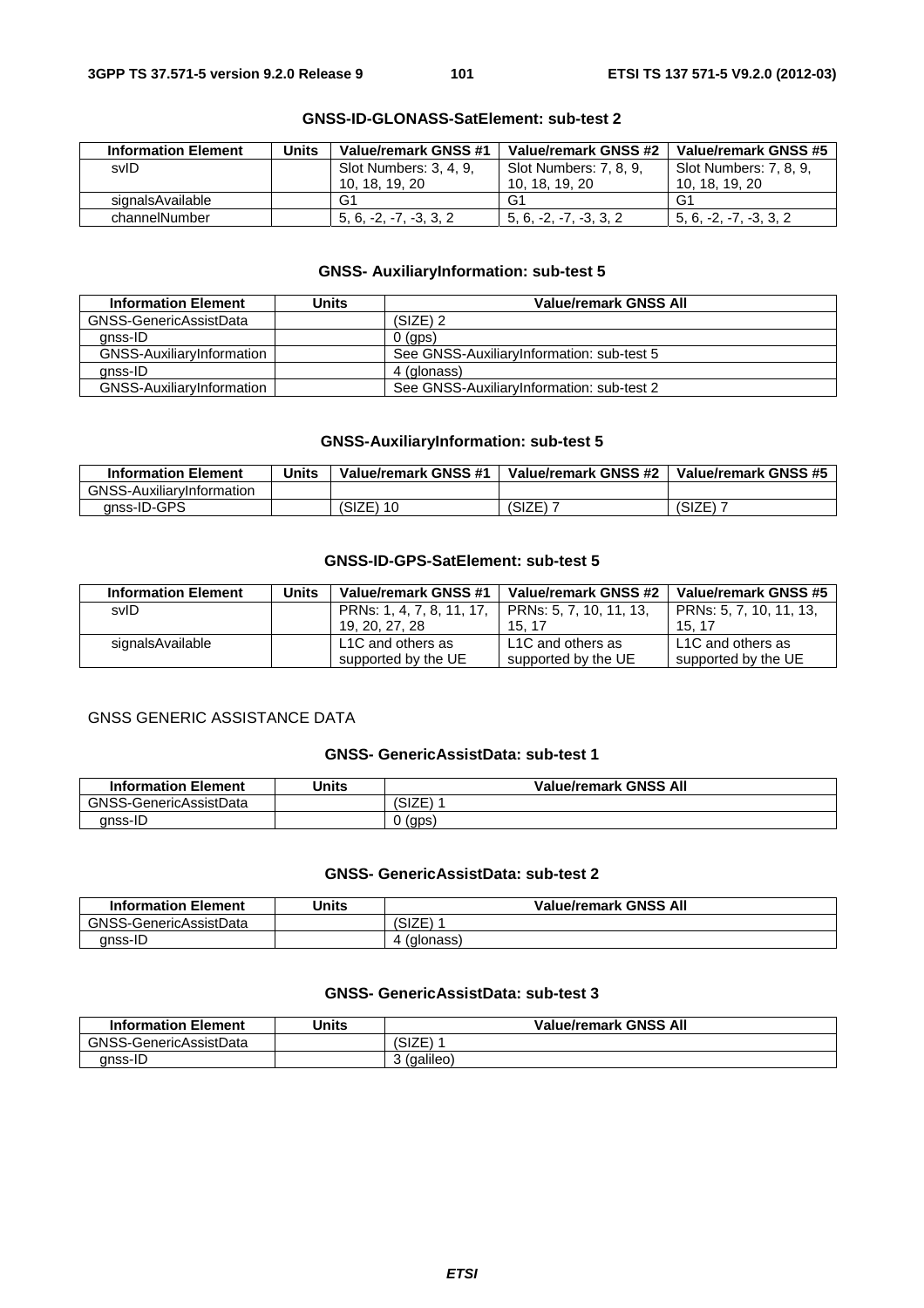| <b>Information Element</b> | Units | <b>Value/remark GNSS All</b> |
|----------------------------|-------|------------------------------|
| GNSS-GenericAssistData     |       | $(SIZE)$ 2                   |
| anss-ID                    |       | (gps)                        |
| gnss-ID                    |       | (glonass)                    |

# **GNSS- GenericAssistData: sub-test 5**

# 7 OTDOA

# 7.1 OTDOA Assistance data for OTDOA signalling tests

# 7.1.1 General

This subclause defines the OTDOA assistance data that shall be used for the OTDOA signalling tests defined in TS 37.571-2 [7].

# 7.1.2 OTDOA Assistance Data

This subclause defines the OTDOA assistance data elements which shall be provided to the UE in the OTDOA signalling tests defined in TS 37.571-2 [7].

Editor's note: the following information is currently also given in 37.571-2. A decision is needed as to which specification will maintain it.

#### OTDOA REFERENCE CELL INFO:

# **OTDOA-ReferenceCellInfo**

| <b>Information Element</b> | <b>Value/remark</b>                                                                        | <b>Comment</b>              |
|----------------------------|--------------------------------------------------------------------------------------------|-----------------------------|
| OTDOA-ReferenceCellInfo    |                                                                                            |                             |
| physCellId                 | 0                                                                                          |                             |
| cellGloballd               | '0000 0000'B                                                                               |                             |
| earfcnRef                  | Not present                                                                                | Same as the<br>serving cell |
| antennaPortConfig          | Not present                                                                                | Same as the<br>serving cell |
| cpLength                   | Normal                                                                                     |                             |
| prsInfo SEQUENCE           |                                                                                            |                             |
| prs-Bandwidth              | PRS are transmitted over<br>the used system<br>bandwidth as specified in<br>TS 36.508 [20] |                             |
| prs-ConfigurationIndex     | 2                                                                                          |                             |
| numDL-Frames               | $sf-1$                                                                                     |                             |
| prs-MutingInfo-r9          | Not present                                                                                | PRS muting is not<br>used.  |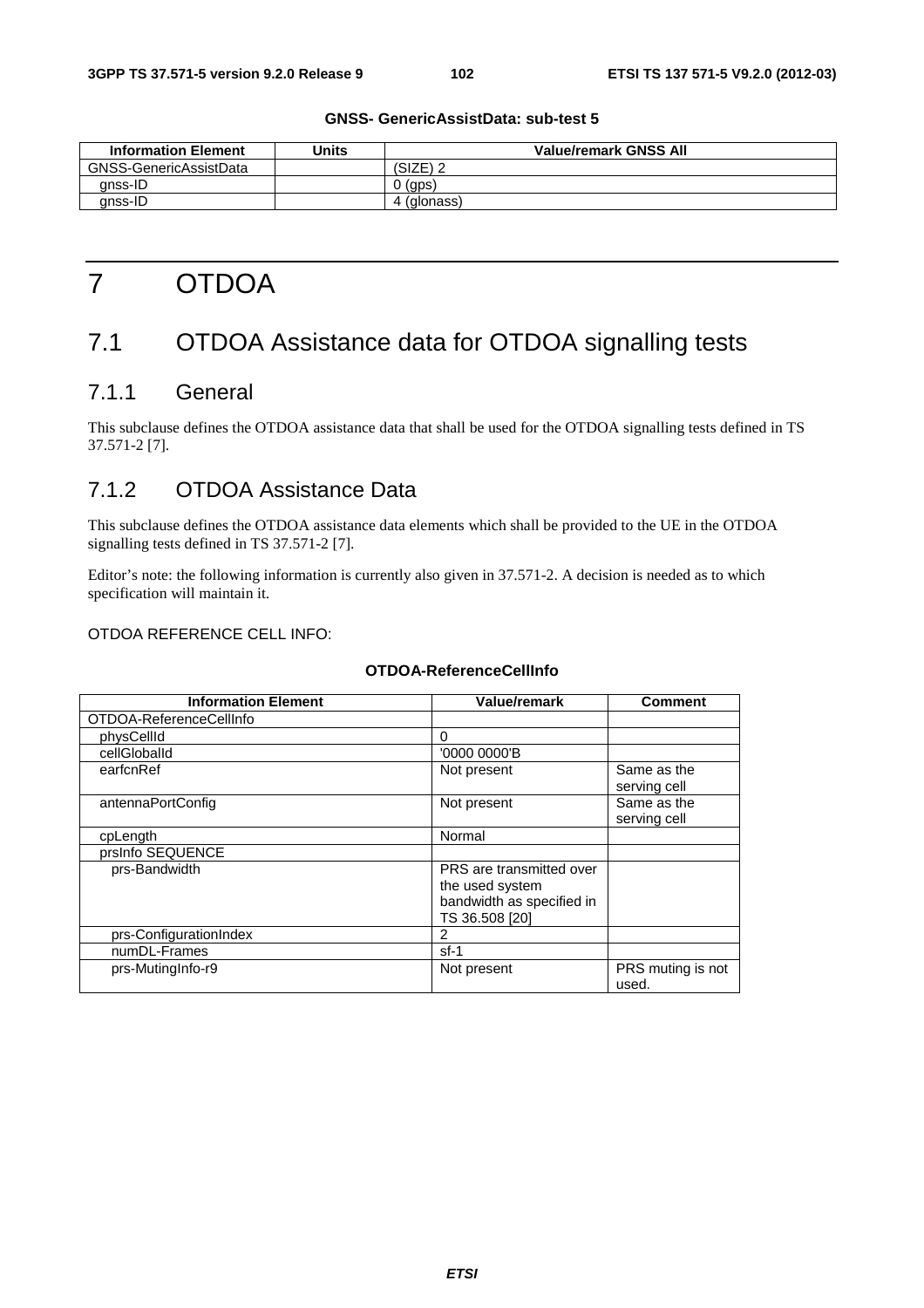OTDOA NEIGHBOUR CELL INFO LIST:

#### **OTDOA-NeighbourCellInfoList**

| <b>Information Element</b>               | Value/remark   | <b>Comment</b>                                      |
|------------------------------------------|----------------|-----------------------------------------------------|
| OTDOA-NeighbourCellInfoList ::= SEQUENCE |                |                                                     |
| (SIZE(13)) OF SEQUENCE                   |                |                                                     |
| SEQUENCE (SIZE(1)) OF SEQUENCE           |                | Cell <sub>2</sub>                                   |
| physCellId                               | $\overline{2}$ |                                                     |
| cellGloballd                             | '0000 0010'B   |                                                     |
| earfcn                                   | Not present    | Same as for the<br>reference cell                   |
| cpLength                                 | Not present    | Same as for the<br>reference cell                   |
| prsInfo                                  | Not present    | Same as for the<br>reference cell                   |
| antennaPortConfig                        | Not present    | Same as for the<br>reference cell                   |
| slotNumberOffset                         | Not present    | Slot timing is the<br>same as for<br>reference cell |
| prs-SubframeOffset                       | Not present    |                                                     |
| expectedRSTD                             | 8192           | Value 0                                             |
| expectedRSTD-Uncertainty                 | 10             | About 1 µs                                          |
| <b>SEQUENCE</b>                          |                | Cell 4                                              |
| physCellId                               | 4              |                                                     |
| cellGloballd                             | '0000 0100'B   |                                                     |
| earfcn                                   | Not present    | Same as for the<br>reference cell                   |
| cpLength                                 | Not present    | Same as for the<br>reference cell                   |
| prsInfo                                  | Not present    | Same as for the<br>reference cell                   |
| antennaPortConfig                        | Not present    | Same as for the<br>reference cell                   |
| slotNumberOffset                         | Not present    | Slot timing is the<br>same as for<br>reference cell |
| prs-SubframeOffset                       | Not present    |                                                     |
| expectedRSTD                             | 8192           | Value 0                                             |
| expectedRSTD-Uncertainty                 | 10             | About 1 µs                                          |

# 7.2 OTDOA Assistance data for OTDOA measurement tests

# 7.2.1 General

This subclause defines the OTDOA assistance data that shall be used for the OTDOA measurement tests defined in TS 37.571-1 [6].

# 7.2.2 OTDOA Assistance Data

This subclause defines the OTDOA assistance data elements which shall be provided to the UE in the OTDOA measurement tests defined in TS 37.571-1 [6].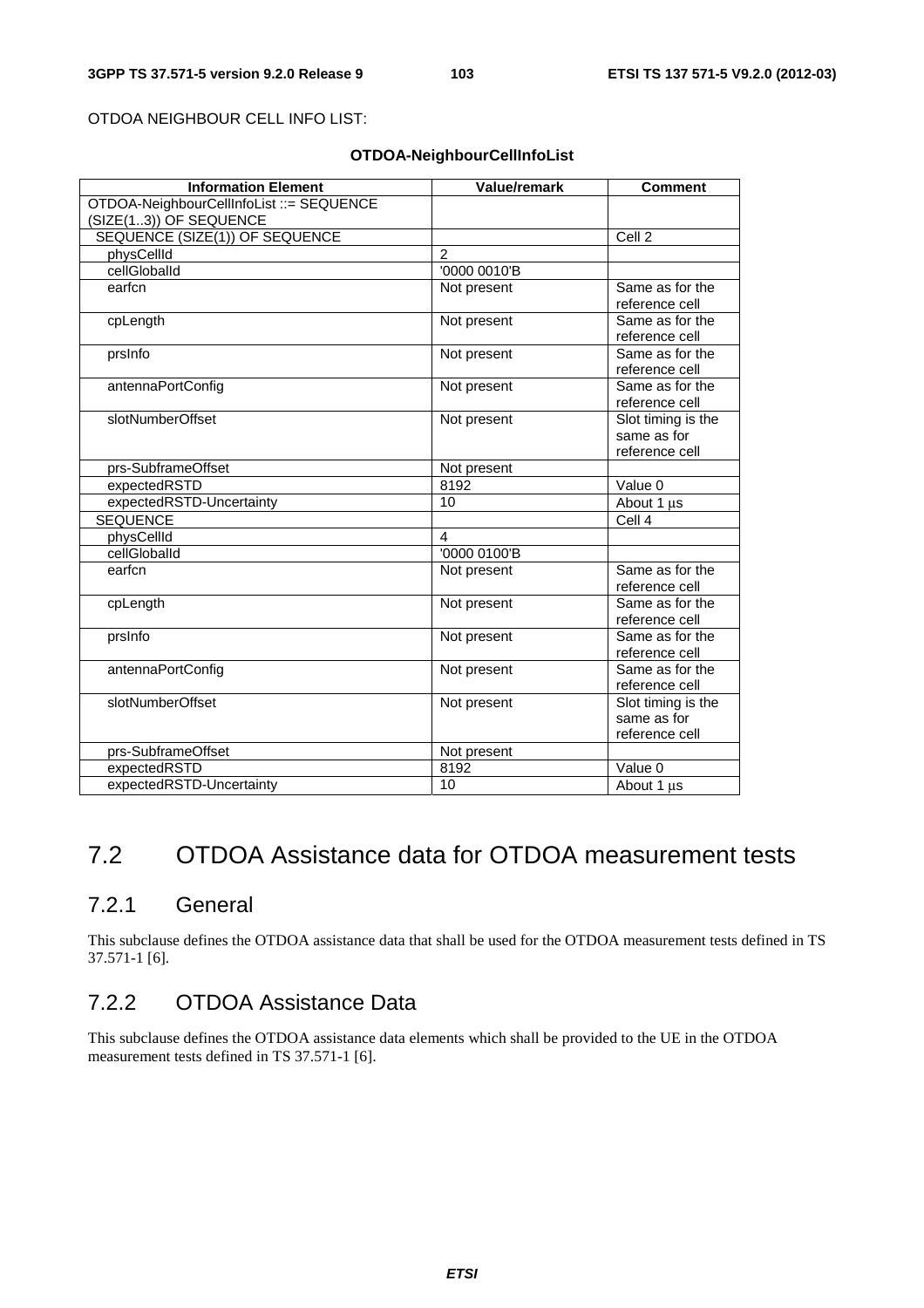# OTDOA REFERENCE CELL INFO:

# **OTDOA-ReferenceCellInfo for test cases 9.1.1 and 9.1.2**

| <b>Information Element</b> | Value/remark          | <b>Comment</b>                                                  |
|----------------------------|-----------------------|-----------------------------------------------------------------|
| OTDOA-ReferenceCellInfo    |                       | Cell 1                                                          |
| physCellId                 | $\Omega$              | Set according sub-clause 4.7.1<br>and Table 9.1.1.5-1 and Table |
|                            |                       | 9.1.2.5-1 in TS 37.571-1 [6]                                    |
| cellGloballd               | '0000 0000'B          |                                                                 |
| earfcnRef                  | Not present           | Same as the serving cell                                        |
| antennaPortConfig          | Not present           | Same as the serving cell                                        |
| cpLength                   | Normal                |                                                                 |
| prsInfo SEQUENCE           |                       |                                                                 |
| prs-Bandwidth              | n <sub>50</sub>       |                                                                 |
| prs-ConfigurationIndex     | Test case 9.1.1: 1131 |                                                                 |
|                            | Test case 9.1.2: 1134 |                                                                 |
| numDL-Frames               | sf-1                  |                                                                 |
| prs-MutingInfo-r9 CHOICE   |                       |                                                                 |
| $po8-r9$                   | '1111 0000'           |                                                                 |

# **OTDOA-ReferenceCellInfo for test cases 9.1.3 and 9.1.4**

| <b>Information Element</b> | <b>Value/remark</b>      | <b>Comment</b>                                                  |
|----------------------------|--------------------------|-----------------------------------------------------------------|
| OTDOA-ReferenceCellInfo    |                          | Cell 1                                                          |
| physCellId                 | 0                        | Set according sub-clause 4.7.1<br>and Table 9.1.3.5-1 and Table |
|                            |                          | 9.1.4.5-1 in TS 37.571-1 [6]                                    |
| cellGloballd               | '0000 0000'B             |                                                                 |
| earfcnRef                  | Not present              | Same as the serving cell                                        |
| antennaPortConfig          | Not present              | Same as the serving cell                                        |
| cpLength                   | Normal                   |                                                                 |
| prsInfo SEQUENCE           |                          |                                                                 |
| prs-Bandwidth              | Test 1, 2: n6            |                                                                 |
|                            | Test 3, 4: n50           |                                                                 |
| prs-ConfigurationIndex     | Test case 9.1.3: 2       |                                                                 |
|                            | Test case 9.1.4: Test,1, |                                                                 |
|                            | 2: 9, Test 3, 4: 14      |                                                                 |
| numDL-Frames               | Test,1, 2: sf-6          |                                                                 |
|                            | Test 3, 4: sf-1          |                                                                 |
| prs-MutingInfo-r9 CHOICE   |                          |                                                                 |
| $po8-r9$                   | '1111 0000'              |                                                                 |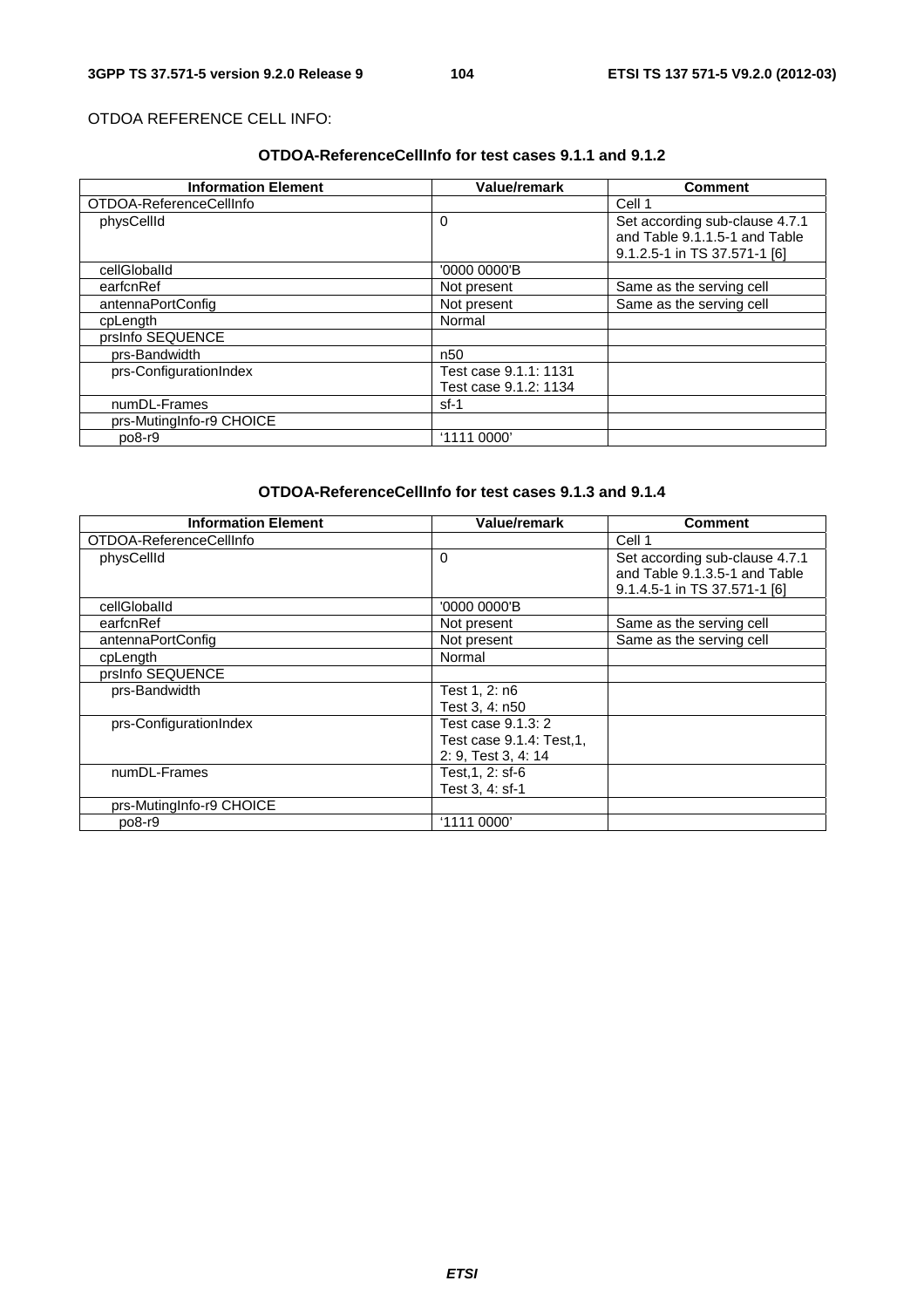#### OTDOA NEIGHBOUR CELL INFO LIST:

# **OTDOA-NeighbourCellInfoList for test cases 9.1.1 and 9.1.2**

| <b>Information Element</b>      | Value/remark                   | <b>Comment</b>                 |
|---------------------------------|--------------------------------|--------------------------------|
| OTDOA-NeighbourCellInfoList ::= |                                |                                |
| SEQUENCE (SIZE(1)) OF SEQUENCE  |                                |                                |
| SEQUENCE (SIZE(15)) OF SEQUENCE | Sequence contains 15 instances |                                |
|                                 | of the following data.         |                                |
| physCellId                      | See table of Sequence data     |                                |
|                                 | values below                   |                                |
| cellGloballd                    | See table of Sequence data     |                                |
|                                 | values below                   |                                |
| earfcn                          | Not present                    | Same as for the reference cell |
| cpLength                        | Not present                    | Same as for the reference cell |
| prsinfo                         |                                |                                |
| prs-Bandwidth                   | n <sub>50</sub>                |                                |
| prs-ConfigurationIndex          | Test case 9.1.1: 1131          |                                |
|                                 | Test case 9.1.2: 1134          |                                |
| numDL-Frames                    | $sf-1$                         |                                |
| prs-MutingInfo-r9 CHOICE        |                                |                                |
| po8-r9                          | See table of Sequence data     |                                |
|                                 | values below                   |                                |
| antennaPortConfig               | Not present                    | Same as for the reference cell |
| slotNumberOffset                | Not present                    | Slot timing is the same as for |
|                                 |                                | reference cell                 |
| prs-SubframeOffset              | Not present                    |                                |
| expectedRSTD                    | See table of Sequence data     |                                |
|                                 | values below                   |                                |
| expectedRSTD-Uncertainty        | 51                             | About 5 µs                     |

# **Sequence data values for 15 instances of sequence for test cases 9.1.1 and 9.1.2**

| <b>Cell</b> | Value<br>physCellId | Value<br>cellGloballd | Value po8-r9 | Value<br>expectedRSTD | <b>Comment</b> |
|-------------|---------------------|-----------------------|--------------|-----------------------|----------------|
| Cell 2      | 6 (Note 1)          | '0000 0110'B          | '00001111'   | 8222                  | Note 2         |
| Cell 3      | 12 (Note 1)         | '0000 1100'B          | '1111 0000'  | 8222                  | Note 3         |
| Dummy cell  |                     | '0000 0001'B          | '00001111'   | 8253                  | Note 4         |
| Dummy cell  | $\overline{2}$      | '0000 0010'B          | '11110000'   | 8221                  | Note 4         |
| Dummy cell  | 3                   | '0000 0011'B          | '0000 1111'  | 8211                  | Note 4         |
| Dummy cell  | 8                   | '0000 1000'B          | '1111 0000'  | 8233                  | Note 4         |
| Dummy cell  | 10                  | '0000 1010'B          | '1111 0000'  | 8226                  | Note 4         |
| Dummy cell  | 11                  | '0000 1011'B          | '00001111'   | 8232                  | Note 4         |
| Dummy cell  | 16                  | '0001 0000'B          | '1111 0000'  | 8223                  | Note 4         |
| Dummy cell  | 111                 | '0110 1111'B          | '0000 1111'  | 8236                  | Note 4         |
| Dummy cell  | 118                 | '0111 0110'B          | '00001111'   | 8223                  | Note 4         |
| Dummy cell  | 119                 | '0111 0111'B          | '1111 0000'  | 8221                  | Note 4         |
| Dummy cell  | 120                 | '0111 1000'B          | '0000 1111'  | 8223                  | Note 4         |
| Dummy cell  | 122                 | '0111 1010'B          | '1111 0000'  | 8243                  | Note 4         |
| Dummy cell  | 125                 | '0111 1101'B          | '0000 1111'  | 8253                  | Note 4         |

Notes:

1. Set according sub-clause 4.7.1 and Table 9.1.1.5-1 and Table 9.1.2.5-1 in TS 37.571-1 [6]

2. Data for cell 2 is used at a random position in the first 7 instances of the sequence

3. Data for cell 3 is used at a random position in the final 8 instances of the sequence

4. Data for this cell is used at any position in the 15 instances of the sequence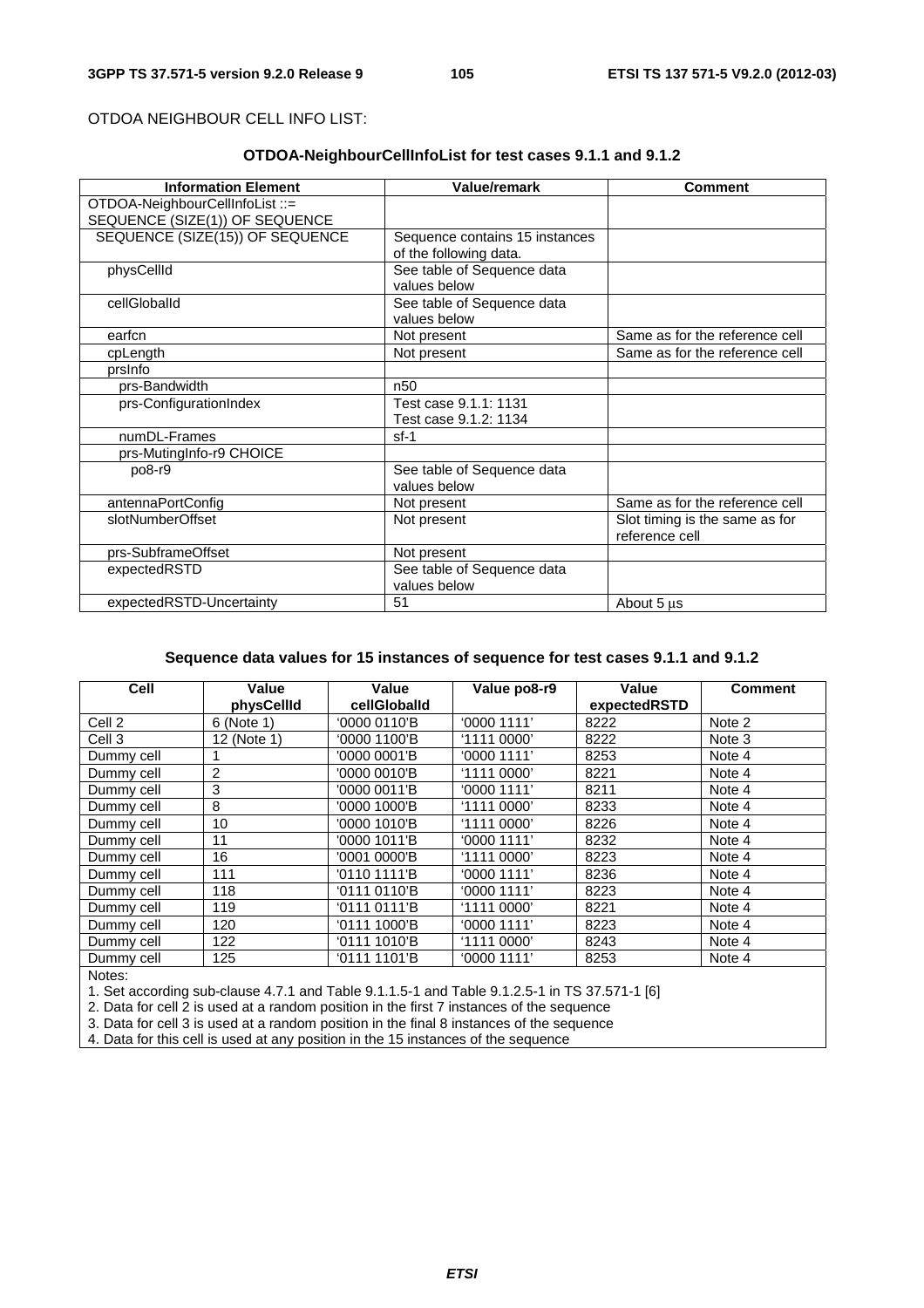| <b>Information Element</b>      | <b>Value/remark</b>             | <b>Comment</b>                 |
|---------------------------------|---------------------------------|--------------------------------|
| OTDOA-NeighbourCellInfoList ::= |                                 |                                |
| SEQUENCE (SIZE(1)) OF SEQUENCE  |                                 |                                |
| SEQUENCE (SIZE(15)) OF SEQUENCE | Sequence contains 15 instances  |                                |
|                                 | of the following data.          |                                |
| physCellId                      | See table of Sequence data      |                                |
|                                 | values below                    |                                |
| cellGloballd                    | See table of Sequence data      |                                |
|                                 | values below                    |                                |
| earfcn                          | Not present                     | Same as for the reference cell |
| cpLength                        | Not present                     | Same as for the reference cell |
| prsinfo                         |                                 |                                |
| prs-Bandwidth                   | Test 1, 2: n6                   |                                |
|                                 | Test 3, 4: n50                  |                                |
| prs-ConfigurationIndex          | Test case 9.1.3: 2              |                                |
|                                 | Test case 9.1.4: Test, 1, 2: 9, |                                |
|                                 | Test 3, 4: 14                   |                                |
| numDL-Frames                    | Test.1, 2: sf-6                 |                                |
|                                 | Test 3, 4: sf-1                 |                                |
| prs-MutingInfo-r9 CHOICE        |                                 |                                |
| po8-r9                          | See table of Sequence data      |                                |
|                                 | values below                    |                                |
| antennaPortConfig               | Not present                     | Same as for the reference cell |
| slotNumberOffset                | Not present                     | Slot timing is the same as for |
|                                 |                                 | reference cell                 |
| prs-SubframeOffset              | Not present                     |                                |
| expectedRSTD                    | See table of Sequence data      |                                |
|                                 | values below                    |                                |
| expectedRSTD-Uncertainty        | 51                              | About 5 us                     |

# **OTDOA-NeighbourCellInfoList for test cases 9.1.3 and 9.1.4**

# **Sequence data values for 15 instances of sequence for test cases 9.1.3 and 9.1.4**

| Cell                                                                                            | Value          | Value                 | Value po8-r9 | Value        | <b>Comment</b> |
|-------------------------------------------------------------------------------------------------|----------------|-----------------------|--------------|--------------|----------------|
|                                                                                                 | physCellId     | cellGloballd          |              | expectedRSTD |                |
| Cell 2                                                                                          | Test $1:6$     | Test 1: '0000         | '1111 0000'  | Test 1: 8222 |                |
|                                                                                                 | Test 2: 7      | 0110'B                |              | Test 2: 8192 |                |
|                                                                                                 | Test 3:6       | Test 2: '0000         |              | Test 3: 8192 |                |
|                                                                                                 | Test 4: 9      | 0111'B                |              | Test 4: 8161 |                |
|                                                                                                 | (Note)         | Test 3: '0000         |              |              |                |
|                                                                                                 |                | 0110'B                |              |              |                |
|                                                                                                 |                | Test 4: '0000         |              |              |                |
|                                                                                                 |                | $1001$ <sup>'</sup> B |              |              |                |
| Dummy cell                                                                                      |                | '0000 0001'B          | '0000 1111'  | 8253         |                |
| Dummy cell                                                                                      | $\overline{2}$ | '0000 0010'B          | '1111 0000'  | 8221         |                |
| Dummy cell                                                                                      | 3              | '0000 0011'B          | '0000 1111'  | 8211         |                |
| Dummy cell                                                                                      | 8              | '0000 1000'B          | '1111 0000'  | 8233         |                |
| Dummy cell                                                                                      | 10             | '0000 1010'B          | '11110000'   | 8226         |                |
| Dummy cell                                                                                      | 11             | '0000 1011'B          | '0000 1111'  | 8232         |                |
| Dummy cell                                                                                      | 16             | '0001 0000'B          | '1111 0000'  | 8223         |                |
| Dummy cell                                                                                      | 111            | '0110 1111'B          | '0000 1111'  | 8236         |                |
| Dummy cell                                                                                      | 118            | '0111 0110'B          | '0000 1111'  | 8223         |                |
| Dummy cell                                                                                      | 119            | '0111 0111'B          | '1111 0000'  | 8221         |                |
| Dummy cell                                                                                      | 120            | '0111 1000'B          | 0000 1111'   | 8223         |                |
| Dummy cell                                                                                      | 122            | '0111 1010'B          | '1111 0000'  | 8243         |                |
| Dummy cell                                                                                      | 125            | '0111 1101'B          | '0000 1111'  | 8253         |                |
| Dummy cell                                                                                      | 126            | '0111 1110'B          | '1111 0000'  | 8257         |                |
| Note: Set according sub-clause 4.7.1 and Table 9.1.3.5-1 and Table 9.1.4.5-1 in TS 37.571-1 [6] |                |                       |              |              |                |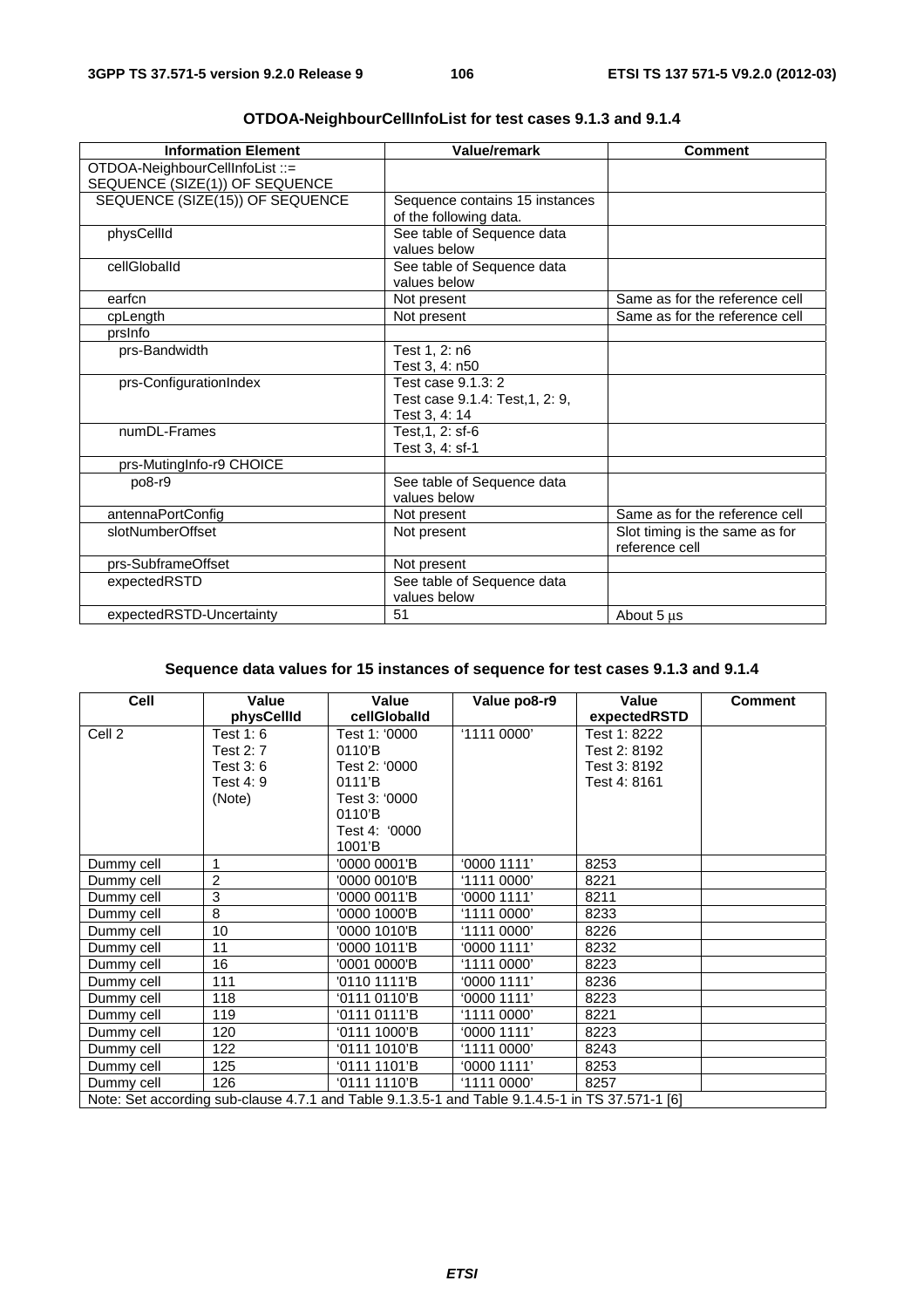# Annex A (normative): GPS data files

# A.1 GPS data files for signalling tests

The GPS data files for use in GPS signalling tests defined in TS 37.571-2 [7] subclauses 6.1.1 to 6.1.3 are contained in archive GPS\_Data\_Sig\_V2.zip which accompanies this document.

# A.2 GPS data files for Minimum Performance tests

The GPS data files for use in GPS Minimum Performance tests defined in TS 37.571-1 [6] subclause 5 are contained in archive GPS\_Data\_Perf\_V5.zip which accompanies this document. The different scenarios are designated with suffixes XX in the zip file, where XX is 01, 02, 03 etc. for scenarios  $#1, #2, #3$  etc.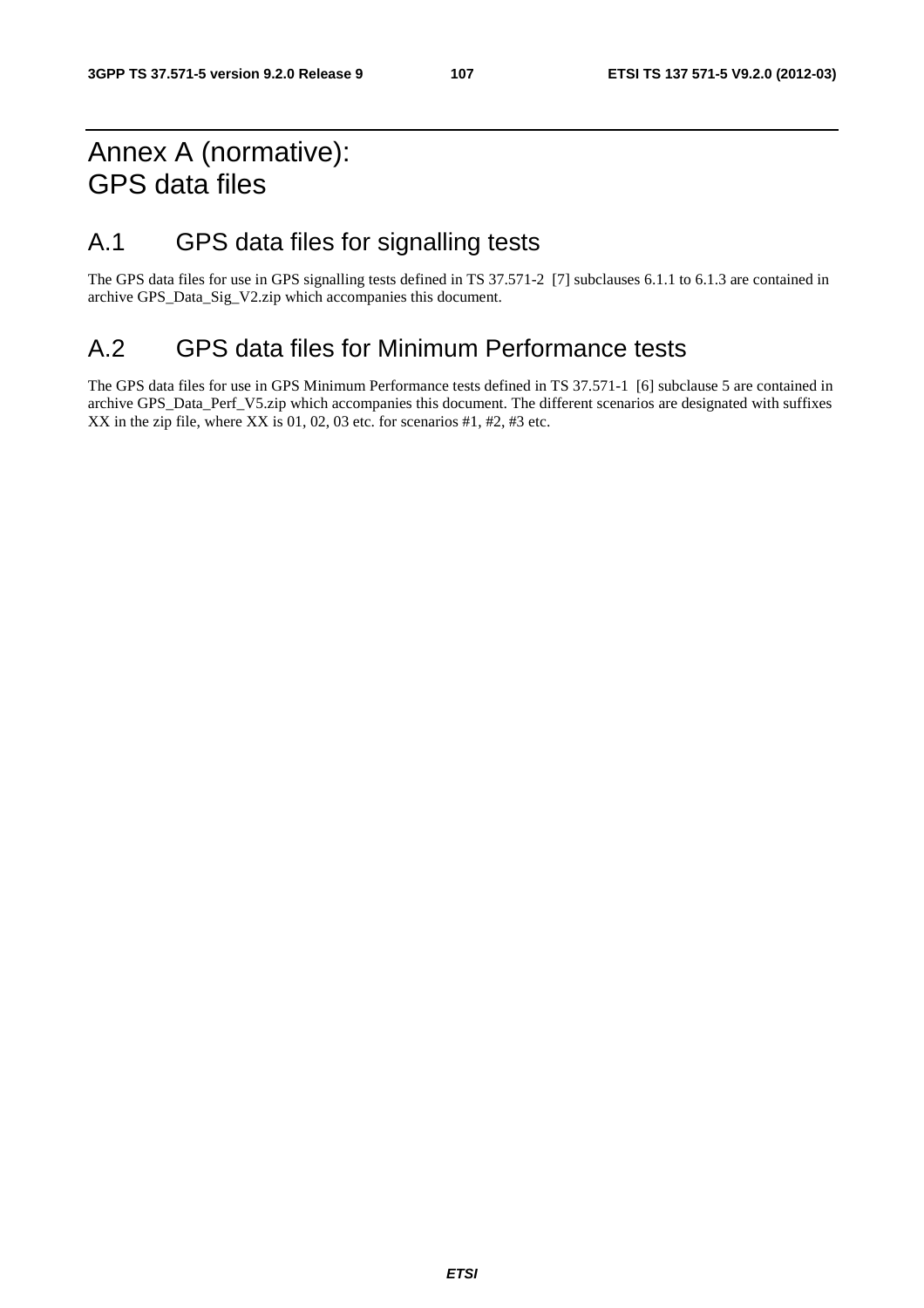## Annex B (normative): GNSS data files

### B.1 GNSS data files for signalling tests

The GNSS data files for use in GNSS signalling tests defined in TS 37.571-2 [7] subclauses 6.2.1 to 6.2.3 and subclause 7 are contained in archive GNSS\_Data\_Sig\_V1.zip which accompanies the present document.

[Editor's note: These files are not yet available]

### B.2 GNSS data files for Minimum Performance tests

The GNSS data files for use in GNSS Minimum Performance tests defined in TS 37.571-1 [6] subclauses 6 and 7 are contained in archive GNSS\_Data\_Perf\_V1.zip which accompanies the present document. The different scenarios are designated with suffixes XX in the zip file, where XX is 01, 02, 03 etc. for scenarios #1, #2, #3 etc.

[Editor's note: These files are not yet available.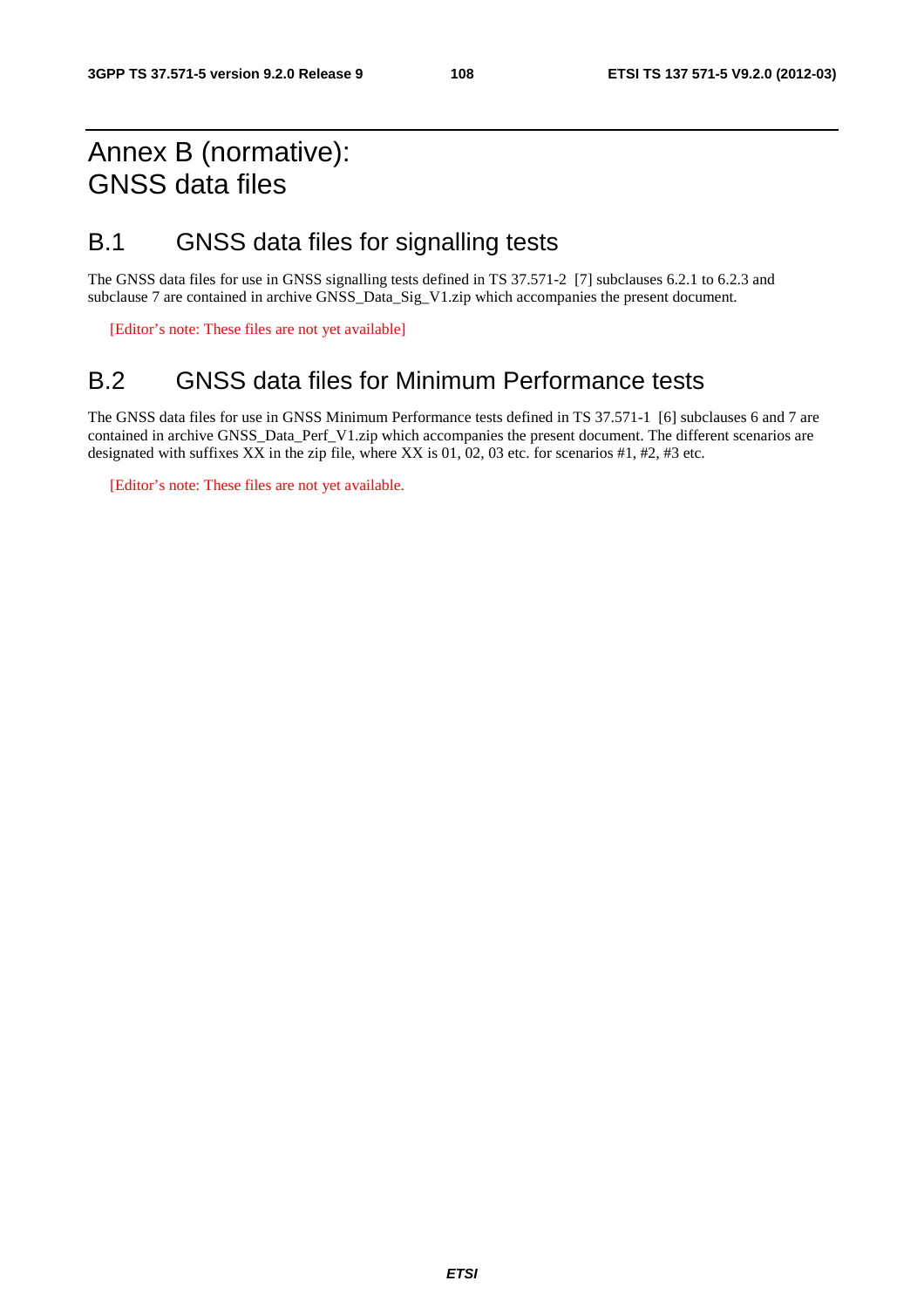## Annex C (informative): Change history

| <b>Date</b> | TSG#          | <b>TSG Doc. ICR</b>         |            | <b>Rev Subject/Comment</b>                                    | <b>Old</b> | <b>New</b> |
|-------------|---------------|-----------------------------|------------|---------------------------------------------------------------|------------|------------|
| 2010-08     |               | RAN5#48 R5-104318           |            | Initial draft created as TS 36.571-5                          |            | 0.0.0      |
| 2010-11     |               | RAN5#49 R5-106146           |            | Initial draft created from TS 36.571-5 with minor updates     | 0.0.0      | 0.1.0      |
| 2010-11     |               | RAN5#49 R5-106615           |            | Editor's notes added                                          | 0.1.0      | 0.1.1      |
| 2010-11     |               | RAN5#49 R5-106614           |            | Version 1.0.0 prepared for presentation to RAN Plenary        | 0.1.1      | 1.0.0      |
| 2011-05     |               | RAN5#51 R5-112807           |            | Version 1.1.0 with additional values and editorial changes    | 1.0.0      | 1.1.0      |
| 2011-08     |               | RAN5#52 R5-113136           |            | Additional values and editorial changes                       | 1.1.0      |            |
| 2011-08     |               | RAN5#52 R5-113137           |            | Version 2.0.0 prepared for presentation to RAN Plenary        | 1.1.0      | 2.0.0      |
| 2011-09     | <b>RAN#53</b> | RP-111127                   |            | v2.0.0 approved at RAN#53 and raised to v9.0.0 with no change | 2.0.0      | 9.0.0      |
| 2011-12     |               | RAN5#53 R5-115203 10001     |            | Removal of editor's notes on OTDOA values                     | 9.0.0      | 9.1.0      |
| 2011-12     |               | RAN5#53 R5-115204 0002 -    |            | Correction of references                                      | 9.0.0      | 9.1.0      |
| 2012-03     |               | RAN5#54 R5-120085           | $0003$ $-$ | OTDOA reference corrections                                   | 9.1.0      | 9.2.0      |
| 2012-03     |               | RAN5#54  R5-120086  0004  - |            | Update references                                             | 9.1.0      | 9.2.0      |
| 2012-03     |               | RAN5#54 R5-120092 10005     |            | OTDOA parameter corrections                                   | 9.1.0      | 9.2.0      |